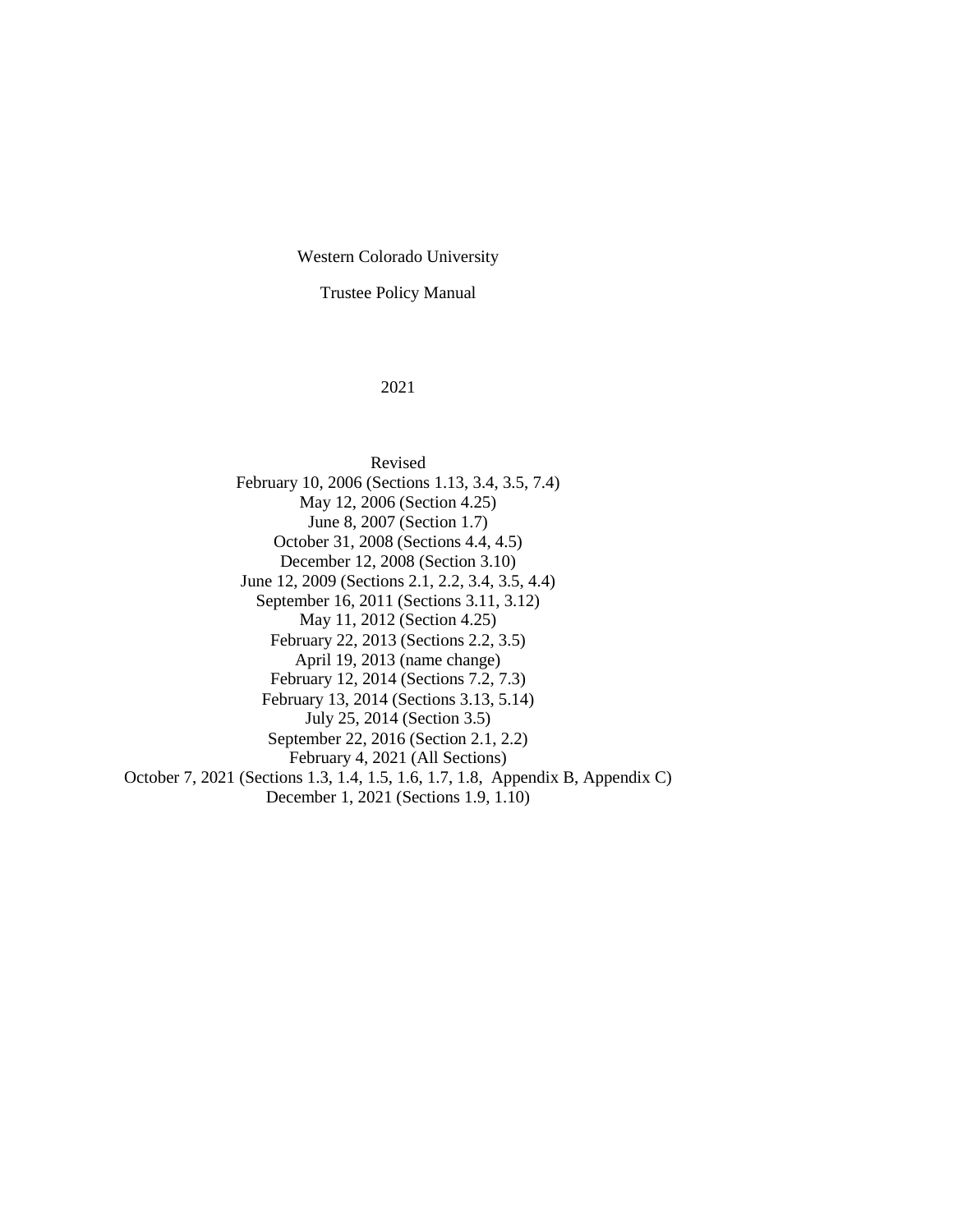# **Table of Contents**

# **INTRODUCTION**

# **CHAPTER 1: WESTERN COLORADO UNIVERSITY**

- 1.1 Role Statement of the Board of Trustees of Western Colorado University
- 1.2 Board Role and Committee Structure
- 1.3 Bylaws of the Board of Trustees of Western Colorado University
- 1.4 Student Trustee
- 1.5 Faculty Trustee
- 1.6 Maintenance and Distribution of the Trustee Policy Manual
- 1.7 Scheduling of Board Meetings
- 1.8 Calendar and Schedule for the Submission of Agenda Items
- 1.9 Shared Decision-making
- 1.10 Communication Between Professional Personnel and the Board and Between the University and External State Agencies
- 1.11 University Citizens' Advisory Councils
- 1.12 Collective Bargaining
- 1.13 Community and State Issues

# **CHAPTER 2: ANTI-DISCRIMINATION**

- 2.1 Equal Opportunity and Affirmative Action Policy
- 2.2 Anti-Discrimination Policy

# **CHAPTER 3: PERSONNEL/WELFARE**

- 3.1 Honorary Degrees and Other Awards
- 3.2 Employment Contracts for Professional Personnel
- 3.3 Standard Personnel Recommendation and Information Forms
- 3.4 Discrimination and Violence
- 3.5 Policy Prohibiting Sexual Misconduct
- 3.6 Presidential Authority Over Certain Personnel Matters
- 3.7 Drug-Free Workplace Policy
- 3.8 Unlawful Possession, Use or Distribution of Illicit Drugs and Alcohol by Students and Employees
- 3.9 Electronic Mail and Other Electronic Communications; Retention, Archiving and Destruction of Records Kept Only in Digital or Miniaturized Form
- 3.10 Background Checks
- 3.11 High Risk Information Confidentiality and Disclosure Policy
- 3.12 Data Protection and Security Policy
- 3.13 Amorous Relationships Policy

# **CHAPTER 4: BUSINESS/FINANCE AND PHYSICAL PLANT**

- 4.1 Financial Authority
- 4.2 Tuition and Fees
- 4.3 Instructional Courses and Job-Related Training for Employees
- 4.4 Delegation of Signature Authority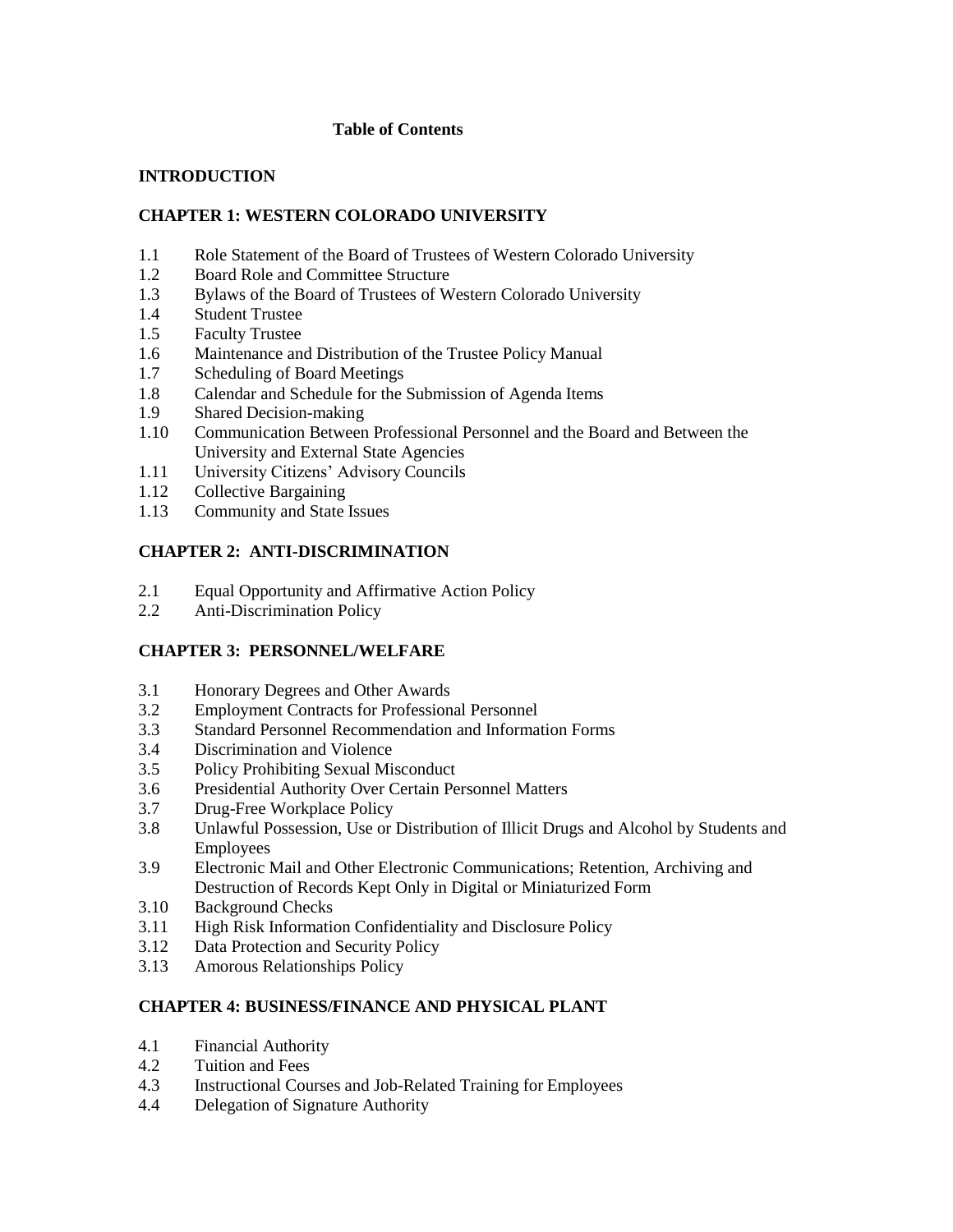- 4.5 Delegation of Authority for Budget Administration
- 4.6 Operating Budget Management System
- 4.7 Guidelines, Review Procedures, and Reporting Policies for the Provision of Goods and Services by Colorado Publicly Supported Institutions of Higher Education
- 4.8 External Communication on Financial Matters
- 4.9 Enrollment Reporting
- 4.10 Official Expense Allowance for Travel for Board and University Staff
- 4.11 Insurance Plan for Life, Health, and Long-term Disability
- 4.12 University Foundations: Acceptance and Management of Gifts and Donations
- 4.13 Naming of University Buildings
- 4.14 Approval of Memorials (Fountains, Monuments, Buildings, etc.)
- 4.15 Ceding Authority to Regulate and Control UniversityDriveways
- 4.16 Fire and Safety Inspection Reports
- 4.17 Use of Tax-free Alcohol on University Campus
- 4.18 Processing Surplus Property
- 4.19 Criteria for Approval of Tax-Sheltered Annuity Programs
- 4.20 Leases of Real Property
- 4.21 Defined Contribution Pension Plan
- 4.22 University Officer Titles
- 4.23 Debt Management
- 4.24 Reporting Requirements for Tax Exempt Debt
- 4.25 Reserve Policy for the Education and General ("E&G") Fund

# **CHAPTER 5: ACADEMIC AFFAIRS**

- 5.1 Academic Planning
- 5.2 Approval, Modification, and Discontinuation Procedures for Degree and Submajor Programs
- 5.3 Review Procedures for Existing Programs
- 5.4 Academic Calendar of the University
- 5.5 Policy for Developing and Discontinuing Coordinated Academic Degree Programs
- 5.6 Admission Requirements of the University
- 5.7 Transfer of Earned Credits
- 5.8 Outreach Policies
- 5.9 International Education
- 5.10 University and College Press of Colorado
- 5.11 Division of Royalties from Copyrights and Patents
- 5.12 Summary of Copyright Law Fair Use Provisions and Agreement on Guidelines for Classroom Copying
- 5.13 Out-of-State Instruction
- 5.14 Remedial and Supplemental Academic Instruction ("SAI") Education

# **CHAPTER 6: STUDENT AFFAIRS**

- 6.1 Disciplinary Action Policy and Student Due Process
- 6.2 Intercollegiate Athletics
- 6.3 Recognition and Funding of Student Groups
- 6.4 Role of the Student Referenda

# **CHAPTER 7: UNIVERSITY PRESIDENT**

7.1 Duties and Responsibilities of the University President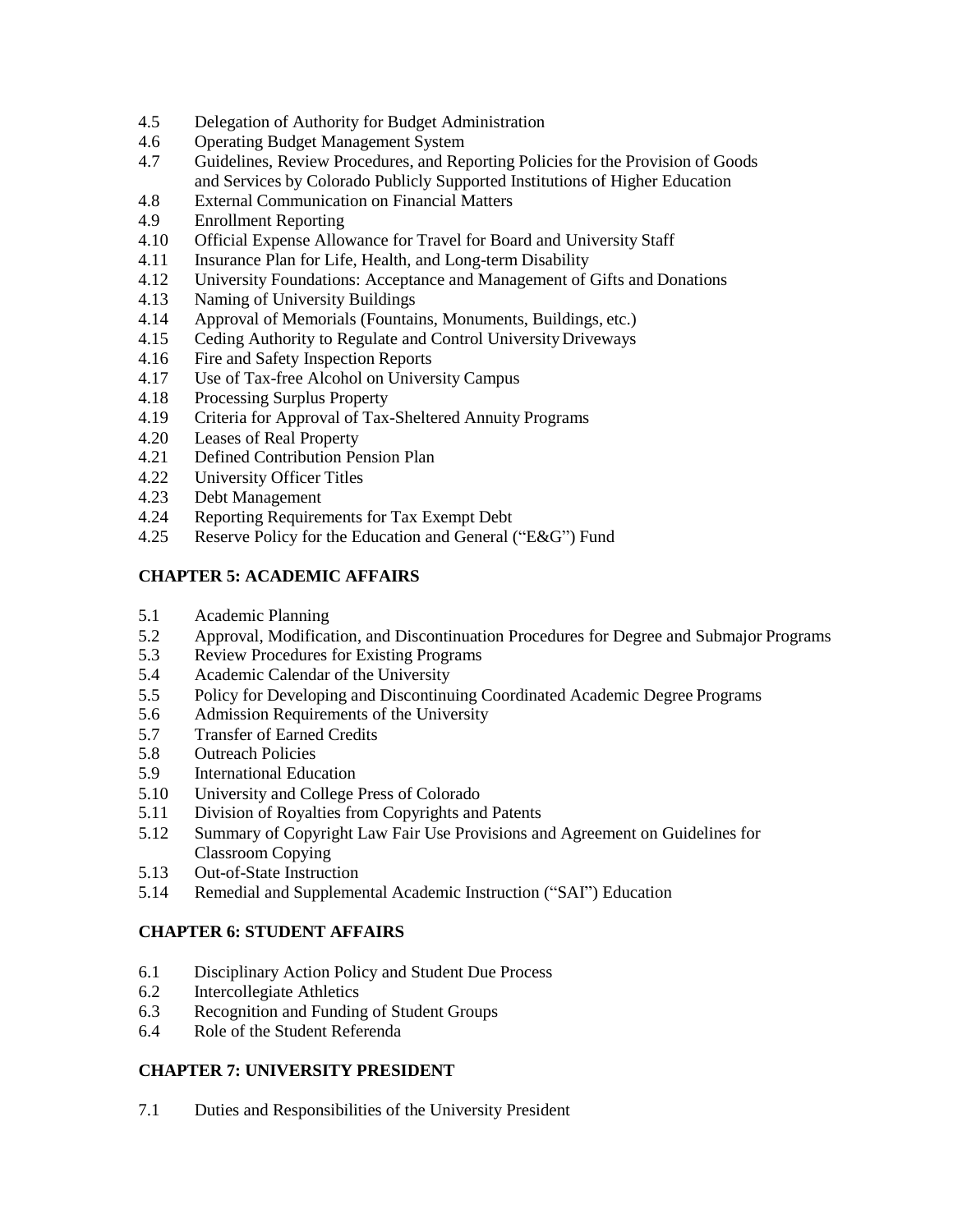- 7.2 Evaluation of the University President
- 7.3 Terms of Appointment and Conditions of Employment for the University President
- 7.4 Policies and Procedures for Selection of the University President
- 7.5 University or Presidential Memberships in Clubs
- 7.6 Presidential Inaugurations<br>7.7 Distinguished Professorshi
- 7.7 Distinguished Professorships for University Presidents<br>7.8 Designation of a Person to be Responsible in the Absen
- Designation of a Person to be Responsible in the Absence of the University President

# **APPENDIX**

- A. Colorado Revised Statutes Title 23 Article 56: Western Colorado University
- B. Template Agenda for Regular BOT Meetings
- C. BOT Email Protocol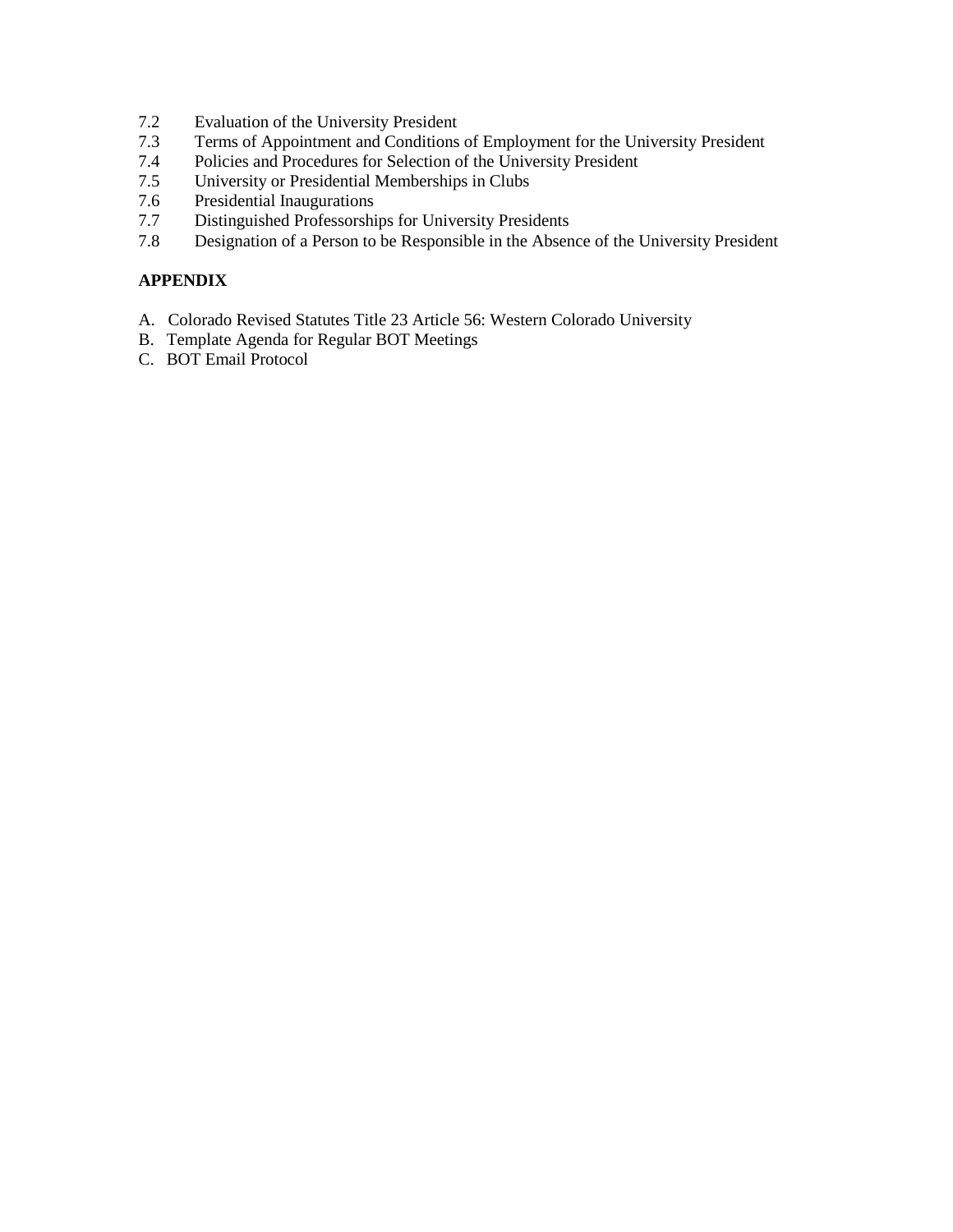# **INTRODUCTION**

#### **INTRODUCTION**

This *Trustee Policy Manual* ("*Policy Manual*") incorporates all policy actions noted in the minutes of meetings of the Board of Trustees, with appropriate editorial and substantive changes to assure currency with statutes and the organization of higher education in Colorado.

This *Policy Manual* is a publication with controlled circulation which will be distributed by the University to the Board and University staff, in order to assure its availability to all concerned persons. As changes are made in this *Policy Manual*, they will be forwarded for inclusion in this *Policy Manual*.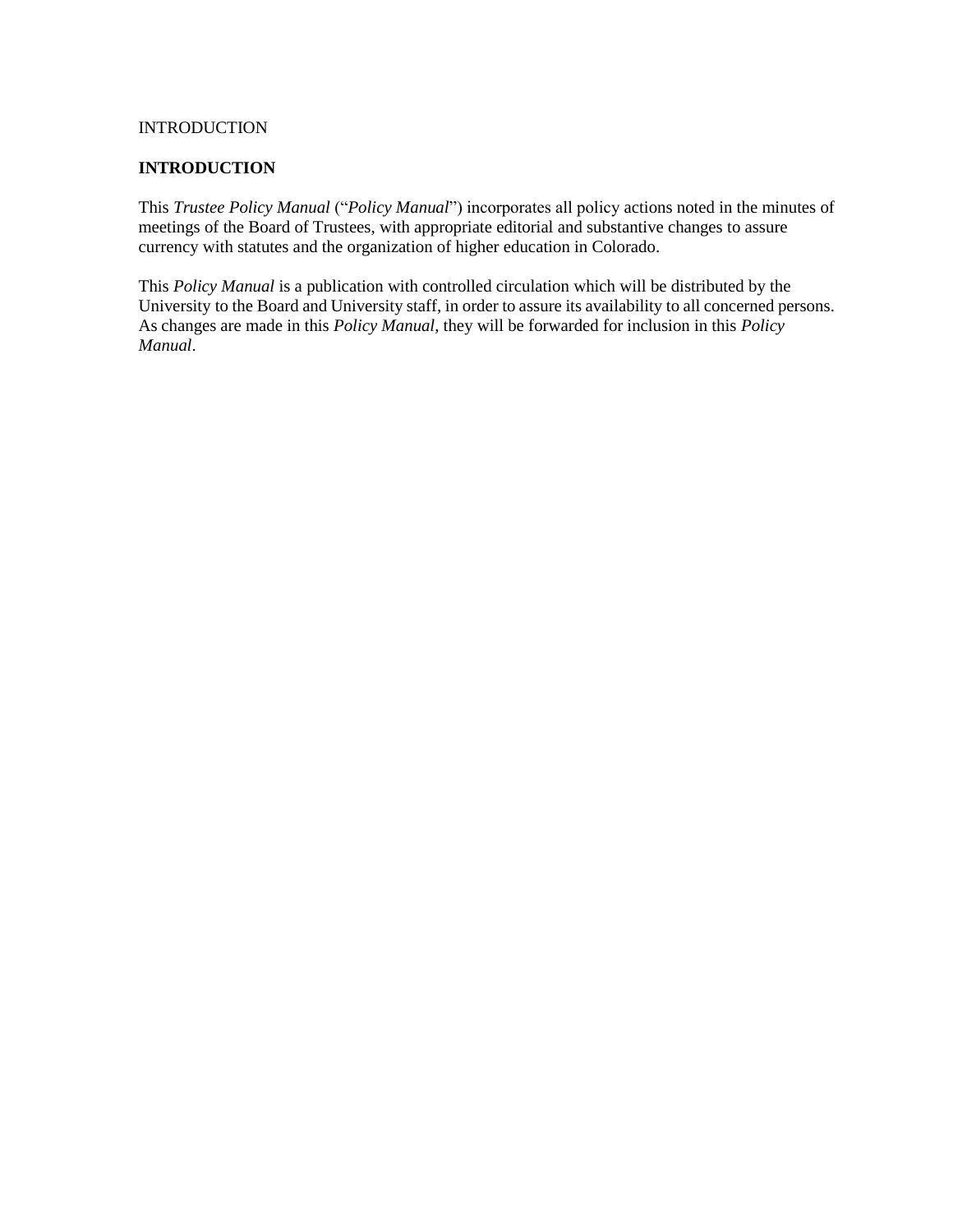# **CHAPTER 1: WESTERN COLORADO UNIVERSITY (the "University")**

# **Section 1.1: Role Statement of the Board of Trustees of Western Colorado University (the "Board")**

As specified in §23-56-101, et seq. C.R.S., the Board has full authority and responsibility for the control and governance of Western Colorado University, including such areas as finance, resources, academic programs, admissions, role and mission, and personnel policies.<sup>1</sup> To exercise its authority appropriately, the Board may regularly establish policies designed to enable the University to perform its statutory functions in a rational and systematic manner. To assist the Board in meeting its responsibilities, the Board delegates to the President of the University (the "President") the authority to interpret and administer its policies in all areas of operations.

It is the policy of the Board to assure substantial administrative authority and autonomy, to guarantee a minimum of external involvement in the affairs of the University, and to encourage the development of the distinctive role of the University as it strives to fulfill its mission of achieving academic excellence. At the same time, however, the Board's policies and procedures, administered by the President and staff, are designed to ensure effectiveness, efficiency, and accountability. The Board also expects the University to develop curricular arrangements with other Colorado postsecondary institutions as part of its normal operation in order to enhance program availability for students.

l

<sup>1</sup> A copy of the Act is located at Appendix A to the *Policy Manual*.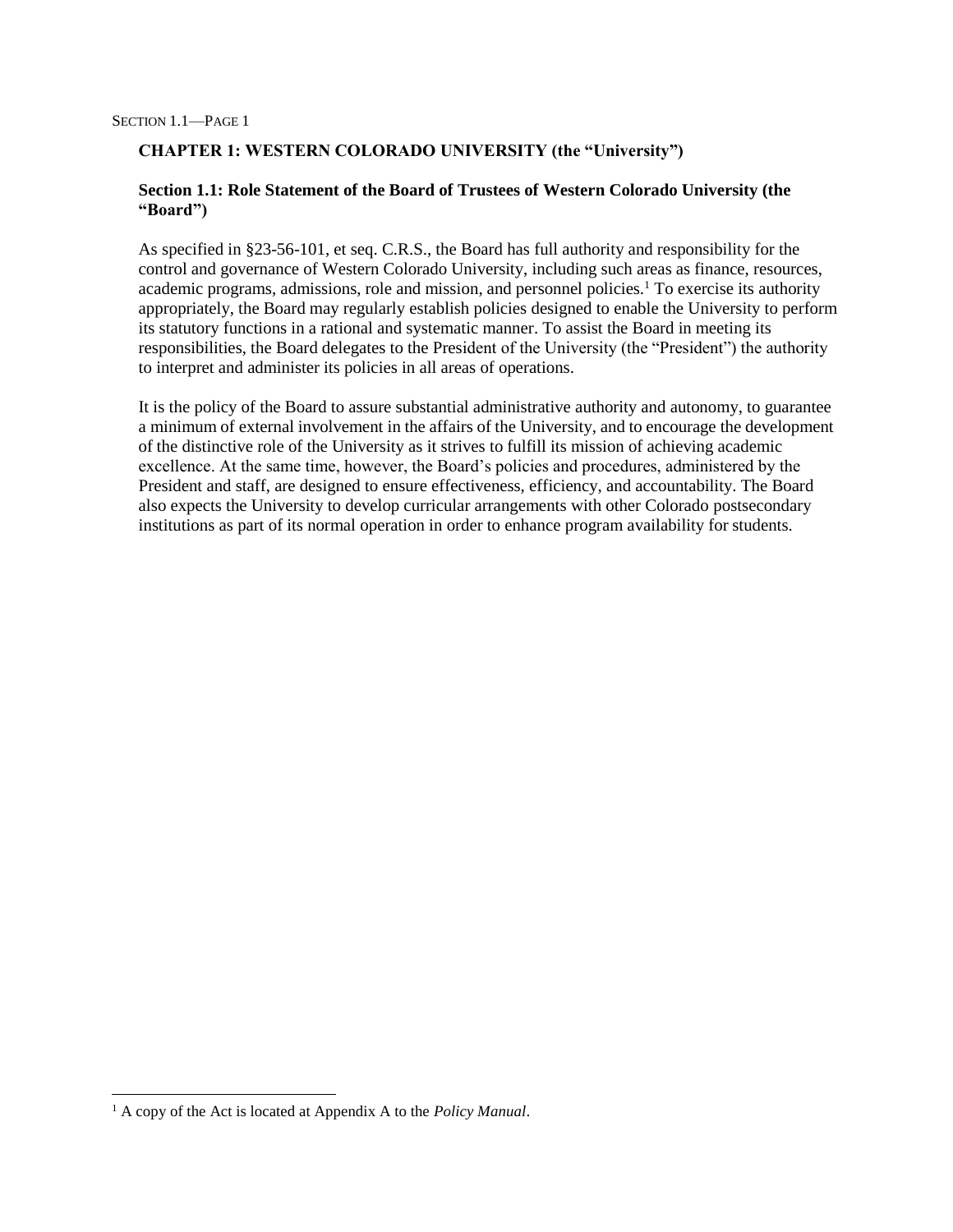# **Section 1.2: Board Role and Committee Structure**

**Board of Trustees.** The Board shall have authority for, and control of, the assets and resources of the University and shall ensure that the activities of the University are performed in an exemplary manner. The Board subscribes to the principle that its goals as a governing body are to create and maintain an environment conducive to the discovery and dissemination of knowledge to all who seek it, to provide necessary resources in an atmosphere that induces and honors excellence and promotes equality of access, and to develop a salutary sense of mutual authority, responsibility, accountability, and ethical practice among all those who are involved in sponsoring and providing educational services. The Board shall monitor the University to be certain that it is performing at the highest possible level and that it makes any changes required to achieve such goals.

In order to assist it in meeting its mandate, the Board will operate as a body corporate which, together with Board-created commissions, committees, and councils, and the President's Cabinet, are committed to accomplishing the purposes of the Board. The Board retains the option to adopt a committee structure as necessary.

**The President's Cabinet.** The Cabinet, which shall consist of the Vice Presidents and the President, shall be primarily responsible for coordinating the implementation of Board policies at the University and for initiating various activities and events through special committees and task forces. The Cabinet shall also have major responsibility for reviewing existing policies and making recommendations for change and for serving in an advisory capacity both to the President and to the Board.

**Committees and Task Forces.** The Board may appoint committees and task forces from time to time on an *ad hoc* basis. The composition of such groups and their assignments will be provided at the time the groups are formed.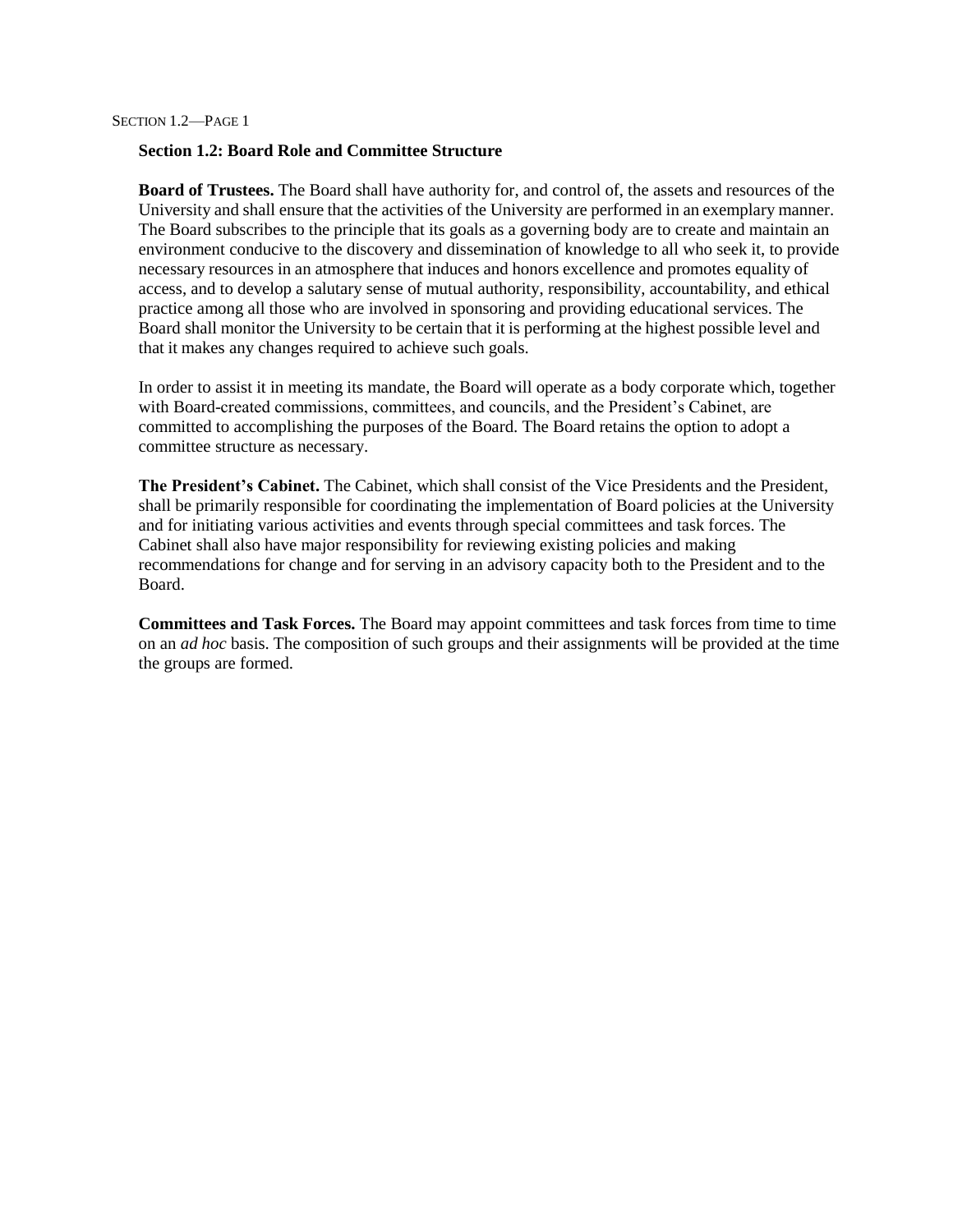# **Section 1.3: Bylaws of the Board of Trustees of Western Colorado University**

# **ARTICLE I Board of Trustees**

**Section 1.** The affairs of the Board shall be governed and managed by the members thereof appointed or elected pursuant to the laws of the State of Colorado. Each Trustee shall, before assuming their duties of office, take and subscribe an oath or affirmation of office as provided by Section 24-12-101, C.R.S.

**Section 2.** The Annual Meeting of the Board shall be held prior to the end of the State's fiscal year at such time and place as may be designated by the Board in order to permit officers to begin service on July 1 as set forth in Article III, Section 3. The Annual Meeting of the Board shall be for the purpose of electing officers and the transaction of such other business as may come before the meeting.

**Section 3.** Regular meetings of the Board may be held at such times and places as the Board, by resolution, may determine. Notice of regular meetings shall be given not less than twenty-four (24) hours before the meeting date.

**Section 4.** Special meetings of the Board may be called at any time by the Chair of the Board (the "Chair") or shall be called by the Chair upon the written request of a majority of the Board. Meetings may be held in person, via telephone or video conference technology, or a combination of methods, congruent with the Board's needs.

- **a.** Upon the call for a special meeting, the Secretary shall cause written notice to be delivered to each member, stating the time, place, and purpose of the meeting; such notice shall be issued no later than twenty-four (24) hours prior to the hour set for the meeting.
- **b.** No business other than that stated in the notice shall be transacted unless all members of the Board are present and consent to the consideration and transaction of such other business.
- **c.** A member may waive notice of a special meeting. Attendance at a special meeting is a waiver of the required notice.
- **d.** In the event of an unforeseen circumstance requiring immediate action, the Chair may convene an emergency special meeting of the Board by giving notice of not less than one (1) hour, by telephone to members of the Board and, by posting, to the public. If the Board is unable to meet in person, such emergency special meeting may be conducted by conference telephone call, video conference, or other electronic means, with public amplification of the discussion either at a physical location set forth in the posted notice or via a video conference method. When this occurs, a written resolution embodying the action taken shall be reported to the Board for ratification at the next regular meeting and shall be incorporated into the minutes of that meeting.

#### **Section 5.** Meetings of the Board

**a.** Pursuant to §24-6-402, C.R.S., all meetings of two (2) or more members of the Board at which any public business is discussed or at which any formal action may be taken shall be open to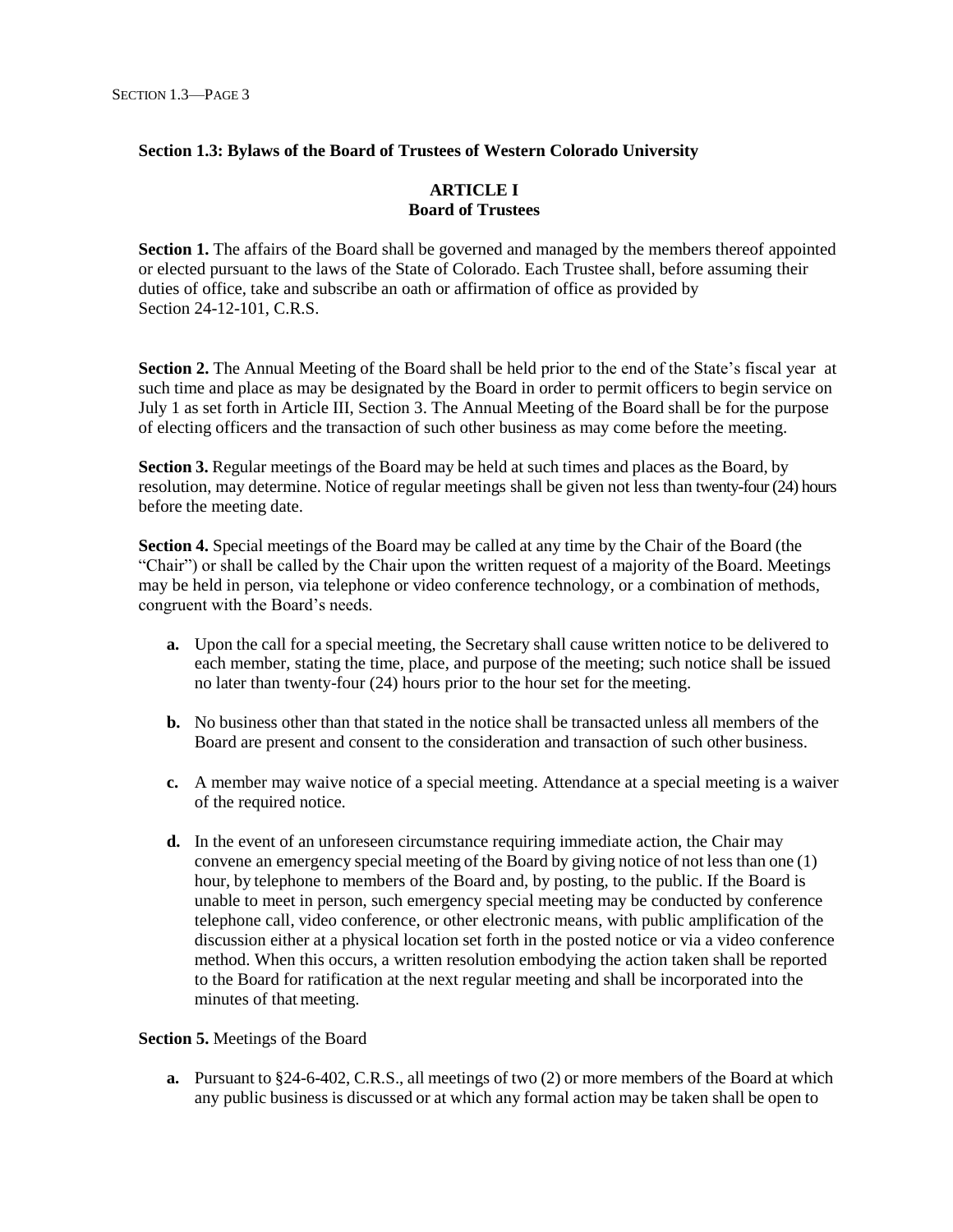the public. Any meetings at which the decision or adoption of any proposed resolution, rule, regulation, or other formal action occurs or at which either a majority of the Board (6 out of 11 Trustees) or "Quorum" (5 out of 9 voting Trustees) of the Board is in attendance, or is expected to be in attendance shall be held only after full and timely notice to the public. This bylaw does not apply to any chance meeting or to any social gathering at which the discussion of public business is not the central purpose.

The Secretary of the Board (or their designee) shall maintain a list of people who, within the previous two (2) years, requested individual notice of either all meetings or of meetings about certain policies. Individual notice must be given reasonably in advance of a meeting. Unintentional failure to provide individual advance notice does not nullify actions taken at an otherwise properly published meeting.

A "Quorum" is defined as a majority of the voting Trustees (5 out of 9). The presence of a Quorum is required to transact business or to act.

- **b.** Meetings of the Board are generally conducted in accordance with parliamentary rules and procedures provided by *Robert's Rules of Order* (Revised).
- **c.** The order of business to be transacted at all meetings shall be according to the printed agenda thereof, or in the event of the special meeting, in accordance with the notice thereof. The Board sets most of its agenda for a subsequent regular meeting at the conclusion of the prior regular meeting. Trustees may request to add additional topics by submitting the topic to the Chair and Secretary prior to the start of a meeting, or by moving to add a topic once a meeting begins, provided that a majority of voting Trustees approves the addition. For regular meetings, the Board will generally adhere to the draft template order of business set forth in Appendix B, to this Policy.
- **d.** At any time during any regular or special meeting of the Board, upon the affirmative vote of two-thirds (2/3) of the voting Trustees and after the Chair announces the general topic, the Board may adjourn into executive session for the purpose of considering matters or topics enumerated in  $$24-6-402(3)(a)(I\, through\, V), (3)(a)(VIII), and (3)(b), C.R.S..$

During executive session, only appointed (voting) Trustees, and those persons invited by the Board are entitled to attend. In their discretion, and to the greatest extent practicable, the appointed Trustees may invite the elected Trustees to attend executive session. The presumption is that elected Trustees will not attend executive sessions that pertain to either personnel or student conduct matters. All discussion among those present and communications received during such executive session shall remain confidential.

- **e.** Members of the public who desire to address the Board at any of its regular meetings may do so by signing up to speak during the designated time for public comment. Members of the public can also submit comments to the Board at [https://western.edu/about/leadership/board](https://western.edu/about/leadership/board-of-trustees/contact-board-of-trustees/)[of-trustees/contact-board-of-trustees/.](https://western.edu/about/leadership/board-of-trustees/contact-board-of-trustees/) Copies of electronic communications submitted to the Trustees' are provided to the Board. The Board's electronic communications response protocol is outlined in Appendix C.
- **f.** Complete and accurate minutes of each meeting which shall constitute the official record of proceedings of the Board shall be promptly recorded. Minutes of the public session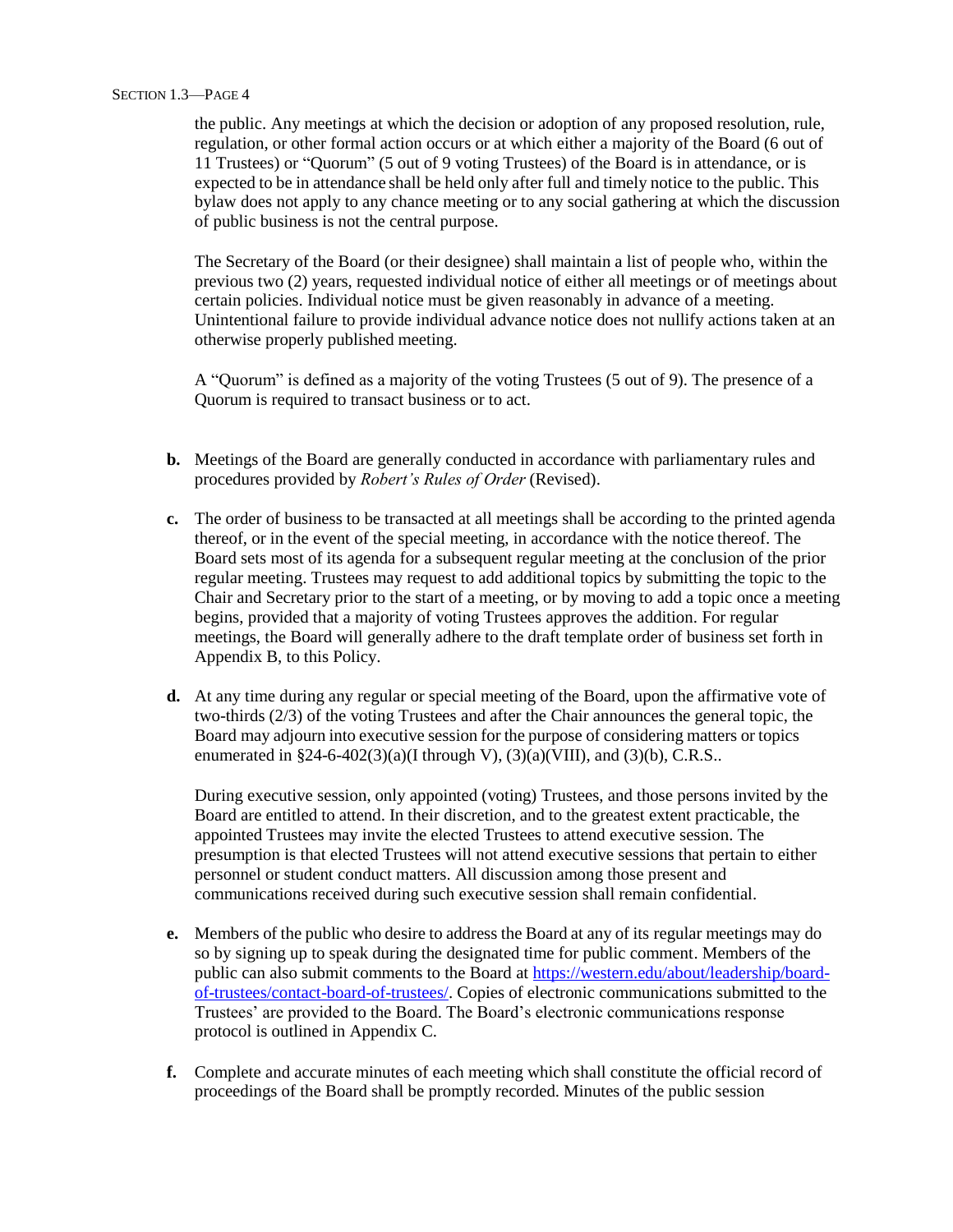proceedings shall be made available for public inspection during reasonable hours consistent with the Colorado Open Records Act. Once public session minutes are approved, they are also posted and available on the Board's webpage at [https://western.edu/about/leadership/board-of-trustees/.](https://western.edu/about/leadership/board-of-trustees/) A written copy of the minutes for the last preceding meeting and for any special meetings held since the last regular meeting shall be furnished to each member of the Board concurrently with delivery of the agenda for the next regular meeting.

**g.** Visitors to all open, public meetings may record the proceedings, so long as the recordation does not interrupt the meeting.

## **ARTICLE II Officers of the Board**

**Section 1.** Officers of the Board shall be Chair of the Board, Vice Chair of the Board (the "Vice Chair"), Secretary, and Treasurer. Before entering office, the Secretary and Treasurer shall take and subscribe an oath or affirmation that they will faithfully perform the duties of their office.

Section 2. Officers of the Board shall perform such duties as prescribed by the laws of the State of Colorado, and such duties that may be prescribed from time to time by the Board that are not inconsistent with such laws.

Section 3. Any officer of the Board serves at the pleasure of the Board and may be removed by the Board at any time, but such removal shall be without prejudice to the contract rights, if any, of the person so removed. Election or appointment of an officer shall not, of itself, create contract rights.

**Section 4.** The Chair shall be elected by a majority of the voting Trustees and shall perform all duties incident to the office of Chair and all such other duties as may from time to time be assigned by the Board.

**Section 5.** The Vice Chair of the Board shall be elected by a majority of the voting Trustees and shall perform such duties as from time to time may be assigned by the Chair or the Board. At the request of the Chair or in the Chair's absence, or inability to act, the Vice Chair shall perform all duties of the Chair.

**Section 6.** The Secretary, who shall not be a Trustee, or their designee, shall be responsible for the faithful handling and true accounting and delivery of all monies and property of the Board coming within their direction or control.

The Secretary, shall, if present, act as secretary at all meetings of the Board and keep the minutes. The Secretary shall see that all notices required to be given by the Board are duly given and served and shall be the custodian of the seal of the Board and shall affix the same to all appropriate documents, the execution of which on behalf of the Board under its seal, shall be duly authorized in accordance with law and the provisions of these bylaws.

The Secretary shall see that all reports, statements, and other documents required by law are properly kept and filed and, in general, shall perform all the duties incident to the office of Secretary and such other duties as may from time to time be assigned by the Board.

**Section 7.** The Treasurer, who shall not be a Trustee, shall keep a true account of all monies received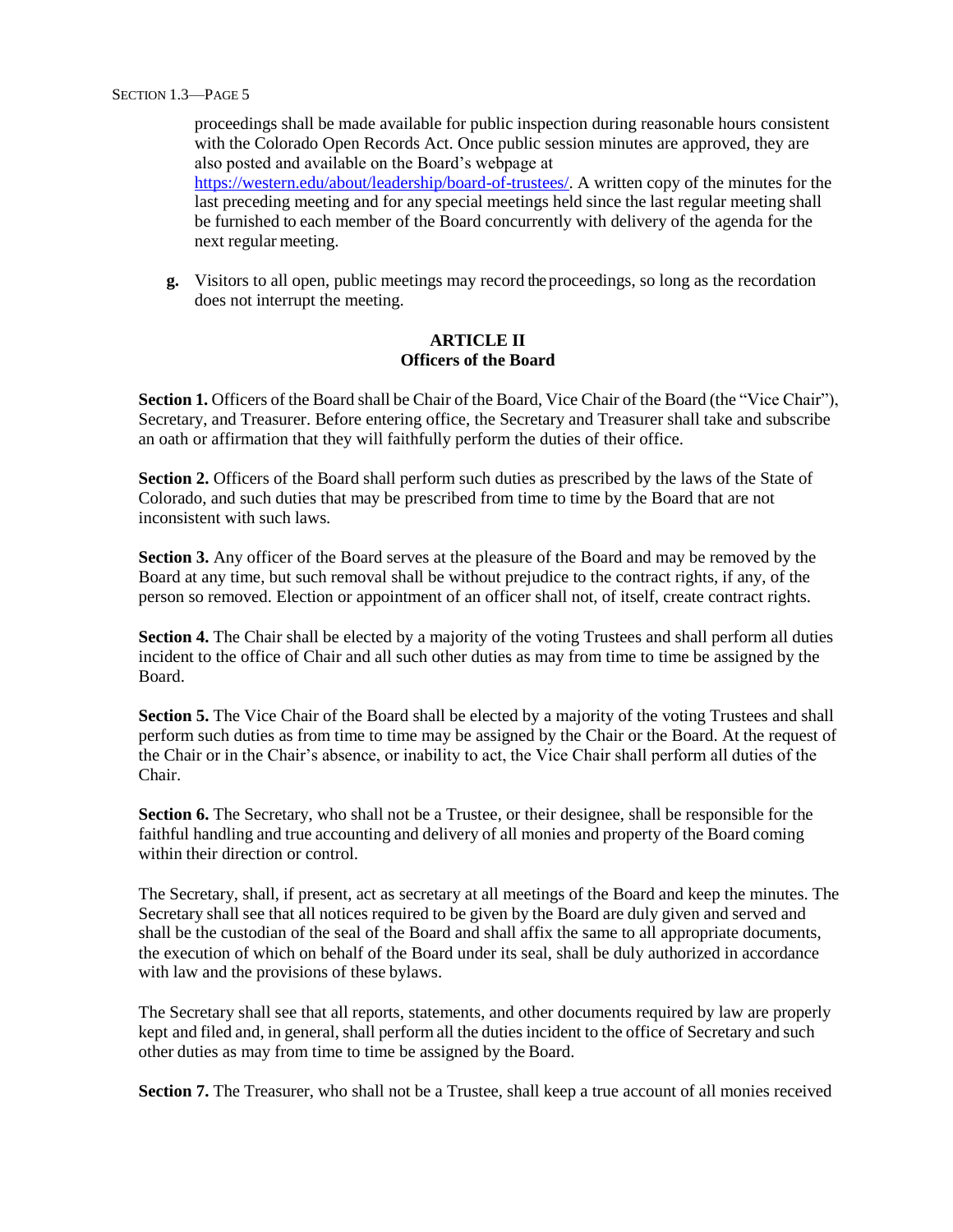SECTION 1.3—PAGE 6

and paid on behalf of the Board, and shall pay all warrants duly signed by the Chair and countersigned by the Secretary in the order of their presentation.

The Treasurer shall render a statement of the condition of the finances of the Board at all regular meetings of the Board and shall perform all the duties incident to the office of Treasurer and such other duties as from time to time may be assigned by the Board. The same person may hold both the offices of Secretary and Treasurer.

Section 8. The Board may appoint one or more Assistant Treasurers, as it may deemadvisable from time to time, who shall hold office at the pleasure of the Board.

**Section 9.** The Board may engage such employees and agents as it may deem advisable from time to time, who shall serve at the pleasure of the Board.

# **ARTICLE III Election of Officers**

**Section 1.** Officers shall be elected at the annual meeting of the Board.

**Section 2.** Officers shall possess those qualifications for their respective offices as may be prescribed from time to time by the laws of the State of Colorado and these bylaws, and shall, before entering upon the duties of their respective offices, take and subscribe such oaths or affirmations, as required by the laws of the State of Colorado or by resolution of the Board not inconsistent with such laws.

**Section 3.** The Chair and Vice Chair shall serve a one (1) year term, beginning July 1 each year and will continue until their successors are elected. Beginning in 2021, Trustees who serve as officers may serve no more than three one-year terms in any particular office. The Secretary and the Treasurer shall hold their office at the pleasure of the Board.

**Section 4.** Officers shall be elected by concurring vote of a majority of the voting Trustees.

**Section 5.** Whenever a vacancy occurs in any office, it shall be promptly filled by concurring vote of a majority of the voting Trustees. If a vacancy occurs prior to the annual election, the officer shall serve the remainder of the unexpired term. Service of a partial term in this circumstance does not count towards the three one-year term limitation set forth for Trustees in Section 3.

# **ARTICLE IV Committees**

The Board may appoint standing committees, whose duties and functions it shall define. The Chair may appoint temporary committees. The duties of temporary or ad hoc committees may be established by concurring vote of a majority of the voting Trustees. The temporary or ad hoc committee may refine their purpose within the scope of the duties established by the concurring vote establishing the committee. Elected Trustees may participate on committees at the discretion of the Board.

# **ARTICLE V Amendments; Repeal**

Amendment or repeal of these bylaws may be made at any regular or special meeting, upon concurring vote of a majority of the voting Trustees, subject to the following provisions: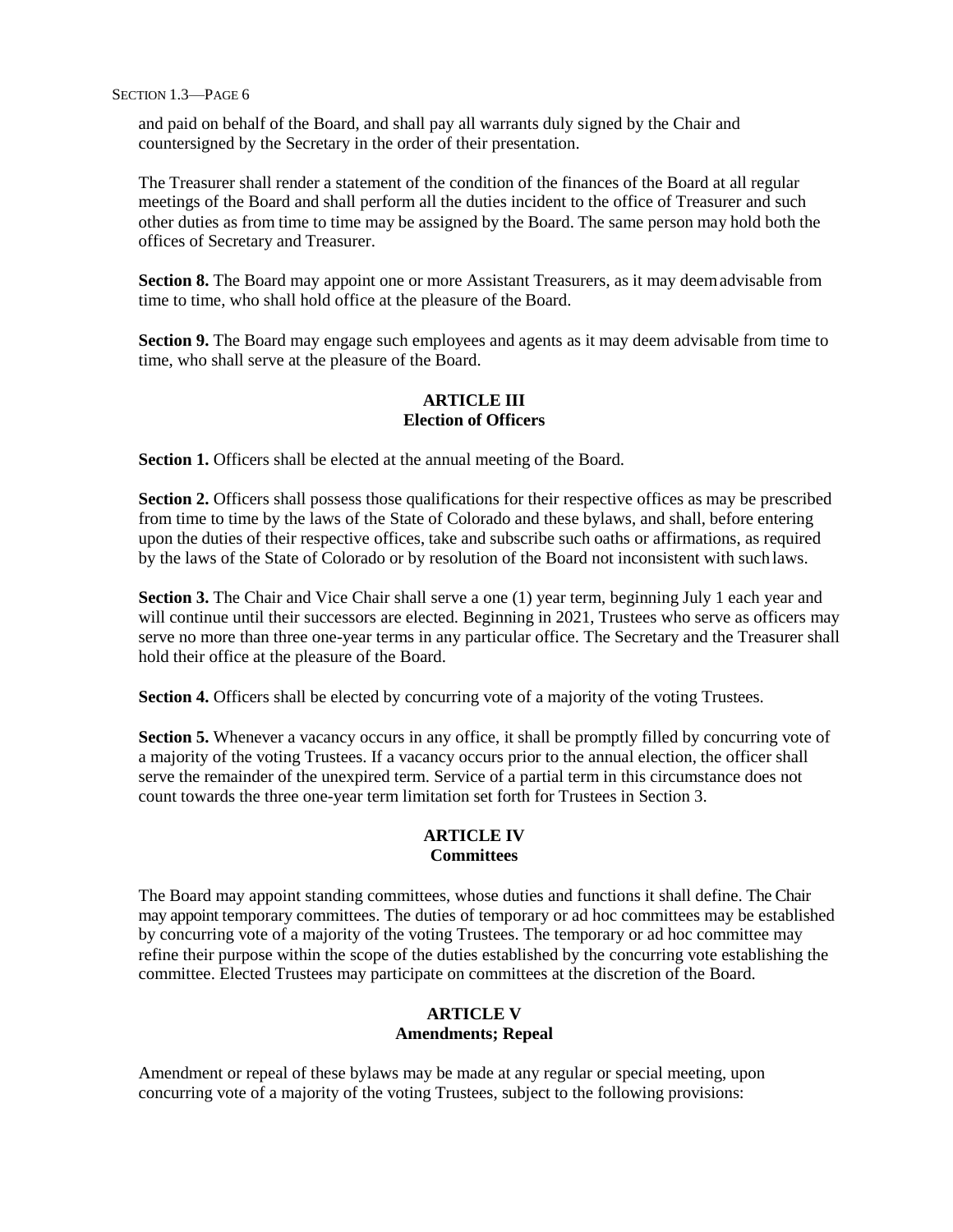- **1.** Written notice of the proposed amendment or repeal shall be given to each member at least fourteen (14) days prior to the meeting, and
- **2.** Such amendment or repeal shall not be inconsistent with the laws of the State of Colorado.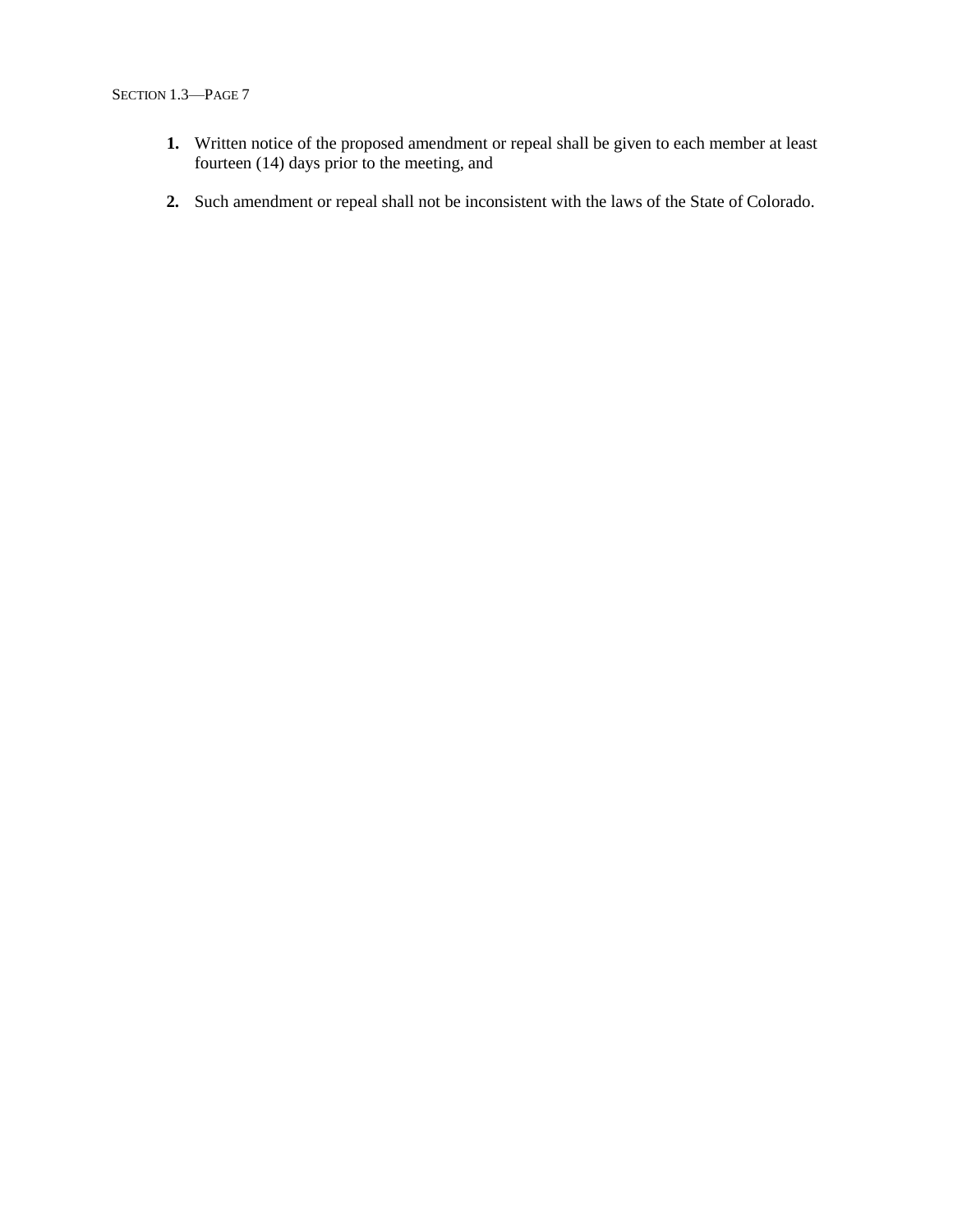SECTION 1.4—PAGE 1

## **Section 1.4: Student Trustee**

In accordance with §23-56-102(3) C.R.S., the tenth (10<sup>th</sup>) Trustee shall be a full-time junior or senior student at the University, elected by the members of the student body of the University. The term of the student Trustee shall be one (1) year, beginning July 1. The student member shall be advisory, without the right to vote and without the right to attend executive sessions of the Board.

- **1.** "Full-time student" means the equivalent of the definition of full-time equivalent student used by the Joint Budget Committee of the General Assembly.
- **2.** The Student Trustee shall take and subscribe to the oath or affirmation of office prescribed by the laws of the State.
- **3.** If a vacancy of this office should occur, it shall be filled for the remainder of the unexpired term in the same manner by which the Student Trustee was elected originally.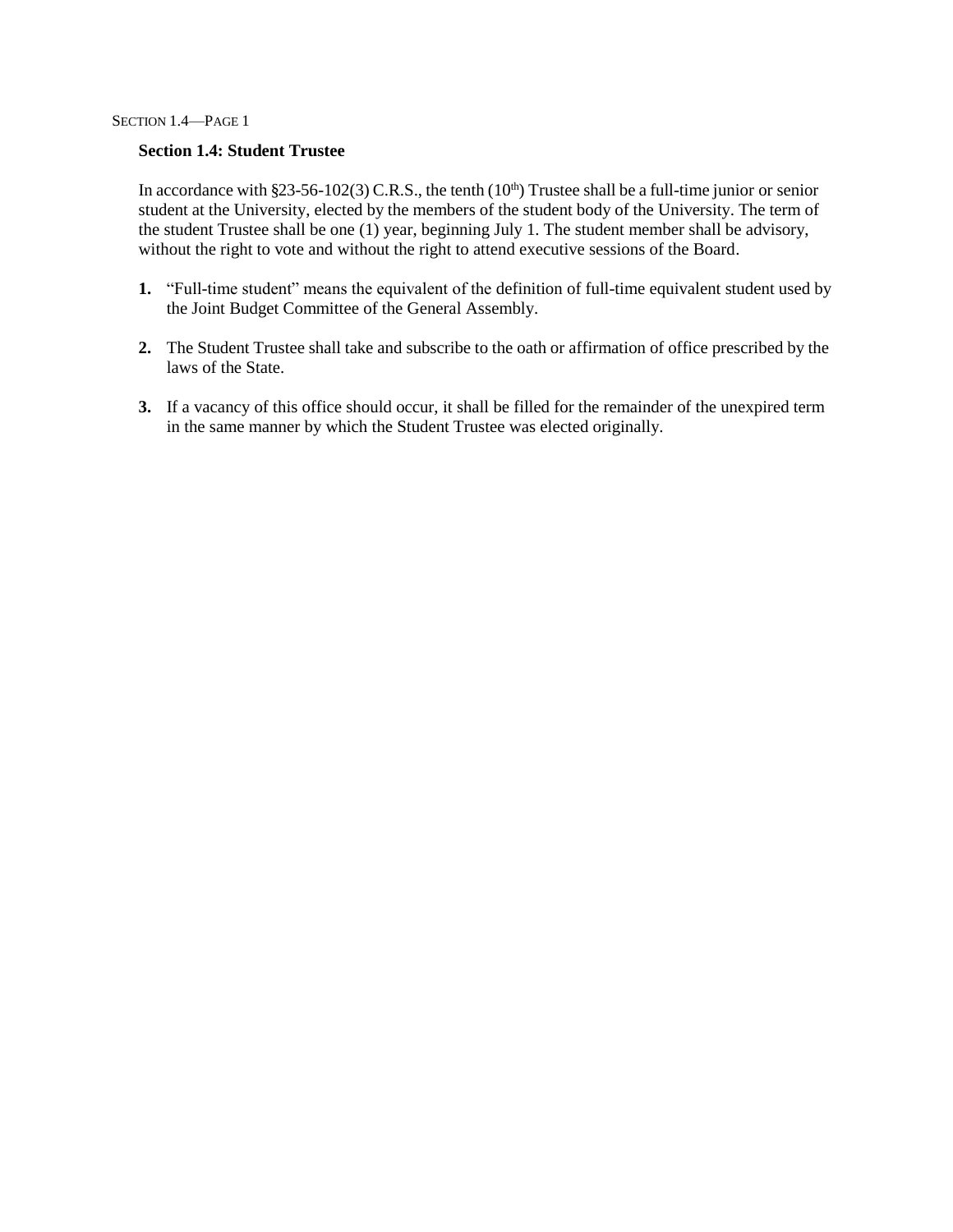## **Section 1.5: Faculty Trustee**

## **1. Statutory Requirements**. In accordance with §23-56-102(4), C.R.S.

The eleventh  $(11<sup>th</sup>)$  member of the Board shall be a member of the faculty of the University elected by other members of the faculty for a term of two (2) years, beginning July 1 of every odd-numbered year. The Faculty Trustee shall be advisory, without the right to vote and without the right to attend executive sessions of the Board.

If a vacancy of the office should occur it shall be filled for the remainder of the unexpired term in the same manner by which the Faculty Trustee was elected originally.

## **2. Election Procedures**

**a. Responsibility:** The Faculty Senate shall conduct the election of the Faculty Trustee in accordance with this *Policy Manual* and as supervised by the President.

# **b. Eligibility for Elections:**

**(1)** The candidate must be a full-time faculty member of the University.

**(2)** The term "faculty" includes only those professional personnel whose primary responsibilityis to provide academic instruction on a full-time or part-time basis. The term "faculty" does not include professional personnel who are counselors, librarians, student service personnel, or other administrative professional personnel.

- **(3)** The candidate must have achieved tenure status.
- **c. Electors:** Only full-time faculty members of the University are eligible to vote in the election of a Faculty Trustee.

The term "faculty" must be defined as stated in the *Institutional Handbook*.

- **d. Nomination of Candidates for the Office of Faculty Trustee:** Candidates for Faculty Trustee must be willing to stand for election and must be nominated by petition bearing the signature of at least ten (10) qualified electors.
- **e. Balloting:** The names of all qualified candidates will be listed on a ballot which shall be distributed to each qualified elector. Voting shall be by secret ballot. The President, in consultation with the Faculty Senate, shall specify the procedures for distributing, collecting, and counting ballots. The candidate receiving the majority of votes shall be elected the Faculty Trustee. If no candidate receives a majority of the votes, the University will conduct a run-off election between the two (2) candidates receiving the highest number of votes, and the candidate receiving the majority of votes shall be elected Faculty Trustee. In case of a tie in the run-off election, the third runner up in the general election will be added to the run-off ballot, and the voting continued until one (1) candidate receives a majority vote. This process will continue by adding the candidate with the next-highest number of votes until a candidate is elected by a majority of votes.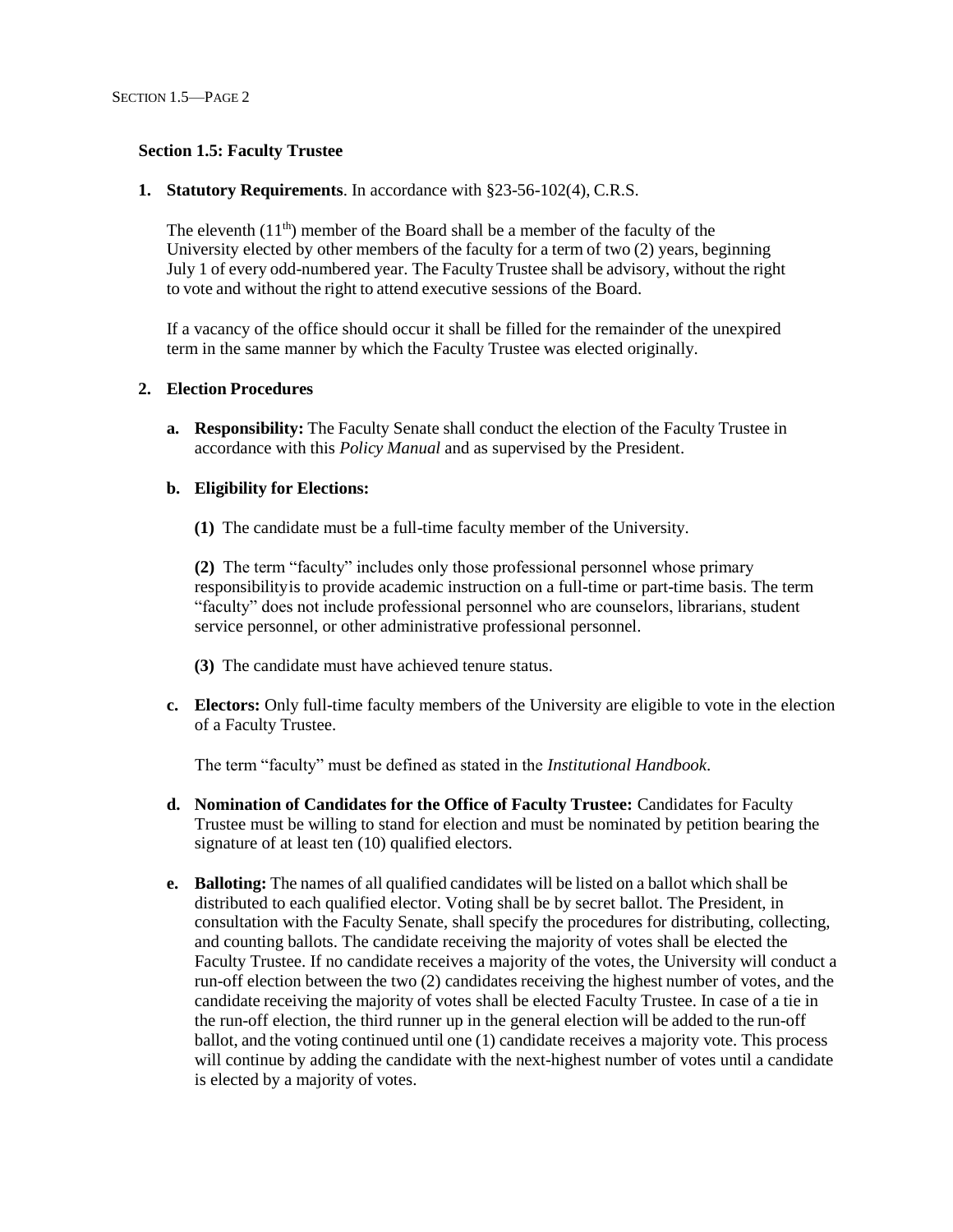SECTION 1.5—PAGE 2

**f. Scheduling of Elections:** Elections are to be conducted during the spring semester following a schedule set well in advance by the President in consultation with the Faculty Senate. Final elections must be completed no later than April 15 of every odd-numbered year.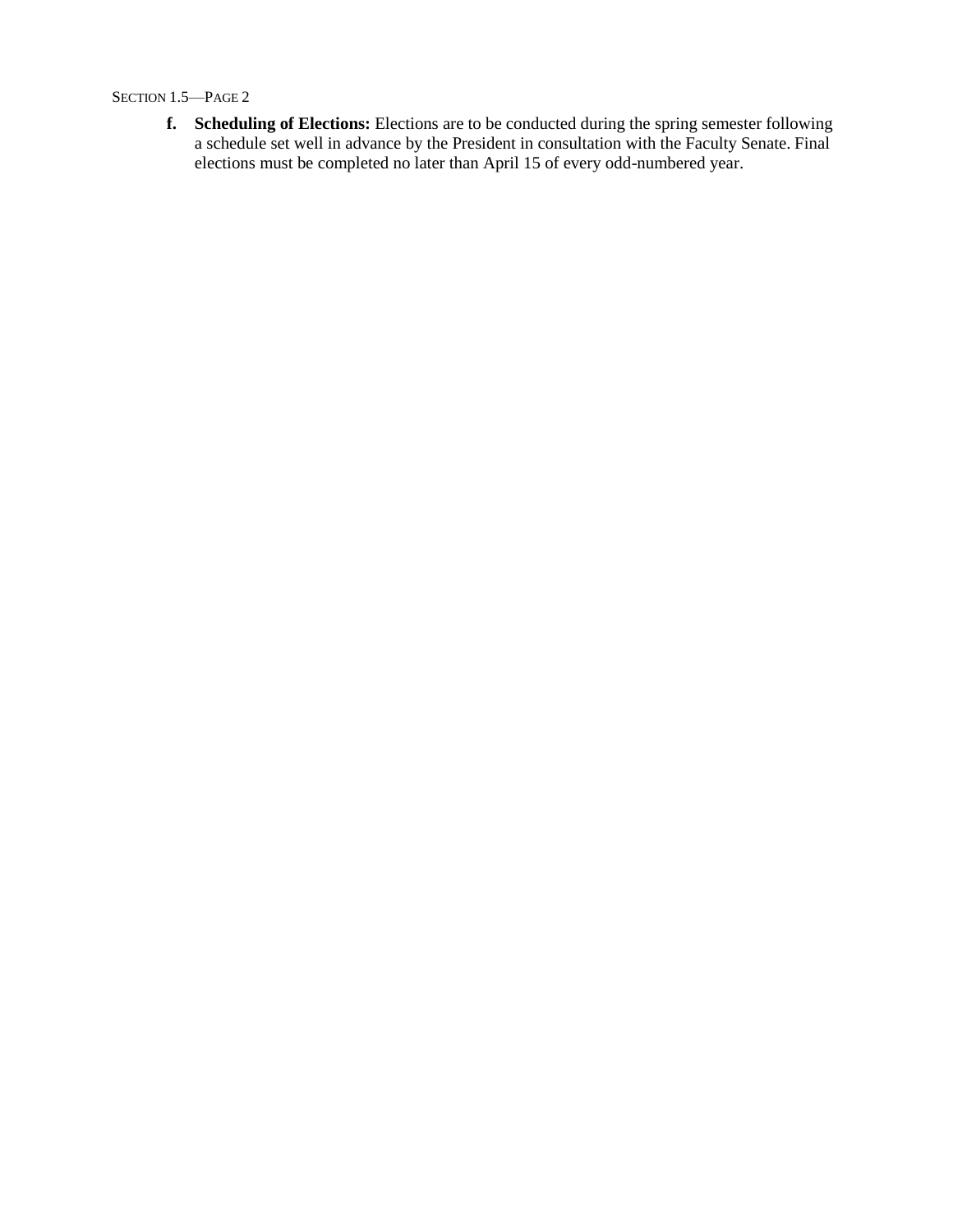SECTION 1.6—PAGE 1

#### **Section 1.6: Maintenance and Distribution of the** *Policy Manual*

The *Policy Manual* shall be maintained and kept current by the President and the University staff and shall include all official Board policies other than those contained in the *Handbook for Professional Personnel*. The University staff shall distribute approved amendments to the *Policy Manual* in a timely fashion to the following individuals and organizations:

Trustees (11) President Vice President for Academic Affairs Vice President for Business Affairs Vice President/Dean of Student Affairs College library Student Government Association

The *Policy Manual*, including approved amendments, will also posted and available on the Board's webpage at [https://western.edu/about/leadership/board-of-trustees/.](https://western.edu/about/leadership/board-of-trustees/)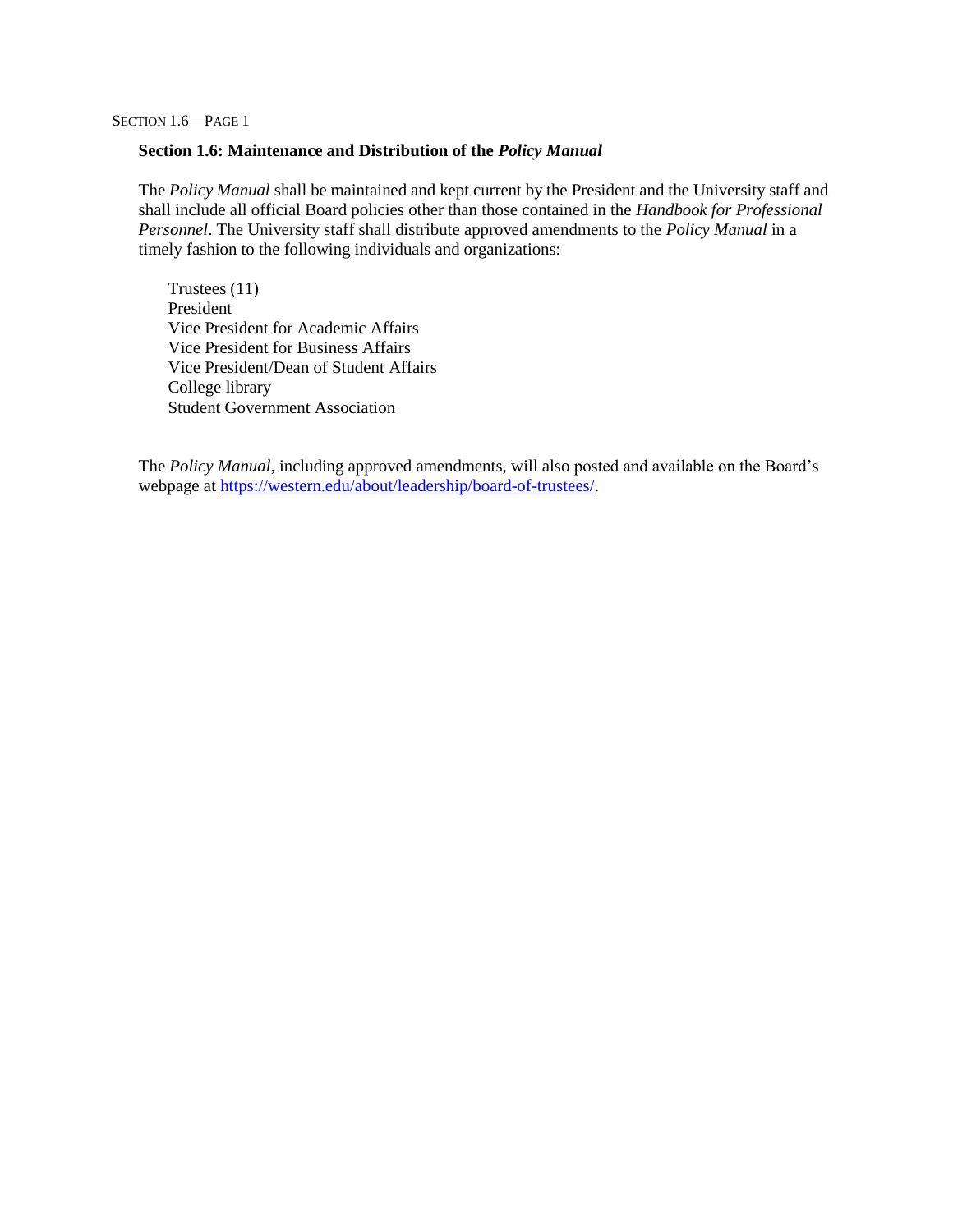SECTION 1.7—PAGE 1

## **Section 1.7: Scheduling of Board**

## **Meetings Regular Meetings**

The Board shall hold no fewer than six (6) regular meetings per year. Meetings are to be scheduled for the second Friday of the month, as practical.

The schedule and location of Board meetings are to be approved annually at the first regular meeting of the calendar year. All amendments to the schedule require official Board action.

At this time an administrative calendar shall be provided to the Board by the President or their designee reflecting deadlines for Board action.

## **Seminar Meetings**

The Board will hold at least one (1) seminar each year, also known as a retreat, for the purpose of developing its knowledge of the University, its understanding of educational and management issues, and its proficiency as Trustees.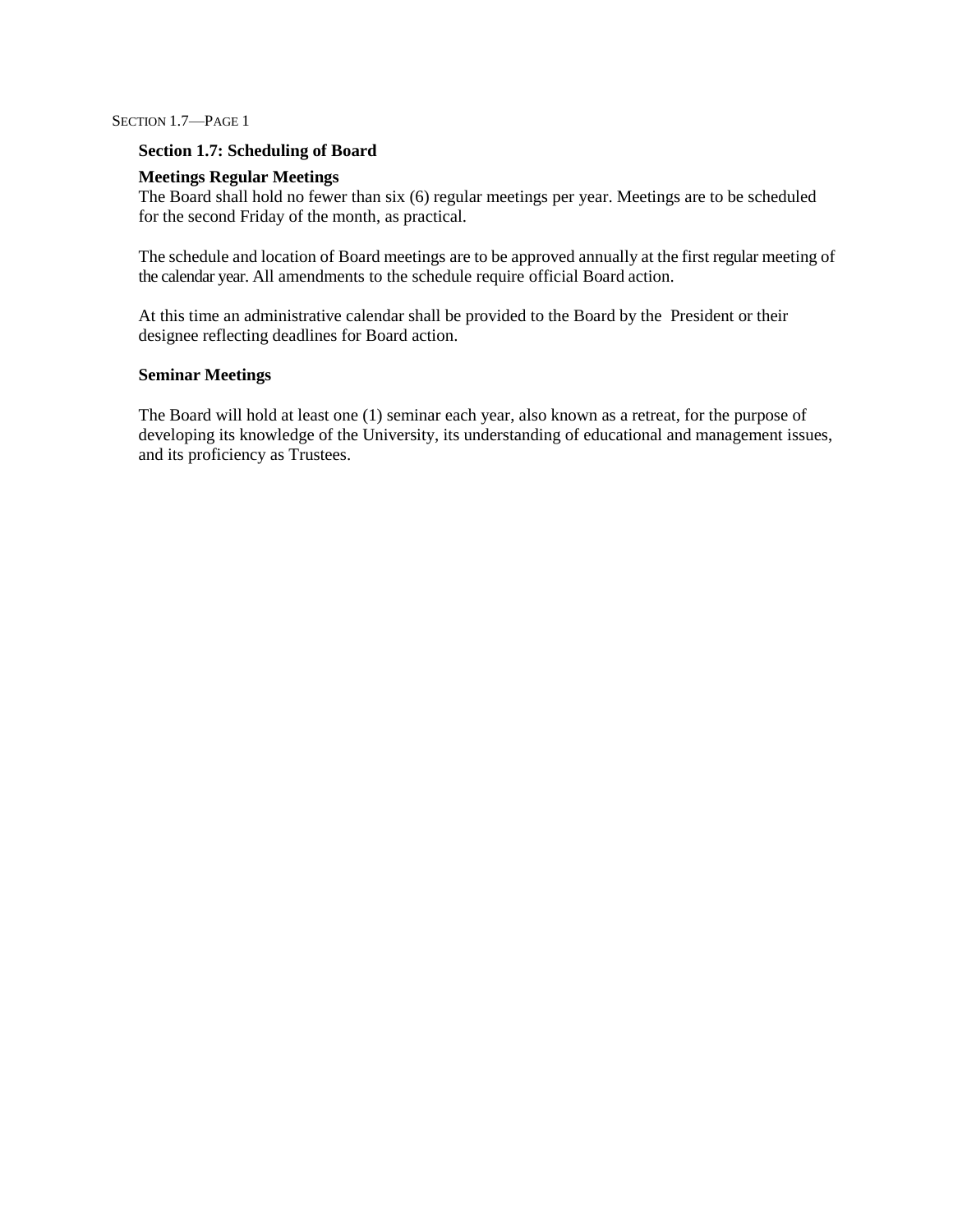SECTION 1.8-PAGE 1

# **Section 1.8: Calendar and Schedule for the Submission of Agenda Items**

This Section 1.8 was consolidated with Section 1.7.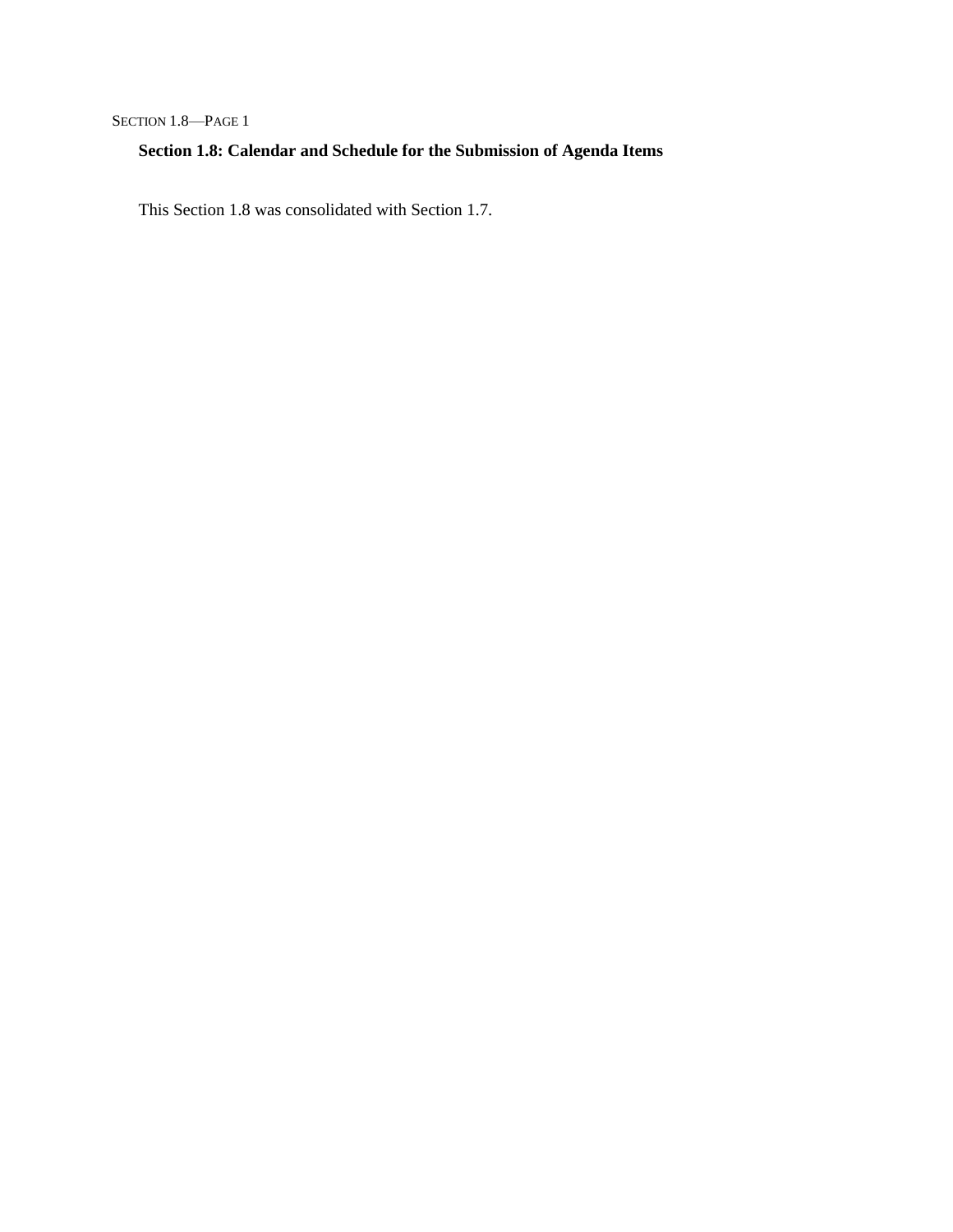# **Section 1.9: Shared Decision-making General Philosophy**

## **Decision-making General Philosophy**

Western Colorado University benefits from a system of Shared Governance including Faculty Senate, Mid-Managers Council, Liaison Council, and the Student Government Association. Shared governance in higher education refers to structures and processes through which faculty, professional staff, administration, governing boards and, sometimes, students and staff participate in the development of policies and in decision-making that affect the institution. Because an institution of higher education can warrant public trust only by a dedication to the advancement of learning, the highest commitment of the faculty must be to truth and the learning experience. At Western the pillars of Shared Governance include the Faculty Senate, Mid-Managers Council, Liaison Council, Student Government Association, and the Administration, all of whom the Board of Trustees consider valuable and important partners. The Trustees affirm the right of freedom of expression and the right to freely participate in University Shared Governance for these purposes.

Under the Board policies established by the Board and the role and mission approved by the Colorado Commission on Higher Education (the "CCHE") and the General Assembly, the University has considerable flexibility and latitude to provide programing to support its mission and vision. The Board has articulated its principal expectations in the Board Values statement and the strategic plans. All policy recommendations in public higher education must be designed to offer outstanding opportunities for students to learn in environments that are conducive to their best possible educational outcomes.

The Board reaffirms its policy of delegating to the President authority and responsibility for administering the University. As the chief executive officer of the University, the President must strive to gain trust, open communication, and a working accord with the Board, faculty, staff, and students and provide effective leadership by eliciting optimal contributions from each individual and group to achieve success in their outcomes.

Central to shared decision-making are the quality and good faith in institutional collaboration between Faculty Senate, Mid-Managers Council, Liaison Council, Student Government Association, and the Administration. Decision-making in an academic institution will vary according to the situation. In some instances, as examples, an initial exploration or recommendation will be made by the President with consideration by the faculty at a later stage; in others, recommendations will originate with the faculty and follow the established procedures of the Faculty Senate, subject to the endorsement of the President and the Board; and in still others, a substantive contribution can be made when student leaders are responsibly involved with the President and the faculty.

Since the goal must be to achieve the best possible exchange of information and ideas, clearly understood channels of communication must be established, observed, and maintained by all concerned.

# **University-Level Policy**

In order to clarify its expectations for decision-making processes, the Board distinguishes between its own responsibilities for policymaking and the University prerogatives for administration, procedures development, and operation. Thus, while it exercises restraint in imposing guidelines or procedures best left to the University, the Board does have certain expectations as a matter of policy.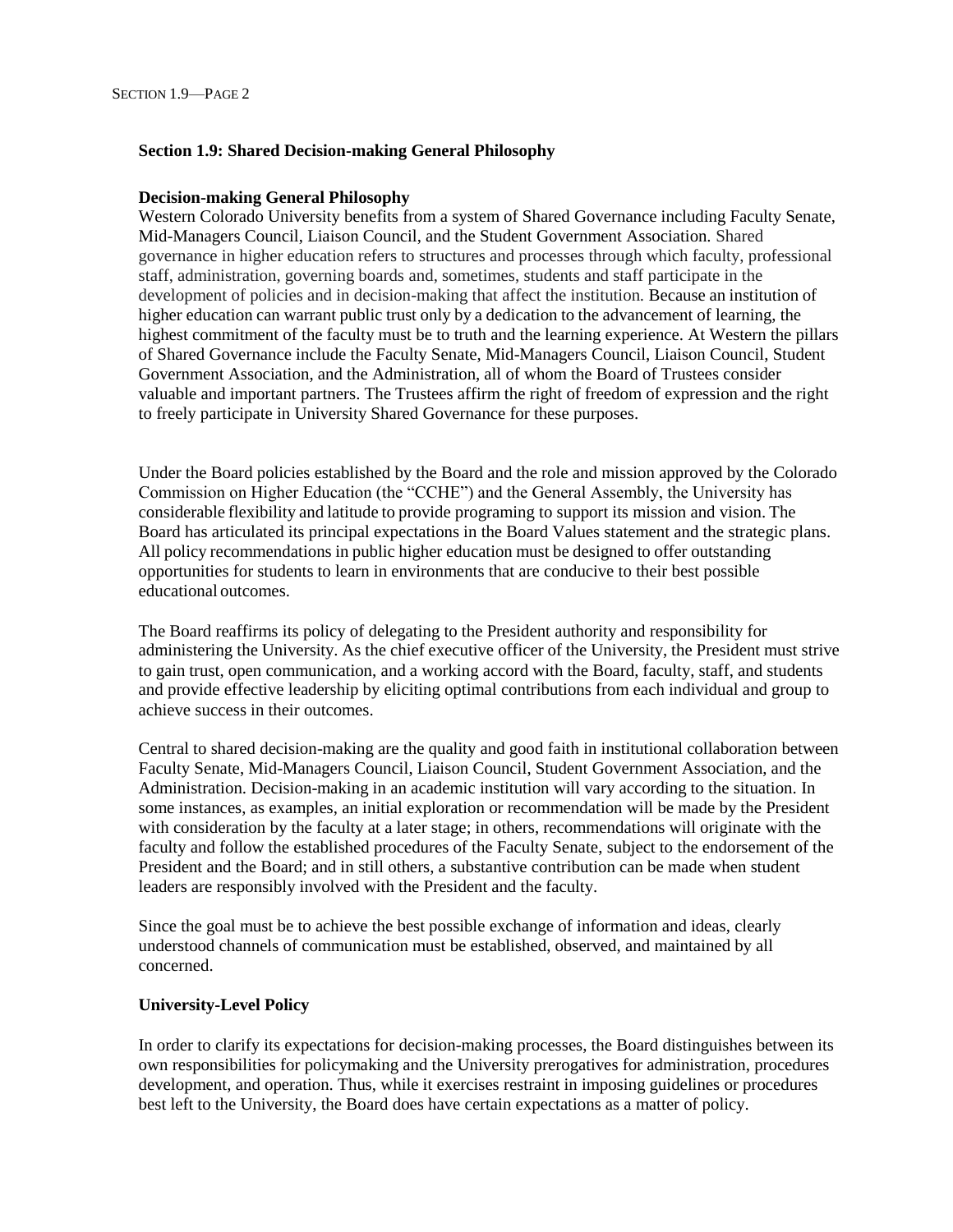- **1.** To supplement the Trustees *Handbook for Professional Personnel* ( the "*Handbook*"), the University is required to maintain and post an institutional handbook (the "Institutional Handbook") which shall include policies and procedures required by the *Handbook* and such other supplementary matters needed to clarify terms and conditions of employment of professional personnel and to provide the information and direction necessary to enable them to meet their responsibilities effectively and efficiently. The *Institutional Handbook* must be submitted to the Board for approval.
- **2.** When appropriate, the Board expects campus committees to be selected through the use of Shared Governance procedures.
- **3.** The University shall post a current organizational chart identifying administrative and academic units and their relationships. All changes in structure at the department, division, school, center, institute, or University level shall be submitted to the Board.
- **4.** In view of the sensitivity accompanying the assessment and use of student fees, the President or their designee should consult with the Student Government on the level and allocation of such fees prior to submitting them to the Board for action.
- **5.** In keeping with the Board's commitment to diversity, equity, and inclusion, all screening committees should be broadly representative of the University. The Board encourages and expects rigorous adherence to the principles of Affirmative Action, particularly as they apply to women and other underrepresented groups.
- **6.** Institutional deliberations concerning strategic planning, educational policies, personnel policies, priorities, and other matters affecting faculty, staff, and students should include opportunity for participation by representatives of the faculty, staff, and student organizations. Shared Governance should have an active voice in development of campus committees for these purposes. The mechanisms for such participation, however, should recognize the rapidly changing circumstances confronting the University and the requirement for timely decisions.
- **7.** Representative groups of the classified and administrative staffshall have appropriate and continuing accessto decision-makers whose determinations have direct impact on their status and performance.
- **8.** The Board expects an annual review of the functioning of shared decision-making to be addressed in its annual evaluation of the President. An accurate assessment of the state of shared governance at the institution will be developed and used annually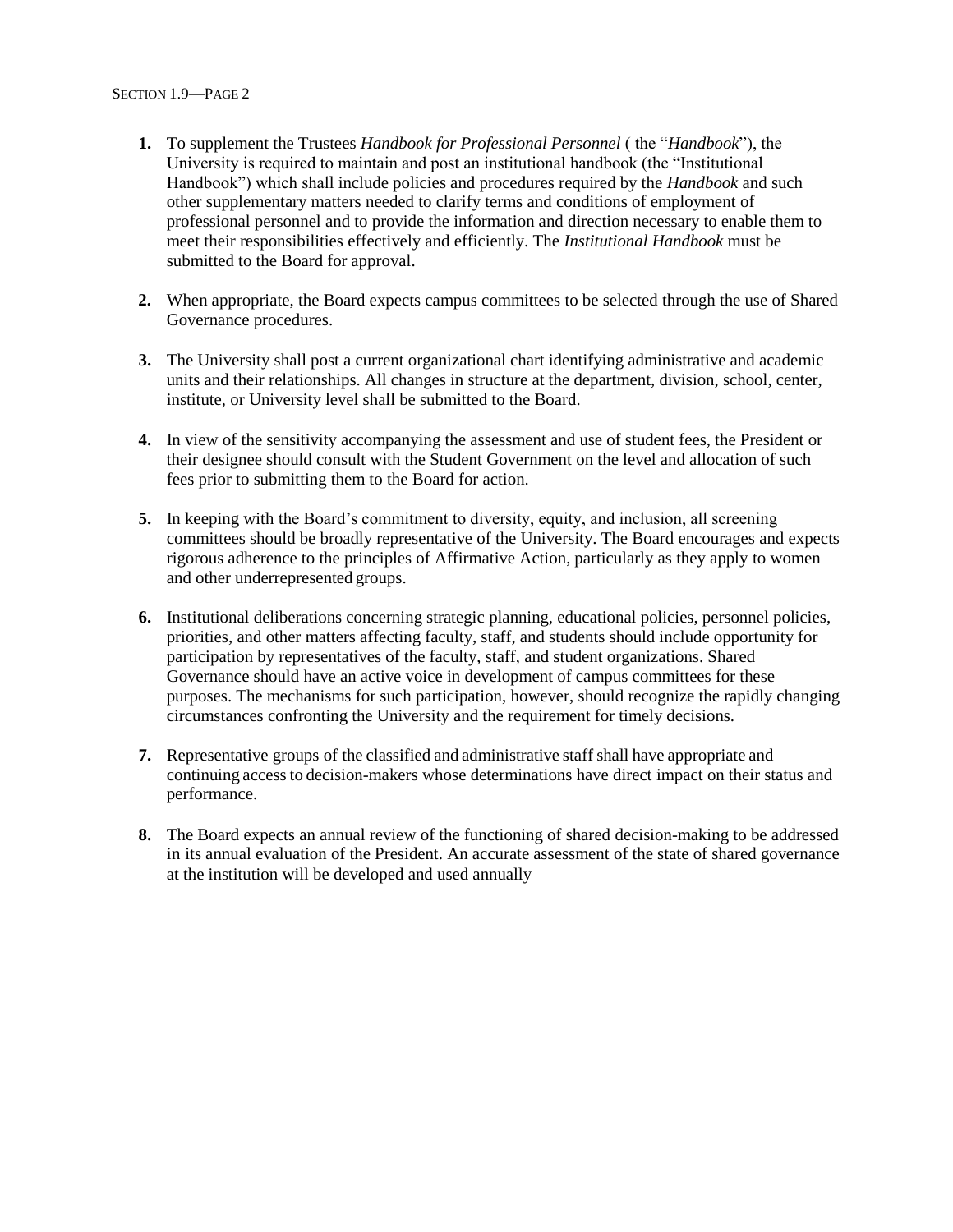# **Section 1.10: Communication Between Professional Personnel and the Board and Between the University and External State Agencies**

Open, ongoing, and honest communications is encouraged among all University constituents including the Board, administrators, faculty, staff, students, alumni, and others in the community. To enhance communication and to give prompt attention to problems, the Board urges that internal mechanisms for the expression of the views of professional personnel which respect clear administrative lines be established and maintained. Direct contact with the Board concerning campus issues without prior discussion with appropriate persons on the campus denies the opportunities for conflict resolution at the appropriate campus level. Parallel structures which confuse communication, and which exclude or circumvent appropriate administrators without giving them an opportunity to address the issues are destructive of morale as well as contrary to common sense and the principles of good management.

Since access of professional personnel to the Board should be accomplished only through an orderly and open process, it is Board policy that individual faculty or administrators wishing to be heard by the Board at a regular meeting shall be required to submit a written request to the President of the University at least seven (7) calendar days prior to the meeting. Such a request must include specific details demonstrating either campus institutional processes have been exhausted or the matter is one which should be of direct concern to the Board without recourse to institutional processes.

It is Board policy that the President be responsible for communicating with the legislature, the CCHE, and other state agencies on a regular basis. The President may delegate authority to other University personnel the ability to provide official information directly to external state agencies.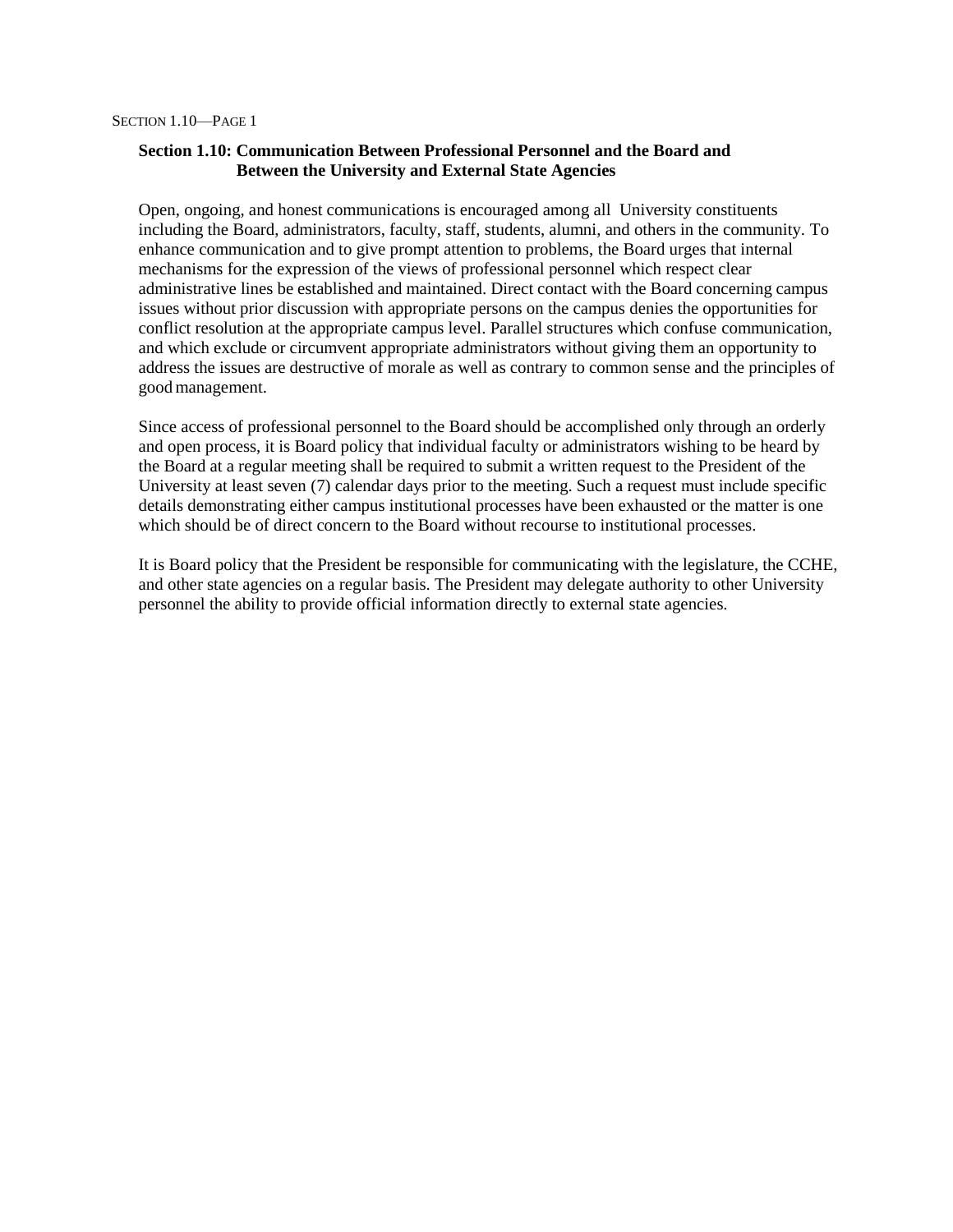SECTION 1.11—PAGE 1

# **Section 1.11: University Citizens' Advisory Councils**

The Board endorses the concept of citizens' councils as advisory to the President and authorizes the establishment of such councils.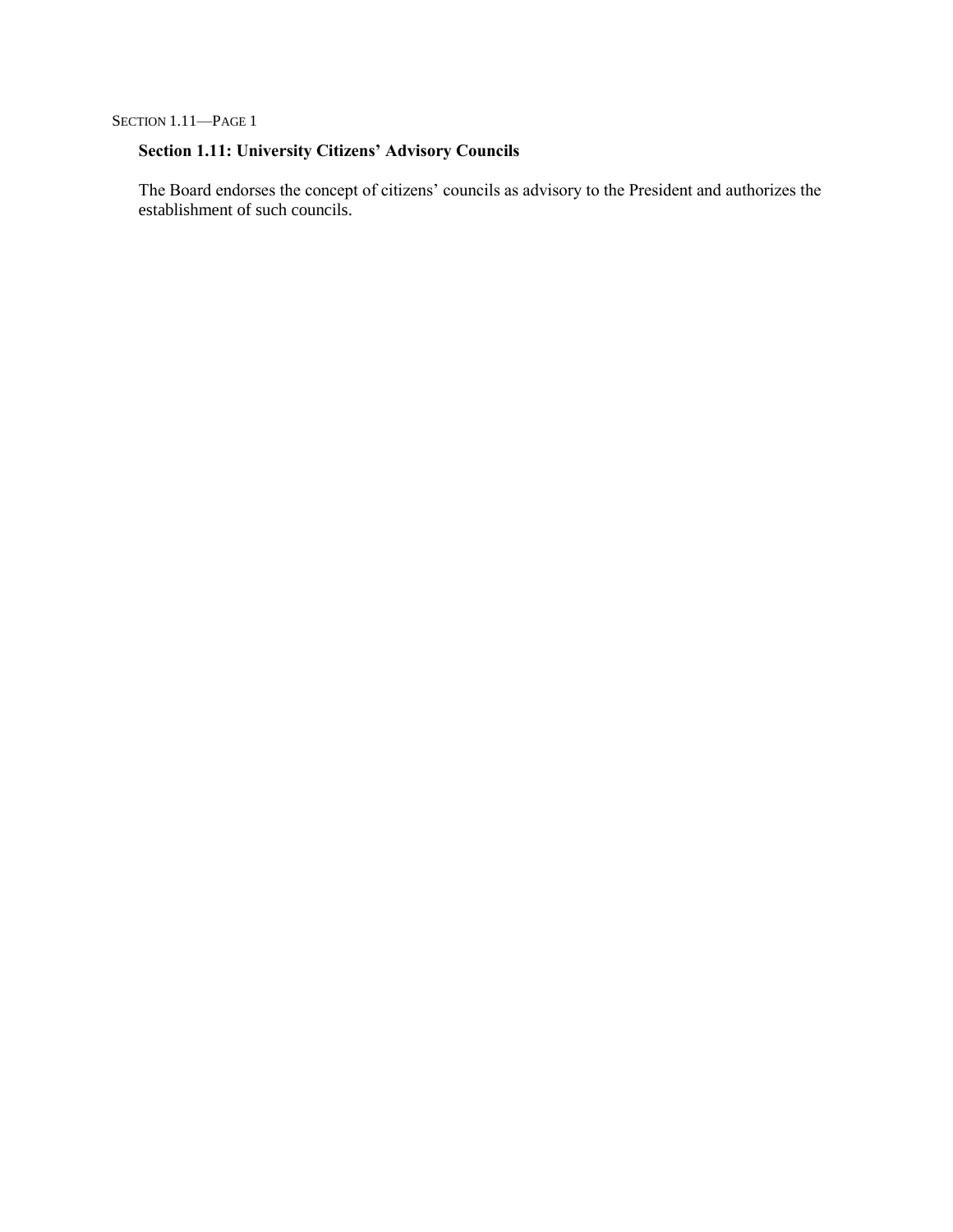## **Section 1.12: Collective Bargaining**

The Board has determined that collective bargaining is an appropriate process to engage in for the purpose of promoting harmonious and cooperative relationships between the Board and the faculty.

The Board has determined that in order to engage in any phases of the collective bargaining process, including a referendum and contract administration, adequate funds should be appropriated by the Colorado General Assembly for administering a collective bargaining process.

The Board formally disengages from any activities concerning collective bargaining with faculty until funds are appropriated by the Colorado General Assembly. If and when funds are appropriated for collective bargaining, the Board will reassess its position.

This Section 1.2 does not address or apply to collective bargaining with non-faculty positions and in particular does not apply to positions within the State's personnel system.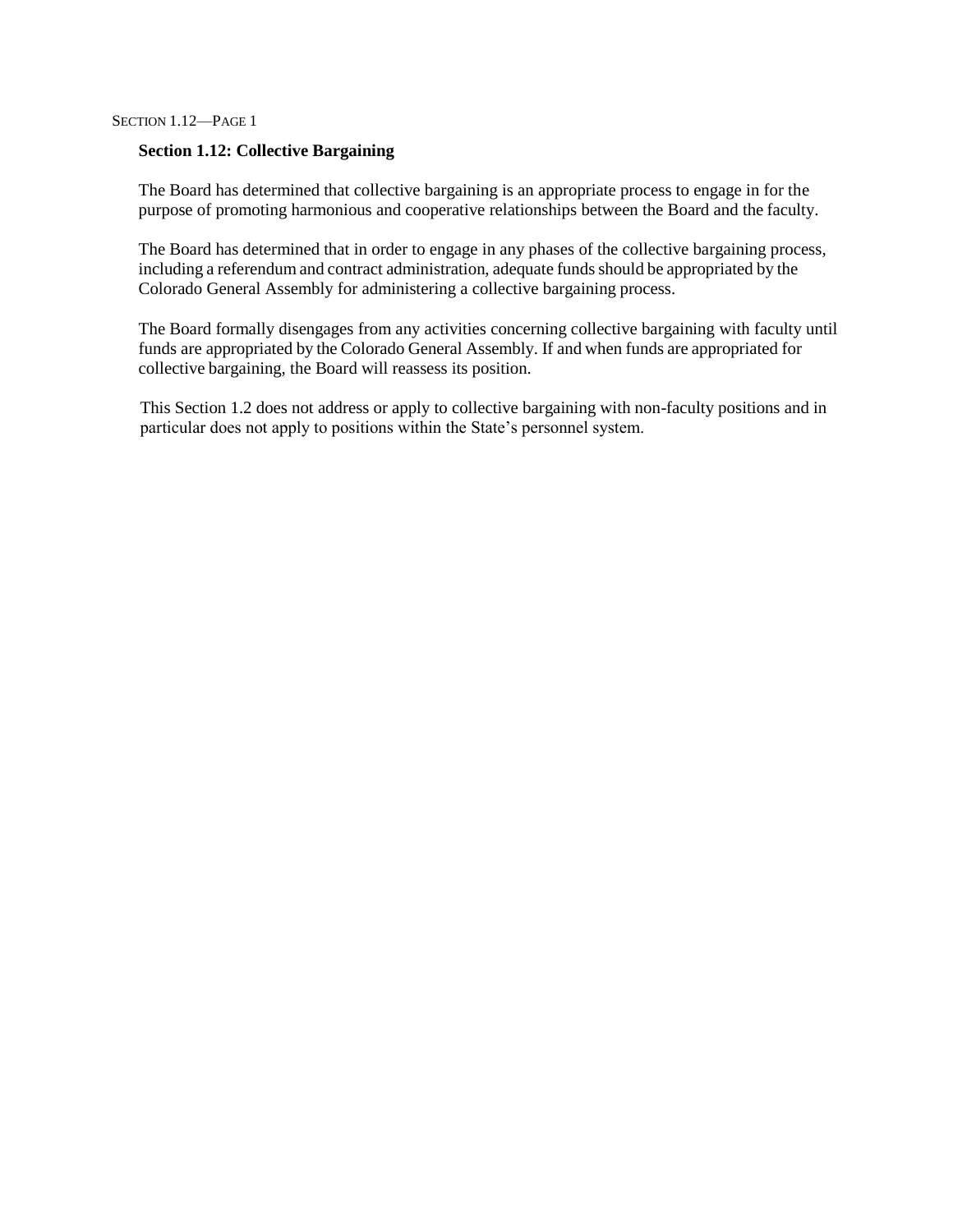#### **Section 1.13: Community and State Issues**

The Board recognizes and appreciates the mutually supportive relationship between the University and the surrounding community of which the University is a part. The Board recognizes that there may be issues that may impact the University and the surrounding community. Although the Board desires to support the community whenever possible, the Board has determined that it will only take a formal position on issues that may be important to the success of the University, unless the Board determines otherwise by a confirming vote of a majority of the voting Trustees.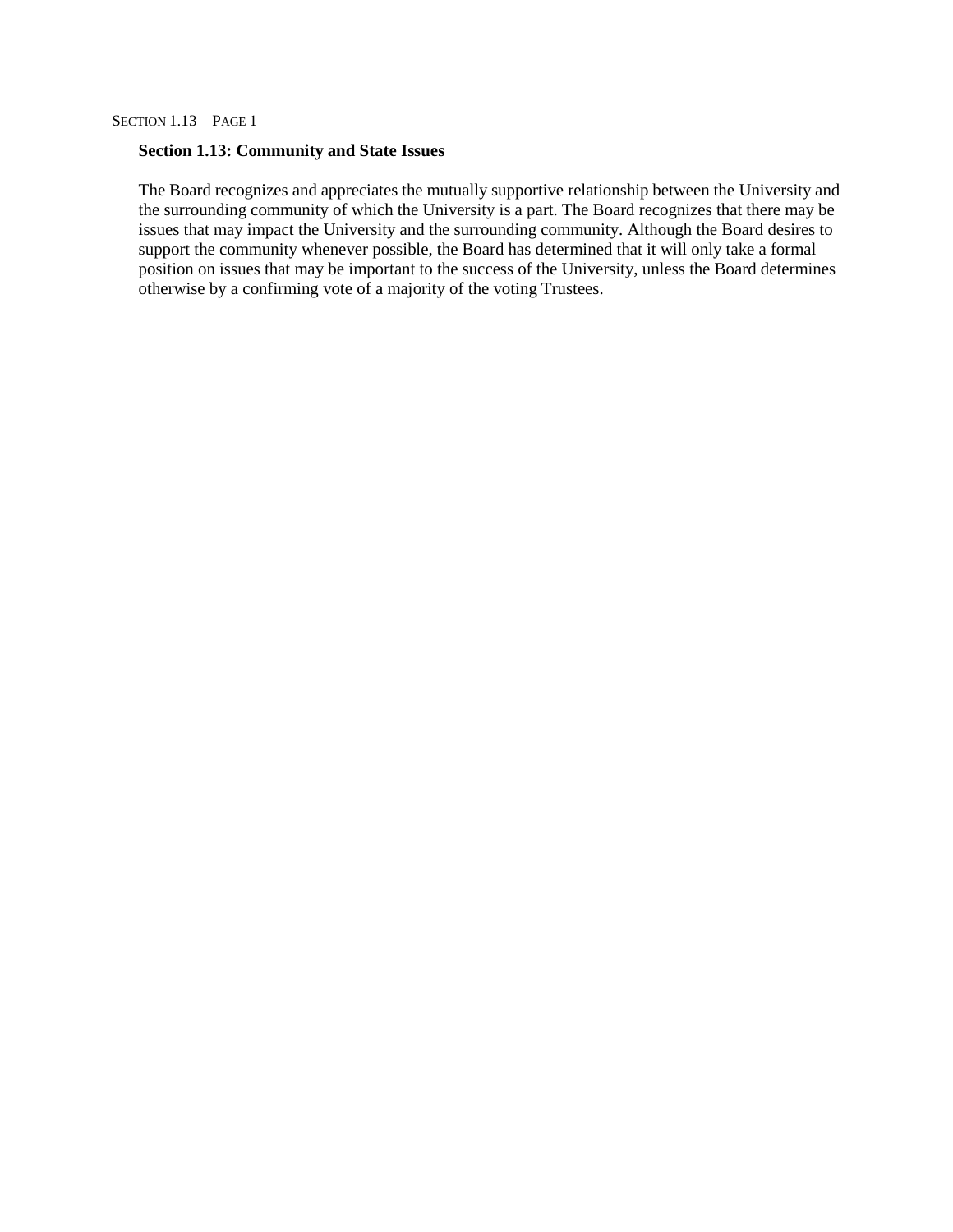#### **CHAPTER 2: ANTI-DISCRIMINATION**

#### **Section 2.1: Equal Opportunity and Affirmative Action Policy**

## **RESOLUTION**

**WHEREAS,** the highest ideals of our society are embodied in and set forth by our educational system, and

**WHEREAS,** equality of opportunity in securing a good life must be made available to all if our democratic system is to meet the test which it is today facing, and

**WHEREAS,** the State of Colorado has legislation to provide that equality of opportunity in employment shall be available to all without regard to such extraneous factors as age (40 and over), color, disability, gender identity, genetic information, military or veteran status, national origin, race, religion, sex, sexual orientation, or any other applicable status protected by federal, state, or local law, and

**WHEREAS,** the effective implementation of this law depends to a large extent on the understanding and acceptance of the spirit of the doctrine of equality within the democratic principles of our way of life, and

**WHEREAS**, the education system has the highest responsibility to teach by precept and example, compliance with the law in spirit and in fact,

**NOW, THEREFORE, BE IT RESOLVED** that we, the Trustees of Western Colorado University resolve that the hiring of professional personnel shall be done solely on the basis of merit, and we do hereby request Western Colorado University to vigorously pursue this policy, accepting as members of the professional staff those who are qualified by virtue of their training, experience, character, and integrity without regard to age (40 and over), color, disability, gender identity, genetic information, military or veteran status, national origin, race, religion, sex, sexual orientation, or any other applicable status protected by federal, state, or locallaw.

# **Campus Affirmative Action Plans**

The University shall develop comprehensive affirmative action plansthat are consistent with state and federal statutes, executive orders, rules, and with the spirit of the above resolution. Current copies of the University's affirmative action plans, approved by the Trustees, shall be kept on file in the Human Resources Office. (See *Handbook* Section 1.01).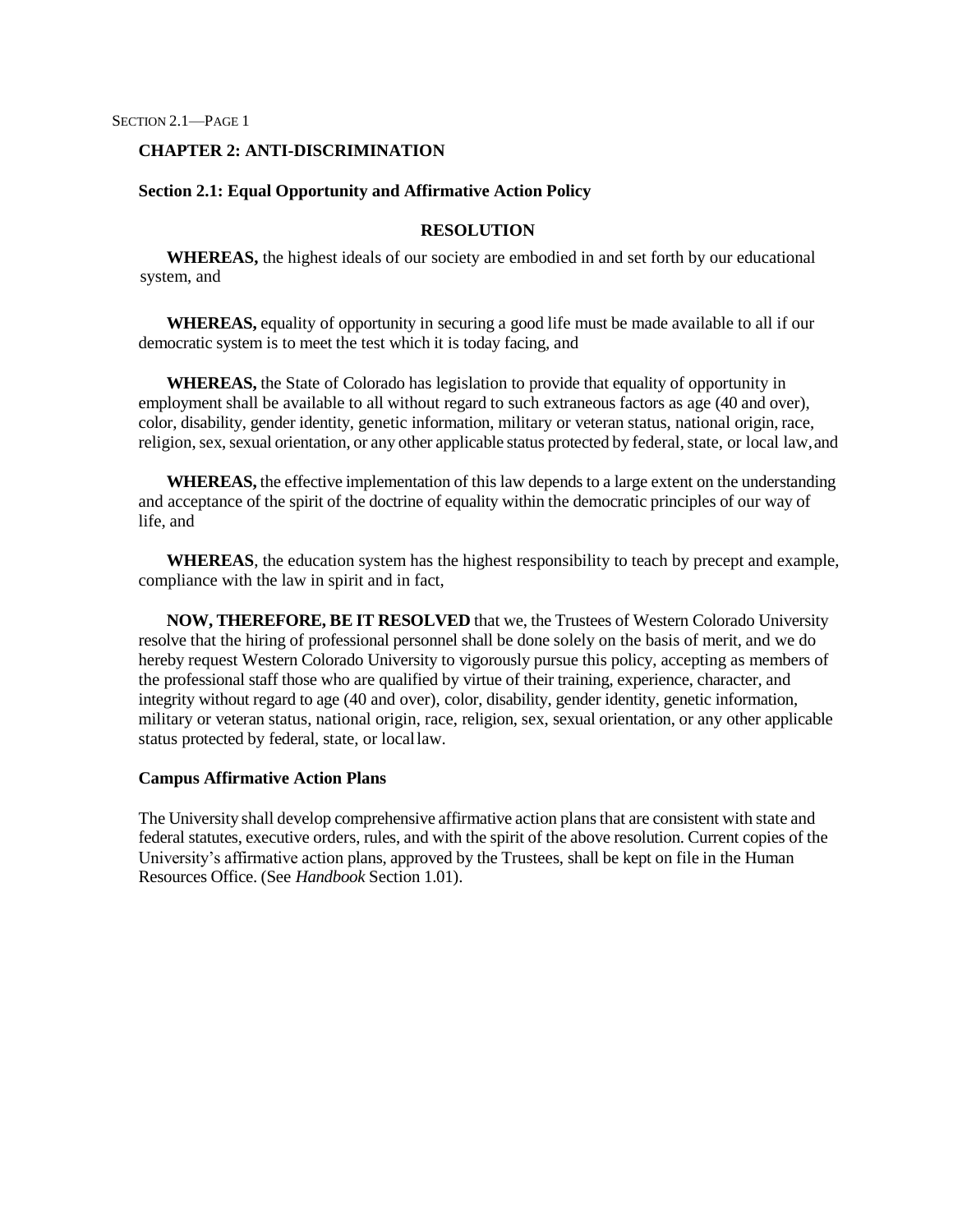# **Section 2.2: Anti-Discrimination Policy**

**I. Definitions.** The following definitions shall apply to this Policy.

- 1. "Affiliate" means an entity at which members of the Campus Community work or study (including entities that accept student interns) and other third parties or service providers on campus or associated with the University through contracts, affiliation agreements, or otherwise.
- 2. "Affirmative Action Officer" means the person appointed by the University to investigate complaints or grievances. When the President appoints another to fulfill the role of the Affirmative Action Officer with respect to a particular matter, Affirmative Action Officer shall be read to mean the person so appointed by the President. The contact information for the current Affirmative Action Officer is available by contacting the University's human resources office.
- 3. "Calendar day" and "day" mean any day of the year. "Working day" means a day on which the University holds regular class sessions or exams, and excludes Saturdays, Sundays, and University holidays. It includes summer session, even if a party is not enrolled, employed or volunteering during the summer, and periods of annual or other leave requested by the party.
- 4. "Campus Community" means Students who are admitted or enrolled in the University or are participating in programs offered by the University, Faculty, Professional Personnel, Classified Staff, and Volunteers.
- 5. "Complaint" means a written or oral allegation of violation of this policy that has not been formally filed as a Grievance.
- 6. "Complainant" means a person making a written or oral allegation of violation of this policy other than by filing a Grievance.
- 7. "Deliver" or "Delivery" means email, hand delivery, or certified mail. The date of delivery shall be the date of mailing according to the records of the University by a postal certification form, or the date of hand delivery as evidenced by a receipt signed by the recipient. If the recipient does not accept a hand-delivery or refuses to sign a receipt, a certification signed by the person who attempted to deliver the notice shall be conclusive evidence of the date of delivery.
- 8. "Disciplinary action" means the process for and sanctions available for violations of University policy as set forth in the *Western Colorado University Student Handbook* or any applicable Graduate Program Handbook or Catalog, the *Colorado State Personnel Board Rules and Director's Administrative Procedures,* or the University's *Handbook for Professional Personnel*.
- 9. "Employee" means any member of the Classified Staff, Professional Personnel, or Faculty and student employees.
- 10. "Grievance" means a formal written allegation of discrimination or retaliation that is filed with University in accordance with this policy. A grievance form is available by contacting the University's human resources office.
- 11. "Grievant" means any member of the Campus Community who files a formal written Grievance.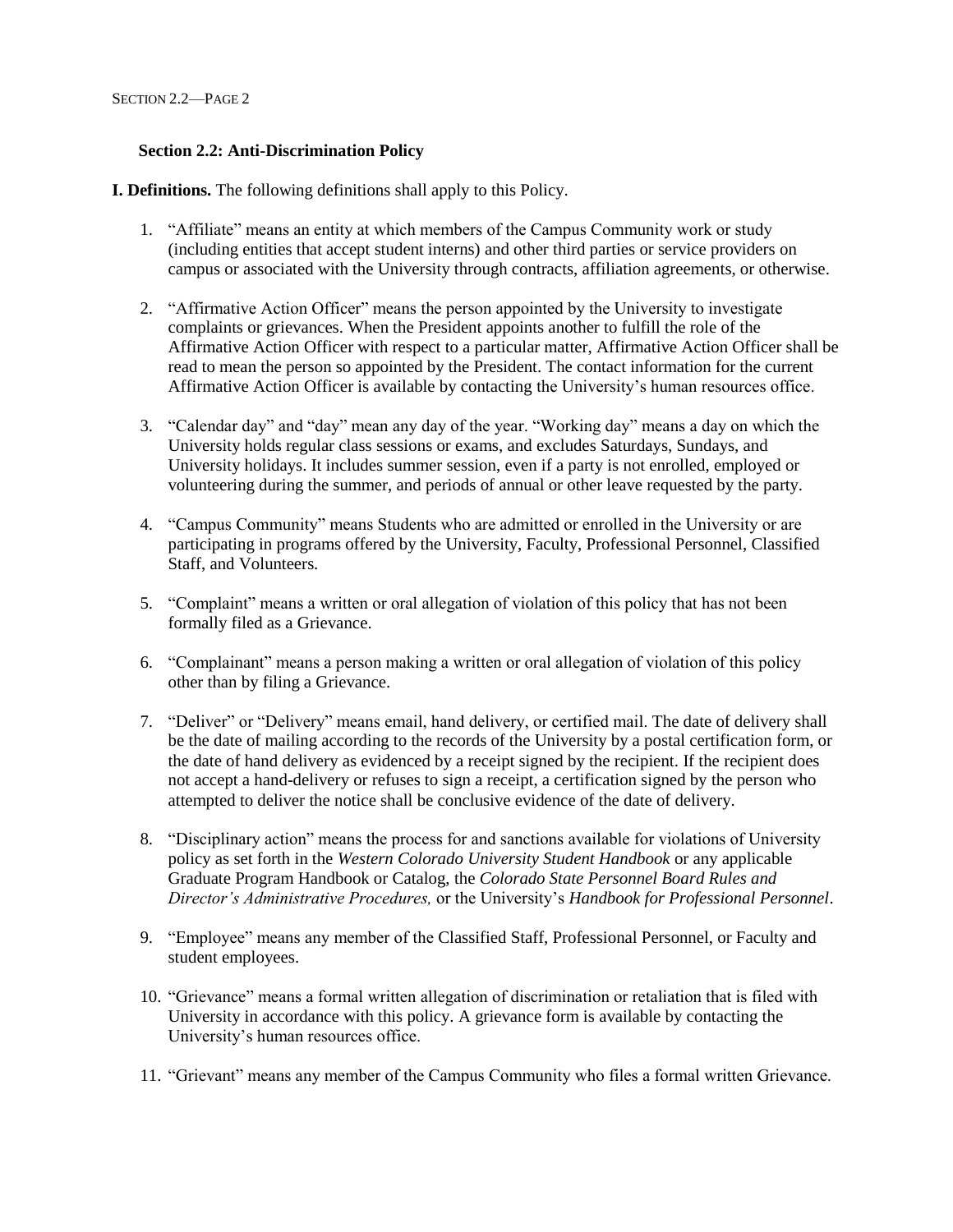- 12. "Party" means Complainant(s), Grievant(s), or Respondent(s).
- 13. "Protected status" means age (40 and over), color, disability, gender identity, genetic information, military or veteran status, national origin, race, religion, sex, sexual orientation, or any other applicable status protected by federal, state, or local law.
- 14. "Remedial action" means any corrective, non-disciplinary action that is taken as a result of allegations of discrimination or retaliation and that is reasonably calculated to end present discrimination/retaliation, protect against future discrimination/retaliation, or remedy past discrimination/retaliation.
- 15. "Respondent" means a member of the Campus Community against whom a Complaint or Grievance has been made or filed.
- 16. "Retaliation" is a materially adverse employment action that would dissuade a reasonable employee from making or supporting a Complaint or Grievance and which is taken because of an employee's participation in a Complaint or Grievance.
- 17. "Sexual harassment", as it pertains to employment, means unwelcome sexual advances, requests for sexual favors, or other unwelcome verbal and physical conduct based on sex when:
	- a. Submission to such conduct is made either explicitly or implicitly a term or condition of a person's employment or education; or
	- b. Submission to or rejection of such conduct is used as the basis for making employment or educational decisions about a person; or
	- c. Such conduct has the purpose or effect of substantially and unreasonably interfering with an individual's work or academic performance by creating an intimidating, hostile, or offensive work or educational environment.

Sexual violence and sexual assault are forms of sexual harassment. Sexual harassment shall also be defined to include "Retaliation" as defined in Section 2.2, I.16 against an individual for reporting sexual harassment or cooperating in a sexual harassment investigation.

Sexual harassment as discrimination with respect to educational opportunities and student participation in University sponsored programs is further defined in the Title IX policy in Section 3.5.

18. "Supervisory-level employee" means any employee or student who supervises, evaluates, or is responsible for the work of another employee or student.

## **II. Prohibitions**

A. Discrimination. The University prohibits and will not tolerate any action that violates federal, state, or local law or this Policy. The University prohibits and does not discriminate on the basis of age (40 and over), color, disability, gender identity, genetic information, military or veteran status, national origin, race, religion, sex, sexual orientation or any other applicable status protected by federal, state, or local law. The University complies with Titles VI and VII of the Civil Rights Act of 1964, the Civil Rights Act of 1991, the Education Amendments of 1972 (Title IX), the Age Discrimination in Employment Act, the Rehabilitation Act of 1973, the Americans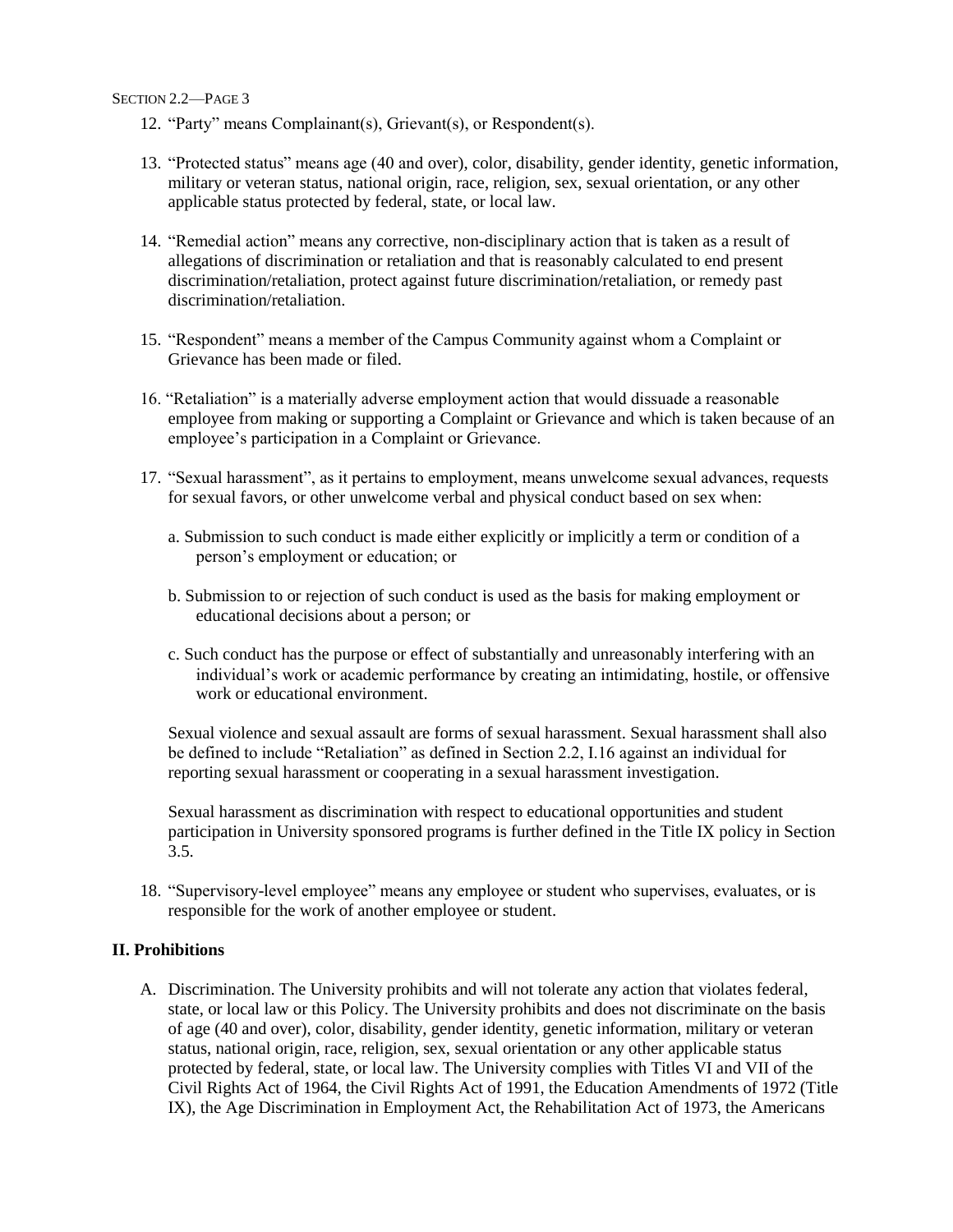with Disabilities Act, Executive Order 11246, §24-34-301, C.R.S. *et seq*.

- B. Compensation Disclosure. Western Colorado University will not discharge or in any other manner discriminate against employees or applicants because they have inquired about, discussed, or disclosed their own pay or the pay of another employee or applicant. However, employees who have access to the compensation information of other employees or applicants as a part of their essential job functions cannot disclose the pay of other employees or applicants to individuals who do not otherwise have access to compensation information, unless the disclosure is (a) in response to a formal complaint or charge, (b) in furtherance of an investigation, proceeding, hearing, or action, including an investigation conducted by the University, or (c) consistent with the University's legal duty to furnish information.
- C. Sexual Harassment. Sexual harassment is a type of discrimination. The University prohibits and will not tolerate sexual harassment. Sexual harassment is neither legally protected expression, nor the proper exercise of academic freedom.

Complaints of sexual harassment related to employment shall be handled under the procedures in this Section 2.2.

Complaints of sexual harassment affecting students' ability to participate in educational programs or activities shall be handled under Section 3.5.

Contact the Office of Human Resources, or the University's Title IX and Student Conduct Coordinator, for questions related to the applicable policy and the complaint procedure.

- D. Retaliation. The University prohibits and will not tolerate retaliation against any person who opposes or reports a discriminatory practice which is forbidden by law or this Policy or who has filed a Complaint or Grievance, testified, assisted, or participated in any manner in an investigation or proceeding conducted under this policy. Acts of retaliation may be the subject of a Complaint or Grievance under this policy.
- E. Sexual Harassment Retaliation. The University prohibits and will not tolerate sexual harassment retaliation. Sexual harassment retaliation is neither legally protected expression, nor the proper exercise of academic freedom.

Complaints of retaliation related to employment shall be handled under the procedures in this Section 2.2.

Complaints of retaliation affecting students' ability to participate in educational programs or activities shall be handled under Section 3.5.

Contact the Office of Human Resources, or the University's Title IX and Student Conduct Coordinator, for questions related to the applicable policy.

F. Penalties. Members of the Campus Community who engage in discrimination, or retaliation against any member of the Campus Community or against any employee of any Affiliate may be subject to remedial action or disciplinary action, up to and including termination of employment or expulsion from the University. Members of Affiliates who engage in discrimination, or retaliation against any member of the Campus Community may result in termination of the Affiliate's agreement with the University.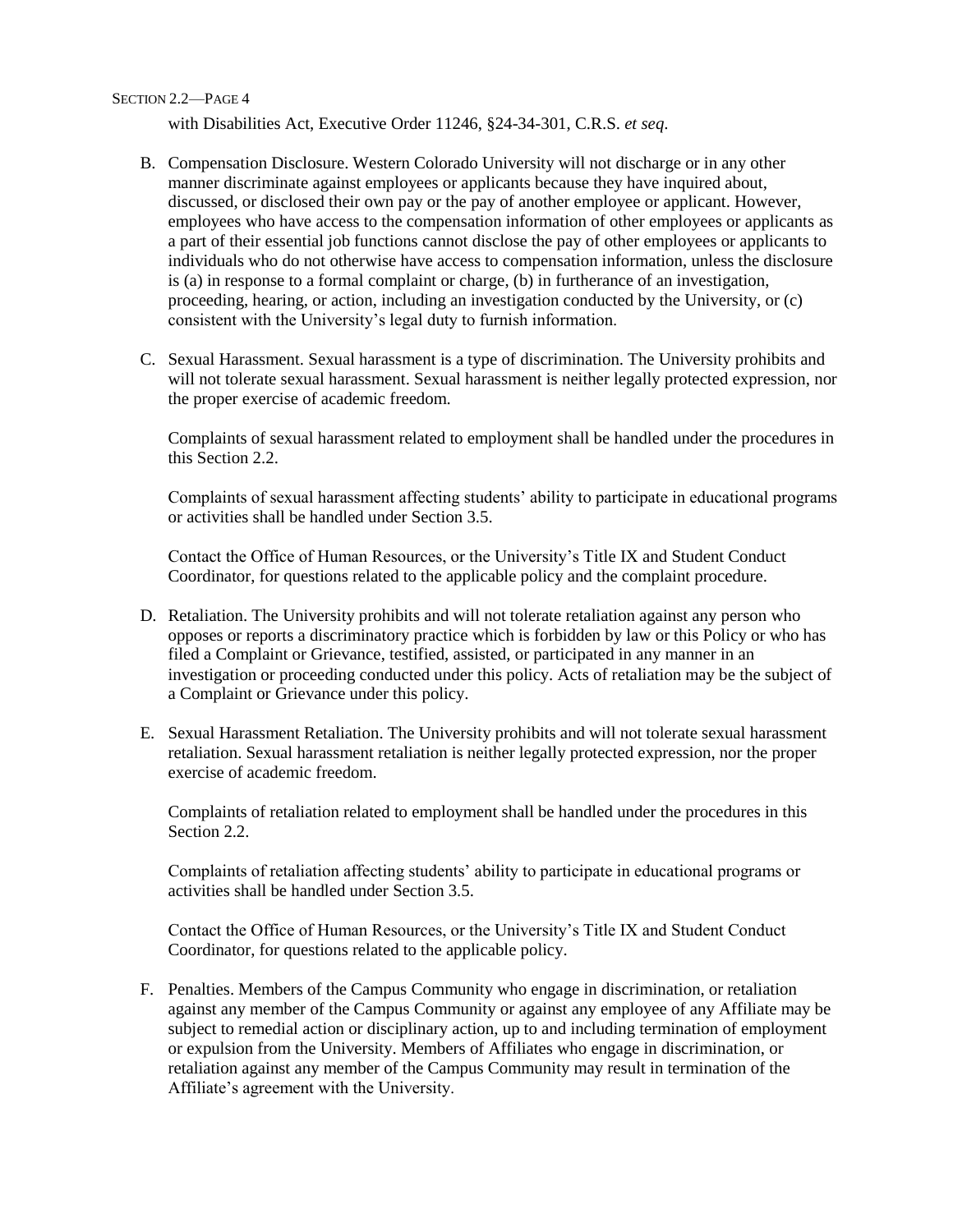# **III. Discrimination by or Against Persons Outside of the Campus Community**

- A. Agreements with Affiliates must contain provisions requiring Affiliates to comply with the letter and the spirit of all applicable State and Federal laws respecting discrimination and unfair employment practices. Illegal discrimination or retaliation by an Affiliate or an Affiliate's employee affecting any member of the Campus Community may result in remedial actions up to and including termination of the Affiliate's agreement with the University. Such allegations shall be reported to the primary University representative/contact person identified in the agreement ("University Representative") or the Affirmative Action Officer. The University shall investigate the credibility of the allegations and promptly notify the Affiliate of any credible allegations and request appropriate action. The University also shall promptly take any necessary remedial actions as appropriate.
- B. Allegations by an Affiliate that a member of the Campus Community has engaged in illegal discrimination or retaliation against any employee of the Affiliate shall be reported to the University Representative identified in the agreement or the Affirmative Action Officer. The University shall promptly investigate the allegations and take any necessary remedial and/or disciplinary actions as appropriate.
- C. Allegations of illegal discrimination or retaliation made by applicants for employment shall be reported to the Director of Human Resources (or other presidential designee). The University shall promptly investigate the allegations and take any necessary remedial and/or disciplinary actions as appropriate.
- D. Allegations of illegal discrimination or retaliation made by undergraduate applicants for admission to the University shall be reported to the Vice President for Enrollment and Student Success (or other presidential designee). The University shall promptly investigate the allegations and take any necessary remedial and/or disciplinary actions as appropriate.
- E. Allegations of illegal discrimination or retaliation made by applicants for admission to graduate programs shall be reported to the Vice President for Academic Affairs (or other presidential designee). The University shall promptly investigate the allegations and take any necessary remedial and/or disciplinary actions as appropriate.
- F. Allegations that a member of the Board of Trustees has engaged in illegal discrimination or retaliation shall be reported to the Chair or, if the allegations are against the Chair, the Vice Chair of the Board of Trustees. Credible allegations shall be investigated by an independent investigator appointed by the Chair or Vice Chair, as appropriate. The independent investigator shall deliver a confidential written report to the Chair or Vice Chair, as appropriate. Necessary remedial actions shall be determined by the Chair or Vice Chair, as appropriate.

## **IV. Procedure for Campus Community Discrimination Complaints and Grievances**

- A. Discrimination Complaints/Grievances initiated by Students against Students. Allegations of discrimination made by a student(s) against another student(s) shall follow the *Western Colorado University Student Handbook* complaint and conduct procedures.
- B. Sexual Harassment Complaints/Grievances initiated by Students against any member of the Campus Community are handled exclusively under Section 3.5 (regarding "Title IX").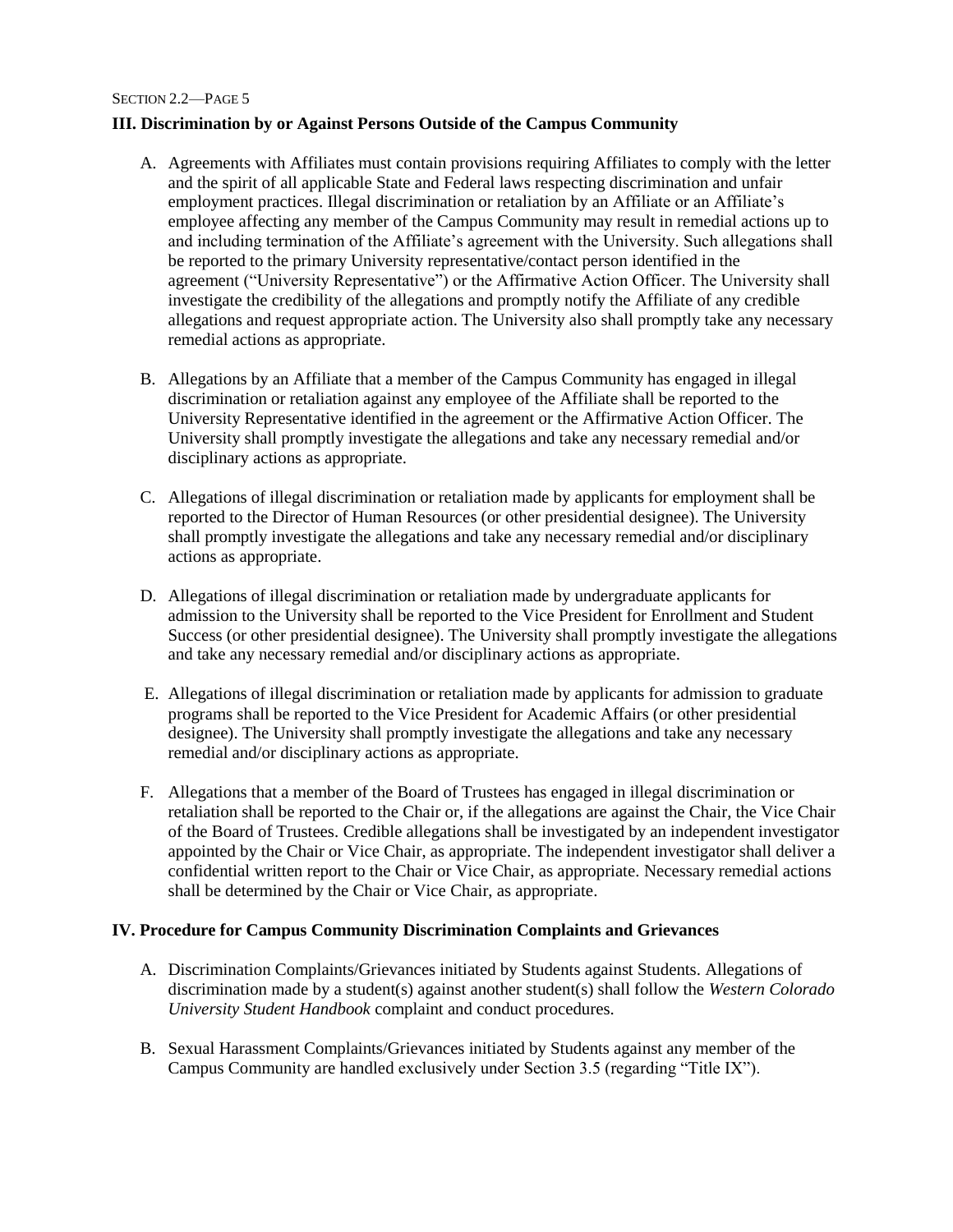- C. All other discrimination Complaints/Grievances made by any member of the Campus Community against any other member of the Campus Community not subject to the procedures in IV.A. or IV.B. follow the procedures in this Section 2.2.
- D. Time Limits.
	- 1**.** In order to fall within the jurisdiction of this policy, a Complaint or Grievance must be initiated as soon as possible after the date on which alleged discrimination or retaliation occurred.
		- a. The Complainant/Grievant may choose to withdraw their Complaint/Grievance at any point.
		- b. The University will investigate all credible allegations of discrimination or retaliation as appropriate to the circumstances and may take remedial and/or disciplinary action if warranted by the available facts, even if the Complainant/Grievant declines to pursue resolution of the matter through this policy.
	- 2. The Affirmative Action Officer may extend or shorten any time periods prescribed in this policy for good cause but shall not permit unreasonable delay. It shall be the goal of the Affirmative Action Officer to bring most Complaints/Grievances to closure no later than thirty (30) days after the date of filing. The actual time required will depend on the complexity of each Complaint/Grievance.
- E. Purposes of the Discrimination Complaint/Grievance Procedure.
	- 1. To provide a mechanism for prompt and fair internal resolution of allegations of discrimination or retaliation by members of the Campus Community that is reasonably calculated to immediately end any discrimination or retaliation, remedy its effects, and prevent discrimination or retaliation from occurring again; and
	- 2. For allegations between or among Classified Staff alleging discrimination or retaliation, this Discrimination Grievance Procedure shall be construed as the grievance policy adopted by the University pursuant to Personnel Board Rules 8-3 and 8-8 and shall be in lieu of the Grievance Procedures set forth in Chapter 8 of the Department of Personnel Board Rules and Director's Administrative Procedures.
- F. Protection of the Parties.
	- 1. It will be the Affirmative Action Officer's responsibility to keep the President closely informed about any and all Complaints and Grievances involving discrimination/retaliation that arise within the University. The Affirmative Action Officer will have final authority to decide all procedural matters and arrange for and coordinate all informal resolution efforts unless otherwise specified herein. These decisions are final, non-appealable, and non-grievable.
		- a. Any reference in this policy to "The President" shall be read as "the Chair of the Board of Trustees" if the President is the subject of the Complaint/Grievance.
		- b. "Affirmative Action Officer" shall be read as "the President's designee" if the President has made such designation for investigation. The President may make such designation whenever they deem that the interests of the University would be best served and shall make such designation if the Affirmative Action Officer is the subject of the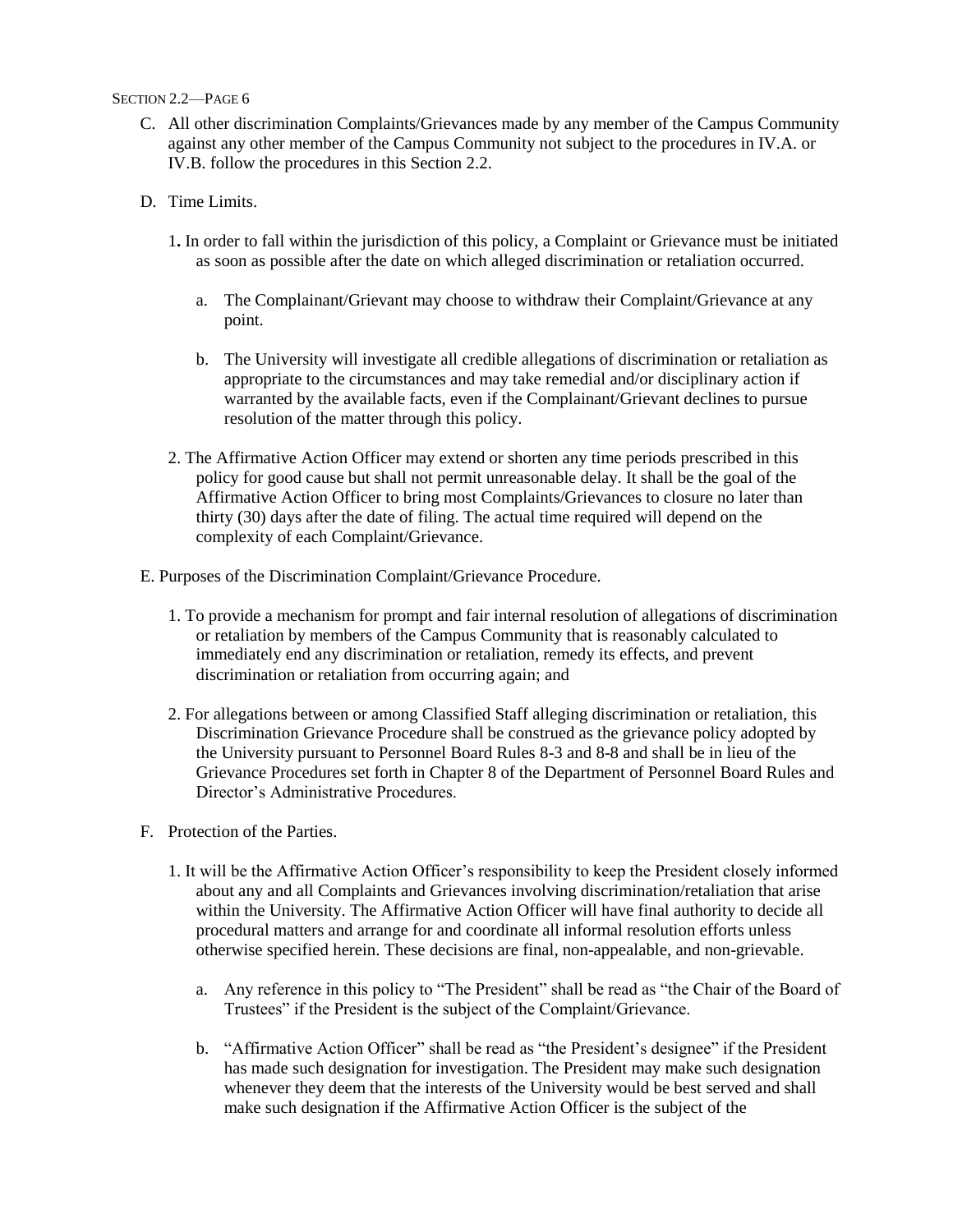Complaint/Grievance.

2. The President or supervisory personnel may take remedial action to protect the Complainant/Grievant and to prevent contact between the Complainant/Grievant and the Respondent during the pendency of the process. Any such actions shall be in addition to any remedial or disciplinary measure imposed by the process.

In accordance with the applicable procedures set forth in the *Western Colorado University Student Handbook* or any applicable provision of a Graduate Program Handbook or Catalog that provides a process for temporary or summary suspension, the *Colorado State Personnel Board Rules and Director's Administrative Procedures*, or the *Western Colorado University Handbook for Professional Personnel,* the President may impose administrative leave, temporary suspension, or summary suspension, as appropriate, in conjunction with this policy.

3. Complaints and Grievances will be treated with discretion to protect the privacy of those involved. Participants in the Complaint/Grievance process, including parties, witnesses, employees, agents, students, confidential advisors, mediators, and facilitators will treat all information and documents as confidential and will not discuss the matter with, or provide documents to, anyone except as necessary for the investigation and any subsequent proceedings, or as authorized or required by law. The process for resolving allegations of discrimination or retaliation is handled with discretion to protect the parties, but neither anonymity nor complete confidentiality can be promised.

Failure to observe these confidentiality requirements may be cause for discipline, up to and including termination of employment or expulsion from the University.

- 4. Participants in Discrimination Complaint/Grievance Procedures should not be promised confidentiality beyond that stated herein.
- 5. Except for the failure of a Complainant/Grievant to attend an interview or discussion conducted pursuant to this policy, failure of any member of the Campus Community to cooperate with University officials in pursuing allegations of discrimination/retaliation may be cause for discipline.
- 6. The intimidation of, unauthorized contact with, or retaliation against any individual because of that individual's involvement in a Complaint/Grievance is a violation of University policy and may be the subject of a Complaint or Grievance under this or other University policies and may result in discipline.
- 7. Abuse of the Complaint/Grievance process is grounds for discipline. Abuse of this process includes fraudulent or bad faith allegations, knowingly false statements of fact or documentation, or otherwise behaving irresponsibly in connection with any part of a Complaint/Grievance.
- 8. A Complainant/Grievant who is a member of the Classified Staff may have a representative present at any stage in the Complaint/Grievance process and that representative may speak for them; however, the Classified Staff member is expected to participate in discussions. Other members of the Campus Community may be advised by a representative at any stage of the process but must speak for themselves.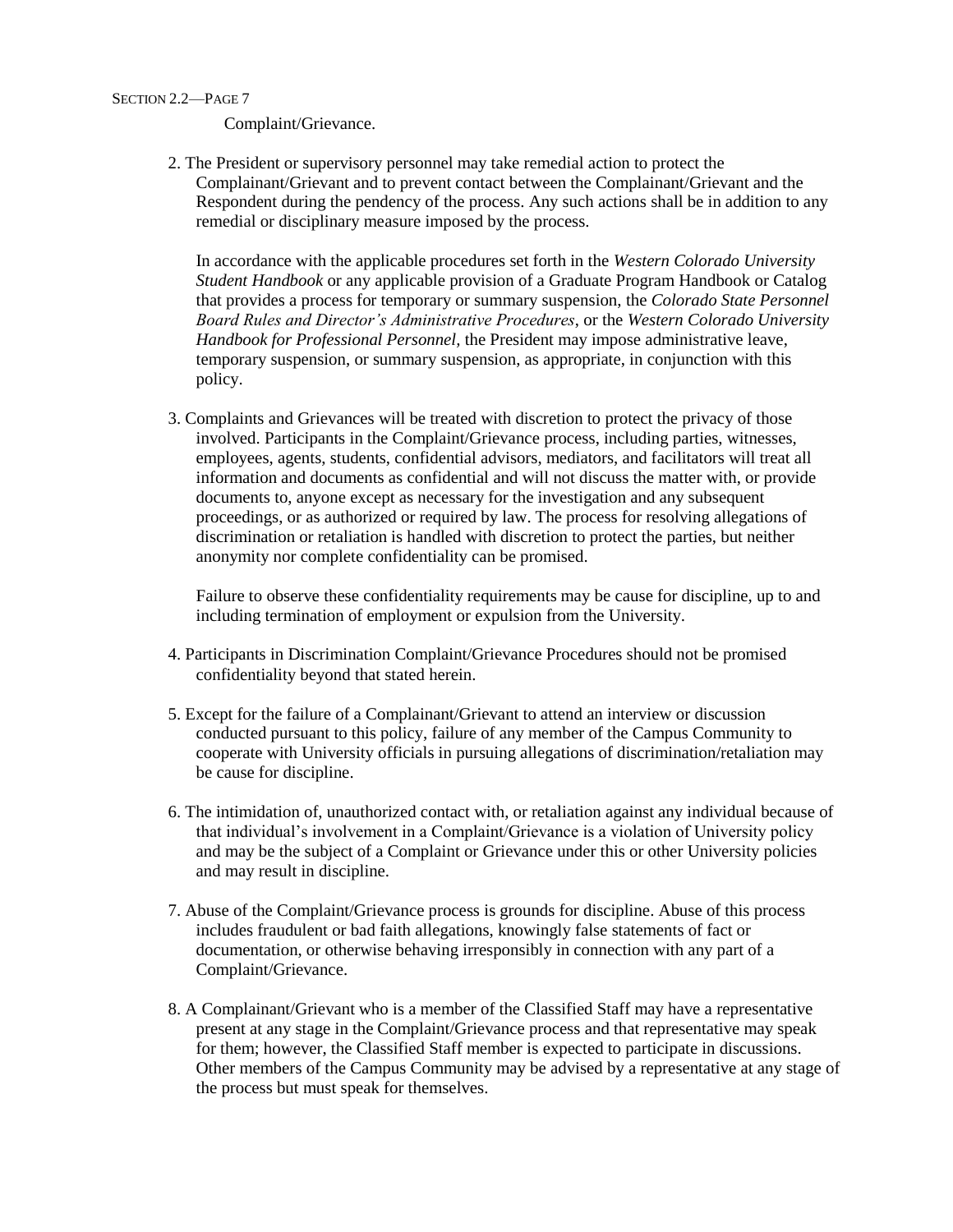- G. External Processes.
	- 1. Those who believe they are victims of discrimination or retaliation may initiate outside legal action through private sources or the appropriate State or Federal enforcement agencies. These agencies are listed below. Since the physical addresses for each agency may change more frequently that the *Trustees Policy Manual* is updated, current contact information for each agency may also be obtained from the Affirmative Action Officer.

Office for Civil Rights, Denver Office U.S. Department of Education [https://ocrcas.ed.gov/contact-ocr?field\\_state\\_value=643](https://ocrcas.ed.gov/contact-ocr?field_state_value=643) <http://www.ed.gov/ocr/complaintprocess.html>

U.S. Equal Employment Opportunity Commission <https://www.eeoc.gov/> <http://www.eeoc.gov/denver/index.html>

Colorado Civil Rights Division <https://ccrd.colorado.gov/> [http://www.dora.state.co.us/civil-rights/complaint\\_process.htm](http://www.dora.state.co.us/civil-rights/complaint_process.htm)

- 2. If an external complaint, grievance, or charge is filed with an equal opportunity enforcement agency or in State or Federal court while a Complaint/Grievance is pending within the University and the complaints arise out of the same incident(s) or make similar allegations of discrimination/retaliation the University may discontinue the internal Complaint/Grievance process. The University may nonetheless require an investigation of all credible allegations of discrimination/retaliation and take remedial/disciplinary action as appropriate even if the Complaint/Grievance process has been discontinued.
- H. Consolidation of Grievances. Multiple Complaints/Grievances may be consolidated if they arise from the same or similar facts and circumstances, or allege retaliation for bringing an earlier, stillpending Complaint/Grievance.
- I. Reporting.
	- 1. Process for an Employee or Volunteer to Report Discrimination/Retaliation. Any employee or volunteer who believes they have been discriminated against or retaliated against is encouraged to report the alleged discrimination/retaliation to the employee's supervisor, next level supervisor, or the Affirmative Action Officer.
	- 2. Process for a Student to Report Discrimination/Retaliation**.** Any Student who believes they have been discriminated against or retaliated against is encouraged to report the alleged discrimination/retaliation to the Dean of Students or the Affirmative Action Officer.
	- 3. Duty to Report Discrimination/Retaliation. Any supervisory-level employee or faculty member who observes what they reasonably believe to be discrimination or retaliation, or who receives a Complaint making allegations of discrimination or retaliation by a member of the Campus Community must promptly inform the Affirmative Action Officer, or if the Complaint is against the Affirmative Action Officer, the Executive Vice President. Any Student Assistant Residence Director or Resident Assistant who, in the scope of their duties, observes what he or she reasonably believes to be discrimination or retaliation against a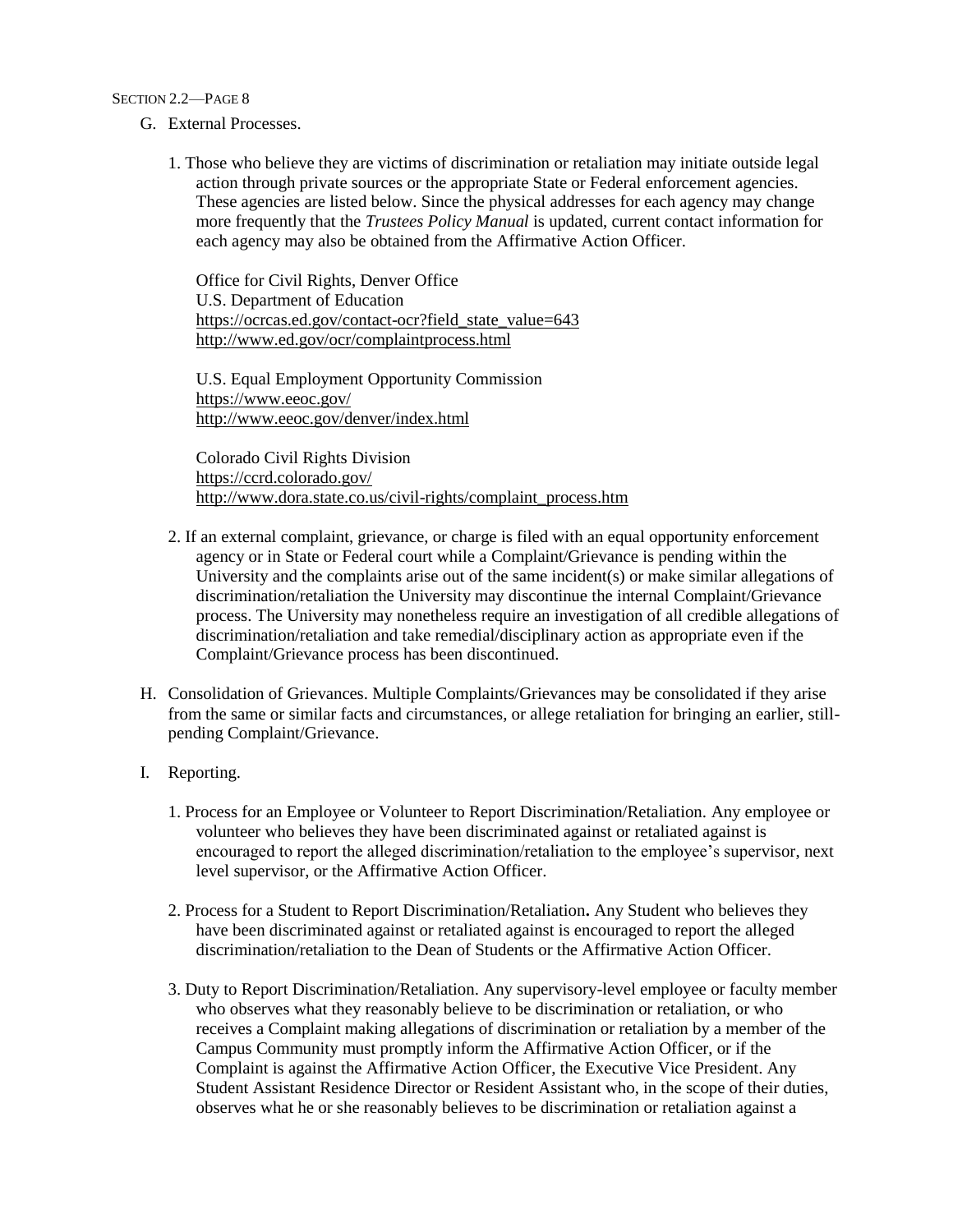student, or who receives a Complaint from a student making allegations of discrimination or retaliation by a member of the Campus Community must promptly inform the Dean of Students or the Affirmative Action Officer. The matter will be referred for appropriate informal discussions as provided in subsection IV.J.

- a. Even if a person reporting or acknowledging the occurrence of perceived discrimination or retaliation requests that no action be taken, the supervisory-level employee, Faculty member, or Student Assistant Residence Director, or Resident Assistant still must inform the Affirmative Action Officer or Dean of Students of the alleged discrimination/retaliation. The supervisory-level employee, Faculty member, or Student Assistant Residence Director, or Resident Assistant should inform the person reporting the alleged discrimination or retaliation that the matter must be reported and that the process for resolving allegations of discrimination or retaliation is handled with discretion to protect the Parties, but that neither anonymity nor complete confidentiality can be promised.
- b. A supervisory-level employee, Faculty member, or Student Assistant Residence Director, or Resident Assistant who fails to report alleged discrimination or retaliation may be subject to discipline, up to and including dismissal.
- c. A supervisory-level employee, Faculty member, or Student Assistant Residence Director, or Resident Assistant shall not attempt to independently investigate or mediate allegations of discrimination or retaliation, except that a supervisory-level employee may take steps necessary to issue an informal remedy determination under Section 2.2, IV.J.4.
- c. If the person reporting discrimination/retaliation is someone other than the alleged victim, the Affirmative Action Officer, the Dean of Students, or their designee will ask the alleged victim $(s)$  to confirm whether the reported conduct occurred. If the alleged victim does not confirm that the reported conduct occurred, the matter will not be pursued. If the alleged victim confirms that the conduct occurred, the alleged victim will be offered the opportunity to pursue resolution of the matter under this procedure. If the alleged victim declines to pursue resolution of the matter through this procedure, the matter shall be reported to the President who may require an investigation and take such remedial/disciplinary actions as they deem appropriate under the circumstances.
- J. Informal Resolution Efforts.
	- 1. It is the goal of the University to provide prompt resolution of any Complaints/Grievances in a manner that ends any present discrimination/retaliation, protects against future discrimination/retaliation, and remedies past discrimination/retaliation. To advance this goal, the University strives to resolve perceived discrimination/retaliation at the lowest level possible. Frequently, the most satisfactory process for resolving perceived discrimination/retaliation is informal discussion between the parties and appropriate administrators. Such discussions will generally precede the filing of a written Grievance as defined under this policy but may also take place after the filing of a Grievance.
	- 2. In informal resolution, affected employees, administrators, students, other parties, and/or outside facilitators will attempt to informally identify problems, to develop understanding, to reconcile differences and, if appropriate, to redress allegations of discrimination/retaliation. In order to facilitate this process, the Affirmative Action Officer may conduct a preliminary investigation of the situation. Upon approval by the President and consent of the parties, the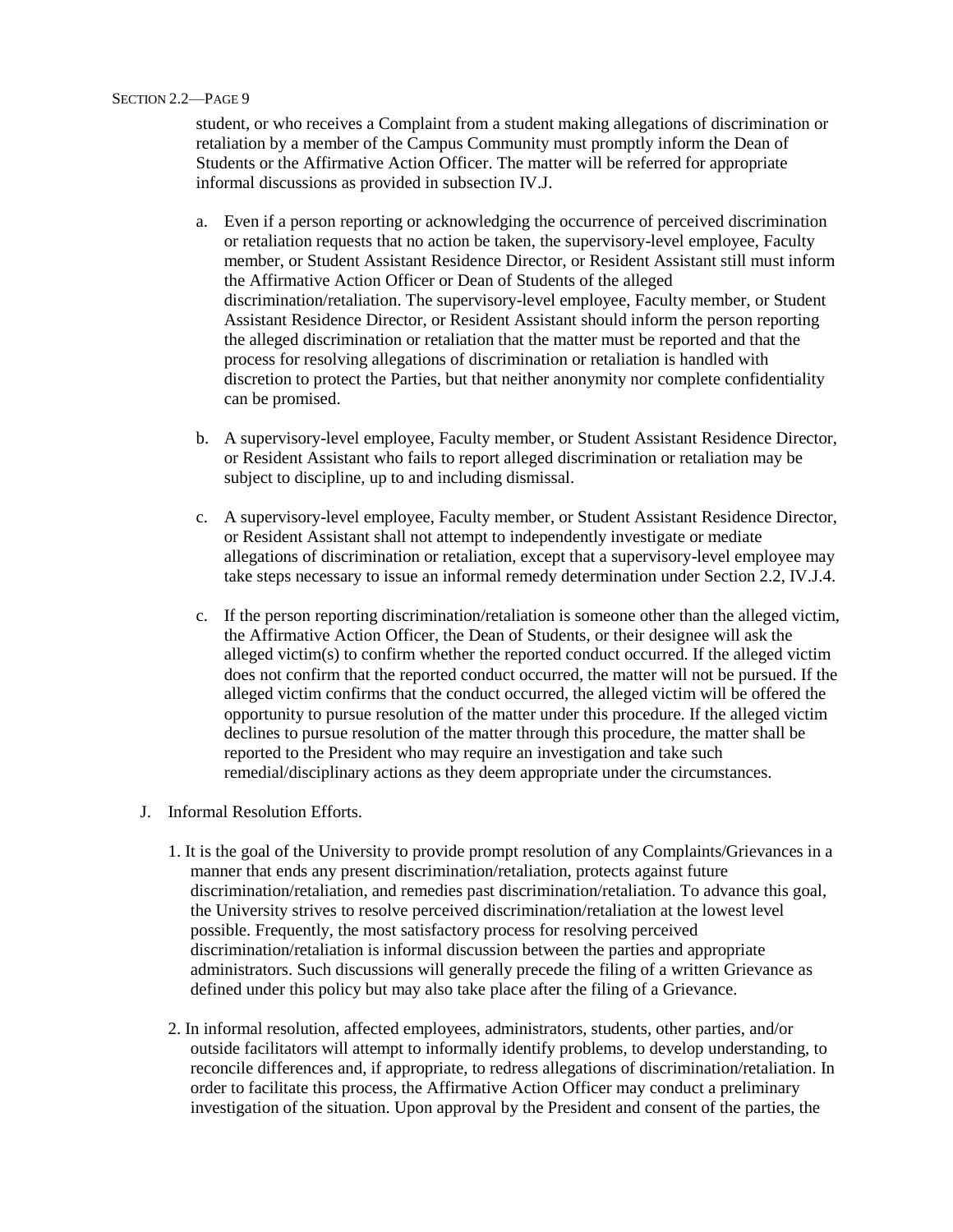Affirmative Action Officer may refer a matter to mediation for informal resolution. Informal resolution may be by-passed or terminated if the Complainant/Grievant feels it is necessary to do so and provides written notice to the Affirmative Action Officer of their request to by-pass or terminate informal resolution.

- 3. The Complainant/Grievant, appropriate supervisory personnel, in some cases the Dean of Students, the Affirmative Action Officer and if appropriate, other individuals who may facilitate communications will discuss informal resolution. The person(s) alleged to have engaged in discrimination/retaliation may be asked to join the discussion if the Affirmative Action Officer determines that it would be worthwhile and the Complainant/Grievant consents.
- 4. Any remedy arising from informal resolution efforts will be reduced to writing within seven (7) calendar days after the conclusion of informal resolution efforts. A remedy arising from informal resolution may consist of 1) an informal remedy determination issued by the appropriate supervisory level-employee or the Dean of Students after discussions with the Complainant and others; or 2) a written agreement between the Parties.
- 5. If a Complainant/Grievant is dissatisfied by an informal remedy determination issued by the appropriate supervisory personnel or the Dean of Students, the Complainant/Grievant may, within five (5) calendar days after service of the informal remedy determination, proceed with a formal Grievance.
- 6. An agreement for informal resolution entered into by the Parties must be approved by the President and is binding, final, non-appealable and non-grievable.
- 7. Even if a Complaint is withdrawn or never filed as a Grievance, the President may require further investigation and take appropriate disciplinary/remedial action, if appropriate.
- K. Filing a Grievance. Any Campus Community member may file a formal written Grievance when they believe they have been discriminated against or retaliated against, whether or not the matter has been reported in accordance with Section 2.2, I. The Grievance must be filed with the Affirmative Action Officer or in the absence, unavailability, or perceived conflict of interest of the Affirmative Action Officer, with the Executive Vice President (for employees and volunteers) or the Dean of Students (for students).
	- 1. Step 1
		- a. The Grievant will file a written Grievance (using the Notice of Discrimination Grievance Form available from the University's human resources office) which shall include:
			- i. the Grievant's name, mailing address, telephone number, and email address;
			- ii. the identity of the Respondent(s);
			- iii. the type of discrimination or perceived reasons for retaliation;
			- iv. a specific description of the facts and circumstances of the alleged discrimination/retaliation;
			- v. the date(s) on which the alleged conduct occurred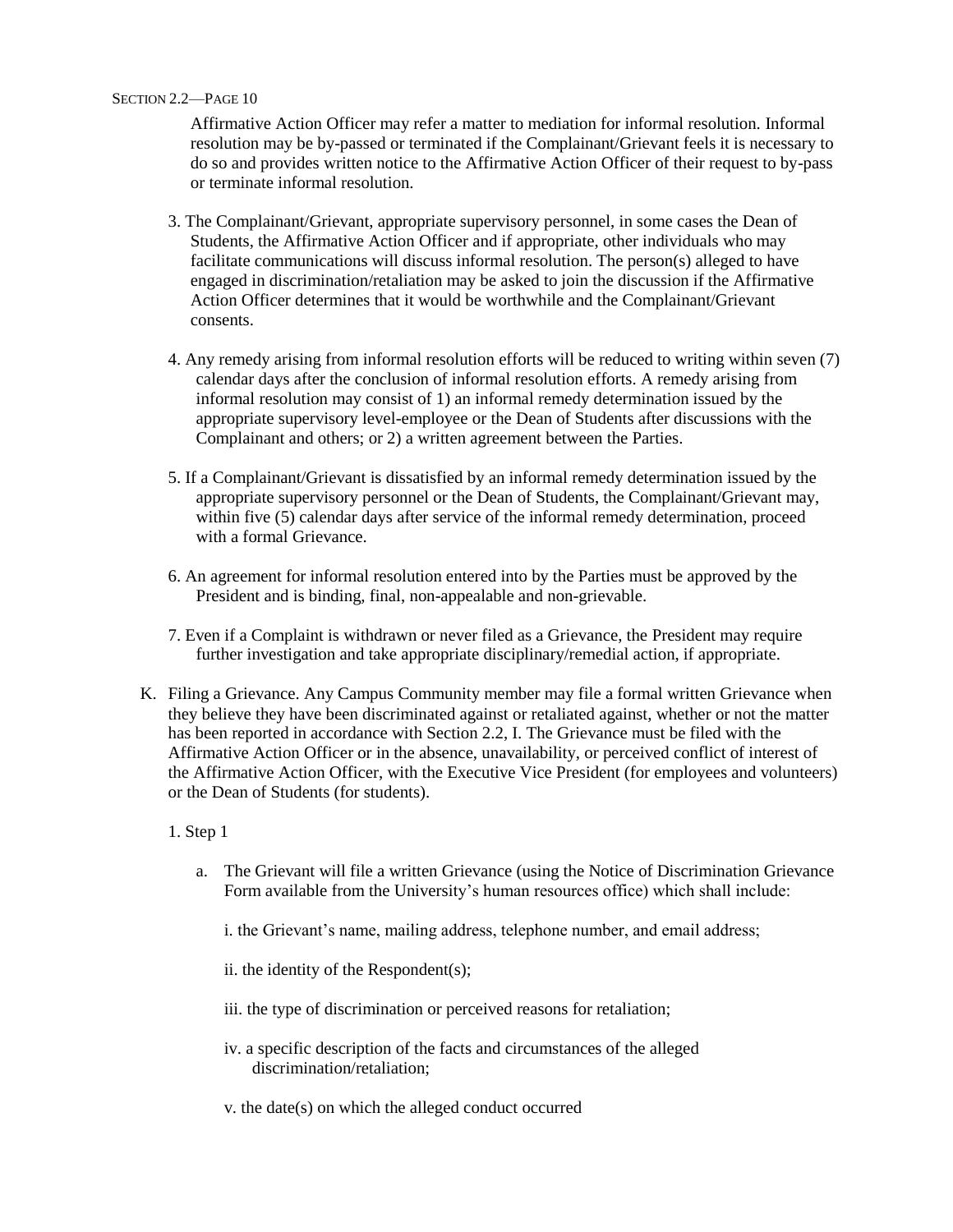vi. the identity of and contact information for any witnesses who the Grievant believes may possess information about the alleged discrimination/retaliation and a description of the information that each witness is believed to possess; and

vii. the signature of the Grievant.

- b. If the formal grievance is filed more than 30 calendar days after the alleged discrimination/retaliation took place, the grievant should also submit a statement showing good cause why the grievance was not filed without delay.
- c. The Affirmative Action Officer will determine whether the Grievance is within the jurisdiction of this Policy.
- d. Jurisdiction under this process is established when:
	- i. The Grievance is timely filed, or good cause is shown for not filing promptly,
	- ii. The Grievant has submitted a sufficient written Grievance, and
	- iii. The Grievance sets forth facts that, if true, show reasonable cause to believe that a violation of this policy has occurred.
- e. If the Grievance documents do not establish jurisdiction under this Policy, the Affirmative Action Officer will serve the Grievant with written notice of this finding. The Grievant may request the President's review of a finding of a lack of jurisdiction under this Policy by submitting a written request for review to the Affirmative Action Officer within five (5) working days of the date of delivery of the finding.
- f. The President's determination of jurisdiction shall be rendered as soon as possible after the President receives the request for review. The President's determination of jurisdiction is final. The Grievant will be provided with a copy of the President's determination.
- g. If the Grievance establishes jurisdiction, the Affirmative Action Officer will deliver a copy of the written Grievance on the Respondent with the Grievant's address, telephone number, and email address redacted.
- h. The Affirmative Action Officer will contact the Grievant to discuss options for informal resolution. If the Grievant wishes to pursue informal resolution efforts, the Affirmative Action Officer will make the necessary arrangements and inform the Parties.
- i. If the Grievant wishes to pursue informal resolution efforts, the formal Grievance procedure shall be suspended to permit the Parties an opportunity to resolve the Grievance pursuant to Section IV.J above.
- j. At any time, the Grievant may terminate informal resolution efforts and proceed to Step 2.

2. Step 2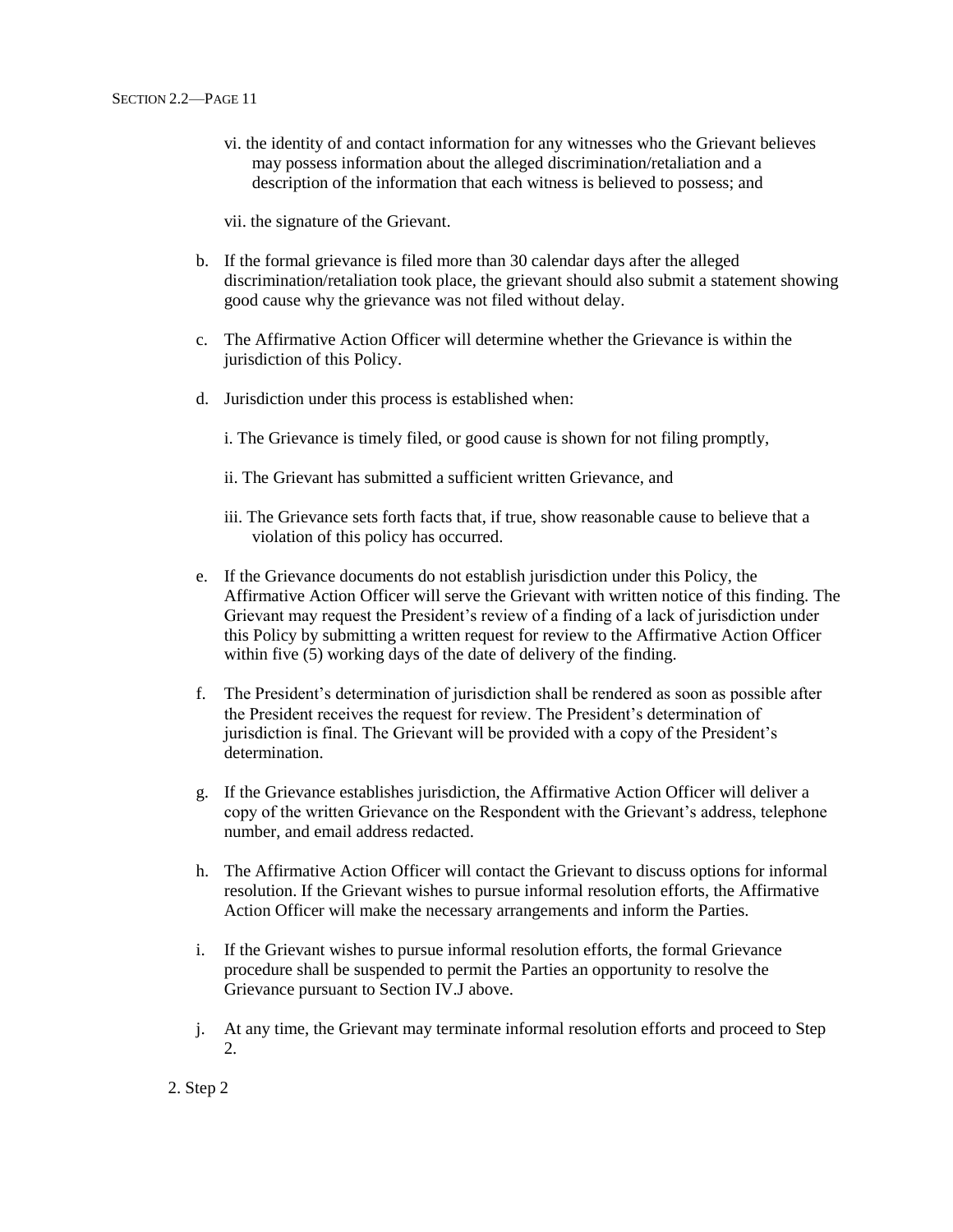- a. Within five (5) calendar days after delivery of a copy of the Grievance or within five (5) calendar days after notice of termination of informal resolution efforts, if applicable, the Respondent will file a written response ("Response") with the Affirmative Action Officer.
- b. The Response shall include:
	- i. a statement as to whether the facts supporting the conduct that forms the basis for the allegations are true;
	- ii. an explanation of the circumstances surrounding any admitted conduct; and
	- iii. the names of witnesses, if any, who may have information pertaining to the Grievance, and a description of the information that each witness is believed to possess.
- 3. Step 3
	- a. After receiving the Response, the Affirmative Action Officer will investigate to determine the facts. The Affirmative Action Officer will interview the Grievant, Respondent, and anyone that the Affirmative Action Officer determines is likely to have substantial, relevant information and gather any other evidence that they deem necessary.
	- b. The interview provides the Respondent with an opportunity to be heard by a fair and impartial factfinder and to explain, deny, or offer mitigating reasons. If the Respondent fails to attend an interview for reasons other than an unforeseeable emergency, documented to the satisfaction of the Affirmative Action Officer, such failure constitutes a knowing and voluntary waiver of this opportunity and the report may be rendered without Respondent's input.
	- c. If the Grievant fails to attend an interview for reasons other than an unforeseeable emergency documented to the satisfaction of the Affirmative Action Officer, the Affirmative Action Officer, in consultation with the President, may deem the Grievance withdrawn and discontinue the process. Even if the Grievance is deemed withdrawn, the President may require further investigation and take appropriate disciplinary/remedial action if appropriate.
	- d. The Affirmative Action Officer will promptly prepare and deliver to the President a written report summarizing the investigation that includes factual observations that lend themselves to decisions as to the credibility of interviewees, a determination of whether any University policy was violated, and a recommendation for action, which may include remedial action or discipline. The President shall review the report and take action as they deem necessary. The President may pursue discipline in accordance with the appropriate disciplinary procedure.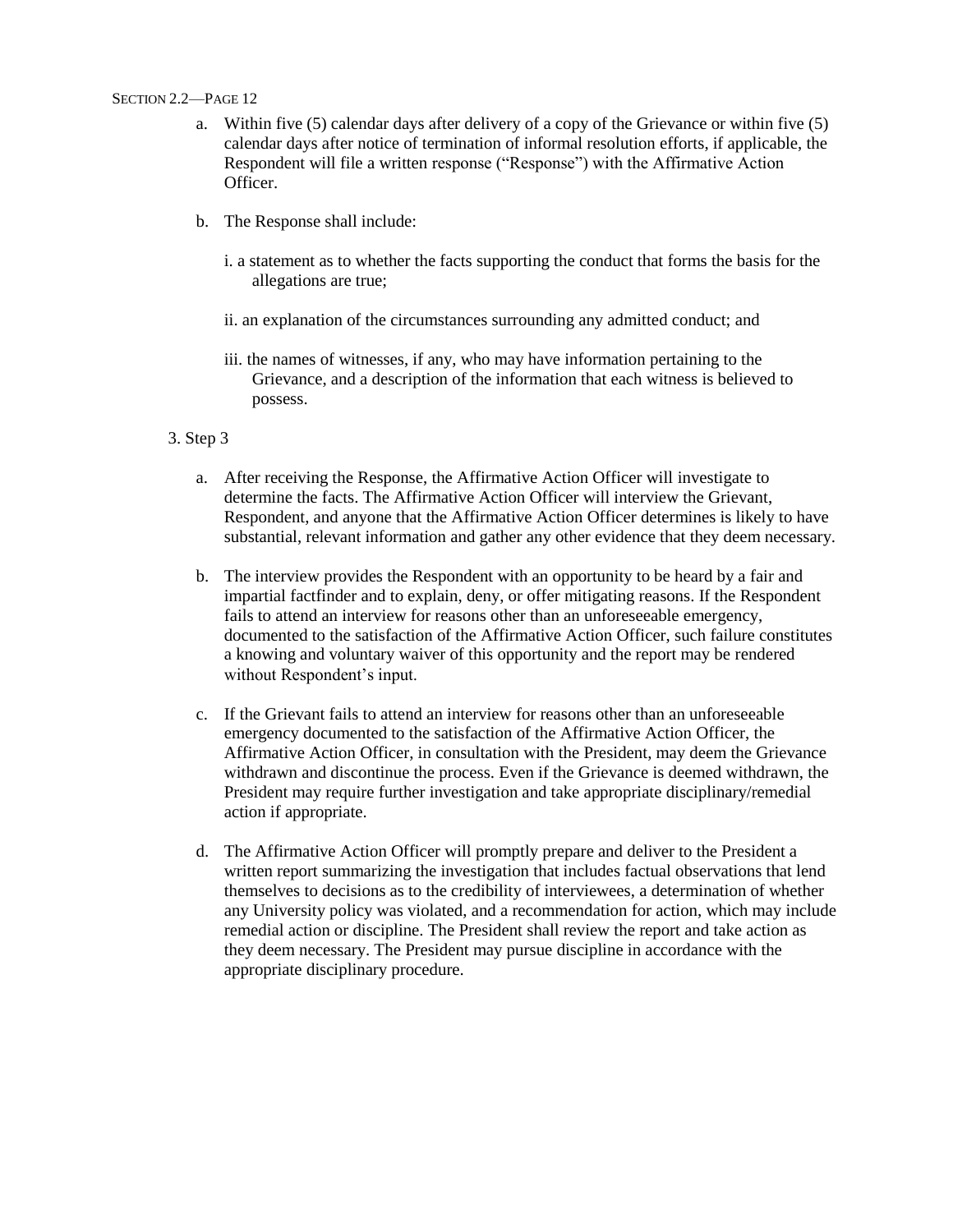### **CHAPTER 3: PERSONNEL / WELFARE**

### **Section 3.1: Honorary Degrees and Other Awards**

### **1. Honorary Degrees**

In accordance with §23-2-102(8) C.R.S., an honorary degree is intended to indicate that the person receiving the degree islearned in any field of public service or has performed outstanding public service or has demonstrated proficiency in any field of endeavor without having completed courses of formal instruction or study or formal preparation or training.

An honorary degree may be approved by the Board only after the President has submitted a recommendation which contains sufficient justification for the Board to make an informed decision about awarding the degree.

### **2. Awards Other Than Honorary Degrees for Persons Outside the University**

The Board encourages the University to establish awards other than honorary degrees to recognize distinguished service or accomplishments by graduates of the University, by members of the academic community, by friends of the University, or by other persons outside the University.

Institutional policies shall clearly articulate the criteria for such awards and for procedures for selection.

Although the University shall inform the Board prior to making such awards, Board approval is not required.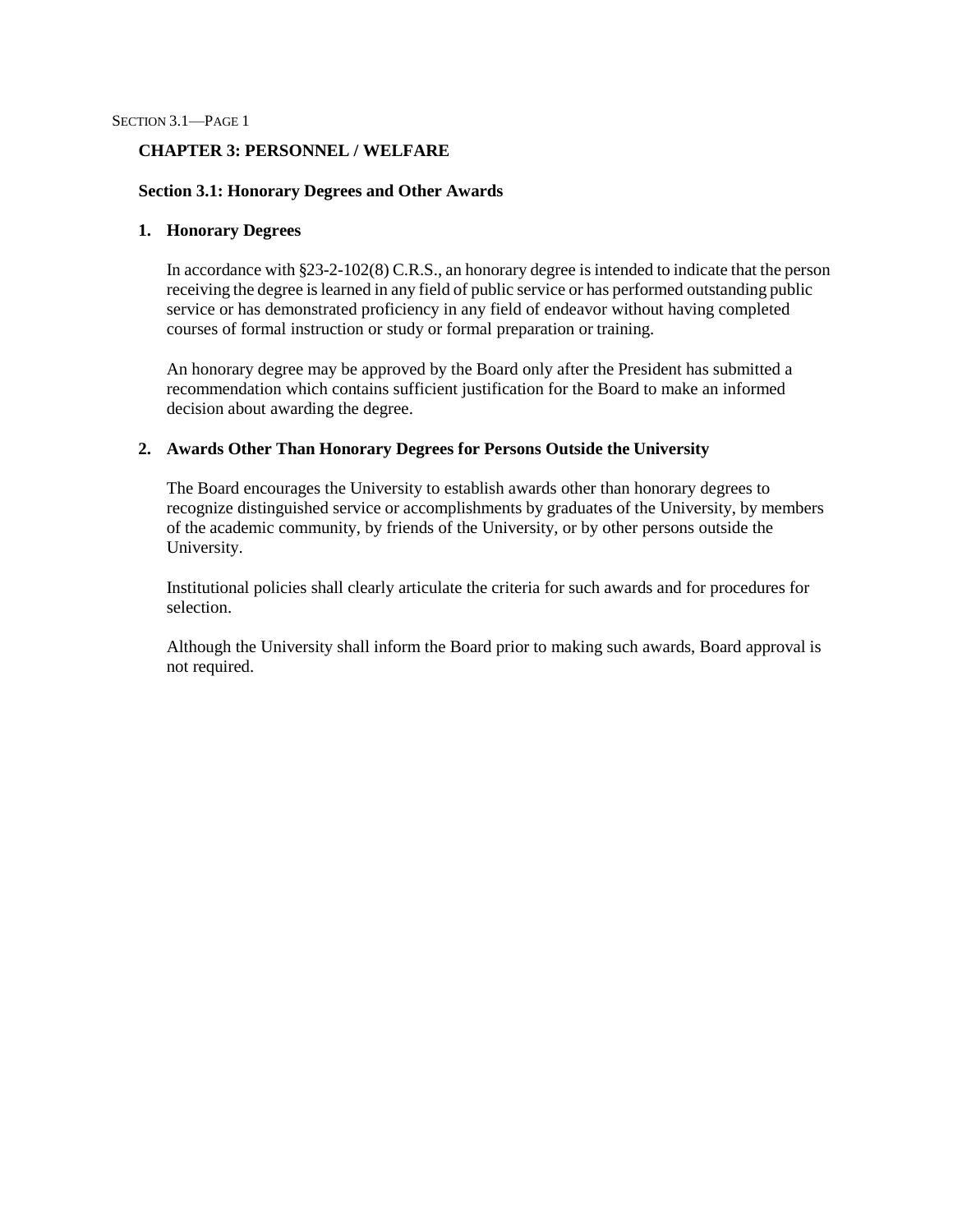### **Section 3.2: Employment Contract for Professional Personnel**

Contracts shall state: (1) conditions of employment; (2) salary to be paid; (3) duration of the contract; and (4) the fact that the faculty member and the Board are subject to the policies set forth in the Handbook for Professional Personnel, as amended from time to time.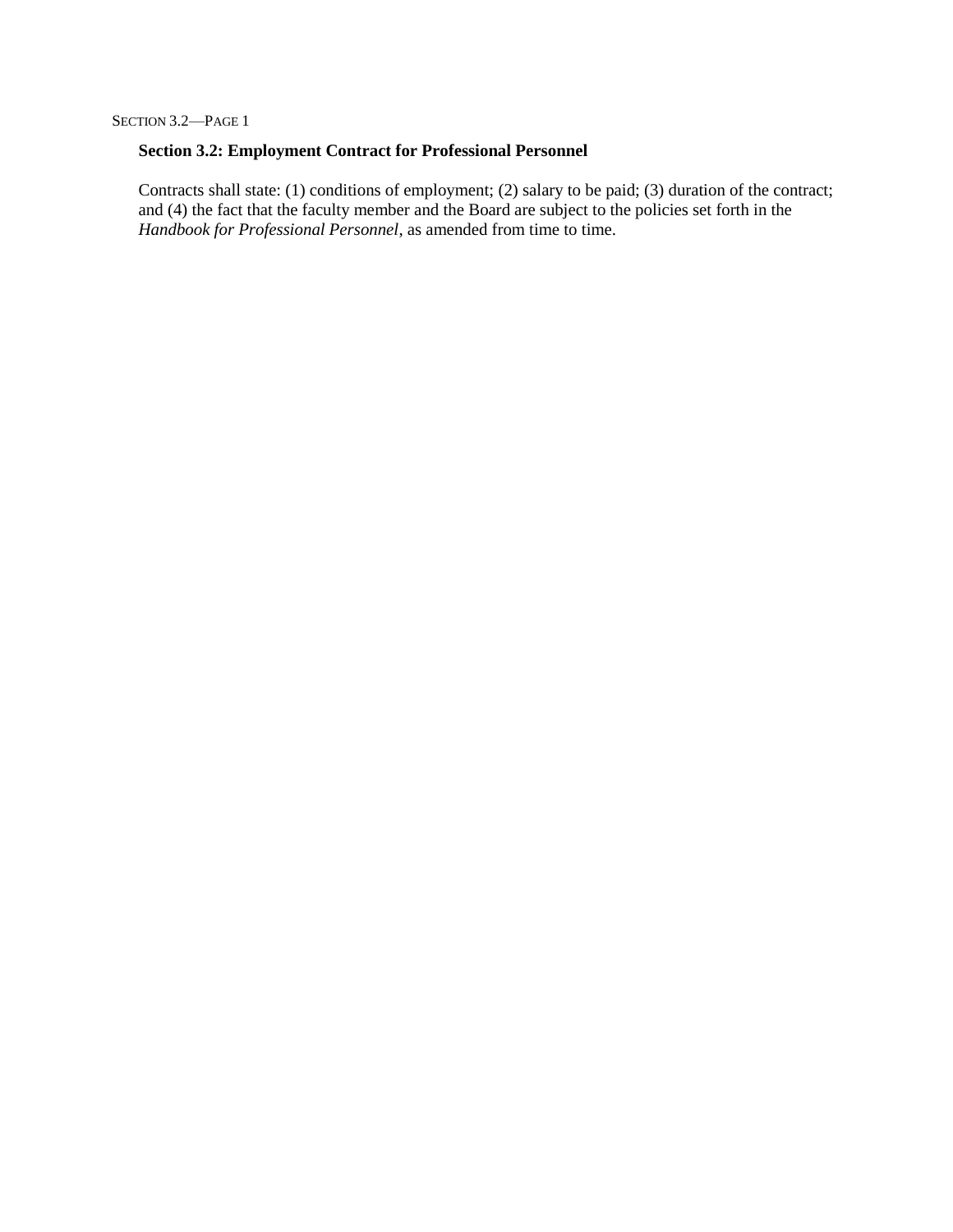## **Section 3.3: Standard Personnel Recommendation and Information Forms**

Personnel action recommendations and information will be submitted on standardized forms indicating the President's approval or disapproval. The recommendations and information to be submitted include but are not limited to:

### **Recommendations:**

- 1. Initial appointments of non-temporary faculty and administrators
- 2. Awards of tenure
- 3. Conferral of emeritus status
- 4. Awards of honorary degrees
- 5. Sabbatical leaves

## **Information:**

- 1. Appointments of temporary faculty and administrators
- 2. Faculty promotions
- 3. Leaves without pay
- 4. Administrative leaves longer than ten (10) days
- 5. Resignations
- 6. Nonrenewal of probationary faculty members
- 7. Termination of administrators
- 8. Denial of early tenure applications/offers of sixth-year terminal contracts
- 9. Transitional retirements
- 10. Final sabbatical leave reports

Other actions which require Board approval will be handled on a case-by-case basis.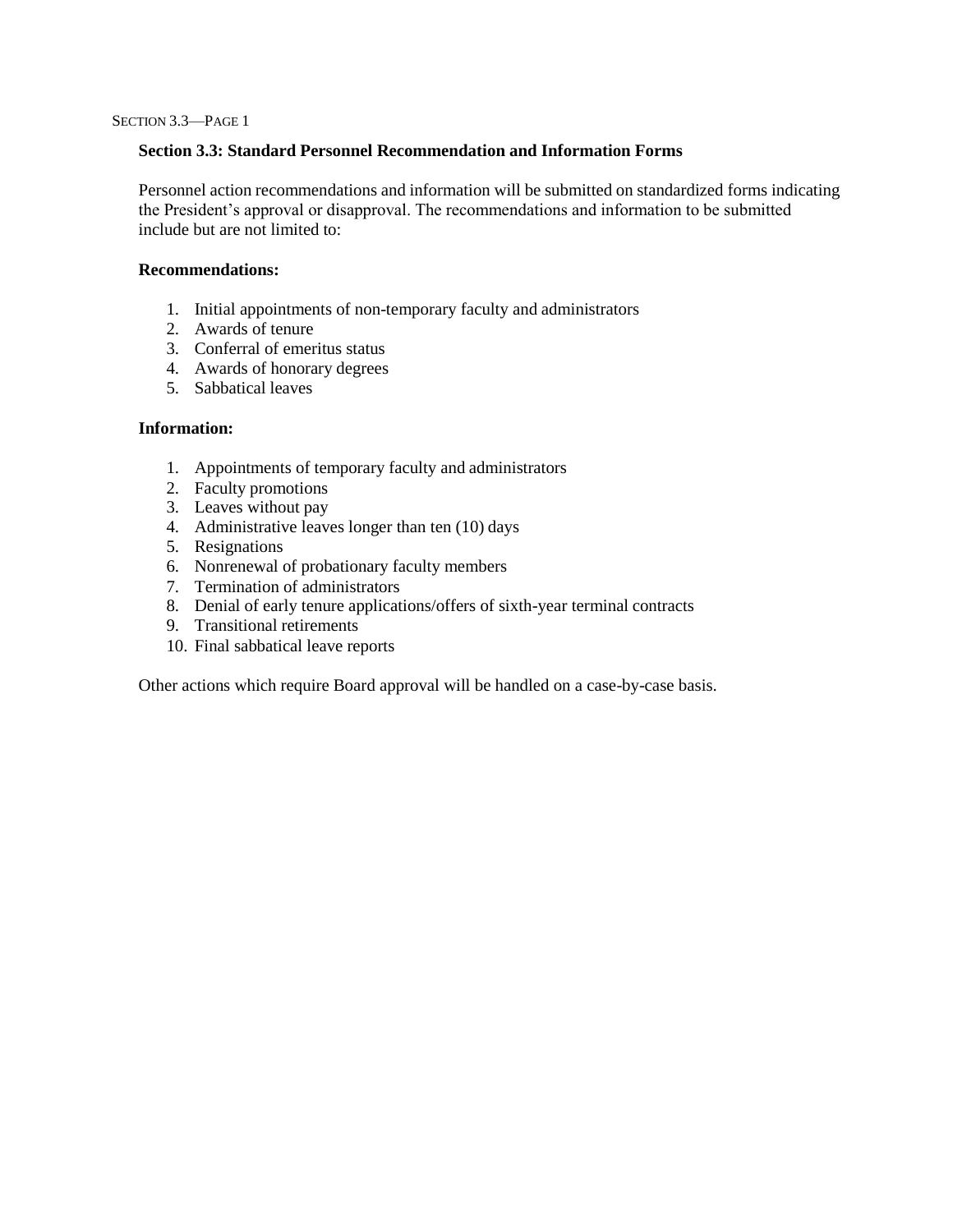#### **Section 3.4: Discrimination and Violence**

- I. Discrimination prohibited. The University will not tolerate discrimination against anyone (employees or students) based on race, color, religion, national origin, gender, age, disability, veteran status, or sexual orientation (protected statuses), or based on opposition to discrimination or participation in complaint proceedings. The University prohibits and does not discriminate on the basis of race, age, color, religion, national origin, gender, sexual orientation, veteran status, or disability. The University complies with Titles VI and VII of the Civil Rights Act of 1964, the Civil Rights Act of 1991, the Education Amendments of 1972 (Title IX), the Age Discrimination in Employment Act, the Rehabilitation Act of 1973, the Americans with Disabilities Act, Executive Order 11246, and §24-34-301, C.R.S. *et seq*.
- II. Violence. The University has zero tolerance for violence. Any person who is determined, through investigation, to have committed violent acts or made threats of violence toward any employee, student, visitor, or member of the public while on University property or while engaged in University business, university activities or university events conducted elsewhere will be subject to discipline, up to and including termination of employment or expulsion. Reports of violence, violent conduct, or threats of violence shall be reported to law enforcement authorities.
- II. Complaints & Duty to Report
	- A. Discrimination Complaints and reports of discrimination shall be addressed as provided in the Anti- Discrimination Policy in Section 2.2 of this *Policy Manual*.
	- B. Violence. The University strongly urges employees and students to report any violence to the Affirmative Action Officer, any member of the Human Resources staff, or any University officer. Supervisors or faculty members who observe violence or who receive a written or oral complaint making such allegations have an obligation to report the information to the Affirmative Action Officer. If the violence is related to discrimination or retaliation, as defined in the University's Anti-Discrimination Policy, the complaint, investigation, and any sanctions shall be in accordance with that policy. Other complaints of violence shall be addressed in accordance with the *Handbook for Professional Personnel, State Personnel Board Rules,* or the *Student Handbook*, as applicable.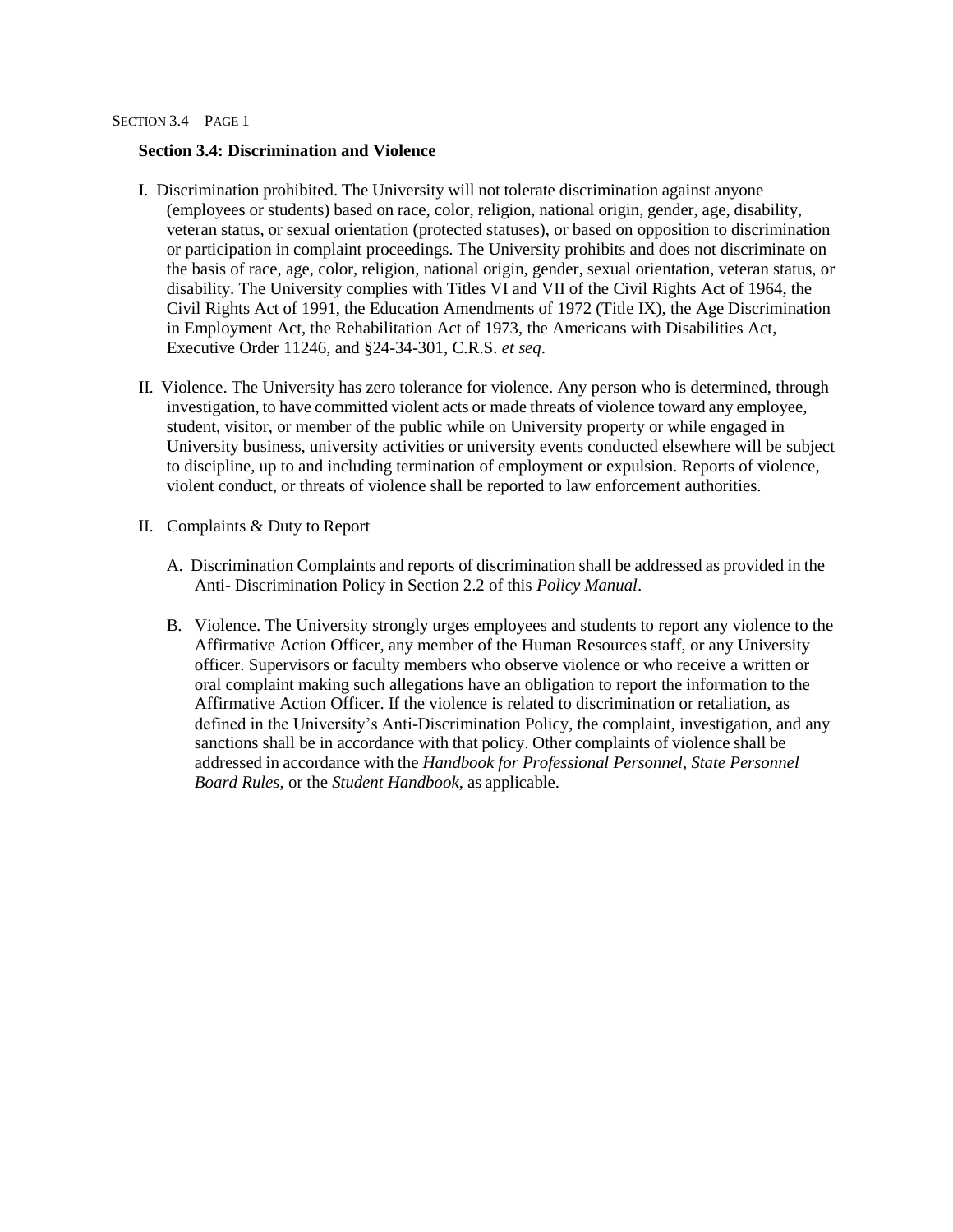## **Section 3.5: Policy Prohibiting Sexual Misconduct**

I. Sexual Harassment is Prohibited

The Board of Trustees and Western Colorado University ("WCU" or the "University) intend to maintain a campus community free from all forms of sexual harassment, which includes hostile environment, sexual assault, domestic violence, dating violence, and stalking, as defined below. It is the University's policy that all forms of sexual harassment are prohibited and will not be tolerated. This policy is promulgated pursuant to Title IX of the Education Amendments of 1972 ("Title IX"), 20 U.S.C. §§ 1681-88 et.seq., and its implementing regulations, 34 C.F.R. part 106; Title IV of the Civil Rights Act of 1964 (42 U.S.C. §2000c).

## A. Addressing Sexual Harassment

The University will take all necessary measures to deter sexual harassment, including but not limited to preventive educational programs, prompt and thorough investigation of sexual harassment complaints and the imposition of appropriate disciplinary sanctions against policy violators.

## B. Training and Education

The University shall continue to provide training and education programs to promote awareness of sexual harassment and sexual assault/violence. These may include, but are not limited to, required online education programs for students and employees, dissemination of educational materials to incoming students and new employees, and periodic training programs for students and staff.

## C. Retaliation

Retaliation means intimidation, threats, coercion, or discrimination against any individual for the purpose of interfering with any right or privilege secured by Title IX or its implementing regulation, or because the individual has made a report or complaint, testified, assisted, or participated or refused to participate in any manner in an investigation, proceeding, or hearing under this policy.

Such retaliation shall be dealt with as a separate instance of sexual harassment.

## II.Scope of Policy

This policy applies to all students and employees, regardless of their sex. This policy also applies to all third parties who have access to or use of any University facilities and/or grounds for any reason.

This policy applies to the University's educational program or activity within the United States, including University–sponsored programs and events, whether on or off campus. This may include, but is not limited to, field trips, conferences, camps, classroom activities, residence halls and all academic and student facilities and events.

Incidents that fall outside the scope of this policy and Title IX will be addressed utilizing the Western *Student Handbook* Sexual Misconduct Prohibition Policy and subsequent conduct procedures.

## III. Reporting Sexual Harassment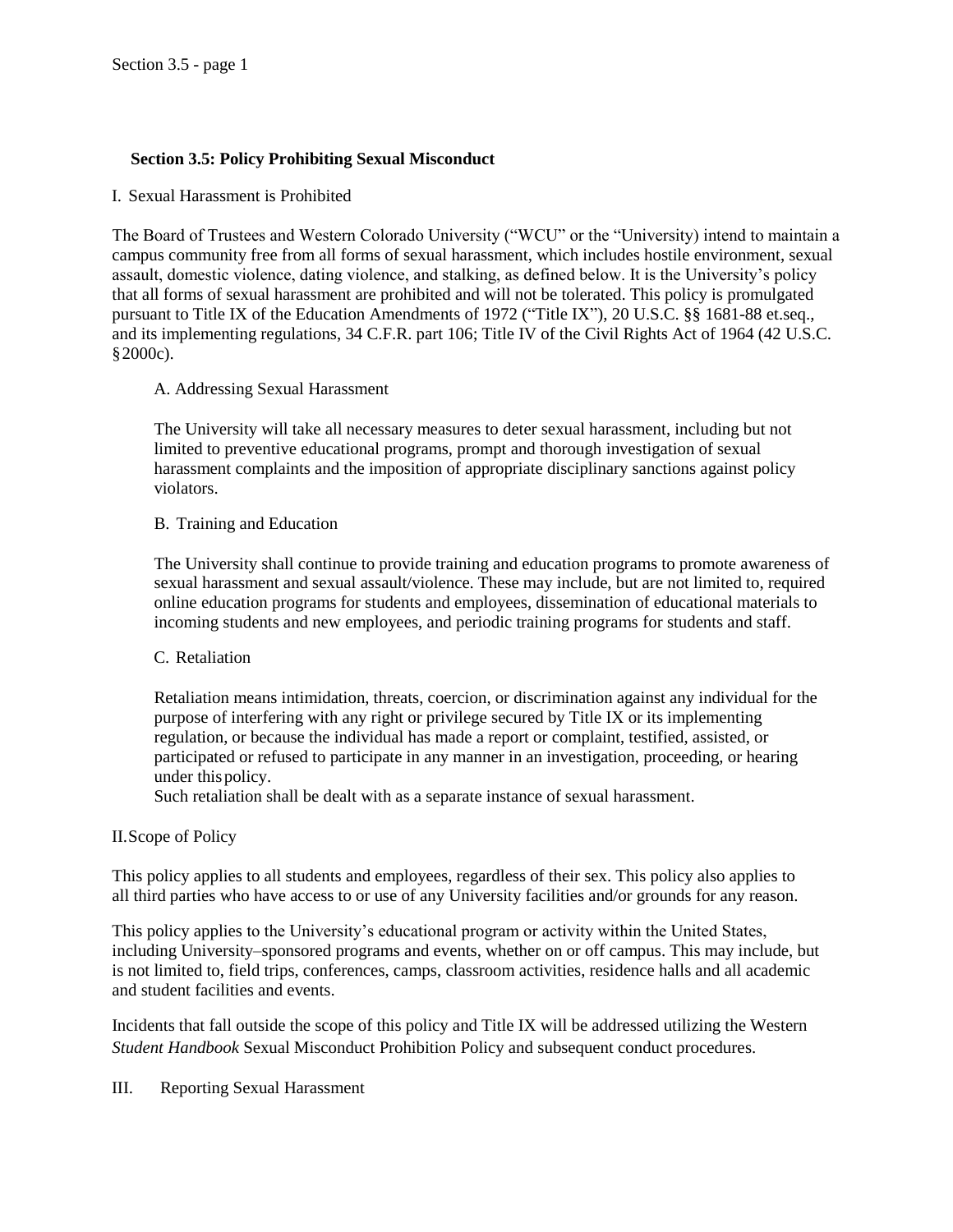The University encourages victims of sexual harassment to talk to somebody about what happened – so that victims can get the support they need, and the University can respond appropriately, including coordinating supportive measures. This policy is intended to make individuals aware of the various reporting and confidential disclosure options available to them so that they can make informed choices about where to turn should they become a victim of sexual harassment.

A. University Reporting

The University can only respond to allegations of sexual harassment or violence if they are reported. Reporting enables the University to promptly provide support to the impacted students, employees or third parties, and to take appropriate action to prevent a recurrence and protect the campus community. Any student, employee, or third party who believes they may be the victim of sexual harassment or violence is encouraged to report to the University through one or more of the following resources:

1. Title IX Coordinator

Shelby Schuppe Taylor Hall 301 970.943.2616 [tixadministrator@western.edu](mailto:cluekenga@western.edu)

2. Responsible Employees

Certain employees are required to report the details of an incident (including the identities of both the victim and the alleged perpetrator) to the Title IX Coordinator. A report to these employees (called "Responsible Employees") constitutes a report to the University – and generally obligates the University to investigate the incident and take appropriate steps to address the situation.

A "Responsible Employee" is a University employee who has the authority to institute corrective measures on behalf of the University. The following categories of employees are the University's Responsible Employees: Faculty, Academic Affairs Administrators, Student Affairs Administrators, and certain Residence Life Staff including the Director and Assistant Director of Residence Life and Resident Advisors, Coaches, supervisors, the Director of Human Resources, the President and Vice Presidents of the University. These Responsible Employees are required to report all the details of an incident (including the identities of both the Complainant and the alleged Respondent) to the Title IX Coordinator. A report to these Responsible Employees constitutes a report to the University – and generally obligates the University to investigate the incident and take appropriate steps to address the situation.

3. On Campus Confidential Reporting of Sexual Harassment

If the Complainant requests confidentiality or asks that the complaint not be pursued, the University will take all reasonable steps to investigate and respond to the complaint consistent with the request for confidentiality or request not to pursue an investigation consistent with its obligation to provide a safe and nondiscriminatory environment. If a Complainant insists that his or her name or other identifiable information not be disclosed to the alleged perpetrator, the University will inform the Complainant that its ability to respond may be limited.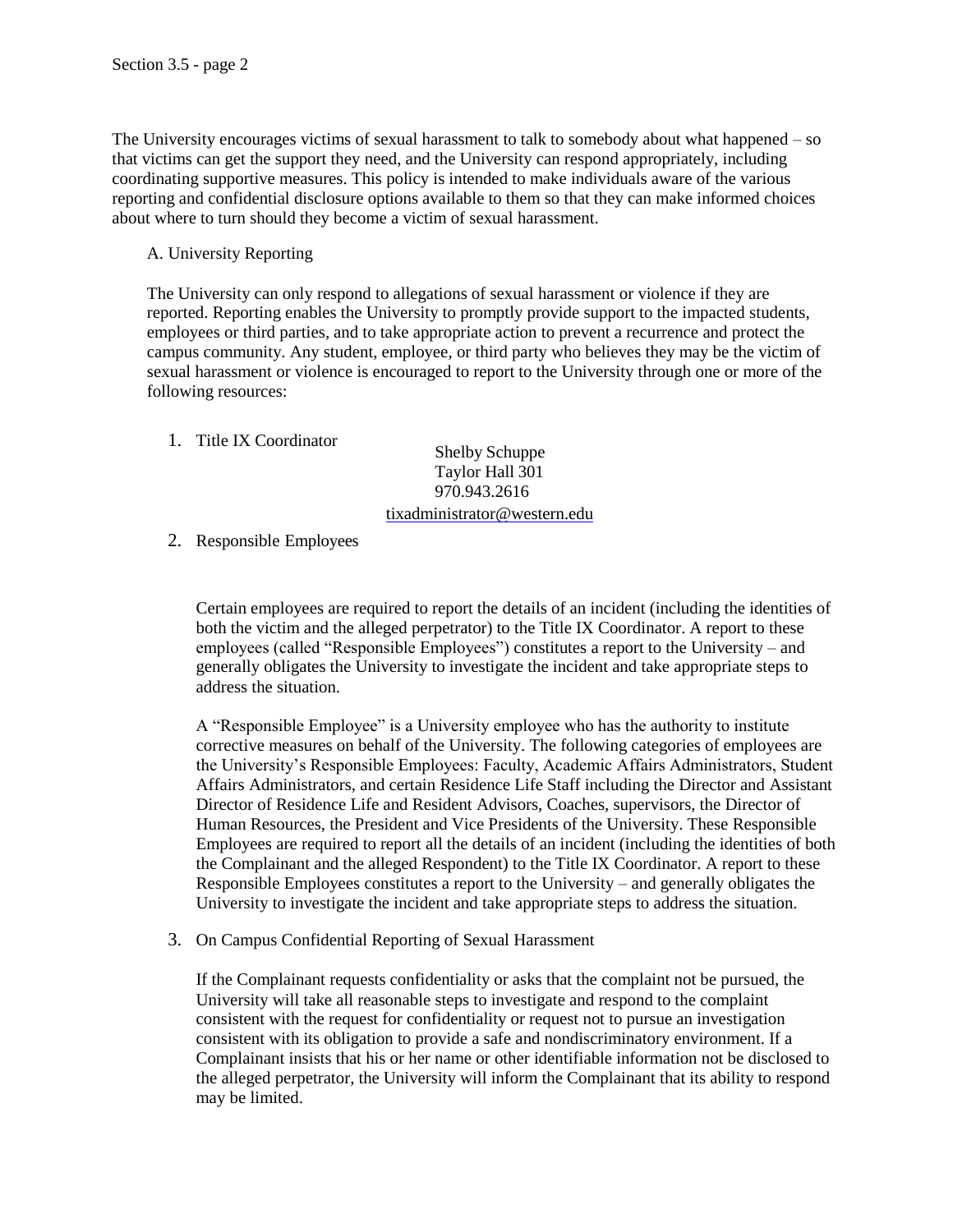- B. Confidential Reporting
	- 1. On-Campus Confidential Resources

Should a Complainant wish to speak with an individual in confidence, they are encouraged to speak with the University's Counseling Center. Prior to making a report, the individual is encouraged to speak with a counselor about their reporting obligations. Counselors generally will only report to the University that an incident occurred without revealing any personally identifying information. Disclosures to these individuals will not trigger a University investigation into an incident against the victim's wishes.

Individuals may report confidentially to the following campus resources that provide support and guidance:

> Campus Counseling Center Tomichi Hall 104 970.943.2484 After Hours: 970.252.6220

Campus Health Clinic Tomichi Hall 104 970.943.2707

2. Gunnison Community Confidential Resources

Center for Mental Health 710 N. Taylor Street 970.641.0229

Gunnison Valley Hospital 711 N. Taylor Street 970.641.1456

Project Hope of the Gunnison Valley 24/7 Helpline: 970.275.1193 Office: 970.641.2712 [www.hope4gv.org](http://www.hope4gv.org/)

- C. Non-Confidential Reporting
	- 1. Local Law Enforcement Reporting

Gunnison Police Department Emergency 911 970.641.8299

> Gunnison Victim Advocate 970.641.8200

IV. Amnesty for Alcohol, Drug & Other Conduct Associated with Sexual Harassment

In those cases where individuals have been involved in incidents of sexual harassment while under the influence of alcohol and/or drugs, the University will not pursue disciplinary actions against those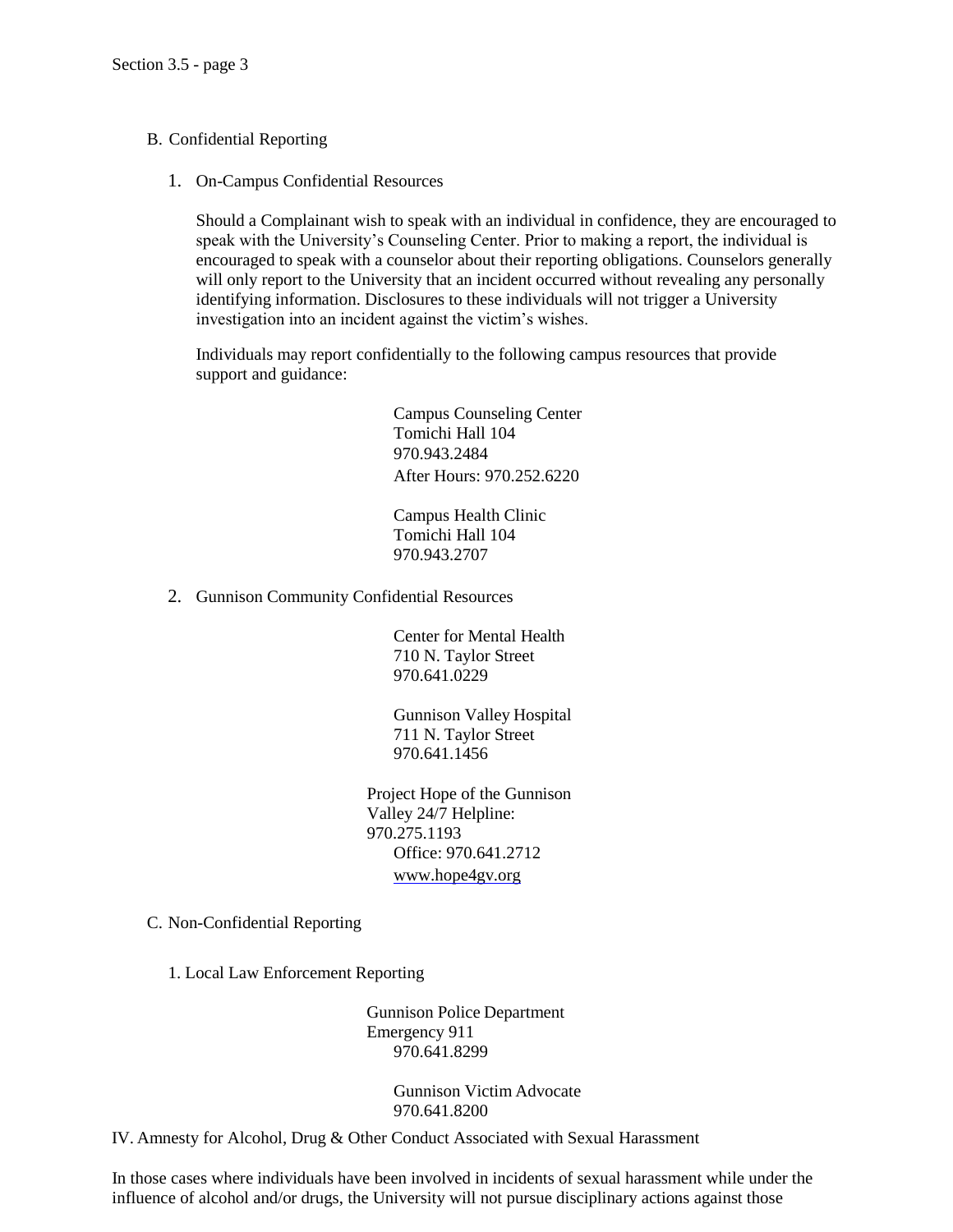involved (or against a witness) for their improper use of alcohol or drugs (e.g. underage drinking). Amnesty is intended to support the practice of individuals reporting incidents of prohibited discriminatory harassment, sexual harassment, and other violations of this policy, and to protect an individual's safety. Individuals experiencing or witnessing violations of this policy while themselves violating another University policy (for example, the University policy concerning alcohol and other drug use), are encouraged to report the violations of this policy that they experienced or witnessed.

# V.Definitions

# A. Sexual Harassment

# Sexual Harassment is:

- An employee of Western conditioning the provision of an aid, benefit, or service of the institution on an individual's participation in unwelcome sexual conduct;
- Unwelcome conduct determined by a reasonable person to be so severe, pervasive, and objectively offensive that it effectively denies a person equal access to Western's education program or activity; or
- Sexual assault as defined in 20 U.S.C. §  $1092(f)(6)(A)(v)$ , dating violence as defined in 34 U.S.C. § 12291(a)(1), domestic violence as defined in 34 U.S.C. § 12291(a)(8) or stalking as defined in 34 U.S.C. 12291(a)(30).
- 1. Sexual Assault

Sexual assault means:

- Rape, which is penetration, no matter how slight, of the vagina or anus with any body part or object, or oral penetration by a sex organ of another person, without consent of the victim.
- Fondling, which is the touching of the private body part of another person for the purpose of sexual gratification, without the consent of the victim, including instances where the victim is incapable of giving consent because of their age or because of their temporary or permanent mental incapacity;
- Incest, which is sexual intercourse between persons who are related to each other within the degrees wherein marriage is prohibited by law; OR
- Statutory Rape, which is sexual intercourse with a person who is under the statutory age of consent.
- 2. Dating violence means violence committed by a person
	- Who is or has been in a social relationship of a romantic or intimate nature with the victim; and
	- Where the existence of such a relationship shall be determined based on a consideration of the following factors:
		- o The length of the relationship,
		- o The type of relationship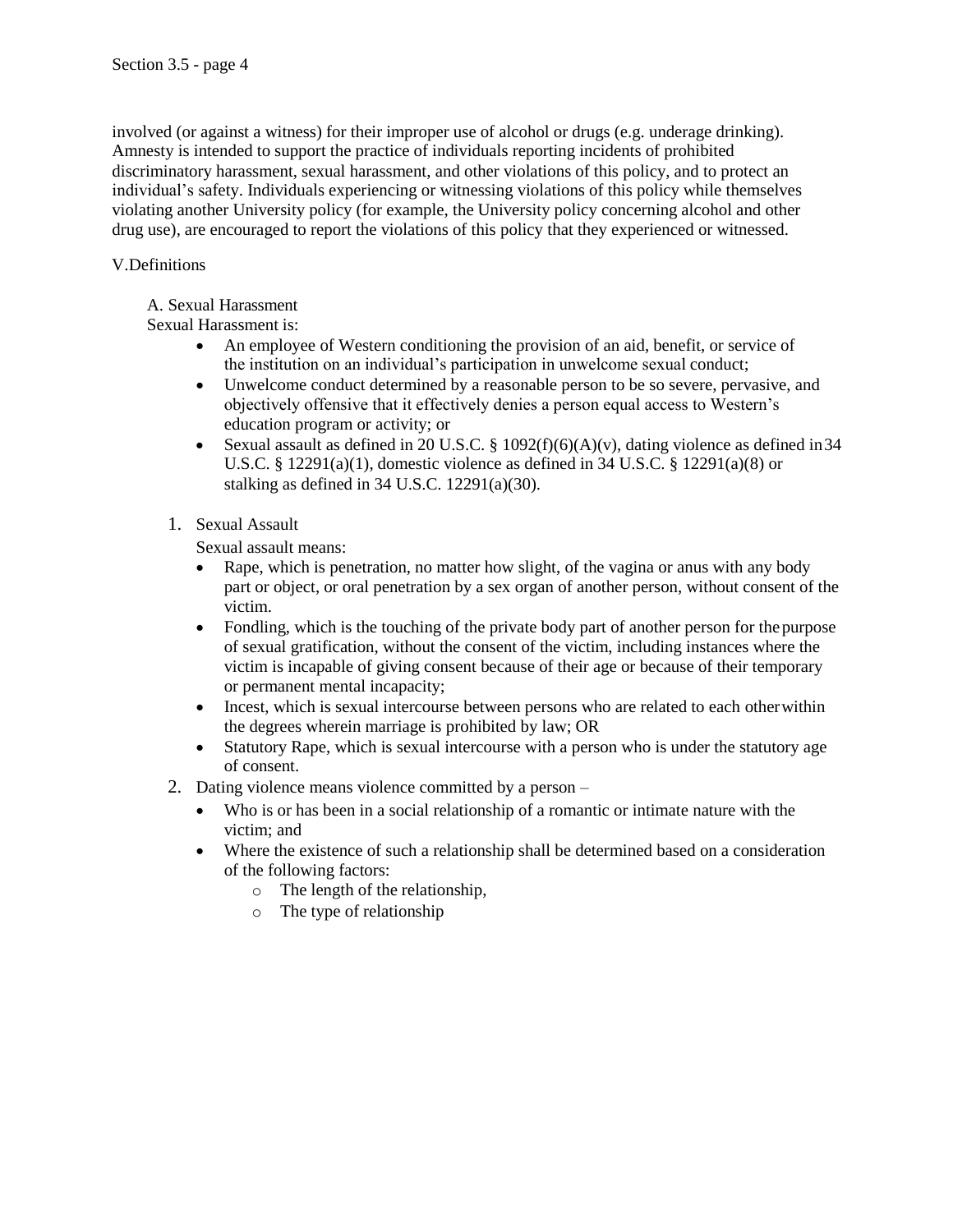- $\circ$  The frequency of interaction between the persons involved in the relationship.
- 3. Domestic Violence includes felony or misdemeanor crimes of violence committed by a current or former spouse or intimate partner of the victim, by a person with whom the victim shares a child in common, by a person similarly situated to a spouse of the victim under the domestic or family violence laws of the State of Colorado, or by any other person against an adult or youth victim who is protected from that person's acts under the domestic or family violence laws of the jurisdiction.
- 4. Stalking means engaging in a course of conduct directed at a specific person that would cause a reasonable person to
	- Fear for their safety or the safety of others; or
	- Suffer substantial emotional distress.

## B. Consent

Affirmative, knowing, and voluntary words or actions that create a mutually understandable and clear agreement to engage in sexual activity. It is the responsibility of each person involved in the sexual activity to ensure that they have affirmative consent of the other or others to engage in the sexual activity. Silence, lack of protest, or resistance, by themselves cannot be interpreted as consent. Consent must be ongoing throughout a sexual activity and can be revoked at any time. The existence of a dating relationship between the persons involved, or the fact of past sexual relations between them, by itself cannot be interpreted as consent. Consent is not effectively given if force, threats, intimidation, or coercion were involved, or if a person is incapable of giving consent due to use of drugs or alcohol, or due to intellectual or other disability.

## C. Incapacitation

With incapacitation, an individual lacks the ability to make informed, rational judgments and cannot consent to sexual activity. Incapacitation is defined as the inability, temporarily or permanently, to give consent because the individual is mentally and/or physically helpless, asleep, unconscious, or unaware that sexual activity is occurring.

Incapacitation may result from the use of alcohol and/or drugs. The impact of alcohol and other drugs varies from person to person; however, warning signs that a person may be approaching incapacitation may include slurred speech, vomiting, unsteady gait, odor of alcohol, combativeness, or emotional volatility.

## D. Complainant

Complainant is a person who has been subjected to the alleged sexual harassment or related retaliation. For purposes of this policy, a Complainant can be a University employee, student, authorized volunteer, contractor, guest, or visitor.

## E. Respondent

A Respondent is a person whose alleged sexual harassment is the subject of a complaint. For purposes of this policy, a Respondent can be a University employee, student, authorized volunteer, contractor, guest, or visitor.

## F. Preponderance of Evidence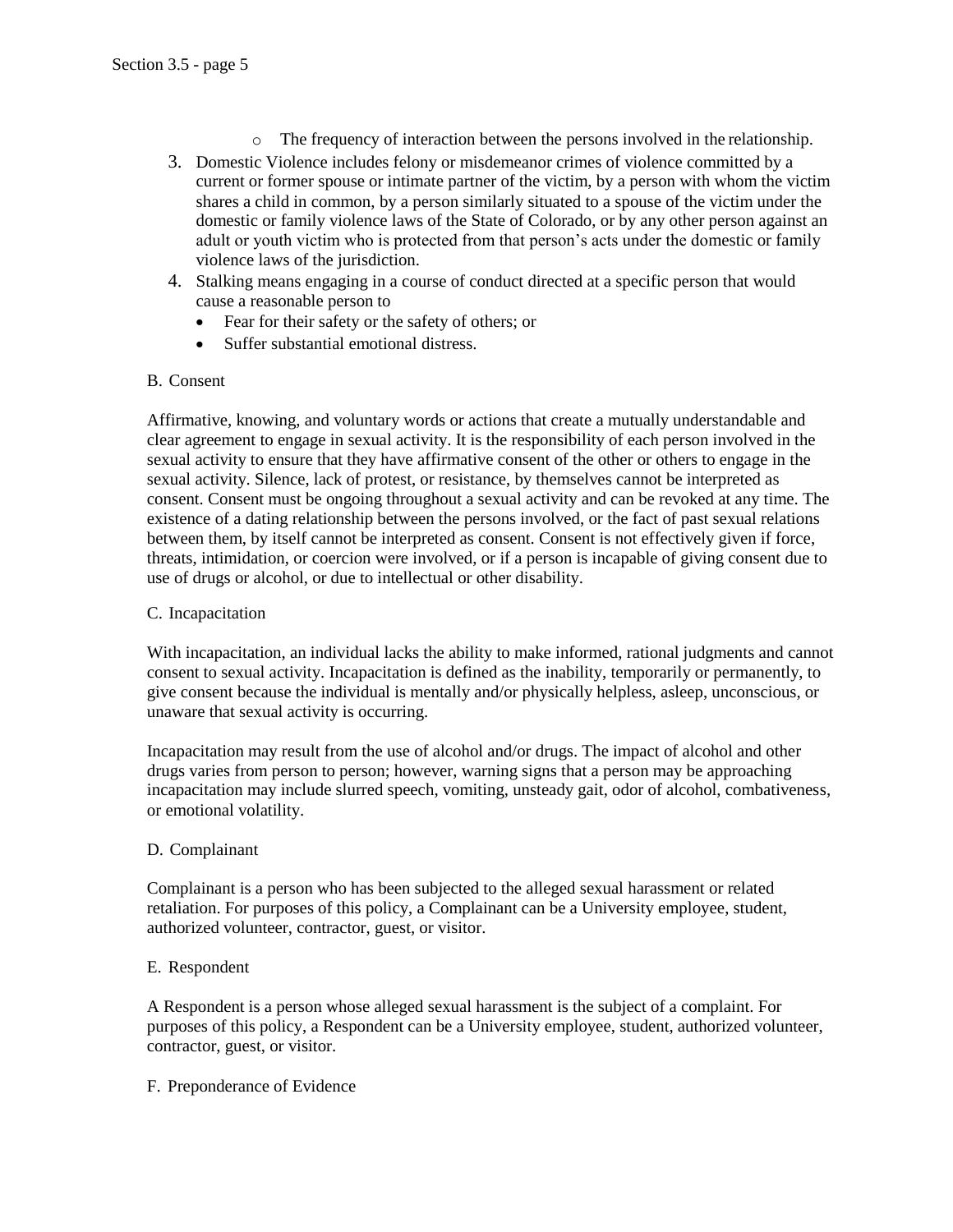#### SECTION 3.5—PAGE 6

The standard of proof is the amount of evidence needed to establish a violation of policy has occurred. The Sexual Harassment policy uses a "preponderance of evidence" standard, which means that the evidence demonstrates that it is more likely than not the alleged conduct or policy violation has occurred. This preponderance is based on the more convincing evidence and its probable truth or accuracy, and not on the amount of evidence.

## VI. Clery Act Obligations

The University participates in federal student financial aid programs and is subject to the requirements of the Clery Act. The Clery Act requires institutions of higher education to provide current and prospective students, employees, the public and the Department of Education with crime statistics and information about campus crime prevention programs and policies annually. (See the Annual Security Policies Report on Western's Security Services web page.)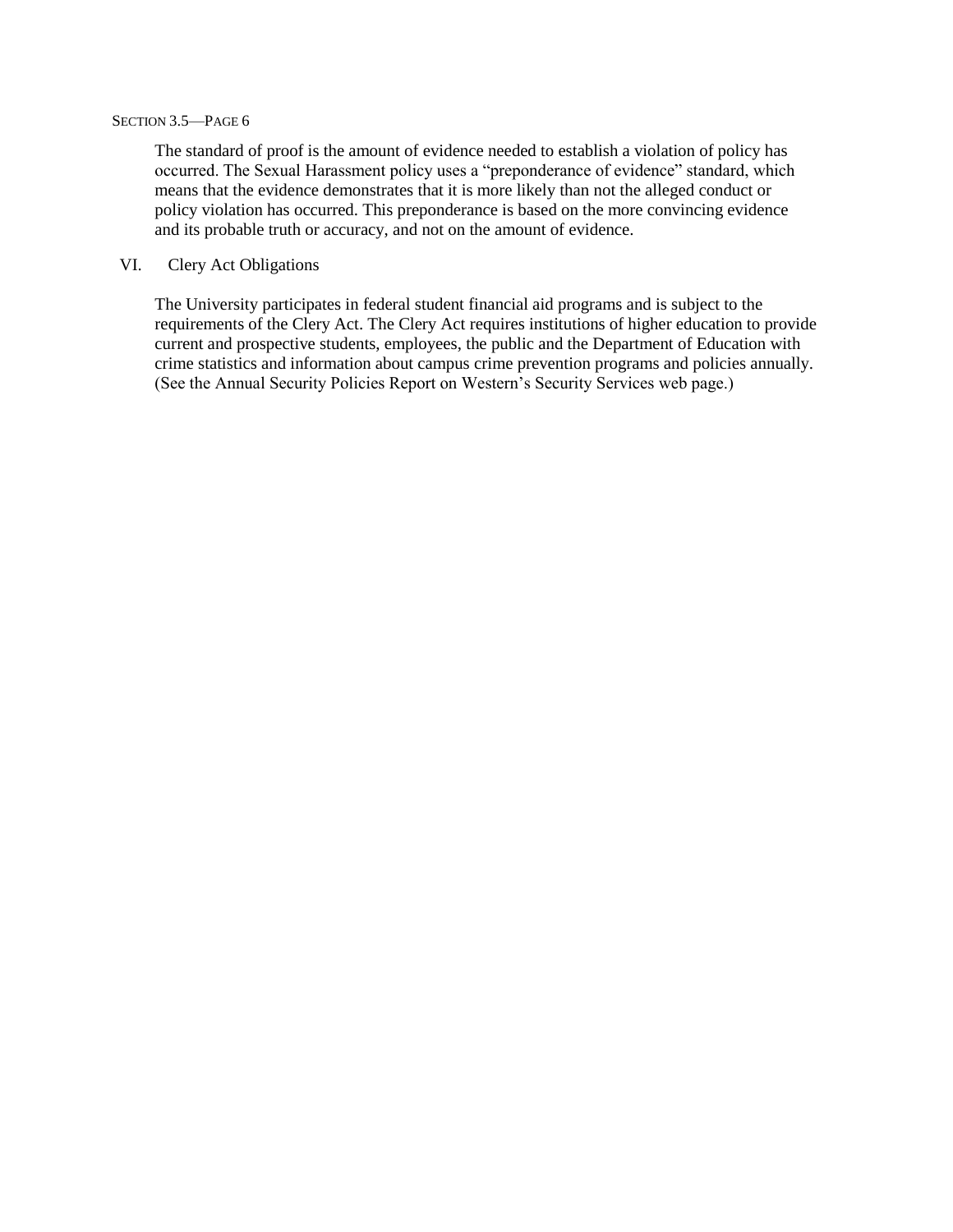#### SECTION 3.6—PAGE 2

## **Section 3.6: Presidential Authority over Certain Personnel Matters**

**I. Delegated Powers.** Under the authority granted to it by §23-5-117, C.R.S., the Board delegates the following powers over professional personnel matters to the President. For the purposes of this section, "professional personnel" means professional personnel as defined in the *Handbook* and includes all personnel offered employment or employed as probationary faculty members, tenured faculty members, administrative personnel, administrative/regular personnel, and temporary personnel as those expressions are defined in the *Handbook*. Board approval shall not be necessary to giveeffect to personnel actions authorized by this subsection.

The powers to suspend professional personnel in accordance with section 4.02 of the *Handbook*  and to dismiss or nonrenew faculty members and regular/administrative personnel for cause in accordance with section 3.09 of the *Handbook*, is hereby delegated to the President. These powers shall be exercised in conformity with sections 2.10, 3.09, and 4.02 of the *Handbook*, and applicable institutional and Board policies, and shall include the authority to give all notices and take other actions which may be necessary to comply with such policies. However: (1) No faculty member shall be dismissed due to a reduction in force unless the Board has first authorized a reduction in force for one or more of the reasons listed in section 3.09 of the *Handbook* and approved the identification of the faculty members to be terminated, in accordance with section 3.09 of the *Handbook.* Once a reduction in force has been authorized by the Board, the University shall carry out the reduction in force, including notification of the faculty members to be terminated, in accordance with section 3.09 of the *Handbook*; (2) The Board retains the power to review and take action on initial decisions of hearing officers in all suspension, dismissal and nonrenewal cases (including dismissals due to a reduction in force) in which hearings before hearing officers are authorized by and timely requested and conducted under *Handbook* sections 2.10, 3.09, and 4.02.

- **II. No sub-delegation.** Unless authorized by the *Handbook*, institutional policies or other Board policies, the personnel powers delegated to the President by this section may not be sub-delegated to subordinate officers or employees of the University. Policies or procedures providing for peer or supervisory review, evaluations, or recommendations shall not in any event be or be deemed to be sub-delegations of the powers delegated to the President.
- **III. Retained Powers.** The Board retains the following personnel powers:
	- **A.** All powers relating to the appointment, employment, compensation, evaluation, and termination of the President of the University.
	- **B.** The power to award or deny tenure to the President, and all newly appointed or currently employed professional personnel recommended for tenure by the President.
	- **C.** The power to appoint or enter into **initial** employment contracts with all non-temporary faculty members and administrative personnel. The President or their designees are authorized to execute such contracts on the Board's behalf; however, **no appointments or initial employment contracts shall be binding or effective unless and until approved by the Board.**
	- **D.** The power to authorize a reduction in force at the University for one or more of the reasons listed in section 3.09 of the *Handbook*.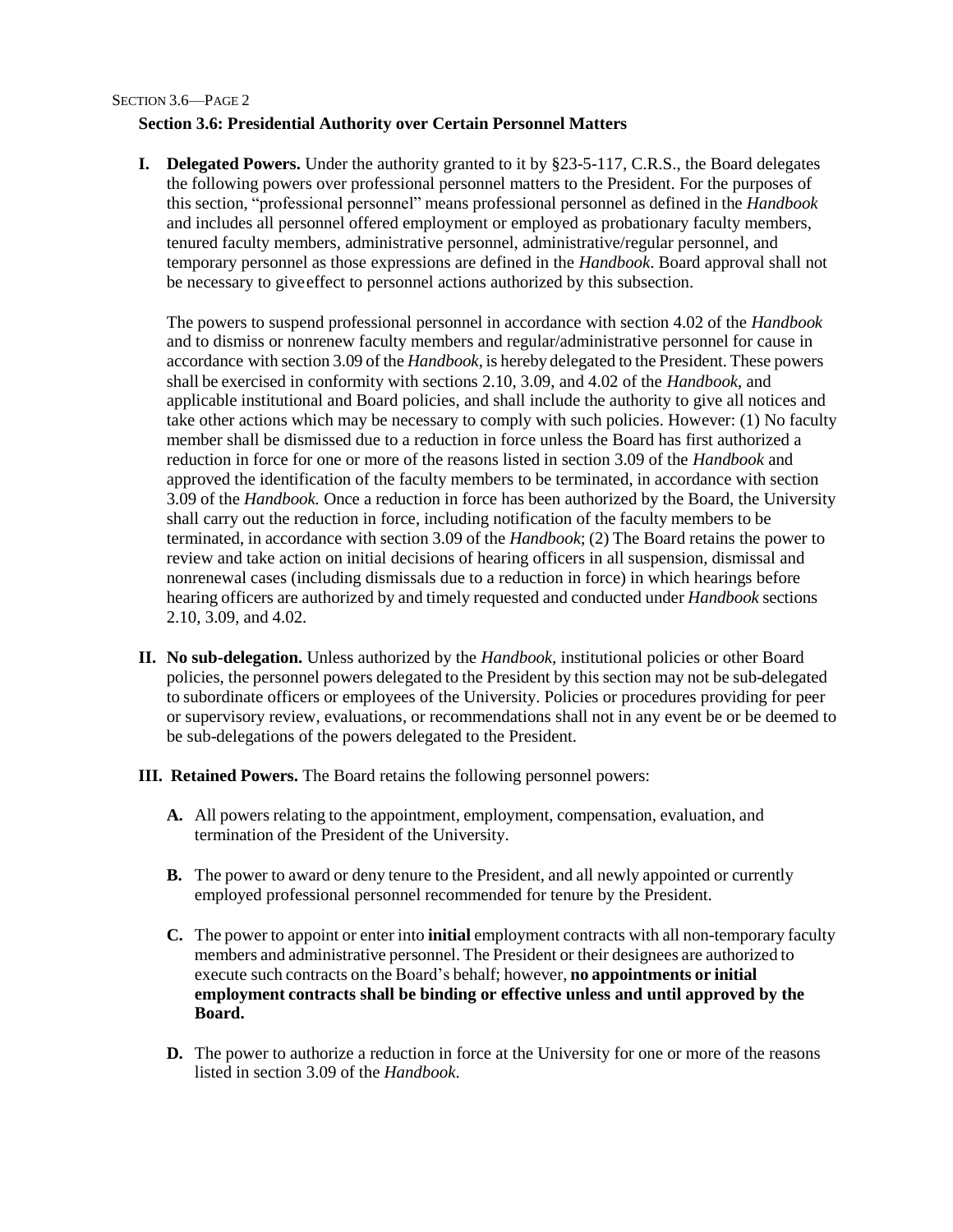#### SECTION 3.6—PAGE 2

- **E.** The power to review or take action on the initial decisions of hearing officers in all cases in which hearings are authorized by and timely requested and conducted under sections 2.09, 2.10, 3.09, and 4.02 of the *Handbook* in connection with disciplinary actions, dismissals, nonrenewal, or suspensions of professional personnel (including terminations due to a reduction in force).
- **F.** The power to dispose of grievances filed under sections 2.09 and 3.09 of the *Handbook* in all cases in which grievances are heard and reports are filed by hearing officers.
- **G.** The power to confer emeritus status on retiring professional personnel.
- **H.** The power to award honorary degrees.
- **I.** The power to grant sabbatical leaves.
- **J.** The power to make, adopt, review, approve, amend, modify, rescind, or repeal any and all University personnel policies including, without limitation, *Handbook* policies, *Institutional Handbook*, affirmative action plans or policies, salary administration plans, performance evaluation systems, promotion policies, and tenure policies. No institutional personnel policy shall have any force or effect unless adopted or approved by the Board.
- **K.** All professional personnel powers not specifically delegated to the President by subsection 3.6.I are retained by the Board.
- **L. Reporting and Accountability**: Before each regularly scheduled meeting of the Board, the University shall report personnel actions occurring since the preceding regularly scheduled Board meeting.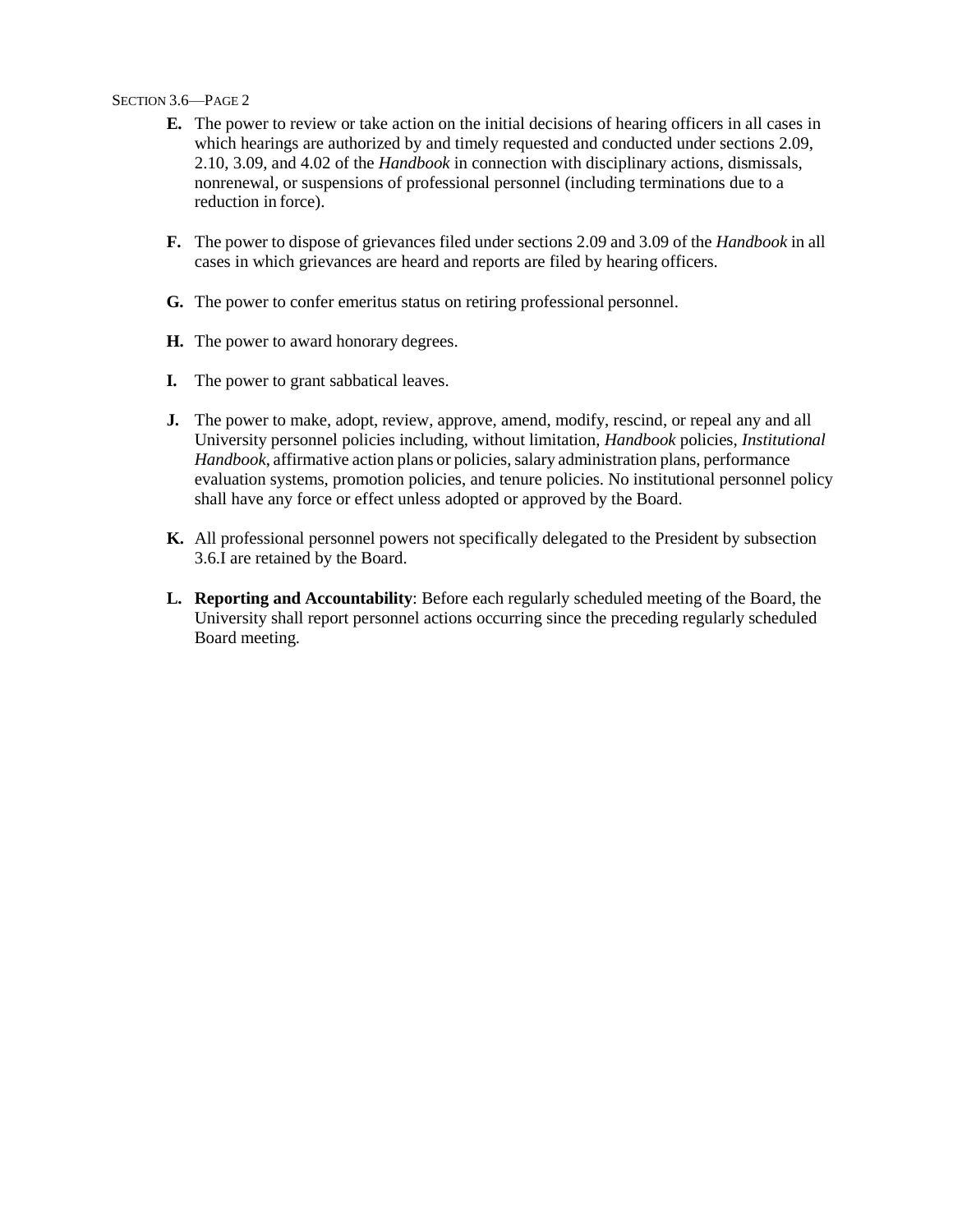## **Section 3.7: Drug-Free Workplace Policy**

The unlawful manufacture, distribution, dispensation, possession, or use of a controlled substance in the workplace or a state-owned vehicle by employees of the University is prohibited.

As a term of their employment, every University employee shall:

- **1.** Abide by the terms of this policy statement; and
- **2.** Notify the appropriate personnel officer of any criminal drug statute arrest for a violation occurring in the workplace or a state-owned vehicle no later than seven (7) days after such arrest.

Any employee who violates the provisions of this policy statement shall be subject to appropriate disciplinary action which may include termination.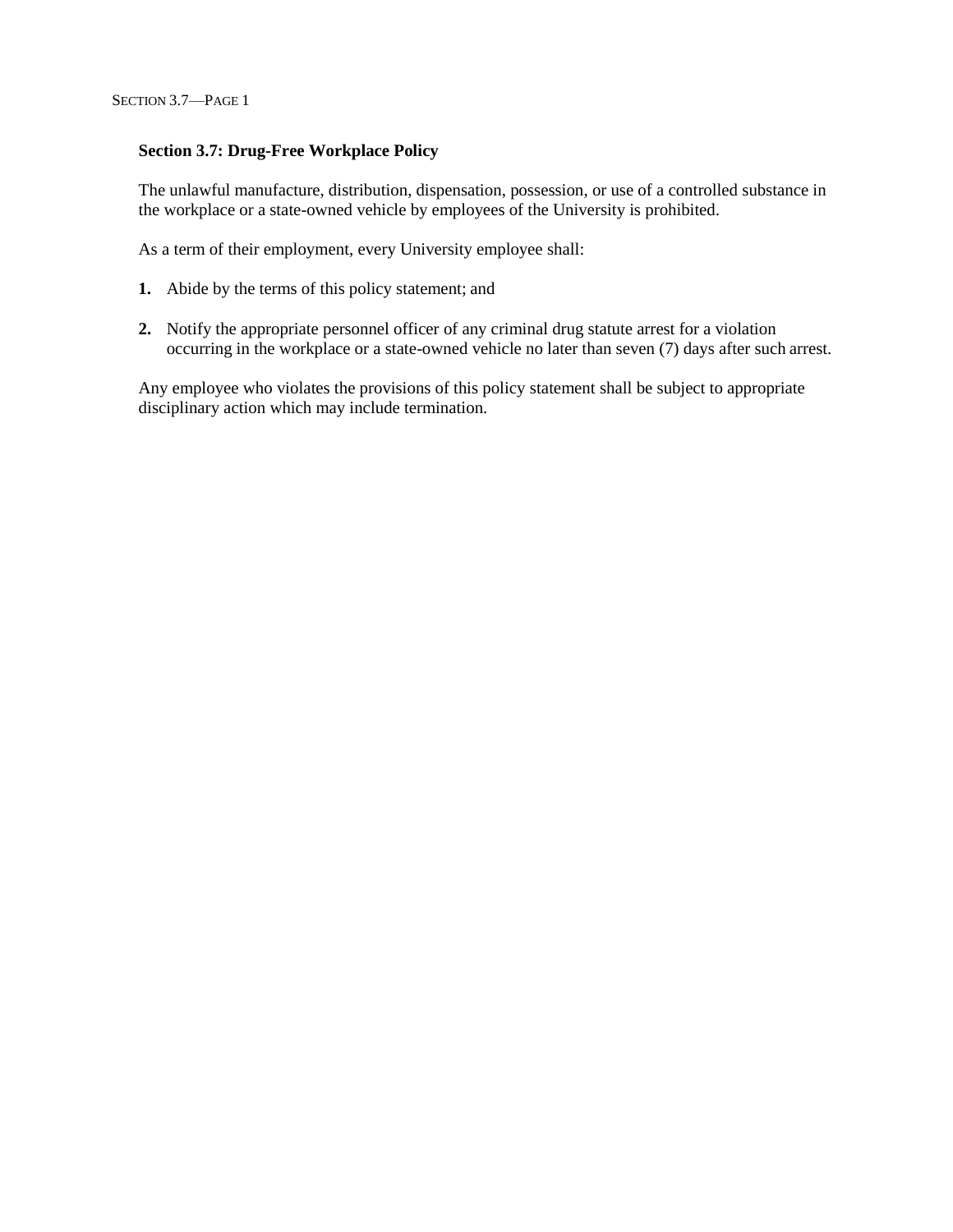## **Section 3.8: Unlawful Possession, Use, or Distribution of Illicit Drugs and Alcohol by Students and Employees**

## **I. Definitions:**

- **A.** "Illicit drugs" shall mean controlled substances listed in Schedules I V of the Controlled Substances Act, 21 U.S.C. 812, and related federal regulations, 21 C.F.R. Sections 1308.11 – 1308.15, as they may be amended from time to time and Schedules I-V of title 12, article 22, part 3 of the Colorado Revised Statutes as it may be amended from time to time. "Illicit drugs" shall include controlled substance analogs as defined by federal and state law.
- **B.** "Alcohol" shall mean any beverage containing not less than 0.5% ethyl alcohol by weight.
- **C.** "Property" shall mean any property owned, leased, chartered, or occupied by the Board or the University including motor vehicles, boats, and aircraft.
- **D.** "Activities" shall mean any act or event sponsored or participated in by the Board or the University including their constituent administrative units and approved student organizations. Without limitation, "activities" shall include all intercollegiate and intramural athletic events, faculty, staff, and student meetings, conferences, field trips, retreats, and all other acts or events for which the Trustees or the University (including approved student organizations) pay expenses, or provide facilities, services, supplies, or transportation.

"Activities" shall not include incidental work- or study-related activities which students or employees perform in their personal, off-campus residences (e.g., studying, class preparation, writing, or reading) or purely social events which are held off-campus and are organized or attended by students or employees solely in their personal capacities.

- **II. Standards of conduct:** The Board hereby prohibits the unlawful possession, use, or distribution of Illicit drugs and/or Alcohol by students and employees on the Property or as part of the Activities of the University.
- **III. Disciplinary Sanctions:** Students and employees who violate the foregoing standards of conduct shall be subject to disciplinary sanctions which may include, without limitation, completion of an appropriate rehabilitation program, reprimand, probation, suspension from the University, expulsion from the University, corrective action, a fine, temporary adjustment of pay to a lower step in the assigned pay grade, demotion, reassignment with or without a salary adjustment, suspension with or without pay, and termination. Disciplinary sanctions shall be consistent with local, state, and federal law and shall be administered in accordance with applicable student disciplinary procedures, state personnel system rules and procedures and the *Handbook*. In addition to the foregoing disciplinary sanctions, violations may be reported to law enforcement authorities for criminal prosecution.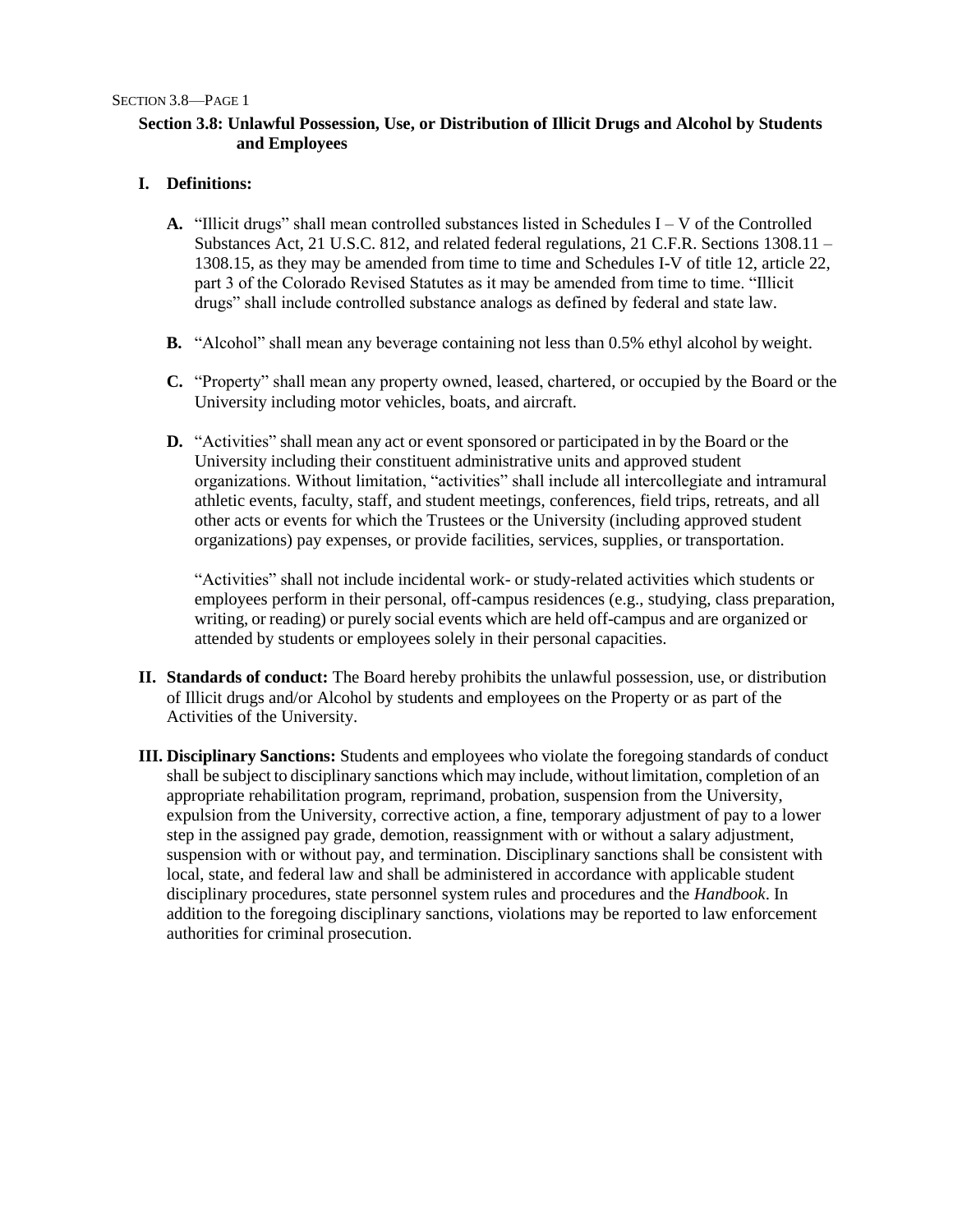#### SECTION 3.8—PAGE 2

- **IV. Implementation:** The University shall implement drug and alcohol abuse prevention programs which, at a minimum, meet the requirements of the Drug-Free Schools and Communities Act Amendments of 1989, 20 U.S.C. Section 1145(g), and shall review their programs biennially to determine their effectiveness, implement changes if needed and ensure that the sanctions authorized by this policy are consistently enforced.
- **V. Other policies:** This policy is supplemental to and does not supersede or repeal other related State, Board, or University policies including the Drug-Free Workplace Policy Statement adopted on April 13, 1989, the State of Colorado Substance Abuse Policy promulgated by the Governor and Trustees and institutional codes of professional and student conduct.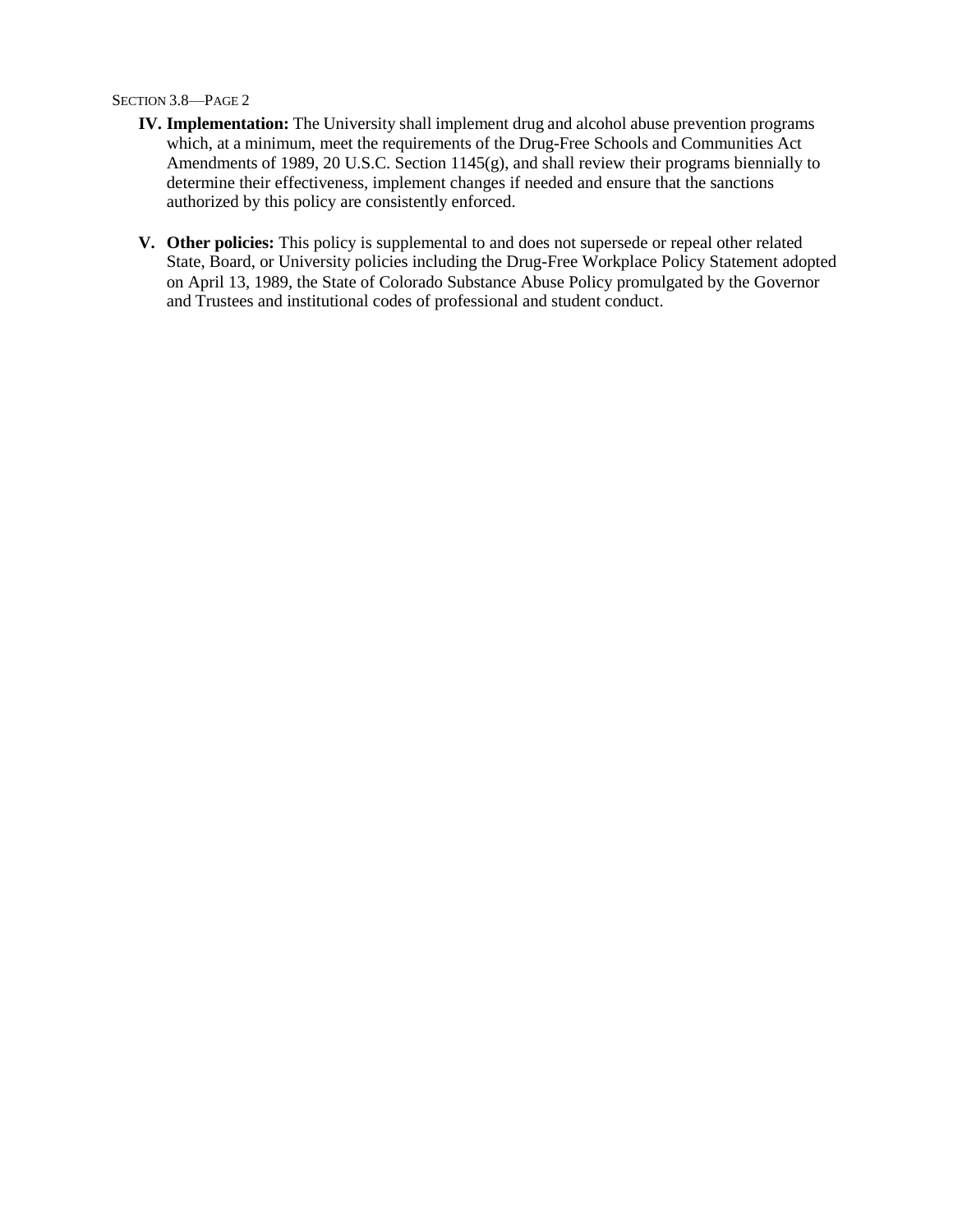## **Section 3.9: Electronic Mail and Other Electronic Communications; Retention, Archiving, and Destruction of Records Kept Only in Digital or Miniaturized Form**

- **I. Electronic Mail and Communications:** The University shall adopt written policies on any monitoring of electronic mail and other electronic communications transmitted over its electronic communication facilities and the circumstances under which such monitoring will be conducted. The policy shall include a statement that employee correspondence in the form of electronic mail and other electronic communications may be a public record under the Colorado Public Records Act, §24-72-201 *et seq*., C.R.S., and may be subject to public inspection under §24-72-203 of the Act.
- **II. Retention, Archiving, and Destruction of Records Kept Only in Digital or Miniaturized Form.** The University shall adopt a policy governing the retention, archiving, and destruction of public records kept only in digital or miniaturized form including, without limitation, records kept only on magnetic or optical disks, tapes, microfilm, and microfiche. Such policies and concomitant institutional practices shall comply with §24-72-203(1)(b), C.R.S. and other provisions of the Colorado Archives and Public Records Act, §24-80-101 *et seq*., C.R.S. governing state archives and public records and any rules, regulations, policies, or programs adopted by the Department of Personnel relating to the retention, archiving, and storage of such records.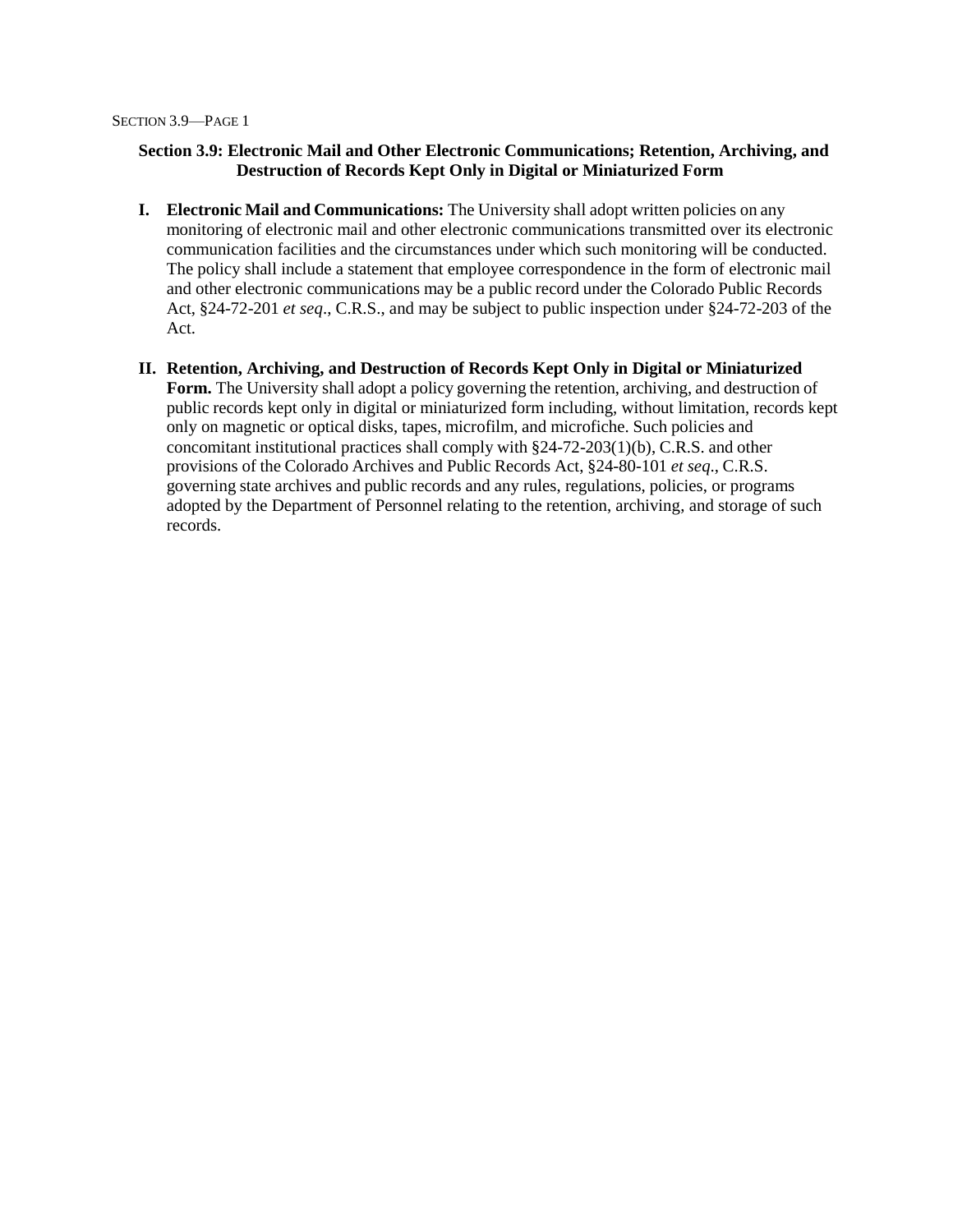SECTION 3.10—PAGE

## **Section 3.10: Background Checks**

Western Colorado University is committed to providing students with an outstanding education in a safe environment. To fulfill this commitment, careful selection procedures are necessary to hire qualified individuals. Background checks are an important part of a thorough selection process, reducing the risk of a poor hiring decision and helping ensure the University is a safe and secure environment for students, faculty, staff, and visitors.

Western Colorado University conducts background checks on newly hired employees and on rehired employees in order to verify the information provided by candidates and to determine their suitability for employment. A criminal background check and a check of the National Sex Offender Public Registry is conducted post-offer for employees as described in the policy scope.

The University may also check candidates' professional, personal, and other employment related references, employment history, and proof of required credentials. If job responsibilities dictate, post-offer credit and driving records of newly hired employees and rehired employees may be checked.

Offers of employment will be contingent upon the completion of an acceptable background check.

## **I. Scope**

- A. Criminal background and sex offender registry background checks apply to:
	- 1. All faculty, administrators, and classified staff newly hired (post-offer). Personnel hired for less than a 15-day term of service may not be subject to a background check.
	- 2. All faculty, administrators, and classified staff rehired after a one year or more break in service. Personnel hired for lessthan a 15-dayterm of service may not be subject to a background check.
	- 3. Independent contractors, depending upon their responsibilities on campus. Note that independent contractors and their regular employees or sub-contractors who are required to perform criminal record and sex offender registry background checks may be required to do so at the independent contractor's cost as a condition of their contract with the University.
	- 4. Students employed in Residence Life, Campus Security, and athletic camps, or students who have responsibility for the care, safety, or security of students are subject only to screening through the National Sex Offender Public Registry.
	- 5. Any employee subject to a criminal background check under the Key Policy.
	- 6. Any employee whose job duties or qualifications specifically require a criminal record or sex offender registry background check.
- B. Professional and personal references, employment history, and proof of credentials background checks apply to all new employees.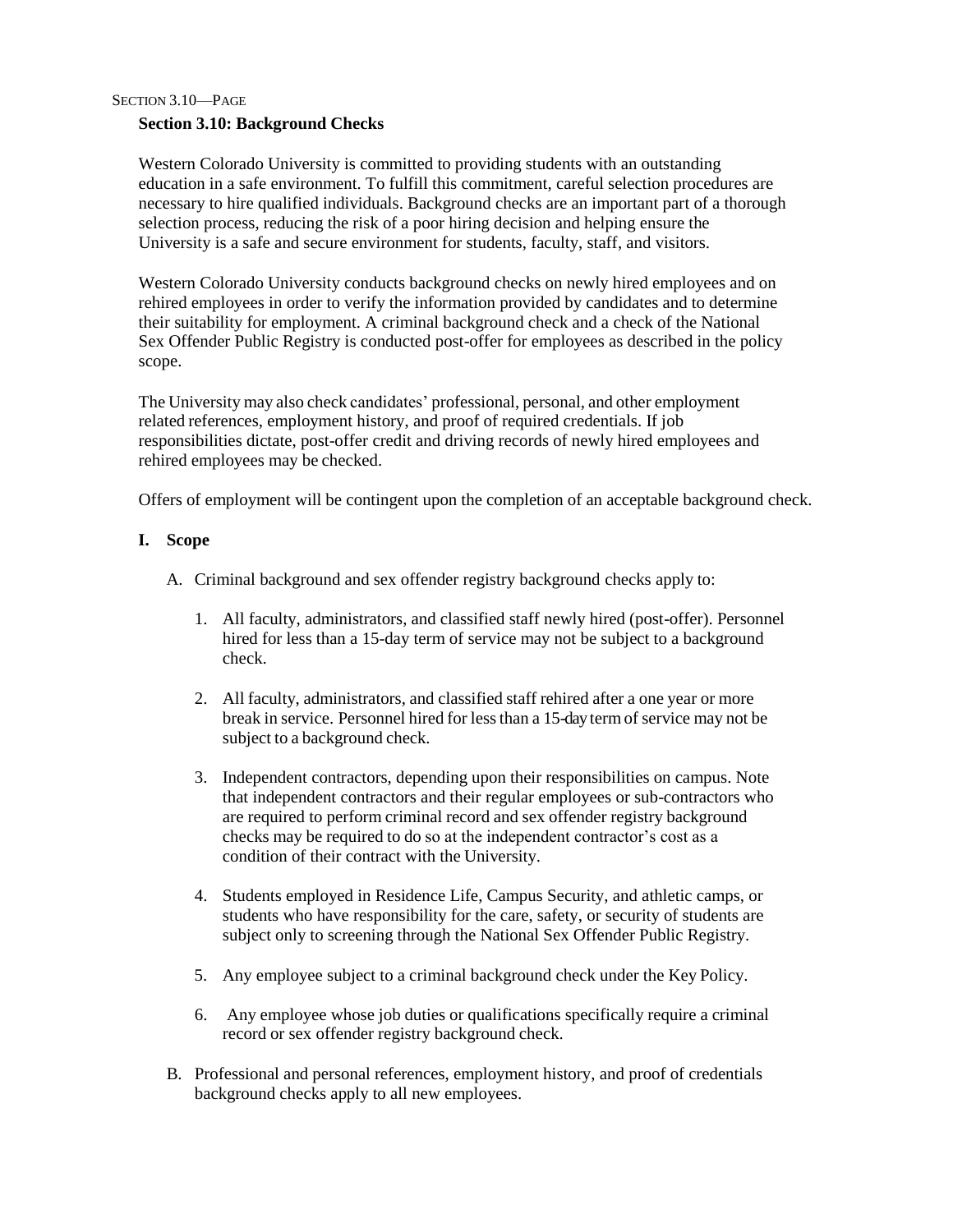C. Credit history and driving record background checks may apply to new hires (postoffer) only when qualifications for the job require or the job duties are reasonably related to the check. Unrelated to hiring, the University driving policy may also require driving record checks.

## **II. Responsibilities**

A. Human Resources: The Western Colorado University Office of Human Resources is responsible for carrying out the procedures related to criminal background checks, National Sex Offender Public Registry checks, credit history checks, and driving record checks on all employees of the University, as defined under the scope of this policy. This responsibility includes adherence to applicable laws, including, but not limited to the Fair Credit Reporting Act, §24-5-101, C.R.S. and proper recordkeeping and retention of sensitive information. It is the responsibility of the Office of Human Resources to obtain a completed Acknowledgement and Authorization form from an employee or candidate before background checks are conducted. The University considers information received in response to a background check as highly confidential.

The Office of Human Resources shall include on its website and on the candidate information sheets a statement that Western Colorado University conducts background checks prior to employment and any offer of employment is contingent upon completion of an acceptable criminal background check.

It is the responsibility of the Office of Human Resources to obtain employees' official transcripts and or licenses, as applicable, as proof of required credentials.

It is the responsibility of the Office of Human Resources to check professional and personal references for candidates in classified personnel system searches.

When a background check yields records that may affect hiring or rehiring decisions, the director of human resources in consultation with legal counsel, when necessary, and the appropriate vice president work together to determine the relevance of such information to the vacant position's responsibilities and the hiring decision.

Having a criminal history, a criminal conviction, or a motor vehicle violation does not necessarily preclude employment. The nature of the offense, the circumstances surrounding it, and its relevance to a particular position are evaluated on a case-by-case basis. An evaluation shall consider, but shall not necessarily be limited to, the following factors:

- 1. Falsification of application material pertaining to the conviction(s).
- 2. Date of conviction(s).
- 3. Subsequent employment record.
- 4. Length of University service and performance.
- 5. Number and gravity of crime(s) committed and the nature of the crime(s) in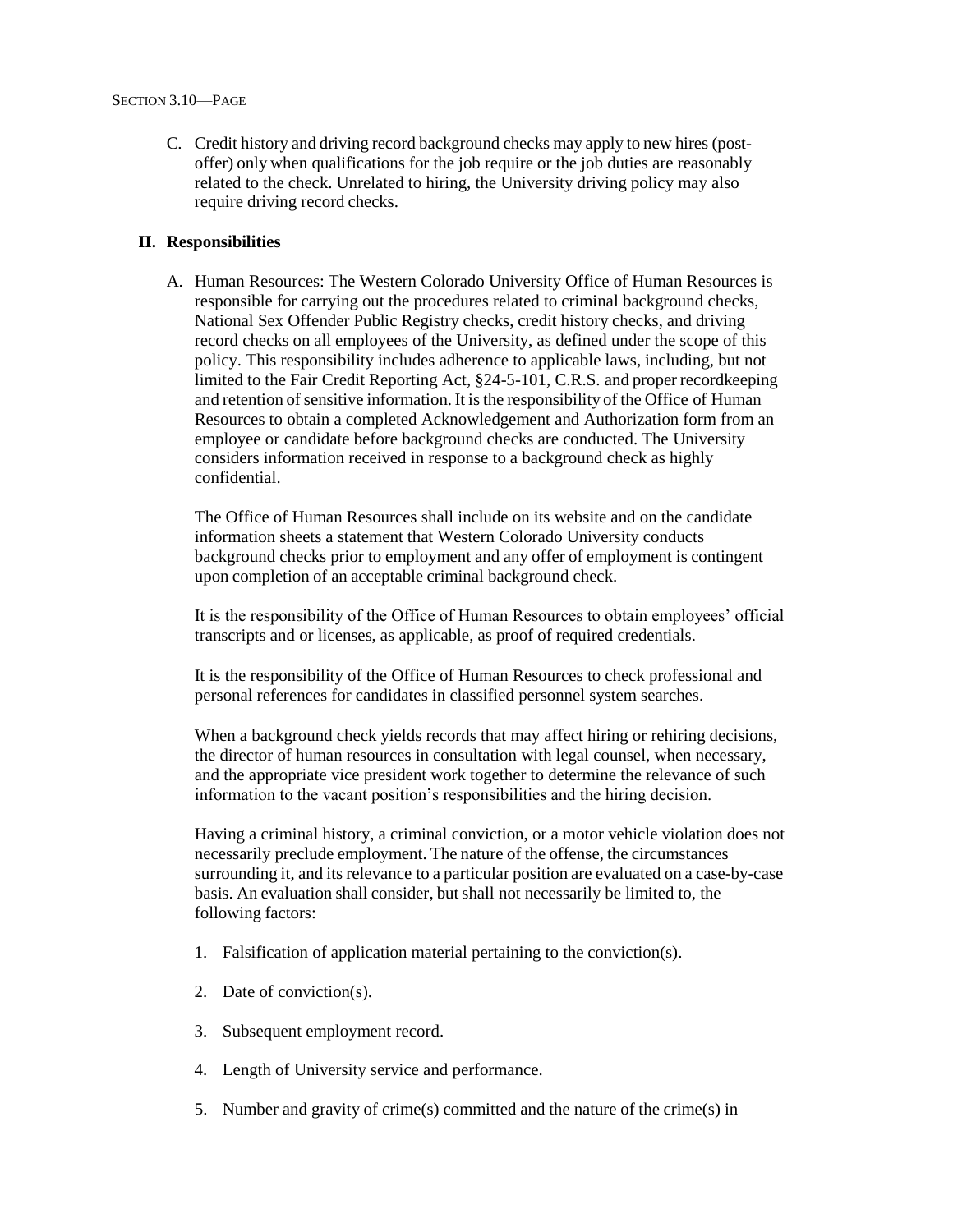relationship to the nature of the work to be performed.

- 6. Potential opportunity, through possible abuse of work-related functions or situations, to cause financial or property loss or other harm.
- B. Search Committees: Search committees are responsible for checking professional and personal references for faculty and administrator candidates.
- C. Appointing Authorities: The appointing authority is responsible for making offers of employment for appointments within the scope of this policy contingent upon acceptable results of the background check.

Once an offer of employment is made, the appointing authority, in conjunction with the Office of Human Resources, is responsible for having the candidate or employee sign an Acknowledgement and Consent form to allow the Office of Human Resources to conduct a background check. The candidate will complete the form and give it to the appointing authority or designee directly. Individuals who fail or refuse to complete the form or who provide false or misleading information may no longer be considered a candidate.

Appointing authorities are responsible for the costs associated with conducting background checks.

Appointing authorities are responsible for consulting with the Office of Human Resources when considering the relevance of credit history and driving records to the vacant position's job responsibilities.

D. Campus Security: The Office of Campus Security may be given joint responsibility with the Office of Human Resources in carrying out any of the background check procedures, to the extent permitted by applicable law.

Western Colorado University reserves the sole right to make the determination concerning the relevance of information obtained from a background check and the sole right to make employment decisions.

## **III. Sanctions for Violation**

Violations of any provision of the background check policy, including but not limited to providing false information, may result in disciplinary actions, up to and including termination of employment. Failure to disclose convictions in the application process is deemed falsification of the employment application and shall result in termination of employment, if employed, after the effective date of this policy.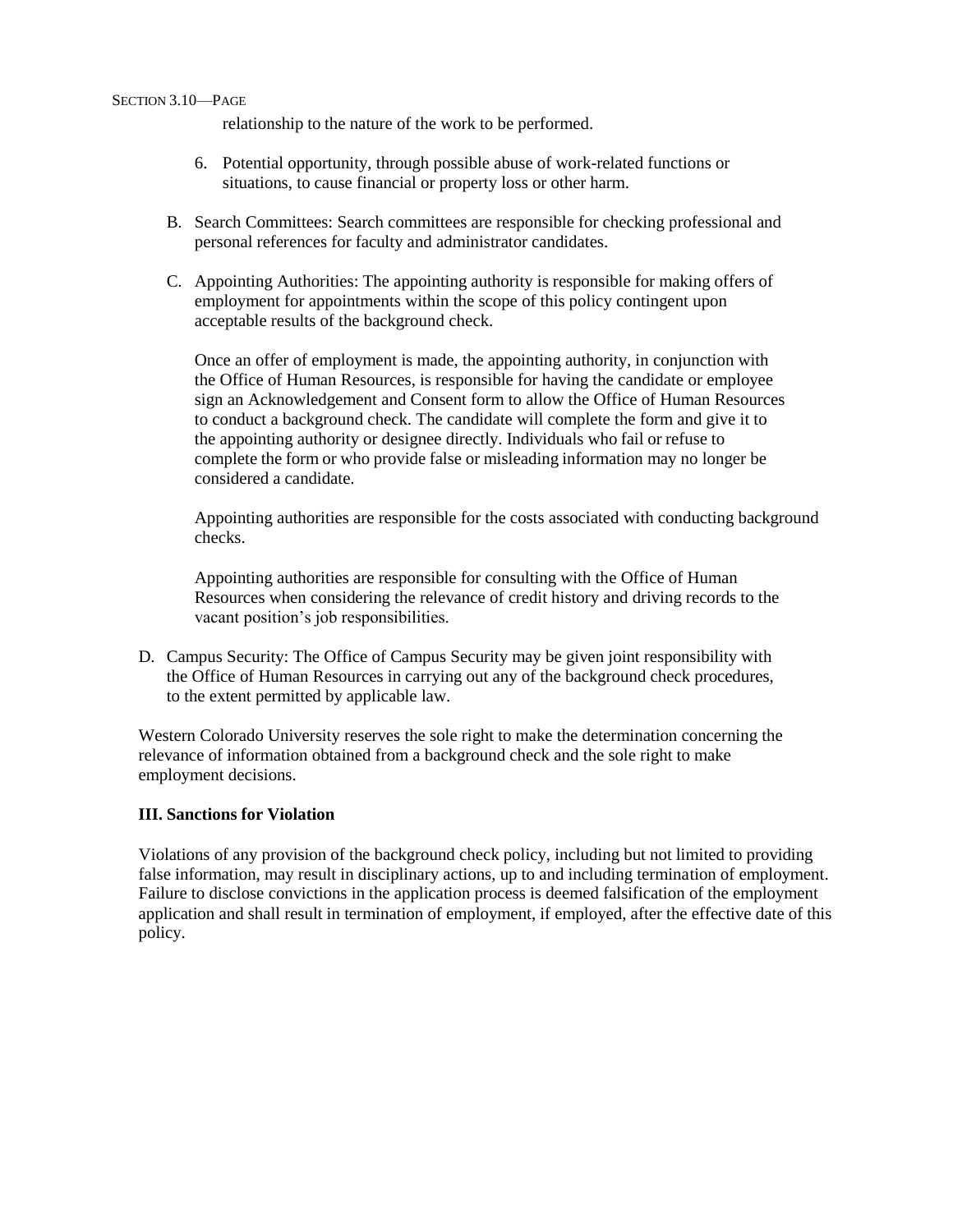### **Section 3.11: High Risk Information Confidentiality and Disclosure Policy**

Western Colorado University collects information from prospective and enrolled students and parents, employees and their dependents, alumna, and donors for administrative, management, or business purposes. This policy establishes restrictions on the access, use, and distribution of high-risk confidential information.

High-risk confidential information ("HRCI") is defined as any combination of full name, SSN, date of birth, permanent address, driver's license number/passport/other government-issued identification number, credit/debit card number, bank information, personal medical information, and academic records. This information, if maliciously obtained and misused, carries a high risk of causing personal, financial, or reputational damage to its owner.

Access to HRCI must be limited to only those employees whose job responsibilities require it. HRCI is to remain confidential and must not be revealed to anyone who does not have the right to view or know the information. Unauthorized access to and use of HRCI violates University policy, and state and federal statute, and is not permitted.

Employees whose job responsibilities require access to HRCI must follow these acceptable use guidelines:

- 1. Use of such data shall be limited to the purpose required to perform university business.
- 2. Users must respect the confidentiality and privacy of individuals whose records they access, handle HRCI ethically, and abide by applicable laws with respect to accessing, using, or disclosing information.
- 3. Users must comply with all state and federal laws relating to information security and privacy.
- 4. HRCI may only be disclosed to individuals or entities on a need-to-know basis.
- 5. HRCI must be protected to prevent loss, theft, unauthorized access, unauthorized modification, unauthorized destruction, and unauthorized disclosure. Please refer to the policy on Data Protection and Security.

Through the course of legitimate business practices, HRCI may need to be disclosed or transferred to outside entities. Employees responsible for this disclosure or transfer of HRCI must follow the guidelines specified in Transmittal of Confidential Data. Contact the Information Technology Services Department for information on these guidelines.

Employees whose position requires access to HRCI are required, as a condition of employment, to sign a confidentiality agreement or provide a signed acknowledgment of this policy.

Employees must immediately report to their supervisor any violations to this policy or incidents of misuse of HRCI.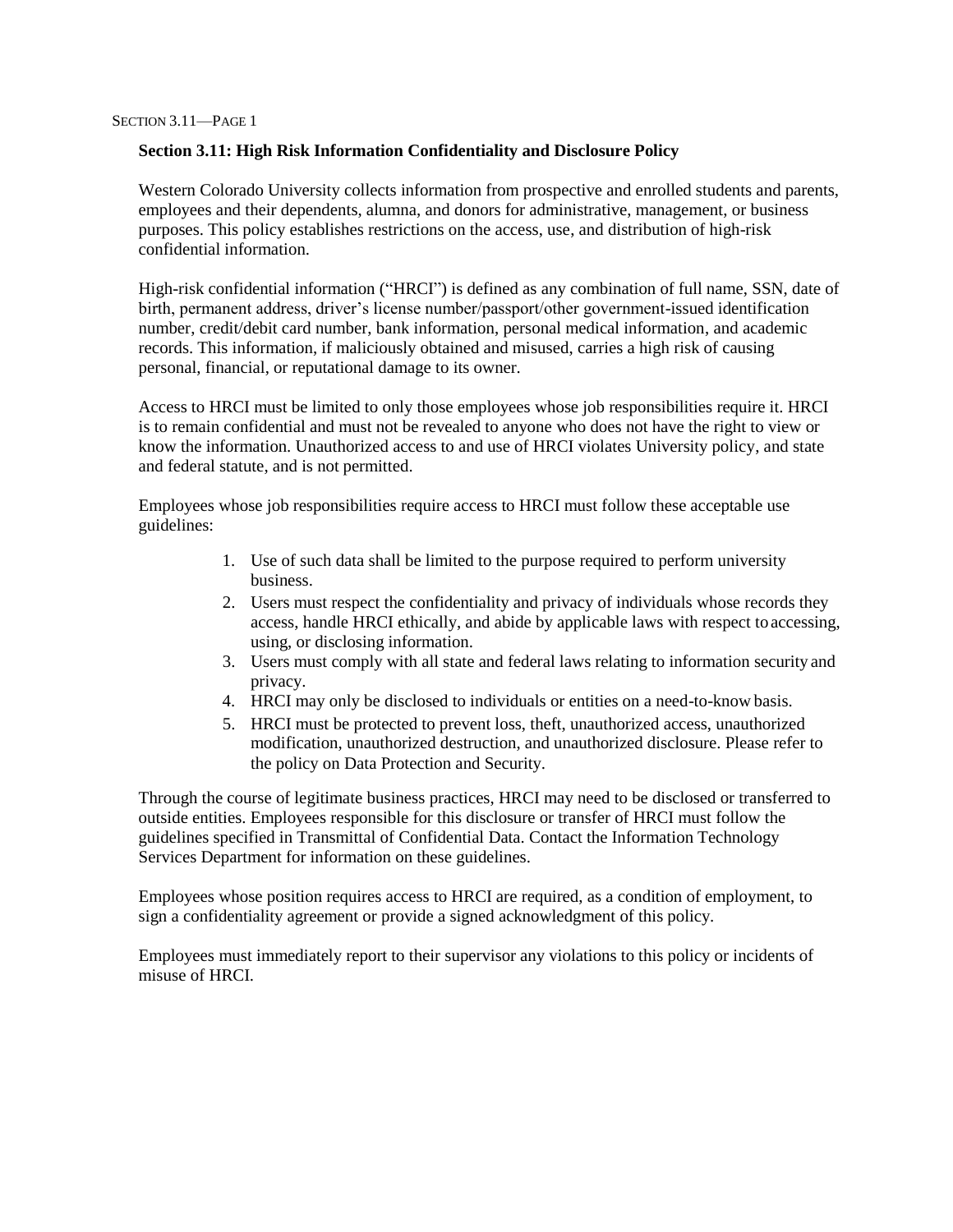SECTION 3.12—PAGE 2

## **Section 3.12: Data Protection and Security Policy**

Western Colorado University collects information from prospective and enrolled students and parents, employees and their dependents, alumna, and donors for administrative, management, or business purposes. This policy establishes requirements on data security and protection of high-risk confidential information.

The same definition of HRCI as set forth in Section 3.11, applies in this Section 3.12.

Access to HRCI must be limited to only those employees whose job responsibilities require it. HRCI is to remain confidential and must not be revealed to anyone who does not have the right to view or know the information. Unauthorized access to and use of HRCI violates University policy, and state and federal statute, and is not permitted.

Employees whose job responsibilities require access to and use of HRCI must take steps to physically secure this information and must follow these guidelines:

- 1. Employees must take all steps necessary to ensure that HRCI displayed on computer monitors is not subject to unauthorized viewing by others. Such steps include, but are not limited to, minimizing application windows while in the office, locking the Desktop, closing applications, and logging out of computers when not working.
- 2. Employees must ensure physical protection for all devices storing HRCI. When not directly in use, office and suite doors must be locked and any easily transportable devices not in the possession of the employee should be secured in locked cabinets or drawers.
- 3. Employees must limit the production of hard-copy documents containing HRCI to the extent practical. Hard copy documents containing HRCI must remain in secured locations on campus unless otherwise authorized by the President or overseeing vice president.
- 4. Employees must secure hard copy documents containing HRCI by maintaining a clean desk and locking such documents in secure, designated areas (such as a locked desk or file cabinet) when they are not working. If no locking storage areas are available, documents must be removed from plain sight.
- 5. Employees should supervise and protect incoming and outgoing mail collection points and fax machines so that unauthorized individuals do not pick up documents containing HRCI.
- 6. Employees must immediately retrieve documents containing HRCI from printers or retrieve such documents at the printer using a password.

HRCI kept in electronic format should be stored exclusively in secured network drives and databases (e.g., Banner, document management system). Storage of HRCI data on any device, including but not limited to, desktop hard drive, laptops, PDAs, phones, USB Drives, CD/DVD, and diskettes is prohibited unless otherwise authorized by the President or overseeing vice president.

Devices with access to stored HRCI data must be password protected and locked or logged off when unattended. Employees must follow these guidelines for password protection:

- 1. Employees accessing password protected computing resources are required to use strong passwords that are difficult to guess or crack, including a combination of alpha, numeric, and other characters.
- 2. Passwords are not to be posted on, under or around a computer or in the workplace.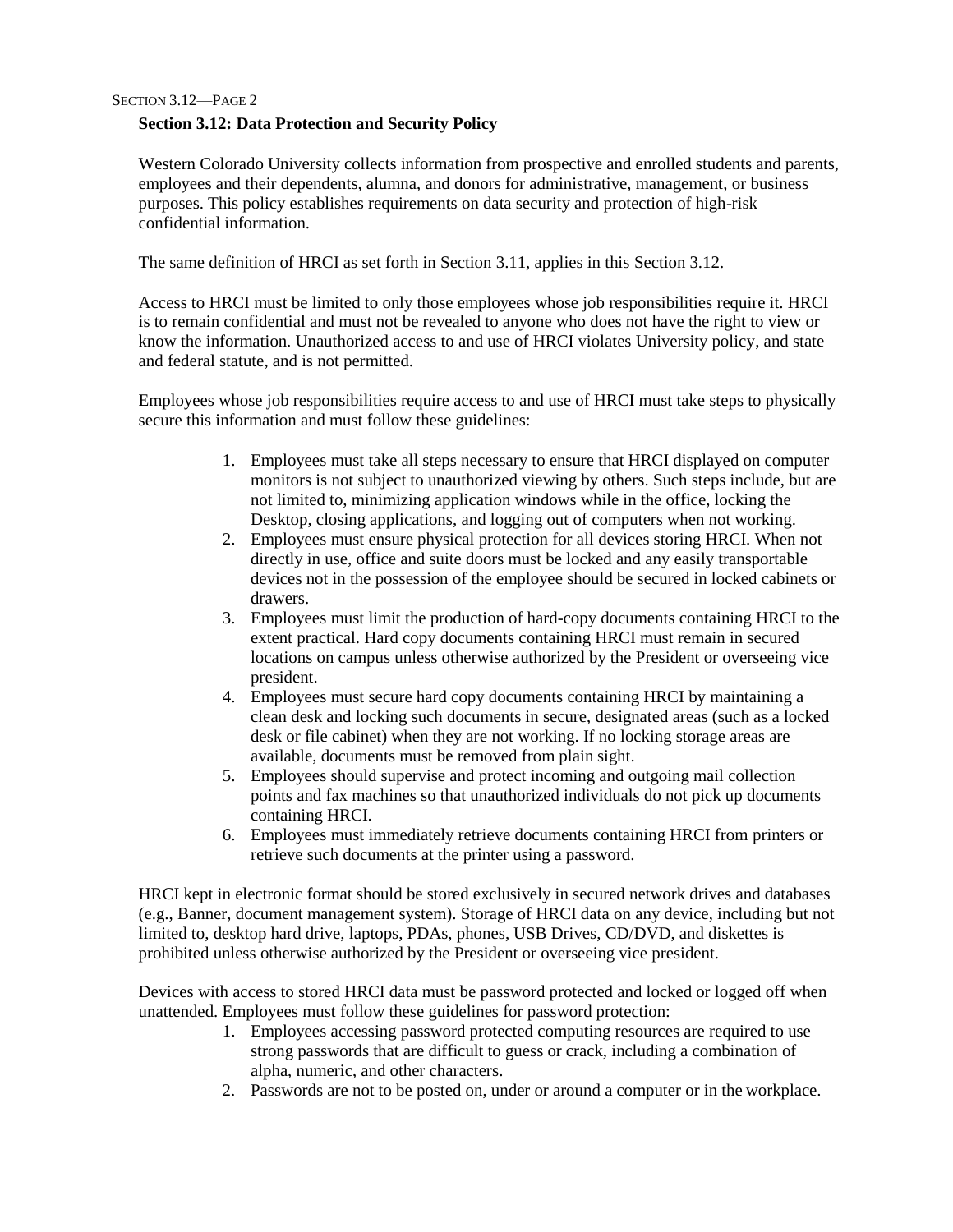#### SECTION 3.12—PAGE 2

- 3. Employees must never provide their password to anyone else and never let anyone else use their computer account.
- 4. Passwords must be changed when there is reason to believe the password has been compromised.

All campus departments whose business practices require access to and use of HRCI must develop policies surrounding the retention and disposal of information that are consistent with state or federal law. All policies must be approved by the Cabinet prior to implementation.

Employees must immediately report to their supervisor any violations to this policy or incidents of misuse of HRCI.

The University shall regularly conduct, or cause to conduct, assessments of data risk to improve the policies and procedures related to data protection.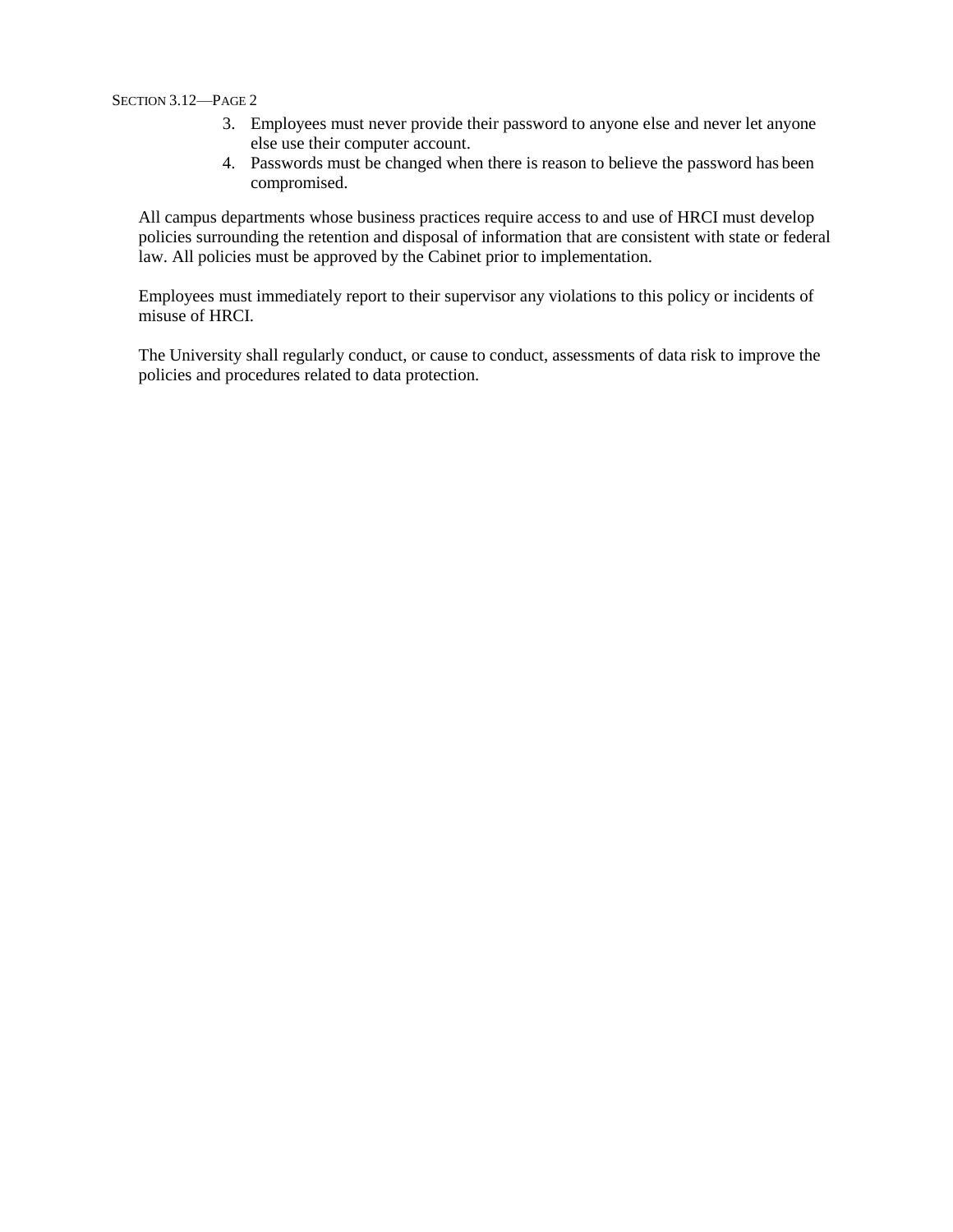# SECTION 3.13—PAGE 2 **Section 3.13 Amorous Relationships Policy**

# **I. Definitions**

"Amorous Relationship" refers to any relationship which is romantic, intimate, or sexual in nature and to which both parties' consent. This definition includes marriage and civil union.

"Professional Relationship" refers to any evaluative, instructional, advisory, directive, mentoring, coaching, supervisory, or administrative activity, either directly or indirectly, an employee may undertake relative to a student or another employee.

"Supervisor," for the purpose of Section 3.13 and the Amorous Relationships Policy, refers to any employee in a position to exercise power over another employee or a student employee in a Professional Relationship. Faculty members may have responsibilities to one another that are supervisory in nature, such as when a faculty member serves as department chair, or when tenured faculty members evaluate a candidate for promotion.

## **II. Purpose**

Students should be free to develop relationships that supplement formal classroom instruction and employees should be free to develop friendships and engage in social contact with students. Likewise, employees should be free to develop friendships and engage in social situations with coworkers. In most cases, social interaction between members of the campus community is beneficial by promoting the interchange of ideas, building mutual trust and respect, facilitating communication, and reducing misunderstandings.

However, when a person in a position of power and authority abuses or appears to abuse that position, mutual trust and respect are lost and the academic environment suffers. Western employees exercise power and authority over Western students with whom they have a current or potential Professional Relationship. This inherent power imbalance makes consent to any Amorous Relationship between a Western employee and a student suspect and may impede the real or perceived freedom of the student to thereafter terminate or otherwise alter the Amorous Relationship. The Amorous Relationship may create real or apparent impropriety, loss of objectivity, and a conflict of interest in any evaluative, supervisory, advisory, instructional, or other professional activities which Western employees may undertake relative to the student.

Similarly, there is a power imbalance in a Professional Relationship between a Supervisor and subordinate employee. Concurrent Professional Relationships and Amorous Relationships between a Supervisor and subordinate employee create conflicts of interest, call into question the objectivity of the Supervisor and may negatively affect the work environment for other employees. Issues such as whether concurrent Professional and Amorous Relationships are genuinely consensual and conflicts surrounding the termination of either the Professional or Amorous Relationship can also arise.

Sexual harassment situations can occur when Amorous Relationships are not genuinely consensual, when such relationships are terminated, or when such relationships impair any student's education opportunities or when such relationships create a hostile work environment for any employee. Sexual Harassment is prohibited under Sections  $\overline{XX}$  and 3.5 of the Trustees Policy Manual. Therefore, to avoid the breakdown of mutual trust and respect, which may result within the campus community from such Amorous Relationships, the following policies apply.

## **III. Policy regarding Amorous Relationships between employees and students**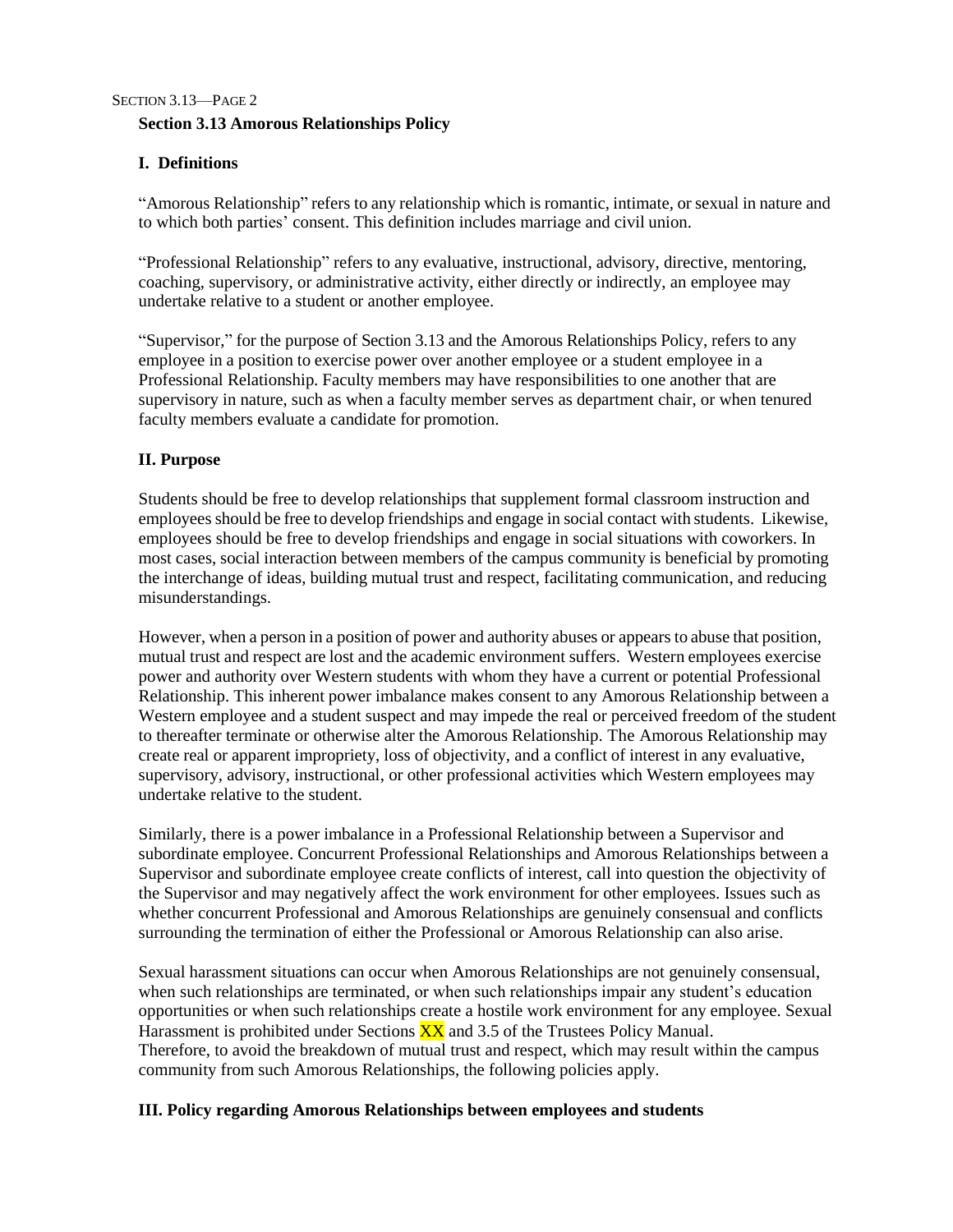- 1. Concurrent Amorous Relationships and Professional Relationships between Westernemployees and Western students are prohibited.
- 2. The prohibition policy notwithstanding, an employee engaged in an Amorous Relationship with a student with whom they have a concurrent Professional Relationship must immediately report the concurrent Amorous Relationship and Professional Relationship to the employee's Supervisor and to the Director of Human Resources. It is the responsibility of the employee, in coordination with their Supervisor and the Director of Human Resources, to remove themself from the Professional Relationship, and from any actual or apparent activity or decision affecting the student, and to otherwise take appropriate action to minimize any potential preferential or adverse consequences to any student. Reasonable arrangements shall be made to prevent interference with the student's educational opportunities. A student shall not be subject to retaliation for such an Amorous Relationship. Likewise, retaliation is prohibited against any student complaining of sexual harassment precipitated by such an Amorous Relationship.
- 3. Amorous Relationships between an employee and a student with whom the employee does not have a current Professional Relationship are strongly discouraged. Because a student's interests may change over time, and because the nature of Amorous Relationships may change or end, Western employees cannot assure relationships with students will not result in conflicts.

### **IV. Policy regarding Amorous Relationships between Supervisors and subordinate employees**

A Supervisor who is engaged with a subordinate employee in concurrent Amorous and Professional Relationships must immediately notify their supervisor and the Director of Human Resources. The Supervisor, their own supervisor, and the Director of Human Resources will work together to ensure that the Supervisor no longer has authority to evaluate or make decisions affecting the subordinate employee with whom they are involved. Options for resolution of this conflict of interest may include, but are not limited to, the following: Supervisors may be reassigned, responsibilities for evaluation and decisions related to the subordinate may be reassigned to another Supervisor, or the subordinate employee may be transferred to a position with equal status and pay for which they are qualified. Retaliation is prohibited against any employee complaining of sexual harassment precipitated by such an Amorous Relationship.

### **V. Policy regarding Amorous Relationships between University co-workers**

Amorous relationships between co-workers may not involve an immediate and direct conflict of interest or appearance of impropriety. However, each employee must refrain from participating in institutional decisions that affect the other's career. Co-workers involved in Amorous Relationships are required to exercise discretion in order to maintain a professional and productive work and educational environment.

#### **VI. Sanctions**

Any employee violating these policies shall be subject to prompt and appropriate corrective or disciplinary action, up to and including termination of employment.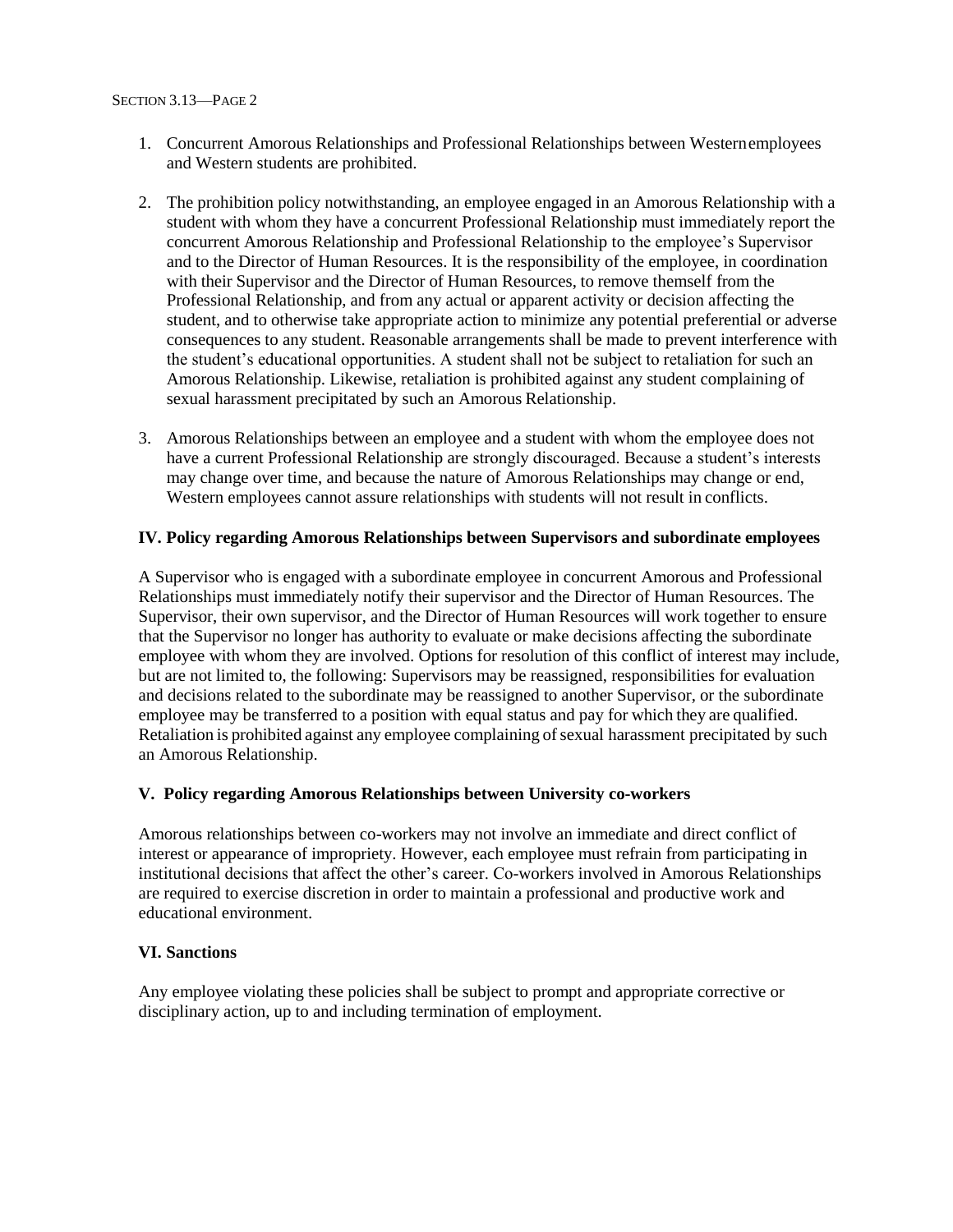## **CHAPTER 4: BUSINESS/FINANCE AND PHYSICAL PLANT**

### **Section 4.1: Financial Authority**

The Board delegates to the President the authority and responsibility to establish, maintain, and manage a financial budget and accounting system for all sources of funds. This includes appropriated programs, auxiliary enterprise funds, student activity fees, sponsored programs, gifts, contracts and grants, capital construction, controlled maintenance, and other funds.

**All funds must be budgeted** in conformance with instructions, guidelines, and formulas established by funding or coordinating agencies (e.g., the Colorado Commission on Higher Education, Office of State Planning and Budgeting, and the Joint Budget Committee).

**All funds must be reported or accounted for** in conformance with generally accepted accounting principles and practices promulgated by the American Institute of Certified Public Accountants and the National Association of College and University Business Officers.

**The expenditure of all funds must be audited** in accordance with Colorado Revised Statutes, particularly §2-3-101 through 2-3-110 C.R.S., as amended, and in conformance with generally accepted auditing principles and practices.

The President is authorized to establish process, procedures, and timelinessin accord with such instructions, guidelines, and formulas.

The President is responsible for the review, coordination, and external communication of all such financial information.

The President is charged with recommending fiscal year budgets annually for all funds to the Board for review and action. Periodic status reports shall be presented for Board review and action.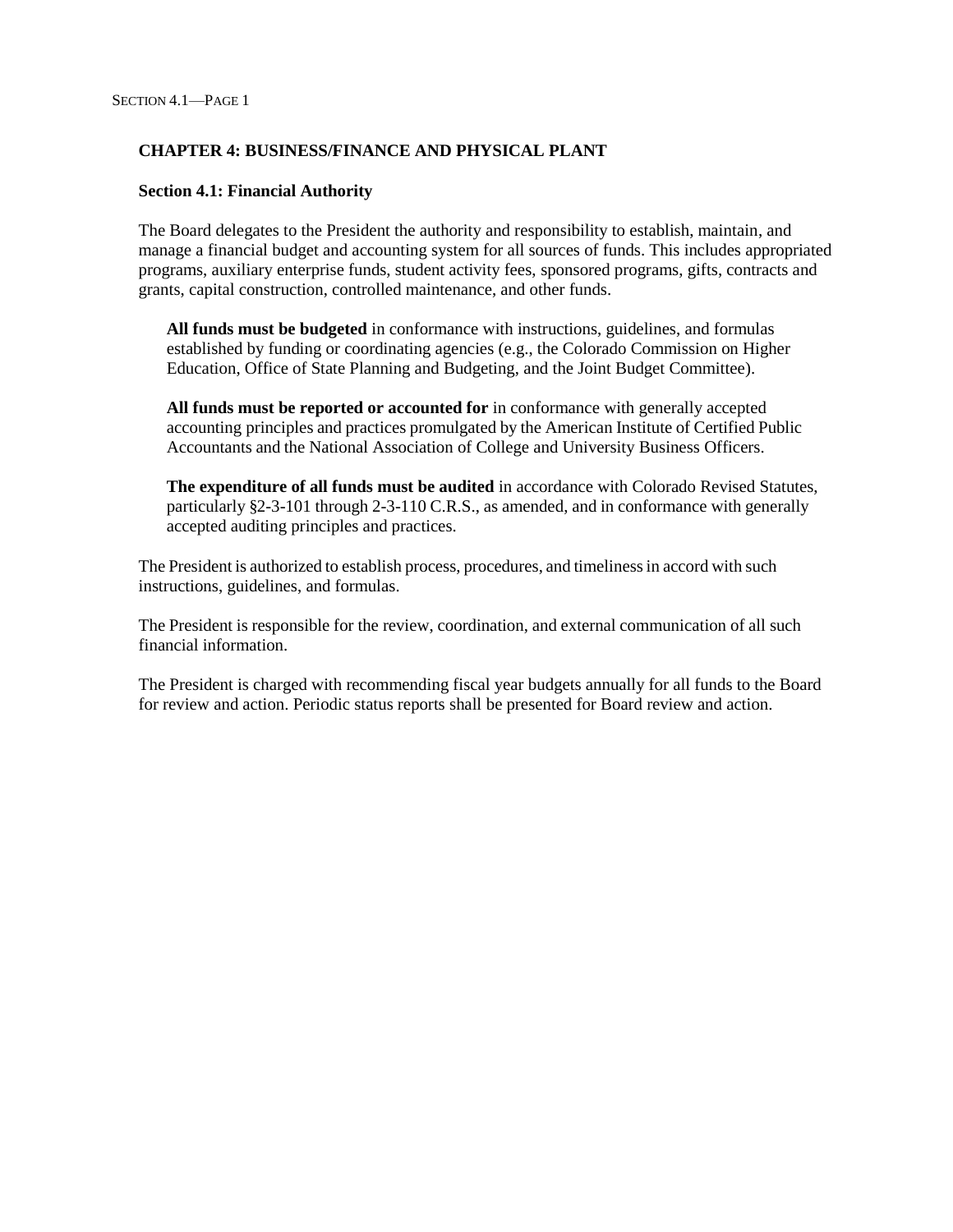### **Section 4.2: Tuition and Fees**

The Board has the responsibility and authority to set tuition and fees in accordance with the policies established by the Colorado Commission on Higher Education ("CCHE").

- **A.** The President shall annually submit a recommended tuition and fee schedule for the upcoming fiscal year to the Board. While the timeline and format of such presentation may vary, the schedule shall compare proposed tuition rates and structure and all fees with the previous year's charges. Appropriate justification and support materials must accompany the presentation.
- **B.** Actions regarding all student fees (new or modified) must be approved by the Board. The Trustees intend that the University consult with its student government in establishing rates and allocating funds related to student activity fees. Student fees cannot be used to support academic construction; nor should increase academic fees be used to minimize tuition rate proposals by shifting tuitionincreases to special fee increases.

The proposed distribution of funds among the variousstudent activities and a comparison with previous year's budgets will be submitted to the Board for review and action.

**C.** The Board is authorized to establish fees for the acquisition, construction and maintenance of parking facilities and debt service related thereto.

Specific fees requiring Board authorization shall include but not be limited to:

Tuition Meal Plans Transcript Bond Placement Service Student Activity Drop/Add Laboratory Parking Deposit

Application Housing and Dormitory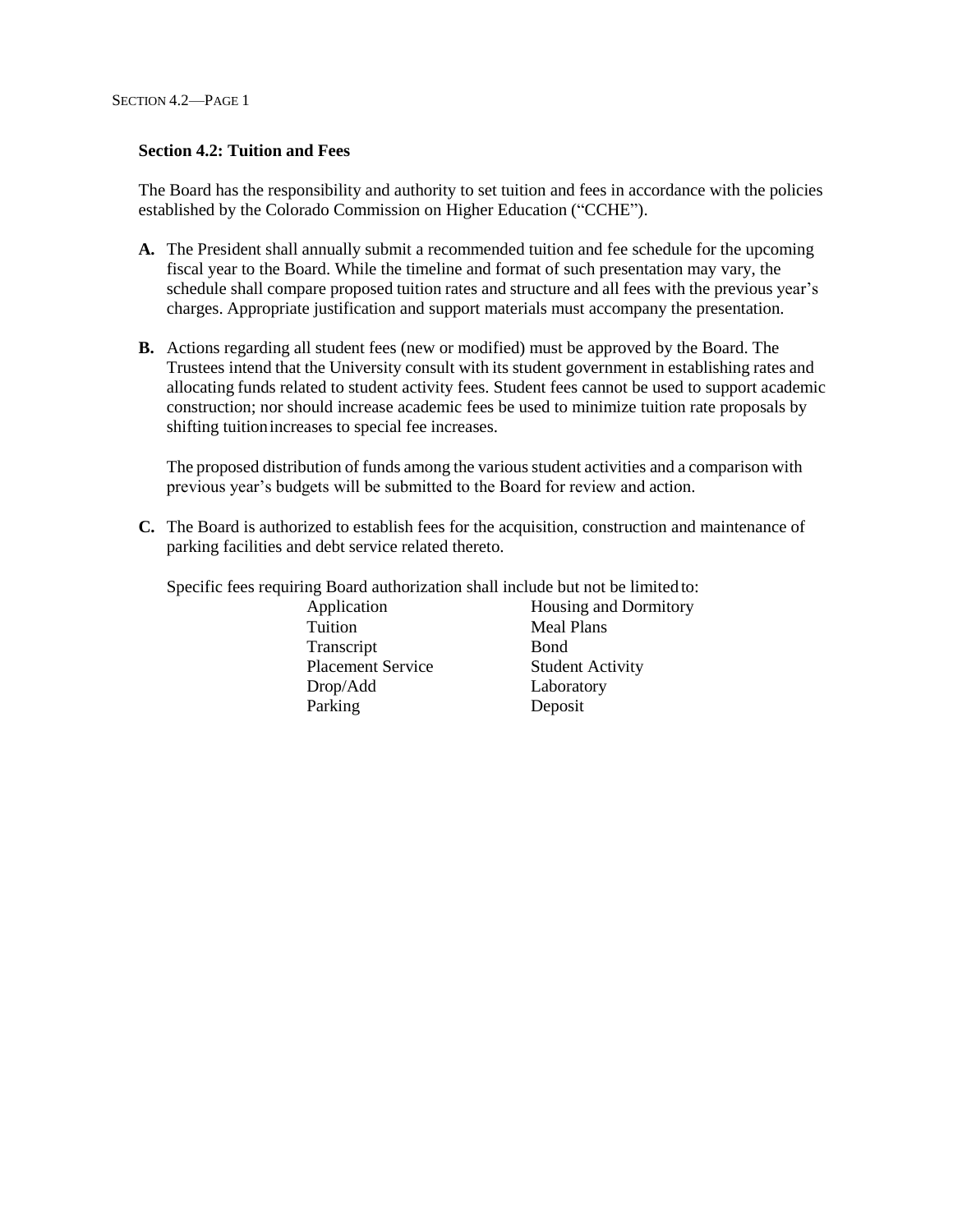### **Section 4.3: Instructional Courses and Job-Related Training for Employees**

Consistent with the Colorado *Fiscal Rules*, Rule 2-8.04, "Miscellaneous Compensation and Other Benefits (Perquisites)," the University may authorize its employees to enroll in job-related and career enhancement courses at no cost or at a reduced cost. Only enrollment in courses that will benefit the State and enhance employees' performance is authorized by this policy and the *Fiscal Rules*.

The University shall adopt procedures providing for review and approval by the President or a delegate of employee requests to enroll in instructional courses and job-related training at no cost or at a reduced cost. Approval of any such request shall be in writing and must be received before the employee enrolls in the course or training. No request shall be approved unless the President or delegate concludes that enrollment in the course or training will benefit the State and enhance the employee's performance.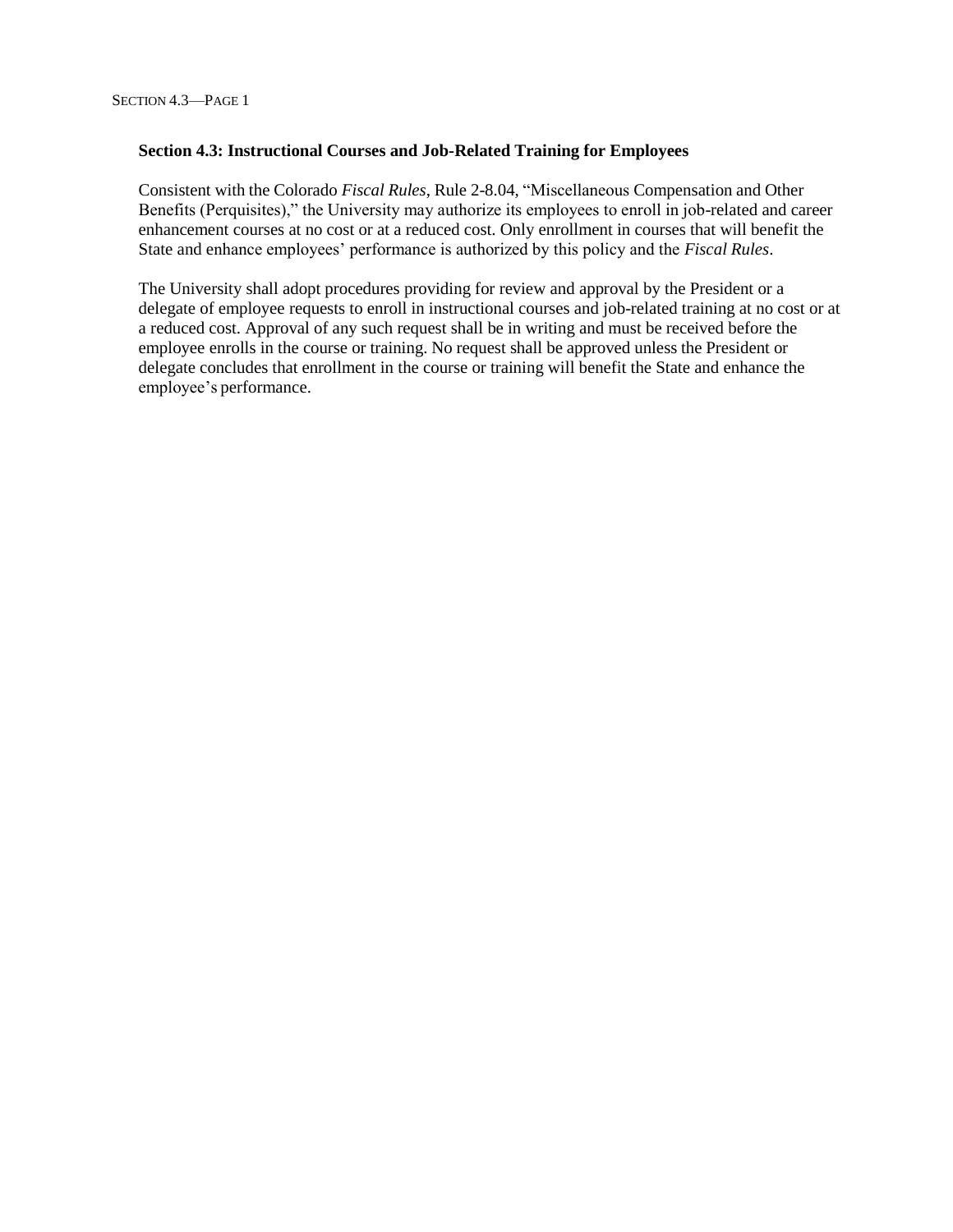SECTION 4.4—PAGE 1

### **Section 4.4: Delegation of Signature Authority**

The Board delegates to the President full and complete authority to execute, on behalf of the Trustees of Western Colorado University, all lawful contracts, leases, and rental agreements or amendments thereto deemed necessary by the President for any academic or administrative function of the University, except the following:

- 1) Capital construction contracts as defined in §24-30-1301, C.R.S. (2019) the individual cost of which equals or exceeds \$100,000;
- 2) Contracts for the purchase of real property or any interests therein;
- 3) Contracts, leases, rental agreements, licenses, easements, or other instruments selling or otherwise conveying any interests or rightsin state-owned real or personal property to another party or parties;
- 4) Contracts under which the University's or Board's obligation for the payment of consideration and other costs exceeds \$250,000 in any one fiscal year;
- 5) Leases and rental agreements under which the Board's total obligation for the payment of rent under the lease exceeds \$100,000 or which are for a term exceeding three (3) years.

Notwithstanding the Board's reservation of authority as to capital construction contracts set forth in Section 4.4(1) above, with regard to capital construction projects which the Board has approved under Section 4.5(IV)(B), the Board delegates to the President the authority to execute all contracts, amendments, and related documents that the President deems necessary to the successful completion of an approved capital construction project. Any such contracts that obligate the Board to an amount in excess of \$500,000 shall be brought to the Board for approval prior to execution by the President, or in the event that delay would be substantially to the economic detriment of the University, for ratification at the next regular Board meeting.

The President may subdelegate to appropriate University officials so much of their authority hereunder as will facilitate the efficient administration of the University. Subdelegations shall be in writing and shall clearly state the limitations on the authority subdelegated including the limitations set forth herein and any additional limitations deemed necessary or prudent by the President. Copies of any subdelegations shall be provided to the Board at the time of the subdelegation. A current record of all accounts, signatories, and dates of Presidential subdelegation shall be kept on file at the University.

All contracts, leases, and rental agreements or amendments thereto shall be executed by the President or their subdelegate in the name of "The State of Colorado by and through the Trustees of Western Colorado University for the use and benefit of Western Colorado University." If necessary, the Chief Financial Officer of the University, in their capacity as Deputy Secretary to the Board, may attest the signature of the President or their subdelegate and affix the Board's seal to the instrument.

Pursuant to §24-30-202, C.R.S. (2019) and the State of Colorado Fiscal Rules (as amended), all contracts, leases, and rental agreements or amendments thereto executed by the President or their subdelegate which require the expenditure of state monies must be approved by the State Controller or their designee and, in certain cases, by the Attorney General's Office or other state agencies as required by law. The President or their subdelegates shall strictly comply with the review, approval, and contract routing provisions of the Fiscal Rules.

No contract, lease, or rental agreement subject to the Western Colorado University Procurement Rules (as amended), created in accordance with §24-101-105(1)(b), C.R.S. (2019) shall be executed by the President or their subdelegate unless it was awarded in strict compliance therewith.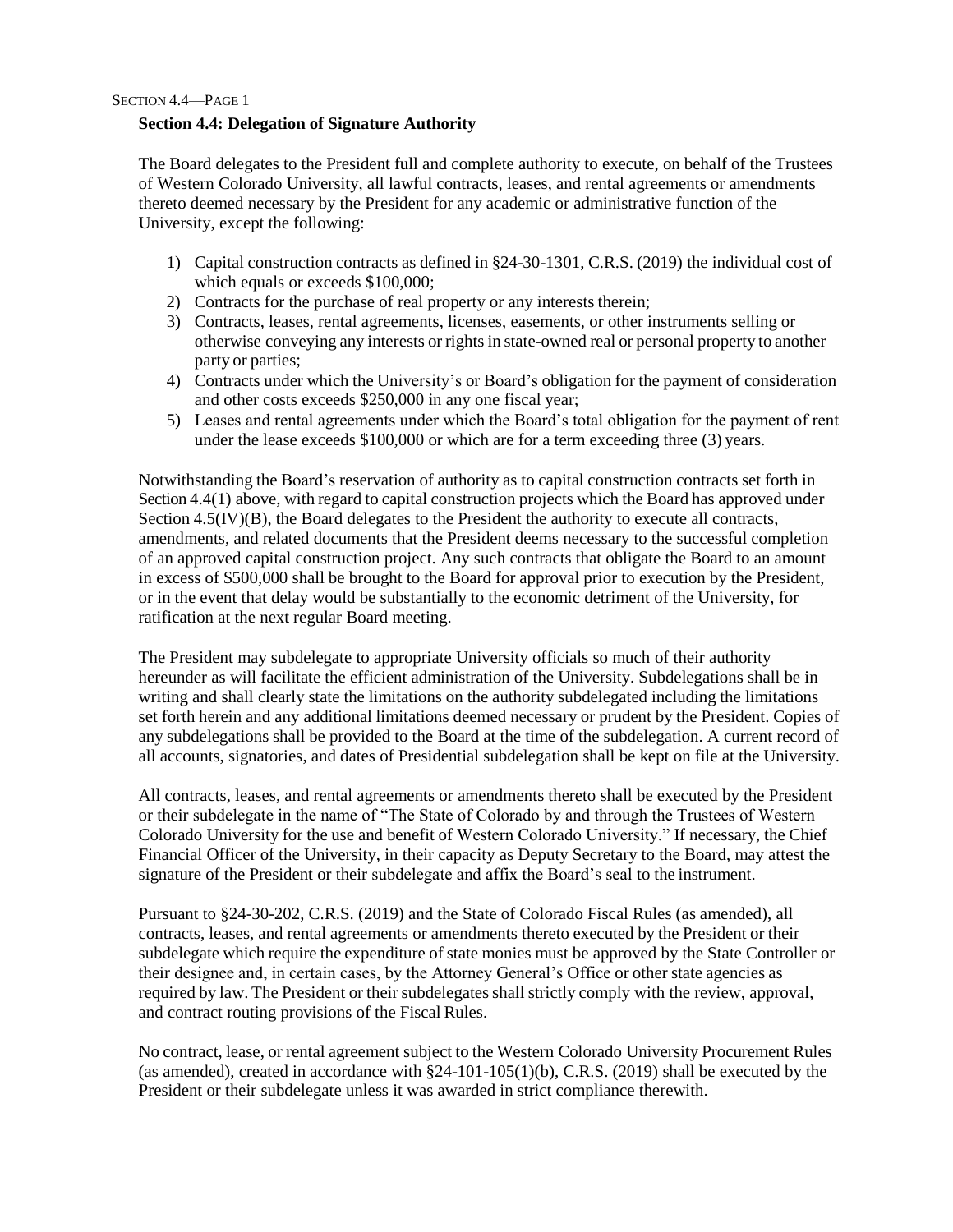SECTION 4.5—PAGE 2

### **Section 4.5: Delegation of Authority for Budget Administration**

The Board shall delegate budget authority to the President as indicated below.

- **I. Operating Budgets for Appropriated Programs**
	- **A. Budget Allocations:** Authority is granted to the President to effect budget allocations to the University with the approval of the Board. Initial allocations shall be made and approved by the Board before the beginning of the fiscal year. Revised allocations shall be made and approved by the Board at regular intervals throughout the year.
	- **B. Budget Transfers and Revisions:** Authority is granted to the President to make changes to the budget approved by the Board when in their judgment it is advisable to do so based upon changes in expenditure plans. Any changes which exceed the threshold levels noted below must be approved by the Board.
		- **1. Thresholds:** Revised total income/expenditure budgets of \$100,000.

Academic or administrative program changes of \$100,000.

All tuition rate, structure, and fee changes must be approved by the Board.

- **2. Cumulative Changes:** Individual budget changes which are less than the above threshold levels but which, on a cumulative basis, exceed three (3) times the above threshold levels for any type of change must be approved by the Board.
- **3. Regular Reporting to the Board:** All budget changes will be reported to the Board in the presentation of periodic budget rewrites.

## **II. Operating Budgets for Auxiliary or Other Self-Funded Activities**

- **A. Budget Allocations and Revisions:** Authority is granted to the President to effect budget allocations to the various activities with the approval of the Board. Initial allocations shall be made and approved before the beginning of the fiscal year. Changes in total expenditure or revenue flows in auxiliary or other self-funded activities which result from increases or decreases in services delivered shall not require prior approval by the Board.
- **B. Regular Reporting to theTrustees:** All budget changes will be reported to the Board in a yearend report.

### **III. Operating Budgets for Contract, Grant, and Gift Activities**

- **A. Budget Allocation and Revisions:** The President is given the authority to approve or amend budgets for contracts, grants, and gifts previously accepted by the Board.
- **B. Regular Reporting to theTrustees:** All budget changes will be reported to the Board in a yearend report.

## **IV. Capital Construction**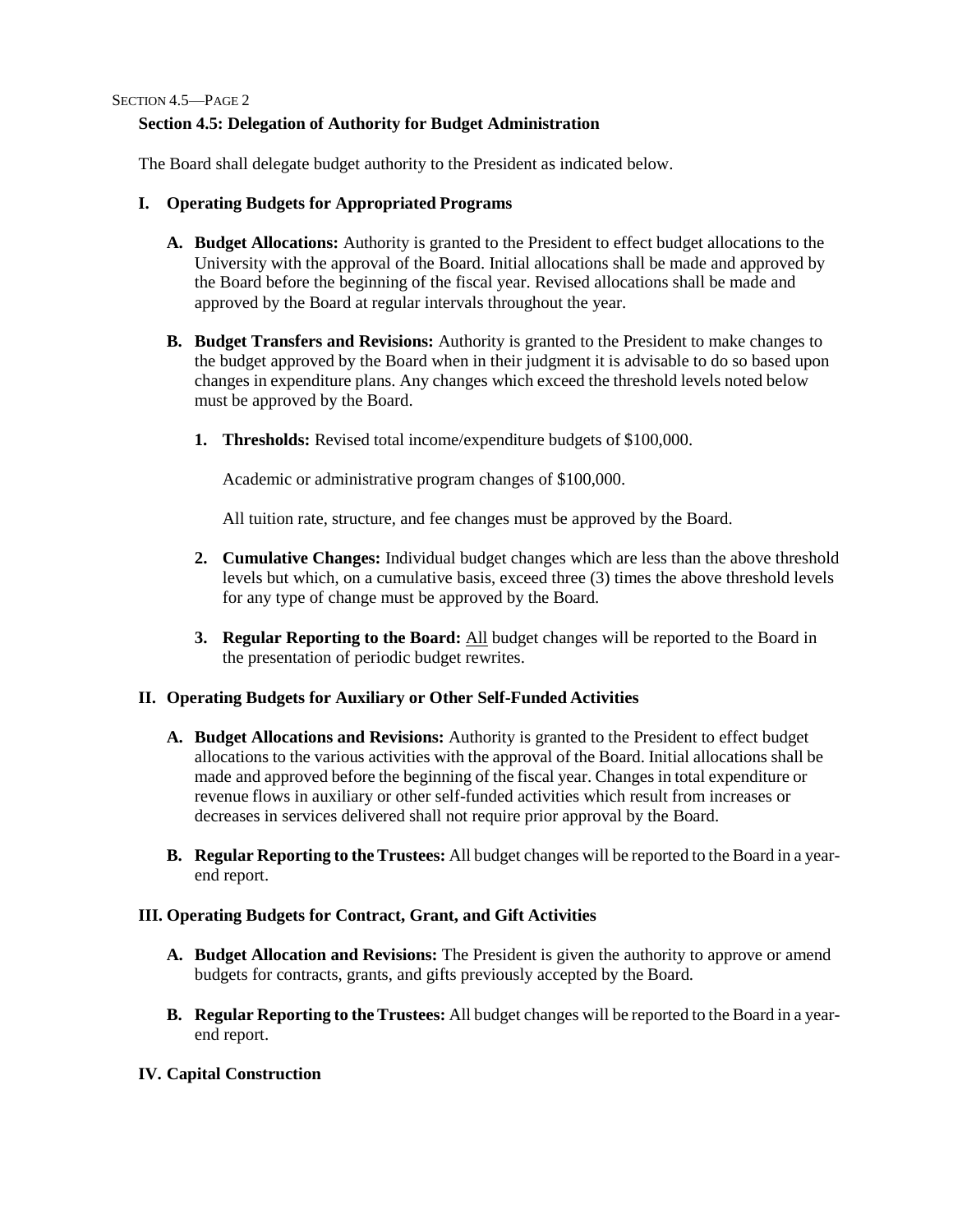#### SECTION 4.5—PAGE 2

**A. Definition:** For purposes of all policies within the Trustees Policy Manual, and in particular for Section 4.5, "Capital Construction" is defined a s in §24-30-1301(2), C.R.S. (2019) including any construction, demolition, reconstruction, remodeling, or repair of any building or utility system, site development, or purchase, repair, or installation of equipment for instruction or scientific use the individual cost which equals or exceeds \$100,000 for appropriated, auxiliary, self-funded, contract, grant, or gift activities.

Activities or equipment meeting the above capital construction definitions but costing less than \$100,000 will be considered as part of the operating budget and subject to the constraints of subsections I, II, and III of Section 4.5.

**B. Project Approval:** Prior to commencing any Capital Construction project as defined above, approval of the Board must be obtained for program plans, financial plans, and architect selection, as appropriate.

**Exception:** Equipment for instruction or scientific use financed by contracts, grants, or gifts shall not require separate approval so long as:

- **a.** the contract, grant, or gift has been accepted by the Board; and
- **b.** said equipment has been approved by the authority and criteria of the relevant contract, grant, or gift.

### **C. Planning Documents**

- **a.** The Five-Year Capital Improvements Program ("CIP") schedule; and
- **b.** The Five-Year Controlled Maintenance Program ("CMP") schedule

Both of these planning documents are customarily submitted to the CCHE, the Office of State Planning and Budget ("OSPB"), and the State Buildings Division ("SBD") during mid-August of each year, for the funding cycle which commences a full year hence. Accordingly, the CIP and CMP schedules shall be submitted by the President to the Board for approval on or before July 1 of each year.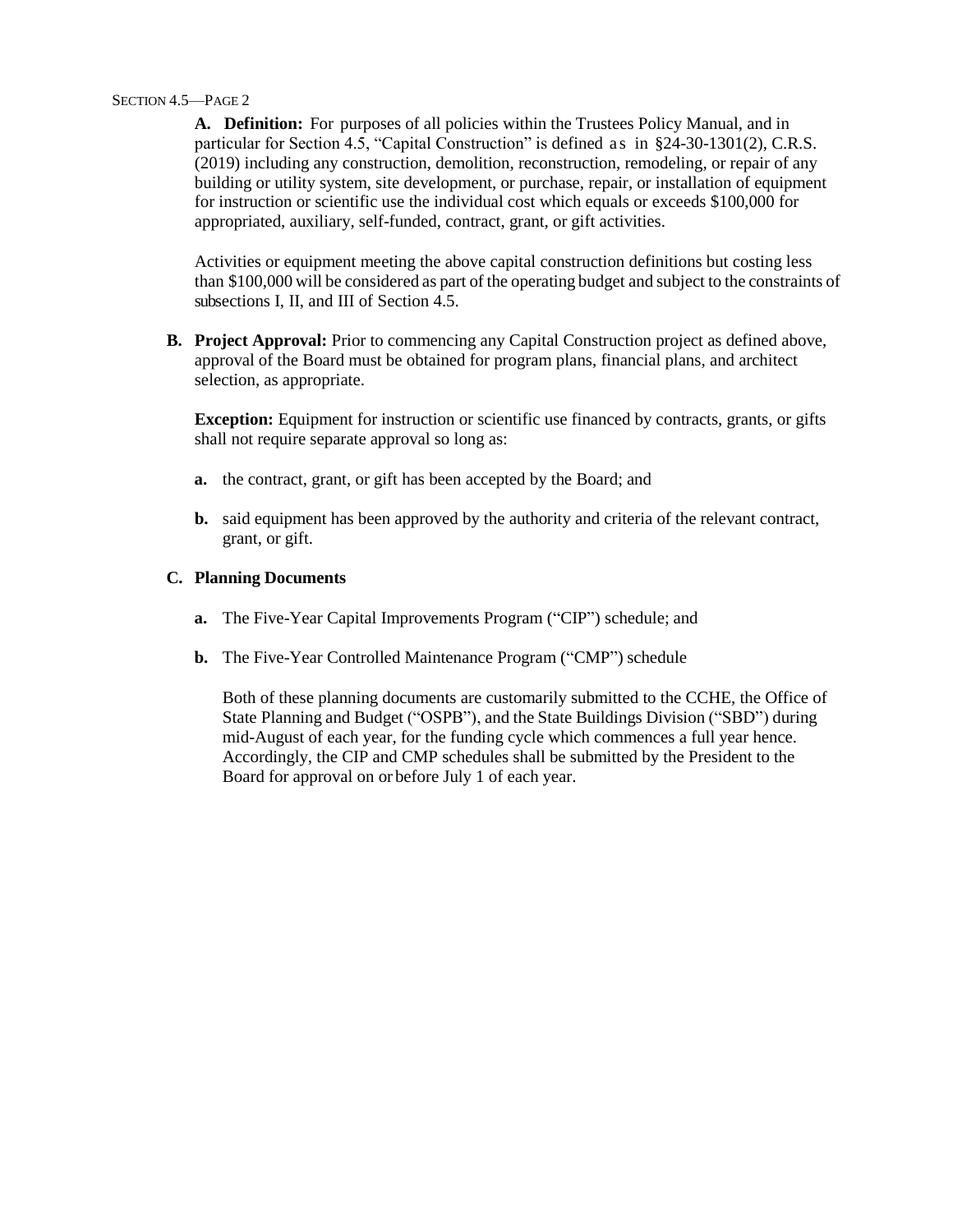#### SECTION 4.6—PAGE 1

### **Section 4.6: Operating Budget Management System Budget Decision Rules**

The Long Bill appropriation for the Board will be booked and reported in the University set of accounts. Initial operating budgets will be recommended by the President of the University to the Board for final review and action. The level of detail of the operating budgets will be that of the traditional appropriation state budget format.

- **I. Operating Budget Decision Rules:** The following decision rules will be used in the administrationof the operating budgets:
	- **A. Revenue -** If revenues are not meeting the budget plan, the President is obligated to make appropriate expenditure reductions to maintain a balanced budget. Exceptions to this operating rule may be considered by the Board.
	- **B. Reporting lines -** The points of control will be the state budget format lines most recently approved by the Board.
	- **C. Transfers among budget reporting lines -** The President is authorized to make transfers among Board approved operating control lines as follows:
		- **1.** Transfers may not change the approved budget for any line by more than \$25,000 or two (2%) percent whichever is higher, up to a maximum of \$100,000 if two (2%) percent of a given control line exceeds that amount.
		- **2.** The combined line item transfers within the approved budget shall not exceed \$100,000.
		- **3.** The transfer limits apply to cumulative and individual changes for approved budget line items.
		- **4.** Transfers greater than these amounts will be proposed by the President for approval by the Board.
	- **D. FTE Reporting -** The number of FTE in the Administration state budget format shall not exceed the approved budget levels without Board approval. It is the Board's intent to limit increases for all administrative costs. FTE in other state budget formats may exceed the approved budget levels within the dollar restrictions established above.
	- **E. Cash Funds-** Cash fundsin excess of the revenue budget approved by the Board are not authorized for expenditure.
	- **F. One-time Savings -** Any one-time savings (e.g., salary and benefit savings resulting from vacant faculty or staff positions) shall not be used for continuing budget items.
- **II. Reporting:** All changes in Board-approved control lines will be reported as part of the periodic reporting to the Board.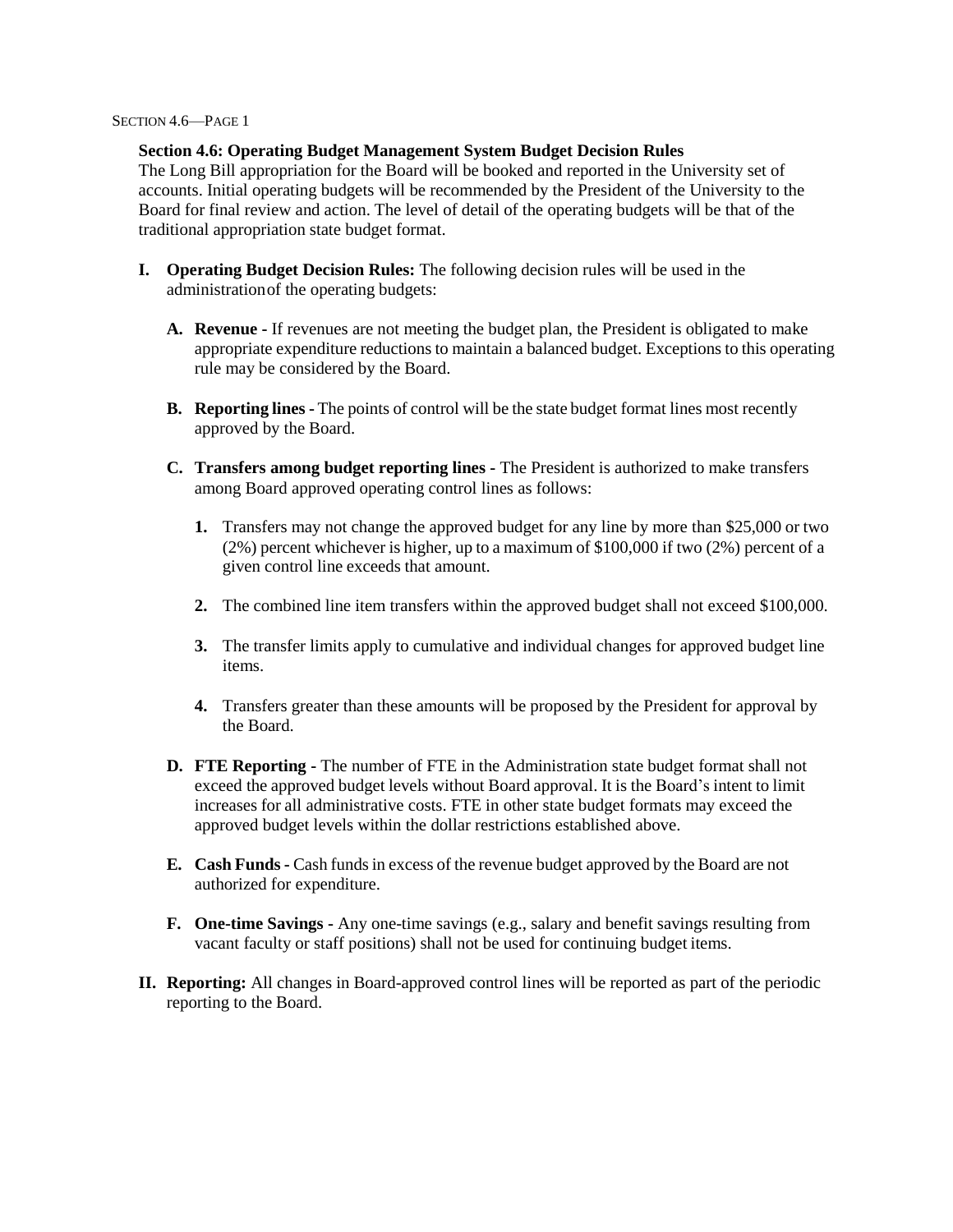### SECTION 4.6—PAGE 2

- **A.** Internal line item detail will be developed by the University in agreement with approved operating budgets.
- **B.** Regularly scheduled reviews of the basic expenditure budgets will be made to review emergent needs and release of contingency reserves and program reallocations.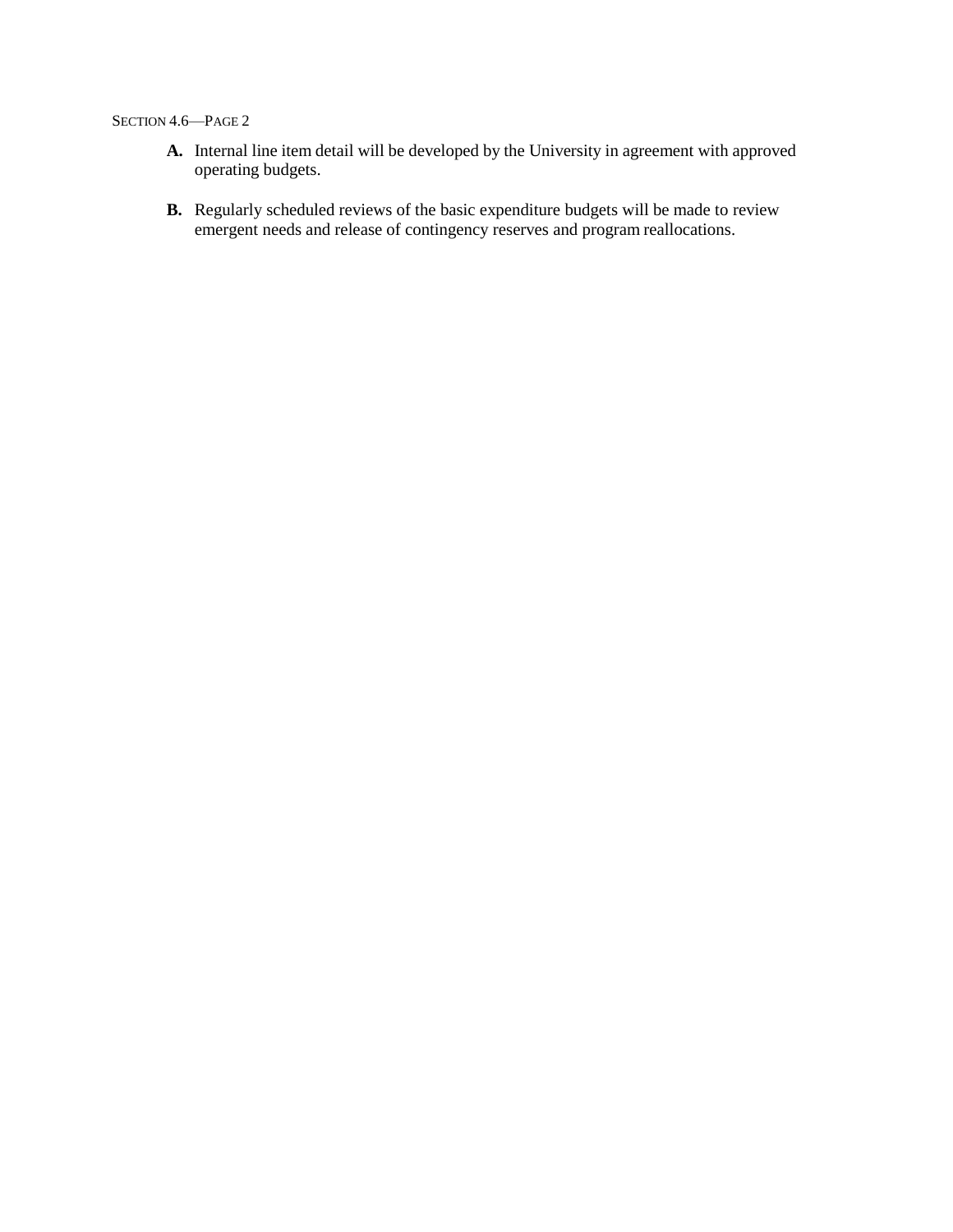## **Section 4.7: Guidelines, Review Procedures, and Reporting Policies for the Provision of Goods and Services by Colorado Public Postsecondary Institutions**

### **I. Guidelines for the Provision of Goods and Services**

### **A. Introduction**

The primary mission of postsecondary institutions such as the University is to create and disseminate knowledge. To perform this mission, it is often necessary to provide, and charge fees for, goods and services that enhance, promote, or support the University's teaching, research, and public service functions. The University is mindful that the provision of goods and services may be in competition with private businesses and is sensitive to the interests of private businesses.

The purpose of Section 4.7 is to define the legitimate purposes of the provision of goods and services by the University and to establish a mechanism for addressing complaints of unfair competition by private businesses. The guidelines adopted in Section 4.7 were developed by CCHE in accordance with §24-113-101 *et seq.* C.R.S., in consultation with governing boards for each public postsecondary institution and modified as applicable to the University by the Board, October 10, 2003.

### **B. Exclusions**

In recognition of the teaching, research, and public service missions of postsecondary institutions, these guidelines shall not apply to the following situations:

- 1. instructional charges;
- 2. services provided in the experiential aspects of instructional and research programs;
- 3. services for fees in extracurricular or residential life programs, including residence halls, food services, athletic, recreational and cultural programs;
- 4. the provision of free medical services or equipment to indigent students in association with a community service health program; or
- 5. public service radio and television stations licensed to a governing board or to an institution under its control.

## **C. Guidelines**

It is appropriate for the University to provide and charge for goods and services to students, faculty, staff, and invited guests, under the following conditions:

- 1. the good or service is authorized by statute;
- 2. the good or service offers a valuable educational or research experience for students as a part of their education;
- 3. the good or service fulfills the public service mission of the University.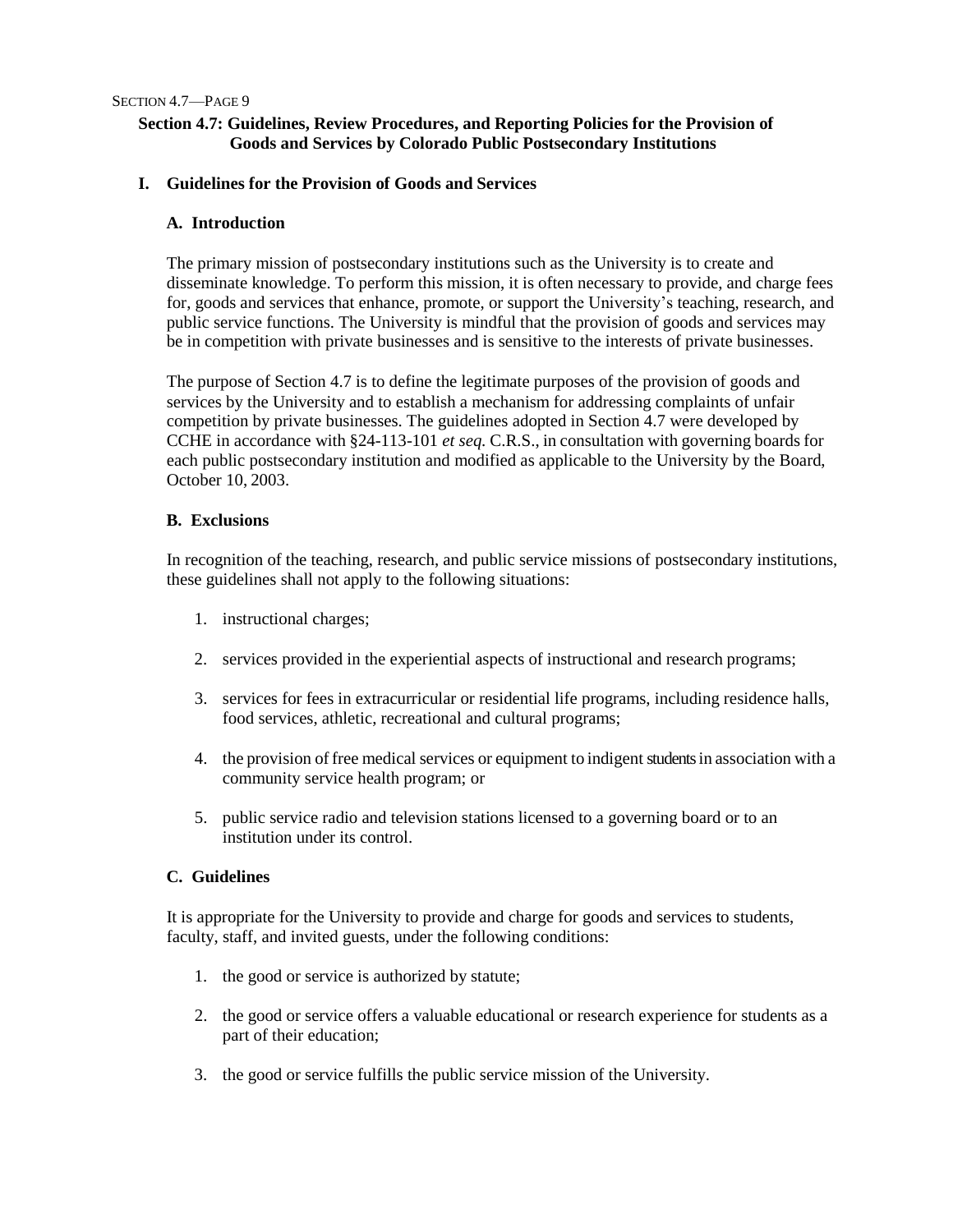## **D. Criteria for Provision of Goods and Services to Students, Faculty, and InvitedGuests**

In determining the appropriateness of a good or service to the campus community, consideration shall be given to the following criteria:

- 1. whether the good or service is substantially and directly related to the instructional, research, or public service mission of the University;
- 2. whether the good or service is necessary or convenient for the campus community;
- 3. whether the intended use of the good or service is for students, faculty, staff, or invited guests rather than the general public. "Invited guests" are defined as persons who enter a campus for an educational, research, or public service activity, and not primarily to purchase or receive goods and services not related to the educational, research, or public service mission of the campus;
- 4. whether the price charged reflects the direct and indirect costs and overhead costs of the good, as well as the price in the private marketplace;
- 5. whether in establishing the price of the good or service, consideration was given to the price in the private marketplace; and
- 6. whether there is a demand by the general public for the good or service.

## **E. Criteria for Sales to the External Community**

In assessing the validity of providing goods or services to the external community, both of the following criteria must be met:

- 1. The good or service represents a resource that is directly related to the University's educational mission, not commonly available or otherwise easily accessible, and for which there is a demand from the external community; or the goods or services are byproducts of the University's instructional, research, or public service activities; or the University has specific statutory authority to sell the good or service; or the good or service is produced from the business-like management of the assets of the University for the exclusive benefit of the University; and
- 2. The price charged is sufficient to recover the full costs, including both direct and appropriate indirect costs, of the good and service. The price of such items in the private marketplace shall be taken into account in establishing the price or fee.

## **F. Circumvention of Guidelines**

The University shall not provide goods, services, or facilities for or through another state agency or unit of local government if providing them directly would violate these guidelines.

## **II. Guidelines for Grievance Review Procedures**

In the event that the provision of a good or service by the University is perceived to be in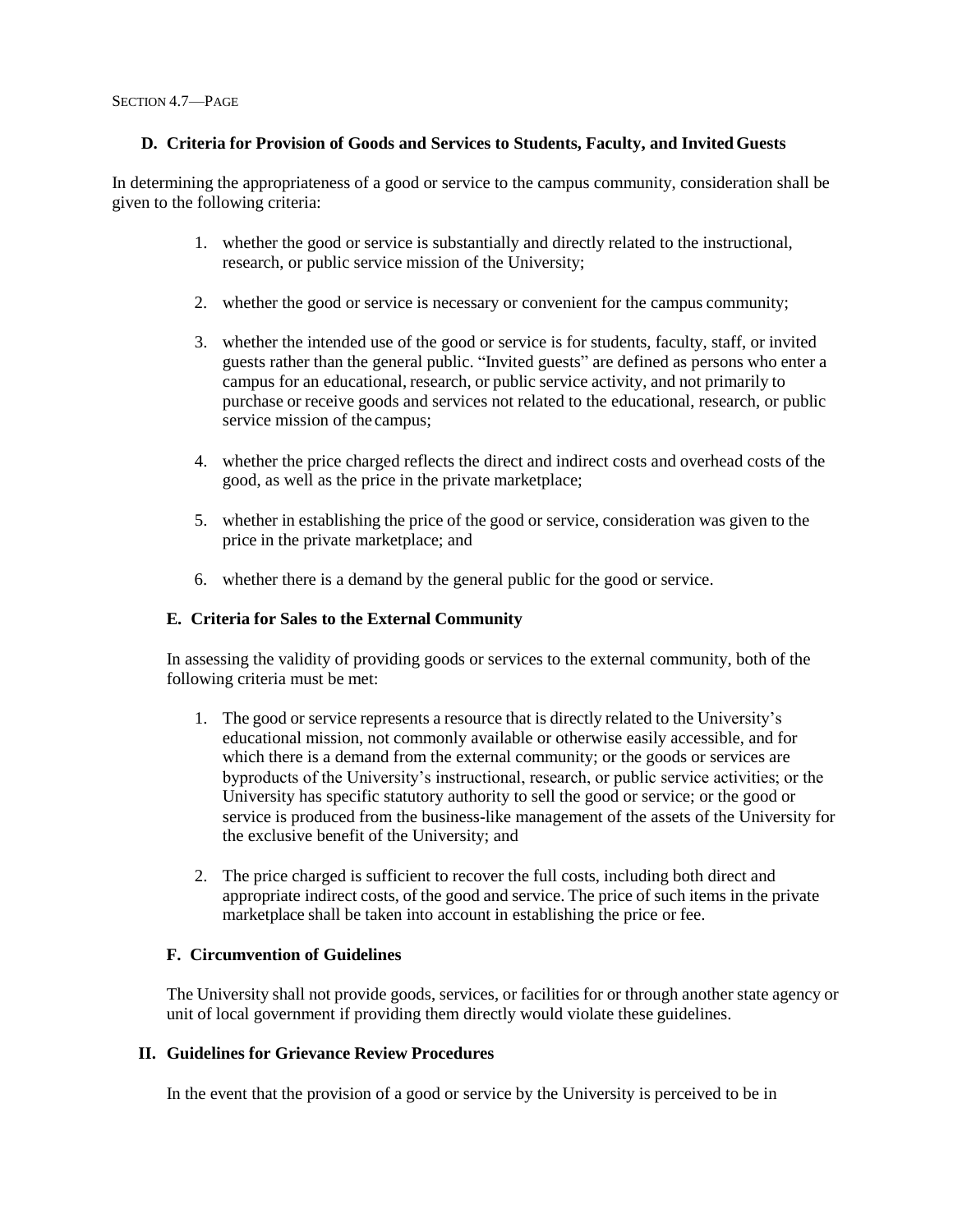#### SECTION 4.7—PAGE

competition with a privately owned business, that business shall be provided the opportunity for a hearing of such complaint according to the following guidelines:

- 1. The complaint shall first be heard by the President of the University or their designee.
- 2. If resolution is not reached as a result of the initial review by the President, appeal may be made to the Board.

## **III. Reporting Procedures**

- 1. The Board shall submit, by February 1 and August 1 of each year, semiannual reports to CCHE regarding the outcome of grievances reviewed pursuant to the procedures established in accordance with subsection II of these Section 4.7 guidelines.
- 2. The CCHE shall report annually to the Governor and the General Assembly as to the implementation of the grievance review procedures.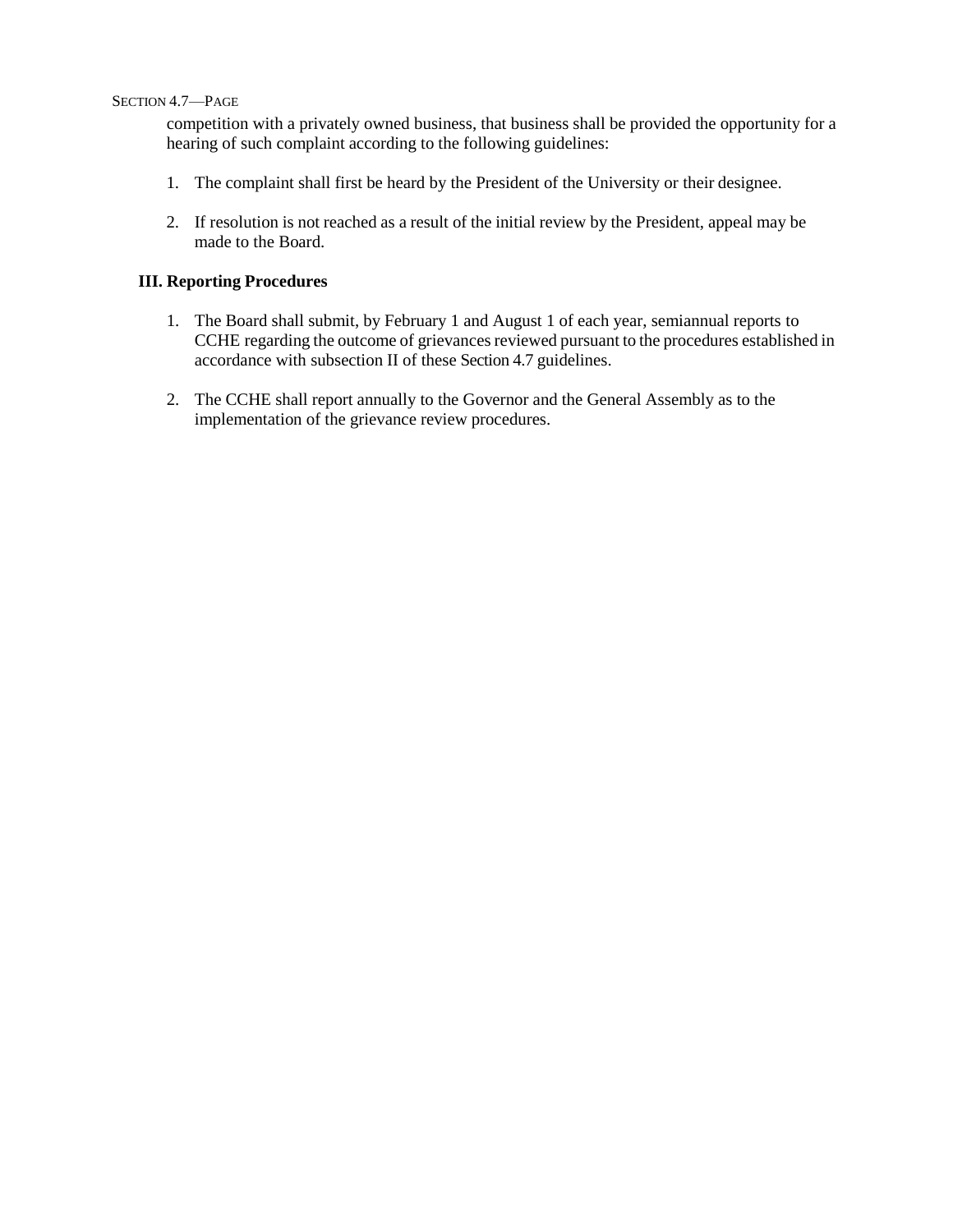### **Section 4.8: External Communication on Financial Matters**

All communication on financial matters with external agencies, individuals, or groups will be the responsibility of the President. Unless specifically requested to do so, University personnel are not to provide information directly to external agencies but rather must submit it to the President's Office. When responding to such requests, the University shall provide copies of both the request and the proposed response to the Board in a timely fashion.

The President of the University or their designee will be responsible for transmitting all budget requests to state agencies (e.g., budget request for appropriated programs, supplemental requests, capital construction, controlled maintenance, etc.).

When a contract requires approval by the Office of the Attorney General prior to execution, requests for action shall be made by the President or their designee.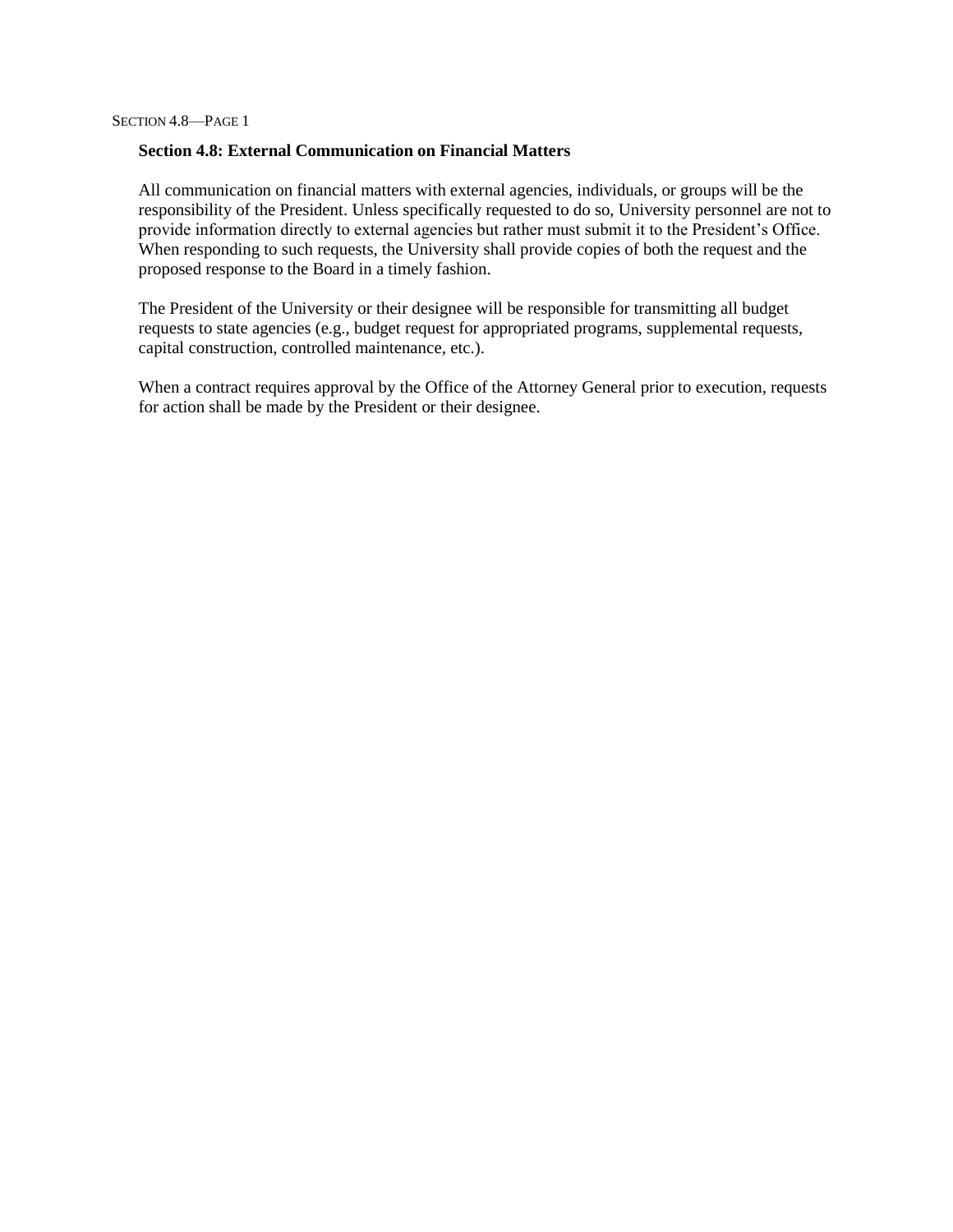# **Section 4.9: Enrollment Reporting**

Student FTE enrollment shall be reported according to the requirements of *Guidelines for Reporting FTE Enrollments for Statewide Budgeting* adopted and amended by the CCHE.

The President or their designee shall develop and verify all required data and shall be responsible for transmitting all such University enrollment data to external agencies (e.g., CCHE, OSPB, Joint Budget Committee, etc.).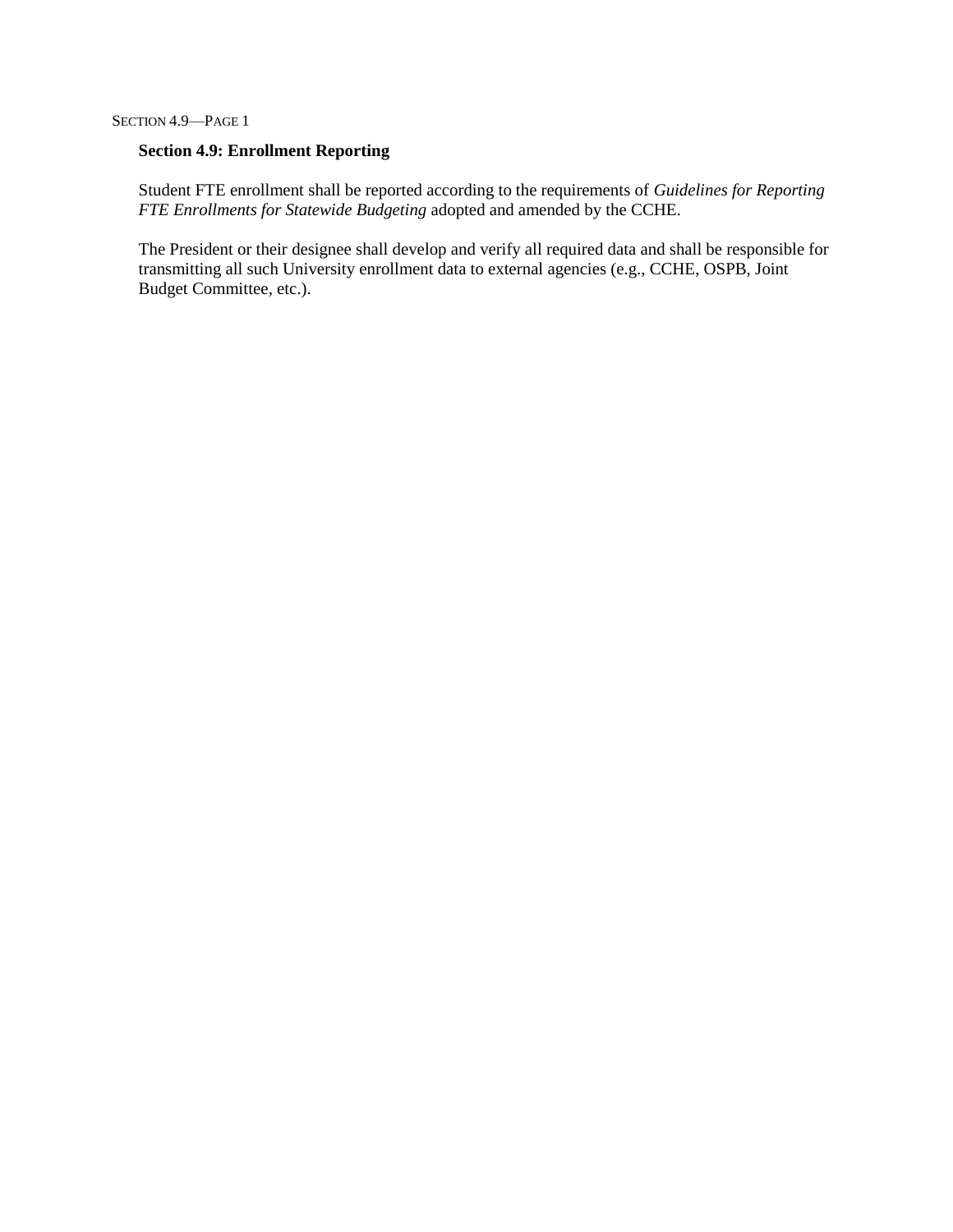### SECTION 4.10—PAGE 1

#### **Section 4.10: Official Expense Allowance for Travel for Board and University Staff**

Consistent with *Fiscal Rules* of the State of Colorado (Chapter 1, Section 1), all official travel by Board members must be for the benefit of the State. All travel should be completed at the most economical and reasonable cost.

#### **Out-of-State Travel**

The President shall be responsible for granting prior written authorization for all out-of-state travel for the Board members and the University staff. The Out-of-State Travel Request and Authorization form should be submitted with the travel reimbursement voucher.

#### **Rental or Lease Car**

Authorization to rent or lease a car will be granted only by the President or their authorized designee. Renting or leasing a car should occur only when no state vehicle or privately owned vehicle is available or practical to use.

#### **Types of Expenses That Are Reimbursed**

Receipts are required except where specified below:

- 1. Registration fees for conferences and seminars;
- 2. Official telephone calls;
- 3. Commercial transportation costs;
- 4. Mileage for use of private vehicle (no receipt required);
- 5. Rental car cost;
- 6. Tips fifteen percent (15%) maximum;
- 7. Lodging;
- 8. Meals (receipts required only if charges exceed amounts authorized by Fiscal Rules), and tips to be included; and
- 9. Other appropriate expenses.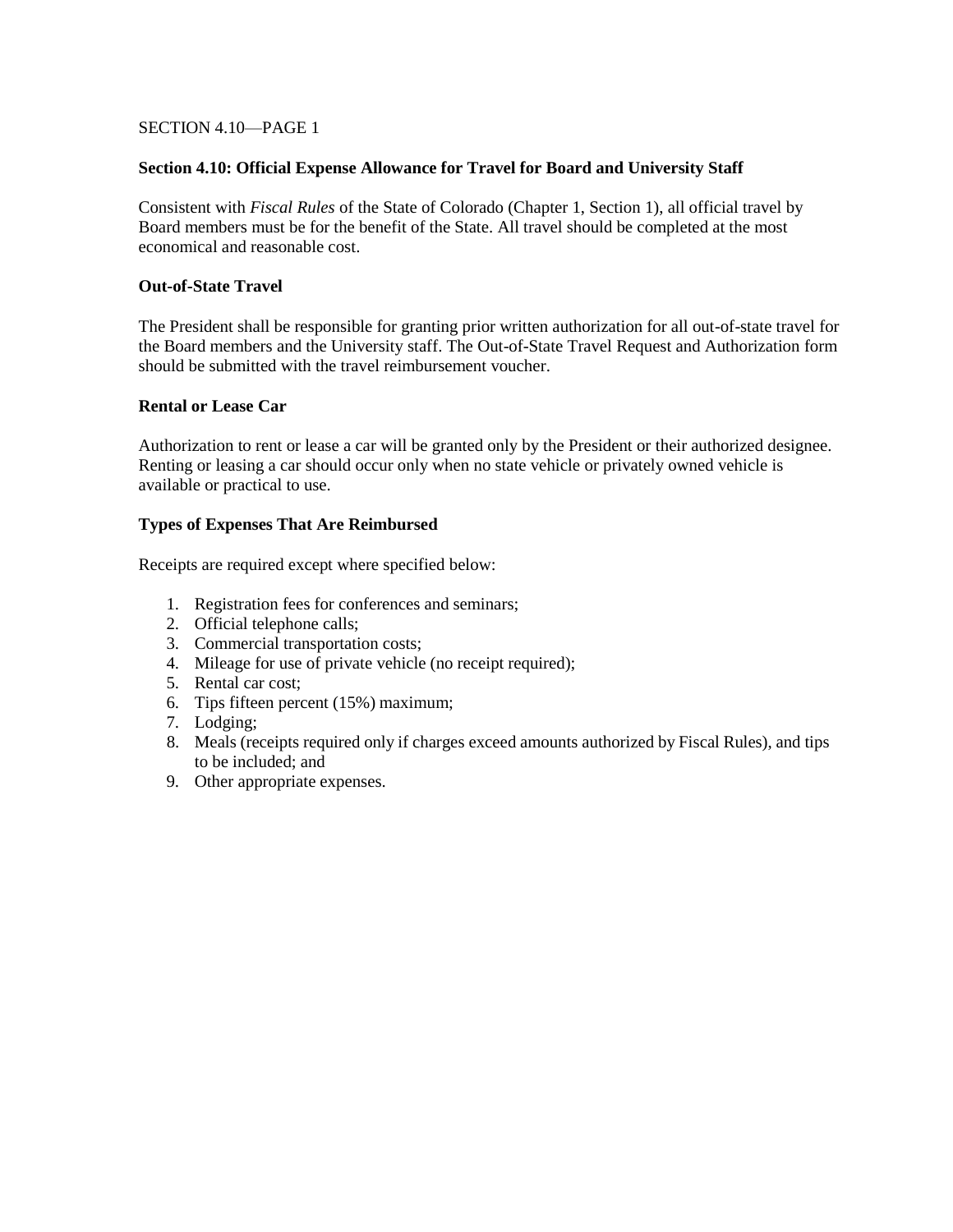### SECTION 4.11—PAGE 1

#### **Section 4.11: Insurance Plan for Life, Health, and Long-term Disability**

The University shall have an insurance plan for life, health, dental and long-term disability. All professional employees on contract for 0.50 FTE or more in a fiscal year are eligible and required to participate in the insurance plan for life, health, and dental coverages. Participation in the plan's longterm disability coverage is required for all professional employees on contract for 0.50 FTE or more in a fiscal year and hired on or after July 1, 1969, and coverage is elective for such employees hired before that date.

Some or all of these coverage requirements may be waived for religious or military reasons, or if the employee has coverage from another source.

Trustees, acting individually, may elect to participate in the system-wide life and health group insurance plan at their own cost.

Persons who retire from the University may, upon retirement, elect to participate in Trustee-endorsed retiree life, health, and dental plan(s), if offered, subject to the conditions governing their participation in that plan.

The Higher Education Insurance Benefits Alliance isresponsible for administering and managing the group insurance plans and recommending to the Board rates, benefits, and sources of funding as part of the operating budget setting process. While the timeline and format for presentation may vary, the funding for such plans should be included as part of the annually approved fiscal year budget.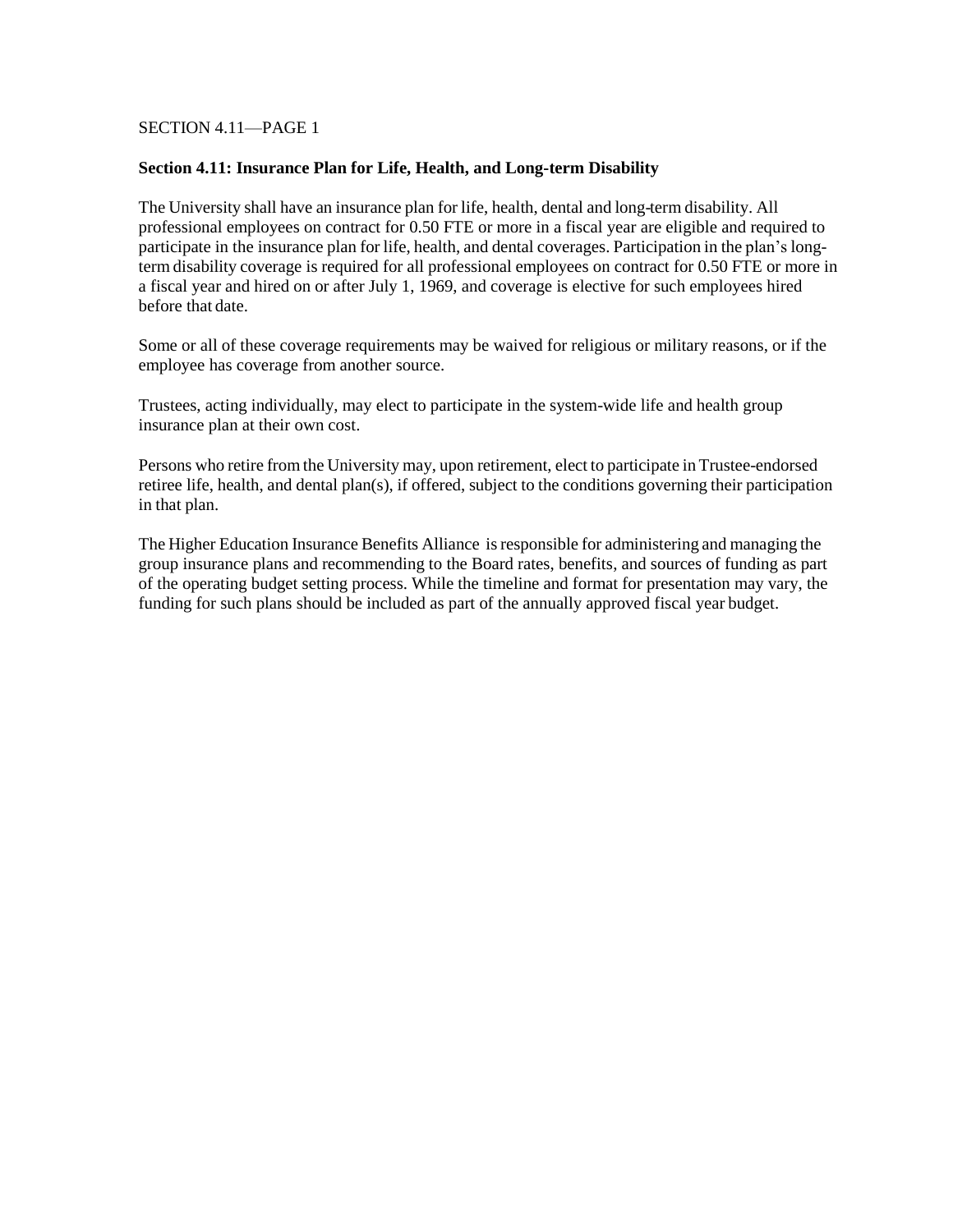#### **Section 4.12: University Foundation: Acceptance and Management of Gifts and Donations**

It is Board policy that the University shall establish and operate a nonprofit, independent corporate foundation (the "Foundation") for the purpose of accepting, controlling, and managing funds and other gifts received as donations to the University. Articles of incorporation are to be reviewed by the Board and kept on file in the President's Office.

Gifts to the Foundation and expenditure of Foundation funds must be consistent with the role and mission of the University and must contribute to institutional goals and objectives.

Any gift or activity funded through the Foundation that requires or is likely to require, the use of state appropriated programfunds must have prior approval of the Board. In addition, any activity requiring capital construction or renewal for a public postsecondary institution should be approved by the CCHE, consistent with §23-1-106, C.R.S. (2019) unless it is exempt under §23-1-106(9), C.R.S.

The Foundation shall submit, by October 1 of each year, an audit report and a written annual report to the Board which shall include:

- 1. a statement of sources and uses of funds for the prior fiscal year; and
- 2. a report of projects funded by the Foundation in the prior fiscal year.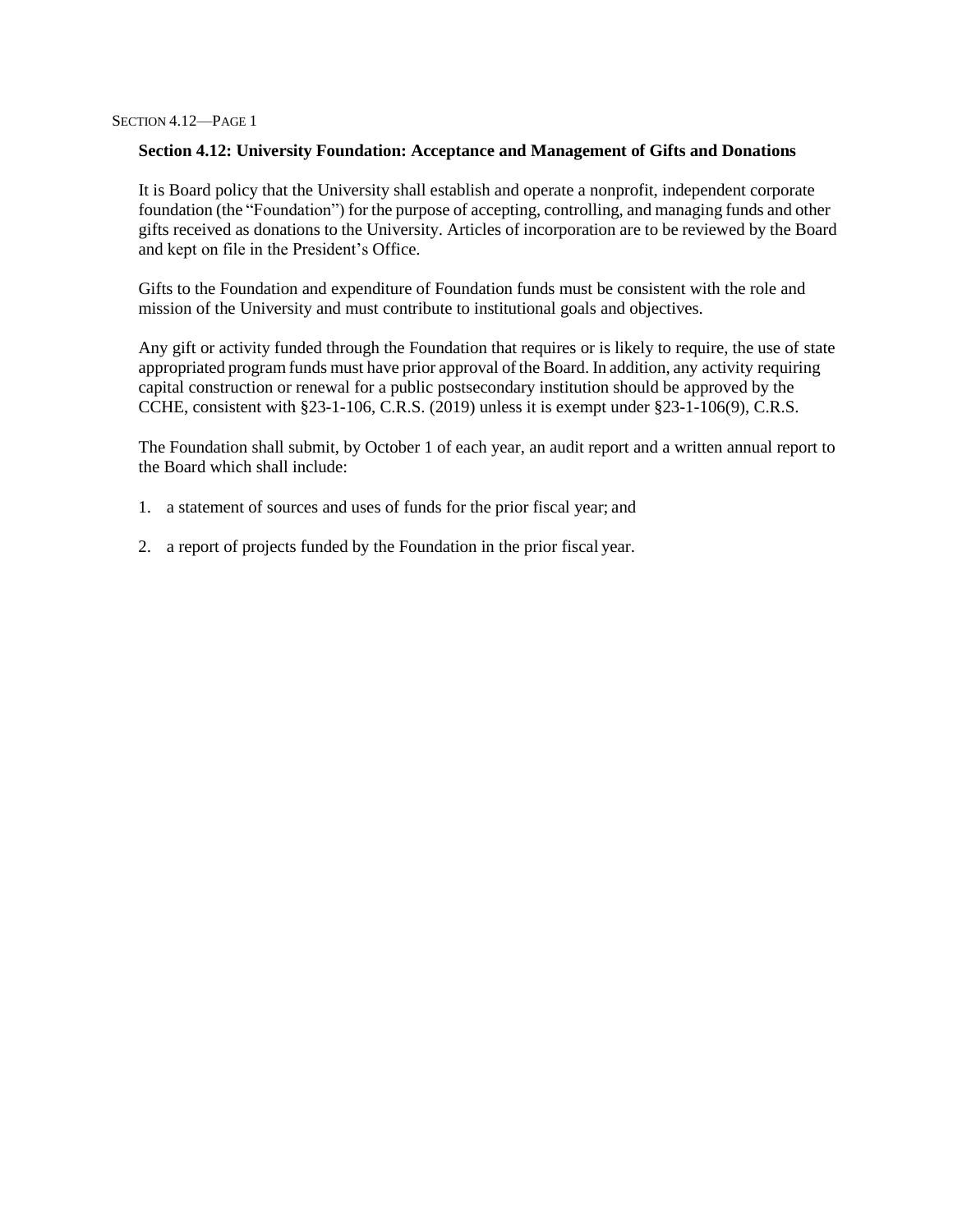SECTION 4.13—PAGE 1

# **Section 4.13: Naming of University Buildings**

The Board shall approve the names of all University buildings.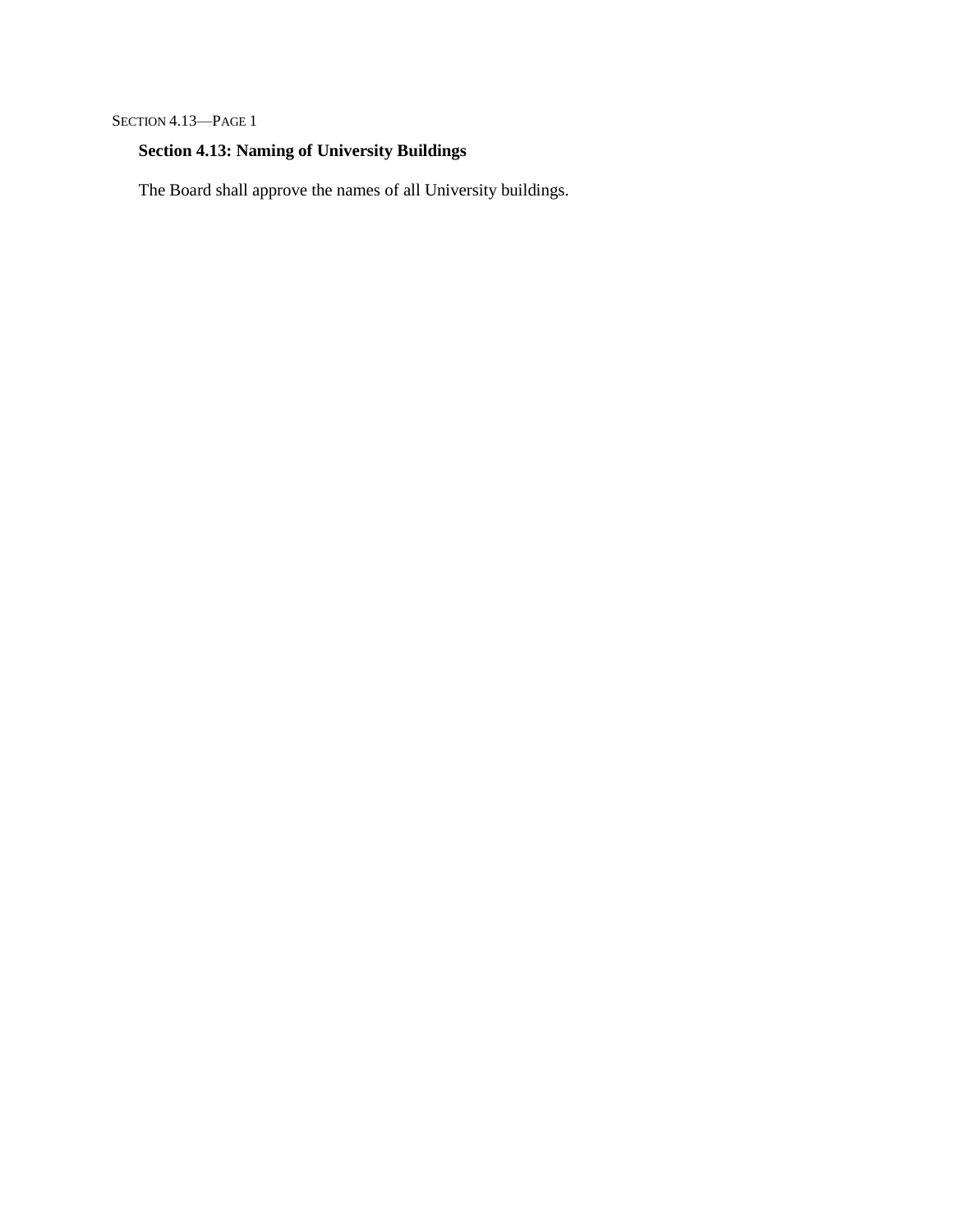# **Section 4.14: Approval of Memorials (Fountains, Monuments, Buildings, etc.)**

All proposals and plans for the construction of memorials which require the expenditure of funds from any source shall be submitted to the Board for review and action. Subsequently, the project shall follow the standard capital construction approval process.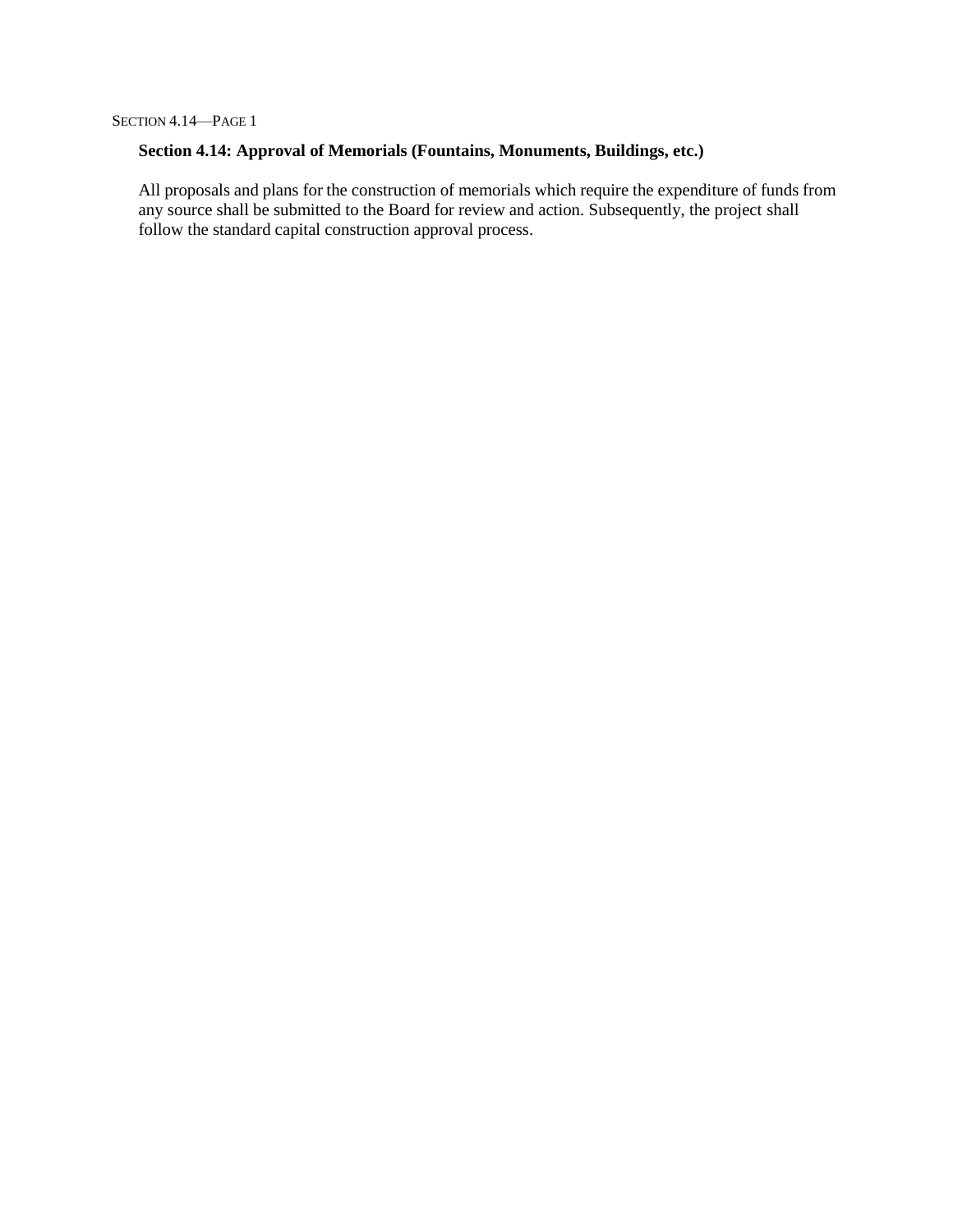#### **Section 4.15: Ceding Authority to Regulate and Control University Driveways**

Ceding of authority to regulate and control University driveways shall be accomplished by formal action of the Board. The following resolution format shall be used:

RESOLVED: That the Trustees of Western Colorado University, with the concurrence of the City of Gunnison, hereby cede jurisdiction to the municipality of Gunnison, Colorado, to regulate and control the use of the driveways on the Western Colorado University campus; provided that such jurisdiction shall not be deemed to convey the right, title, or interest in said driveways; and provided further that such jurisdiction shall extend only to the use and control of said driveways; and provided further that the Trustees reserve the right to revoke powers hereby granted, as provided by statute. A driveway necessarily includes all areas which are adjacent to and adjoining that part used for vehicular travel and which are essential for parking purposes and includes all sidewalks used for fire protection lanes.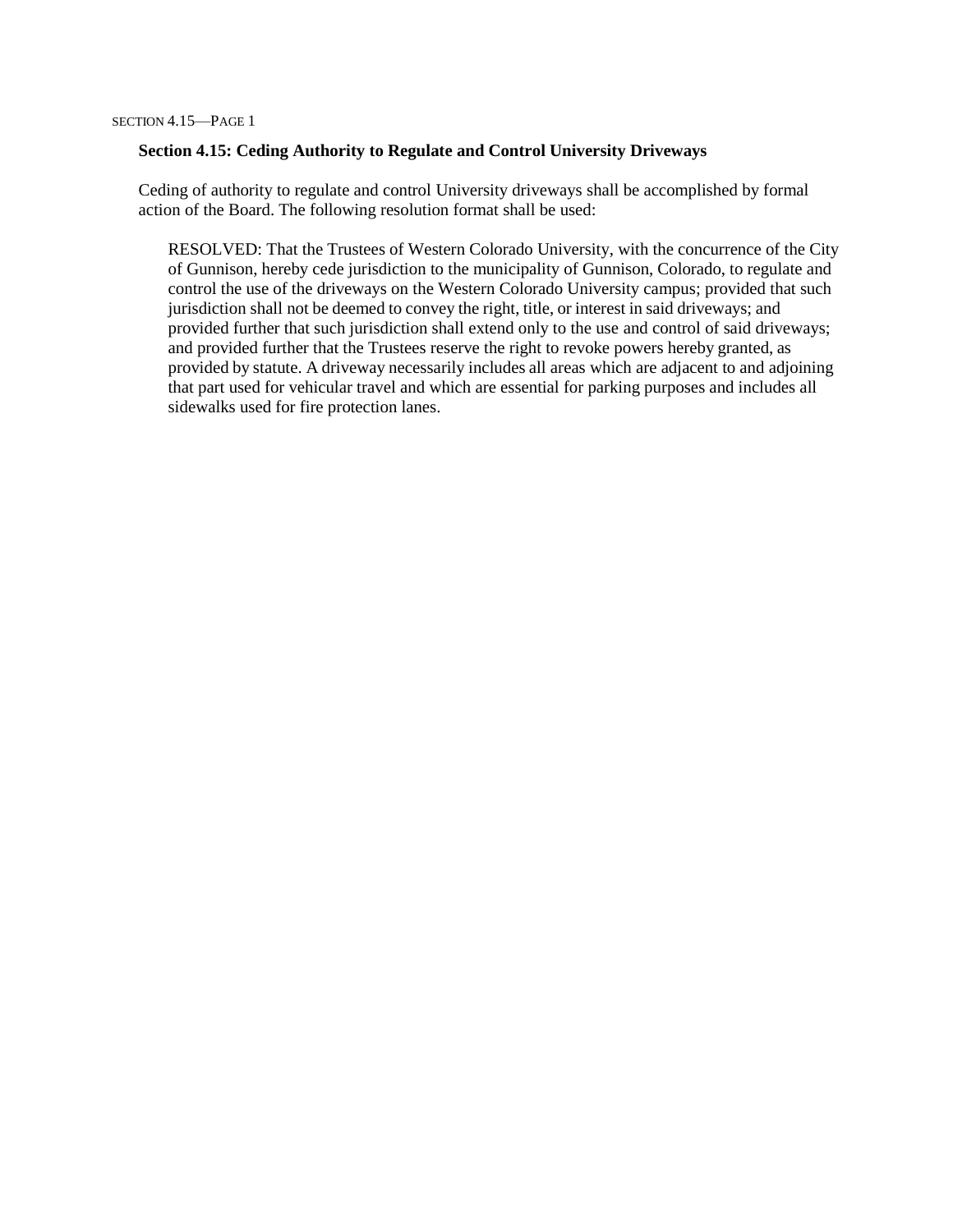# **Section 4.16: Fire and Safety Inspection Reports**

The University shall appoint an administrator who is responsible for safety and for fire inspections. This person shall be responsible for compliance with state and local building and safety codes.

Quarterly fire and safety reports, including descriptions of necessary corrective action, shall be submitted to the President on September 30, December 31, March 31, and June 30.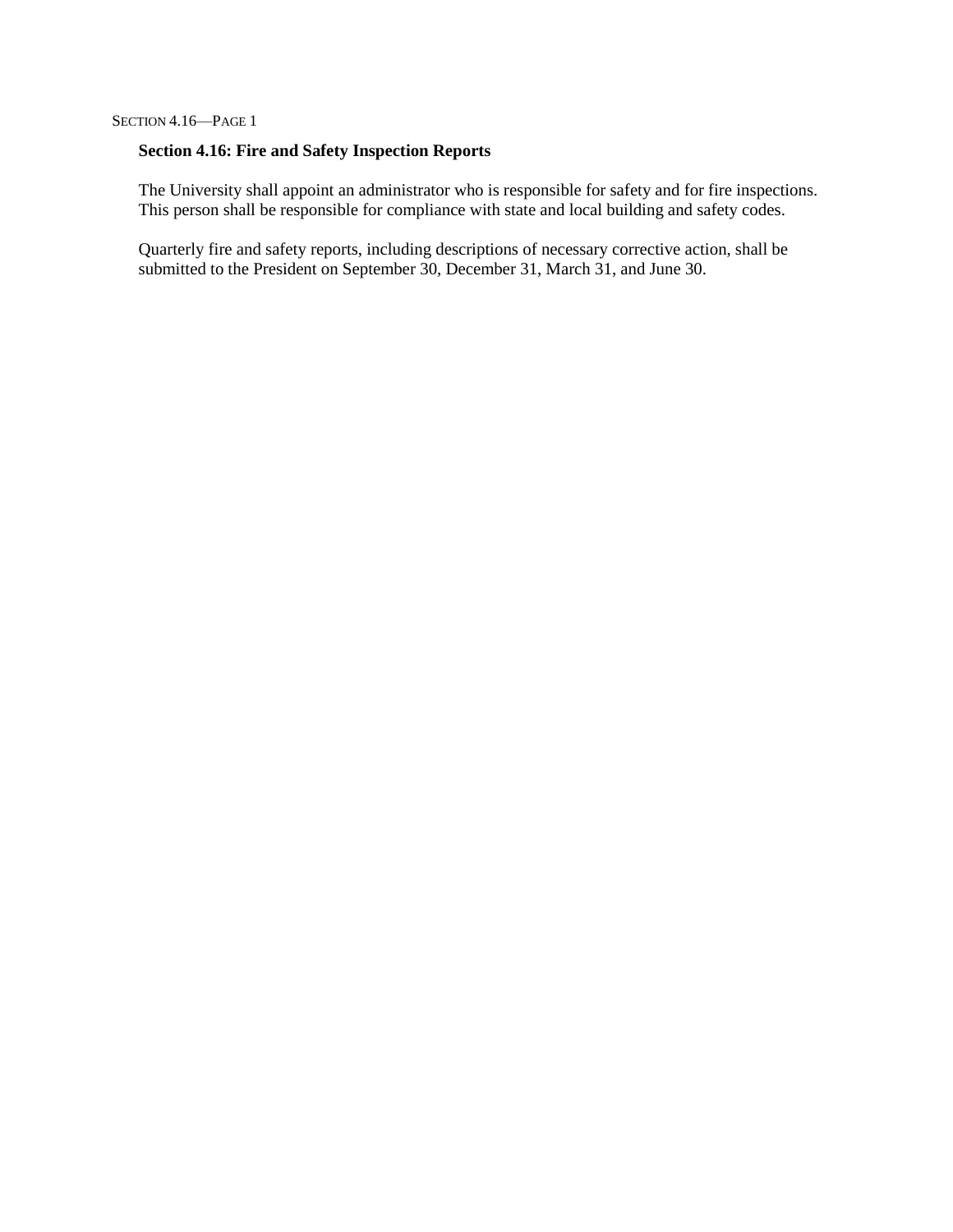SECTION 4.17—PAGE 1

#### **Section 4.17: Use of Tax-free Alcohol on the University Campus**

The University shall be permitted to procure and use tax-free alcohol for instructional purposes provided such procurement and use are in strict compliance with the Colorado Beer Code §44-4-101 *et seq.*, C.R.S., and the Colorado Liquor Code, §44-3-101 *et seq.*, C.R.S. The President shall be responsible for the proper acquisition and use of alcohol and shall have the authority to delegate to appropriate individuals on the campus the authority to sign the necessary applications and documents for licenses and requisitions.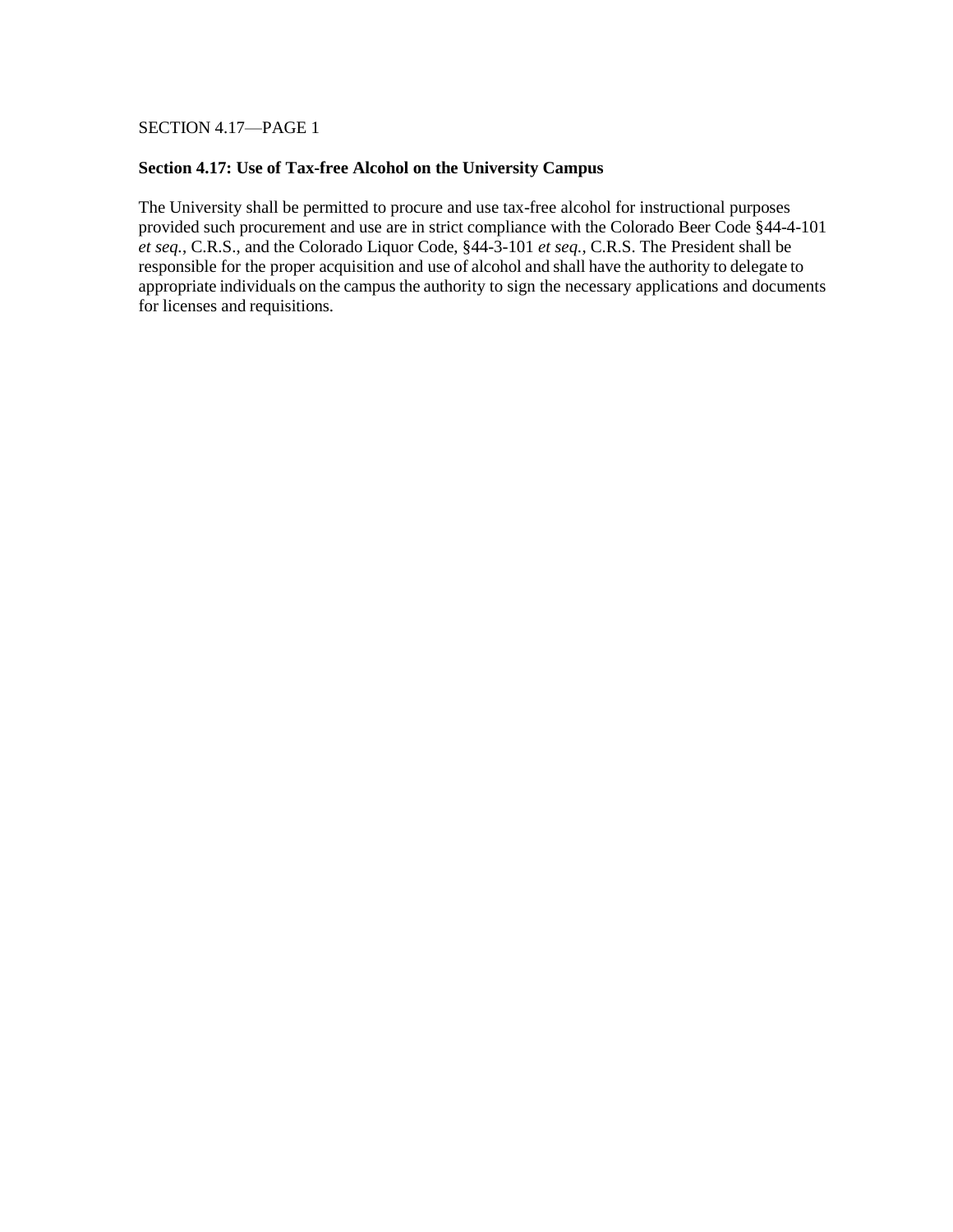#### **Section 4.18: Processing Surplus Property**

The University is authorized to process property through the Colorado Surplus Property Agency consistent with §§17-24-106.6 and 24-82-401 *et seq.*, C.R.S. The President is delegated the authority to designate authorized representatives to obligate funds and obtain property from the Colorado Surplus Property Agency, upon and subject to the terms and conditions set forth in Administrative Regulation 450-03 (eff. 3/1/20), of the Colorado Surplus Property Agency. Disposal of qualified University surplus property should proceed consistent with Administrative Regulation 450-03, Form 450-03(D) and Form 276.

Additions to or deletions from the list of authorized representatives shall be forwarded immediately to the Colorado Surplus Property Agency.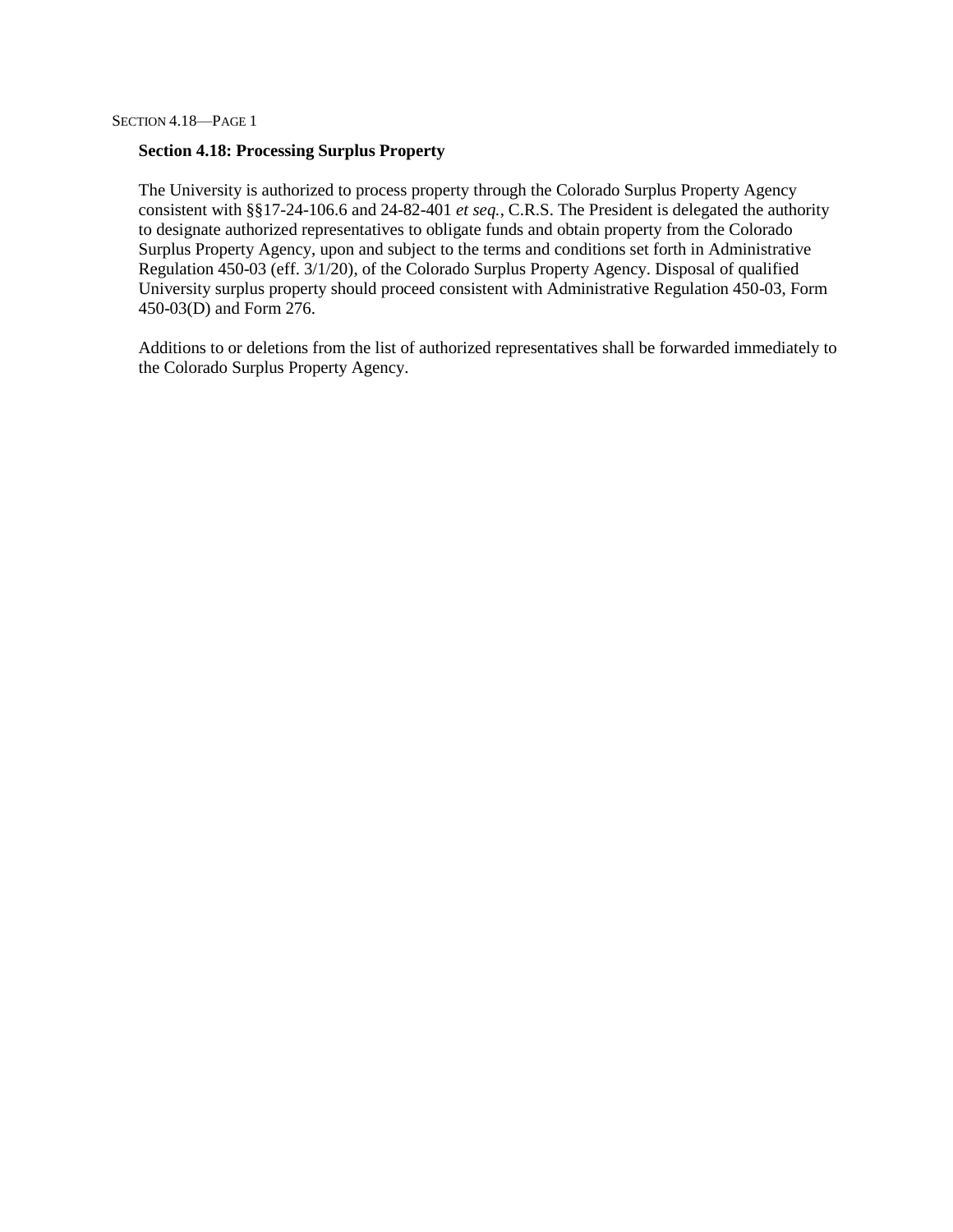### 19 **Section 4.19: Criteria for Approval of Tax-Sheltered Annuity Programs**

The University will extend to its employees as a benefit, the administration of a payroll deduction taxsheltered annuity plan in accordance with the Internal Revenue Service Code, 403(b). This plan will be administered by the Executive Vice President and Chief Operating Officer, who shall be known as the "Plan Administrator."

### **A. Vendor Selection, Authority and Monitoring**

- **1.** Selected companies known as "Authorized Vendors" will be authorized to provide taxsheltered annuity ("TSA") and investment products that conform to Internal Revenue Code Section 403(b) requirements. Additional vendors may be added from time to time by the Board.
- **2.** Changes to the list of Authorized TSA Vendors will be determined by the Plan Administrator, as deemed necessary, who will inform the Board of any changes before they become effective.
- **3.** Companies selected as Fund Sponsors for the Board's Defined Contribution Pension Plan may, during the terms of their contracts as Fund Sponsors, be considered Authorized TSA Vendors, provided they comply with the same standards as other vendors (including entering into an administrative contract as specified in Part B, below), except that they need not participate in the competitive bidding process in Paragraph A.1, above, which will be considered as having been done by being selected as a Fund Sponsor**.**
- **4.** Only Authorized TSA Vendors will be allowed to solicit employee participation in a 403(b) payroll deduction program at the University. Solicitation will be governed by Section C, below.
- **5.** The Plan Administrator will periodically review the financial stability and fund management practices of each of the Authorized Vendors and report to the Board the results of the review. The Plan Administrator may choose to terminate an administrative contract based on the findings of the review.
- **6.** The Plan Administrator is authorized to suspend an administrative contract at any time if it appears that the funds invested in the accounts of an Authorized Vendor are in substantial jeopardy.
- **7.** Notwithstanding the monitoring activities specified in Paragraphs A.5 and A.6 above, each employee participant will be informed that the Board provides this tax-sheltered annuity program as a service to its employees and does not guarantee any specific level of financial performance.

### **B. Administrative Contract Required**

In order to qualify as an Authorized TSA Vendor pursuant to Part A above, the company must enter into a formal administrative contract ("Contract") with the University. This Contract, which must be signed by an authorized officer of the company, will stipulate, *at a minimum*, the following: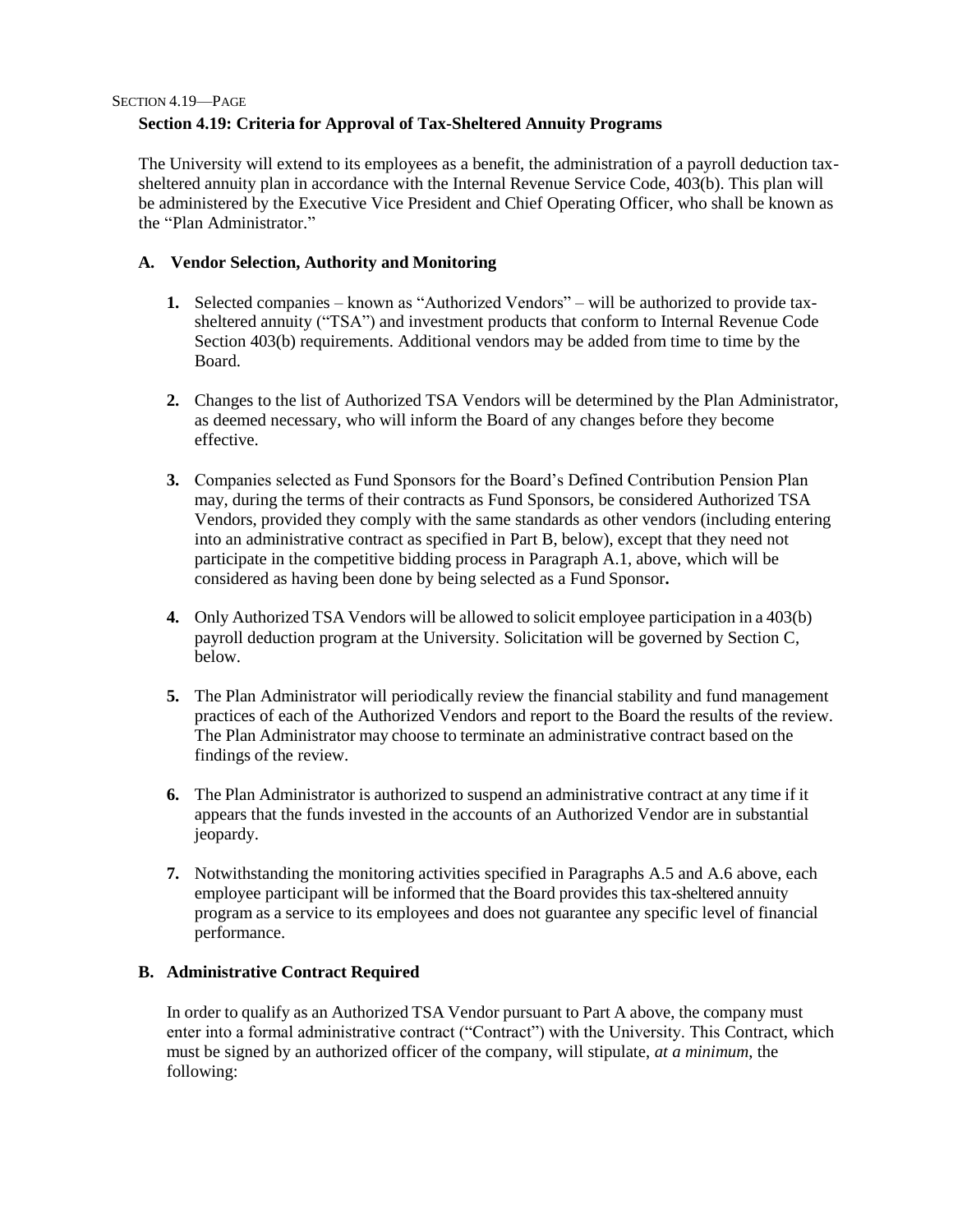#### SECTION 4.19—PAGE

- 1. All products sold to University employees meet the requirements of Section 403(b) of the IRS Code.
- **2.** Front-end loads or charges will be limited to a fixed amount or percent asstipulated in the Contract.
- **3.** If a front-end load is not charged, a back-end or surrender charges may be used but will be limited to a fixed amount or percent as stipulated in the Contract.
- **4.** Yearly account maintenance fees, if any, will be limited to a fixed amount or percent as stipulated in the Contract.
- **5.** Product contracts must allow for increases and decreases in premium payments (salary reductions) without penalty to the participant.
- **6.** The University will be indemnified from suit and from liability arising from actions or inactions either of the Authorized TSA Vendor or its agents, or the employee-participant.
- **7.** Authorized TSA Vendors a will be required to supply the Plan Administrator financial reports, transaction information, sample annuity contracts or certificates, advertising, and promotional materials, upon request or on a routine basis.
- **8.** Failure to comply with the provisions of the Contract, misstatement of fact, misrepresentation to employees or employer, mismanagement of employee accounts, or any other actions deemed not to be in the best interest of participants or the University, that do not comply with the IRS code, or that may jeopardize the participant's equity beyond the normal risks of any investment, may be cause to suspend or terminate the Contract.
- **9.** Authorized TSA Vendors will assist participants in executing a University's Salary Reduction Agreement ("SRA") when required by the University or the IRS, and Vendors will prepare a Maximum Exclusion Allowance analysis when required by the University. Prior to the executing of an SRA, authorized TSA vendors will prepare a Salary Reduction Contribution Limitation Analysis ("SRCLA") which takes into consideration the impact of the employer match discussed in Part F below as well as all relevant variables that determine a participant's maximum tax deferral for the year. This analysis will be summarized on a form provided by the Administrator.

### **C. Solicitation**

Solicitation of new business will be limited by the following:

- **1.** The Authorized TSA Vendor will not conduct solicitation during normal business hours on University premises. This does not preclude visiting an employee on campus by appointment during the employee's free time, or during University-sponsored events such as benefits fairs.
- **2.** The Authorized TSA Vendor will not have more than two (2) representatives authorized to solicit the employees of the University. These representatives' names will be registered with the Human Resources Office of the University.
- **3.** Mass telephone solicitation of any kind will not be permitted. Telephone secretaries,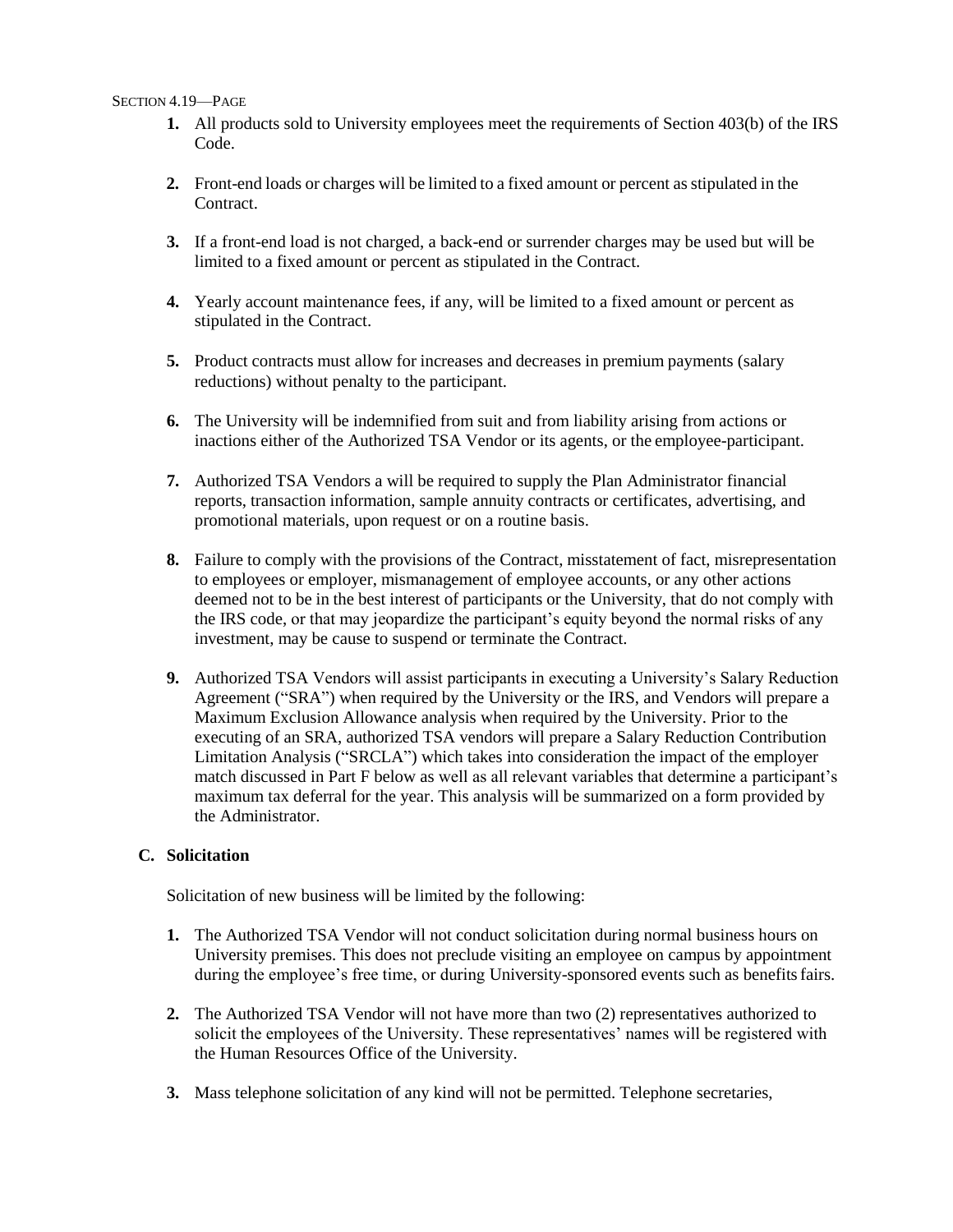21 professional calling services, professional appointment secretaries, or any other mass calling systems are not authorized. Only the registered account representatives, working on a referral basis, may make telephone calls for appointments.

**4.** Mailings to employees will be subject to the University's policies regarding distribution of mailing lists and use of campus mail.

### **D. Payroll Deduction Procedures**

- **1.** All payroll deductions for 403(b) TDAs must be continued or initiated by the completion of a SRA.
- **2.** New SRAs, changes and terminations are to be completed and filed with the Human Resources Office no fewer than five (5) business days before the payroll completion deadline established by the University.

#### **F. Implementation of Employer Match for some Tax-Deferred Account Contributions**

In accordance with §24-51-408.5 C.R.S., beginning January 1, 2001, Tax-Deferred Account ("TDA") Participants who are Active Members of PERA may have their voluntary salary reduction amounts matched to the extent established annually by the PERA Board. A member of certain Defined Contribution Plans may be ineligible for the match under §24-51-408.5(1-2), C.R.S. (2019). It is the Board's intent to implement this employer match in a manner that ensures participants can benefit fully in the maximum employer match allowed, while at the same time ensuring that no participant exceeds the maximum amount of salary reduction permitted under the IRS Code. Pursuant to this intent, the following policies and procedures are adopted, effective upon Board approval.

- **1.** Any employer match must be invested with the same Authorized Vendor in the same investment options as the employee contributions which are being matched.
- **2.** The Authorized Vendor will include the maximum allowed employer match amount in the calculations used to develop the SLCRA. If this analysis shows that the maximum employer match would result in the employee's exceeding their salary reduction maximum for the Trustees' Plan.
- **3.** Over-deferring. The employee will adjust their salary reduction to conform by either lowering the amount or shifting a sufficient amount of the salary reduction to another employer authorized plan.
- **4.** In each case where the employer match could result in an over-deferring situation as described above, the Authorized Vendor will notify the Human Resources Director, in writing, immediately. In these cases, the employer is authorized, and hereby directed, to reduce the employee's salary reduction to an amount that is equal to the maximum allowed employer match until such time as the employee corrects the possible over-deferring situation.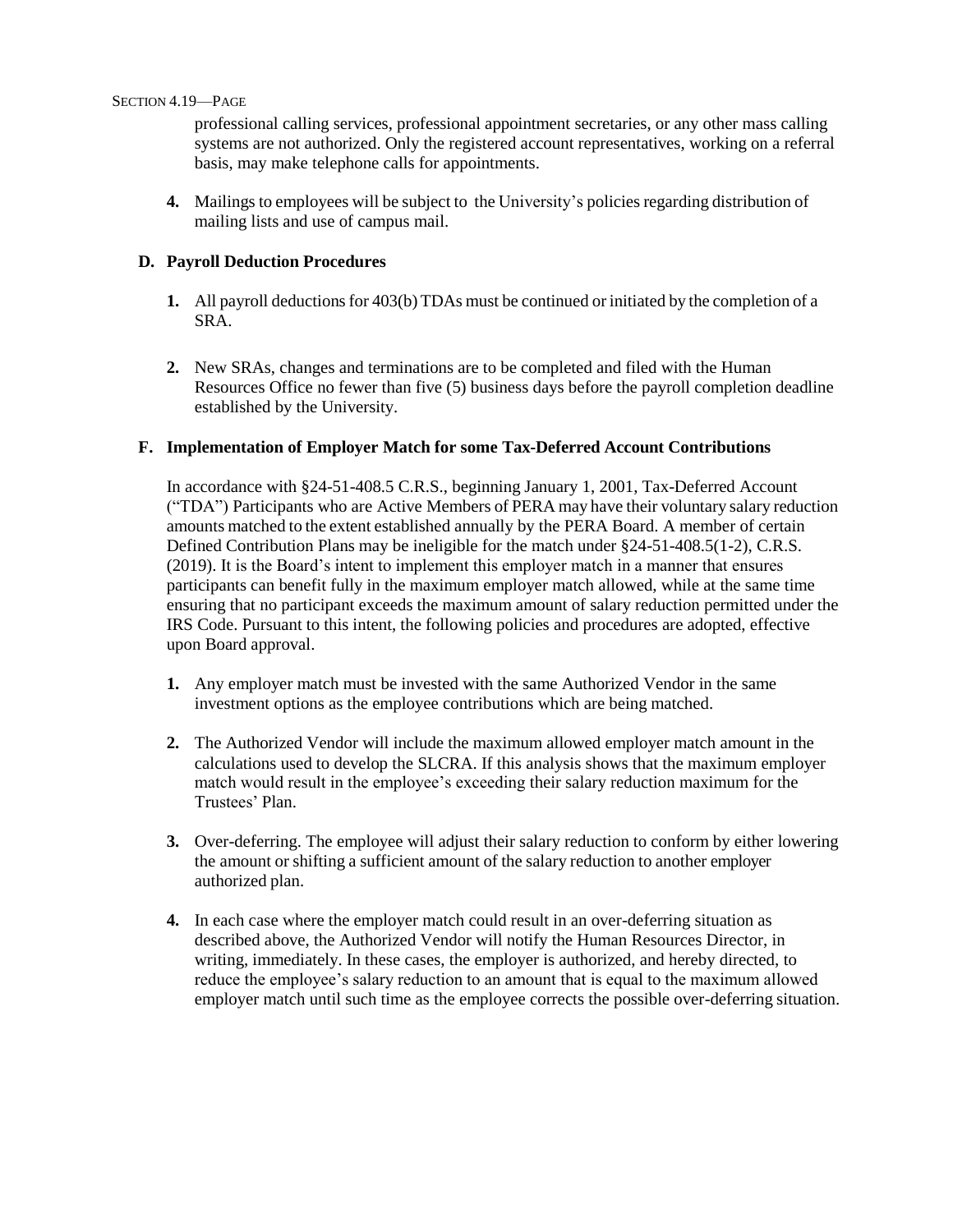#### **Section 4.20: Leases of Real Property**

Acquisition or use of real property by a state-supported institutional of higher education shall proceed congruent with §§23-1-106 and 23-1-106.3, C.R.S. (2019) (as amended). When approval of CCHE is necessary is should be sought consistent with CCHE Policy and Procedure, Section III, Capital Assets, except that where there is a conflict between the statute and the policy, the statute controls.

"Real property" is defined as land, and generally whatever is erected or growing upon or affixed to land.

The Board may delegate to the President authority to review and approve leases of real property for which the total cost of the lease is \$100,000 or less and if the lease is for three (3) years or less. Administrative approvals must be reported to the Board annually in June.

Lease, rental, or other real property use agreements executed prior to the effective date of this policy shall not be construed as invalidated.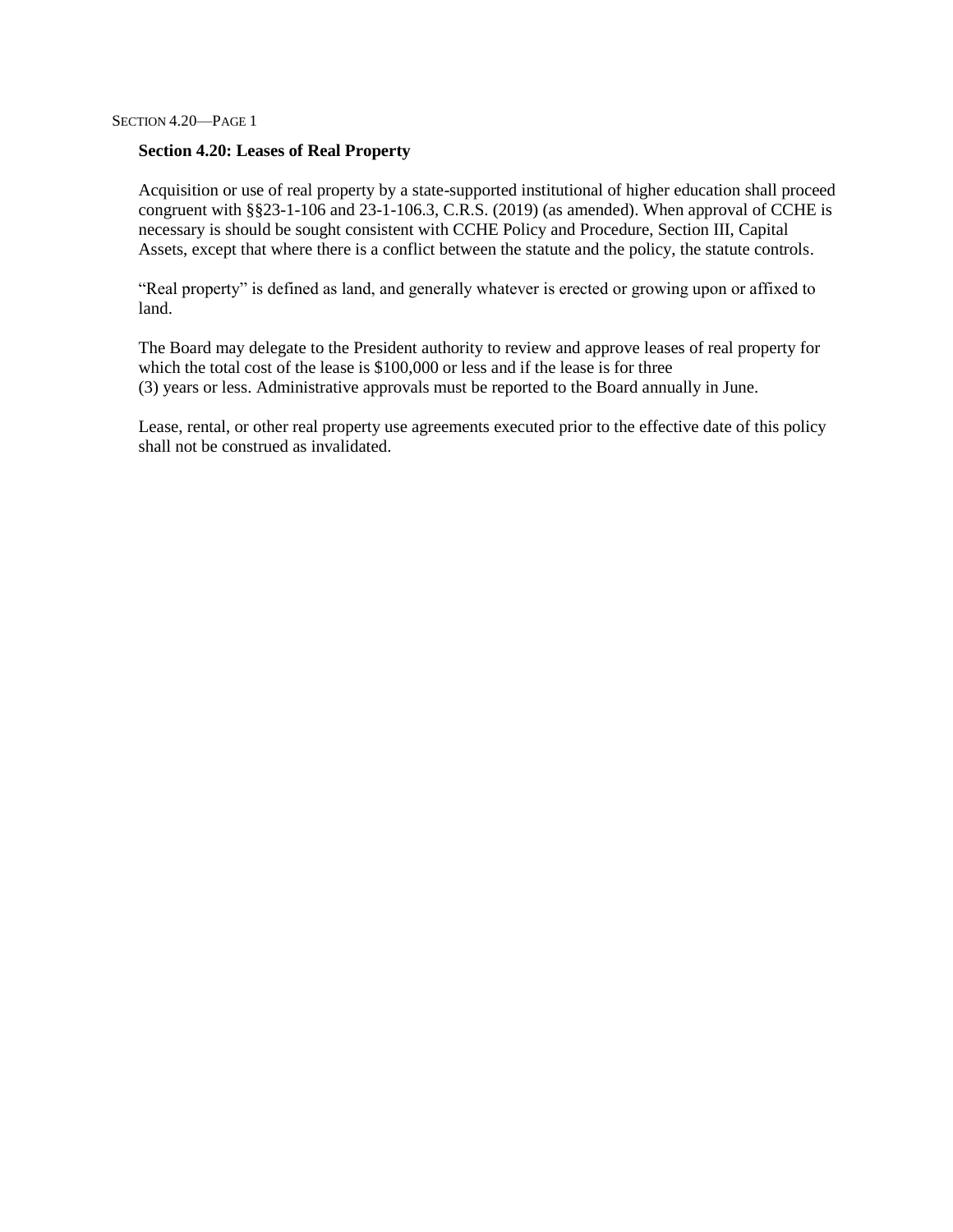### **Section 4.21: Defined Contribution Pension Plan**

The Board may create a Defined Contribution Pension Plan ("DCPP"), pursuant to §24-54.5-101 *et seq.*, C.R.S. (2019) (as amended). The conditions, restrictions, and operation of the DCPP are to be specified in the Plan Document. The Plan Administrator shall be the University's Executive Vice President and Chief Operating Officer, who is authorized to implement the DCPP.

The DCPP shall operate as a qualified retirement plan under Section 401(a) of the Internal Revenue Code and is a "governmental plan" as defined in Internal Revenue Code Section 414(d).

The Plan Document may be amended from time to time by the Trustees. A copy of the Plan Document shall be maintained in the Human Resources Officer at all times.

#### **DCPP Participation Criteria**

A. Participation in the DCPP is required for the following employees:

1. Faculty and contract administrators who are exempt from the State Personnel System and who have an employment contract of 0.5 FTE or greater and, who upon initial appointment by the Trustees, (a) were not permitted to elect membership in the Colorado Public Employees Retirement Association ("PERA"), or (b) were permitted to elect membership in PERA and elected to participate in the DCPP instead.

- 2. Employees who have been DCPP Participants in the past but have a less-than-0.5 FTE contract.
- 3. PERA retirees and PERA Transitional Retirees who have 0.5-or-more FTE contracts and have not suspended their PERA retirement benefits.
- 4. DCPP retirees and DCPP Transitional Retirees with 0.5-or-more FTE contracts.

B. Participation in the DCPP is not permitted for the following employees:

- 1. Classified State Employees.
- 2. Faculty on a per-credit-per-term contract.
- 3. Faculty and contract administrators who are exempted from the State Personnel System, who are on a less-than-0.5 FTE contract, and have NEVER been DCPP participants.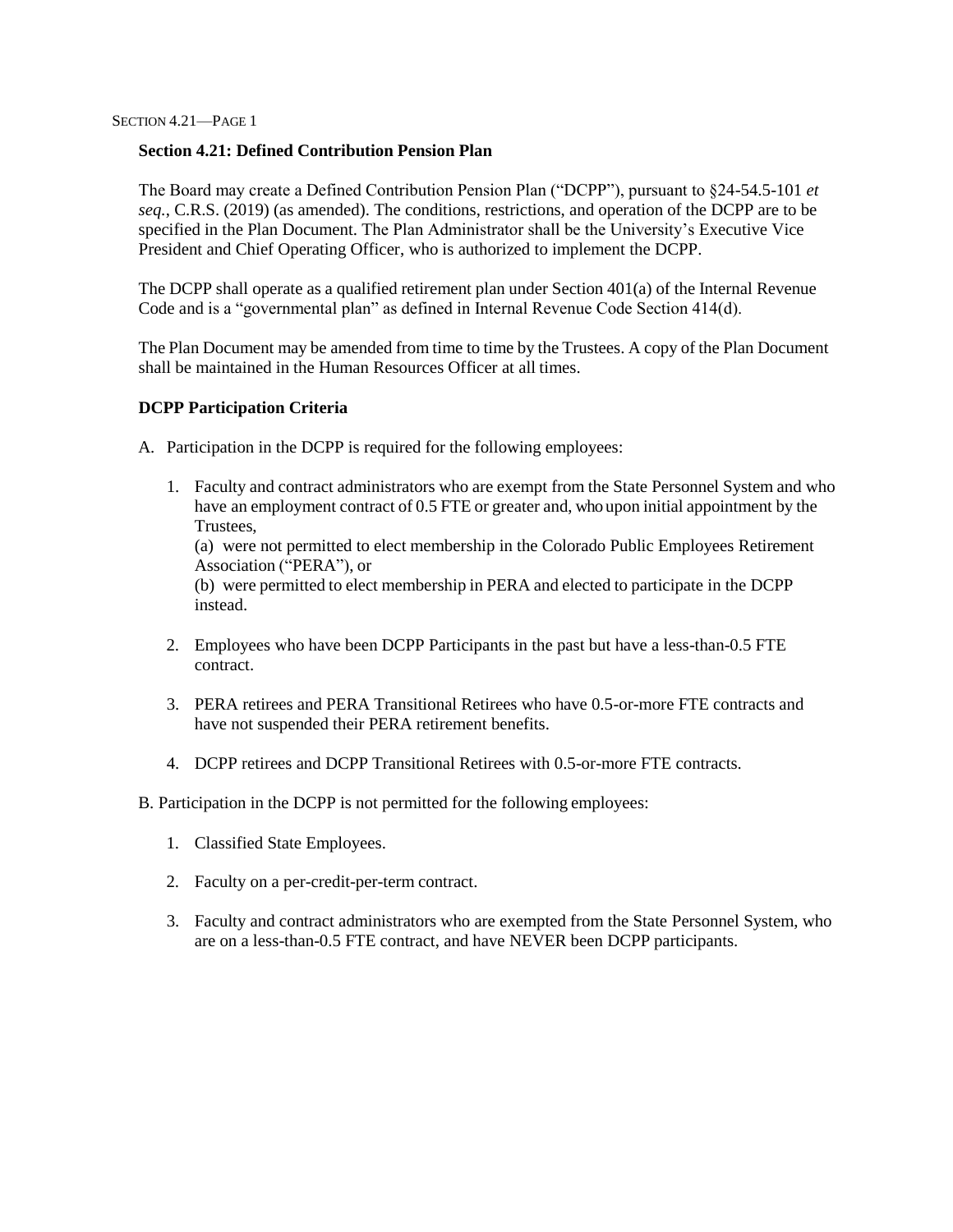#### **Section 4.22 University Officer Titles**

For purpose of exemption from the State Personnel System some of the professional and administrative staff of the University, pursuant to Article XII, Section 13 (2) of the State Constitution and §24-50-135(1)(a), C.R.S., the following position titles are designated as "Officers of the University." It is the intention of Section 4.22 to allow, but not require, that the University designate positions with these titles as University Officers. It is also the intention of Section 4.22 to permit a position to have a "working title" that is different than its official title.

#### **TITLE**

President Executive Vice President Vice President Associate Vice President Assistant Vice President Dean Associate Dean Assistant Dean Business Manager Controller Chief Executive Officer Chief Financial Officer Executive Director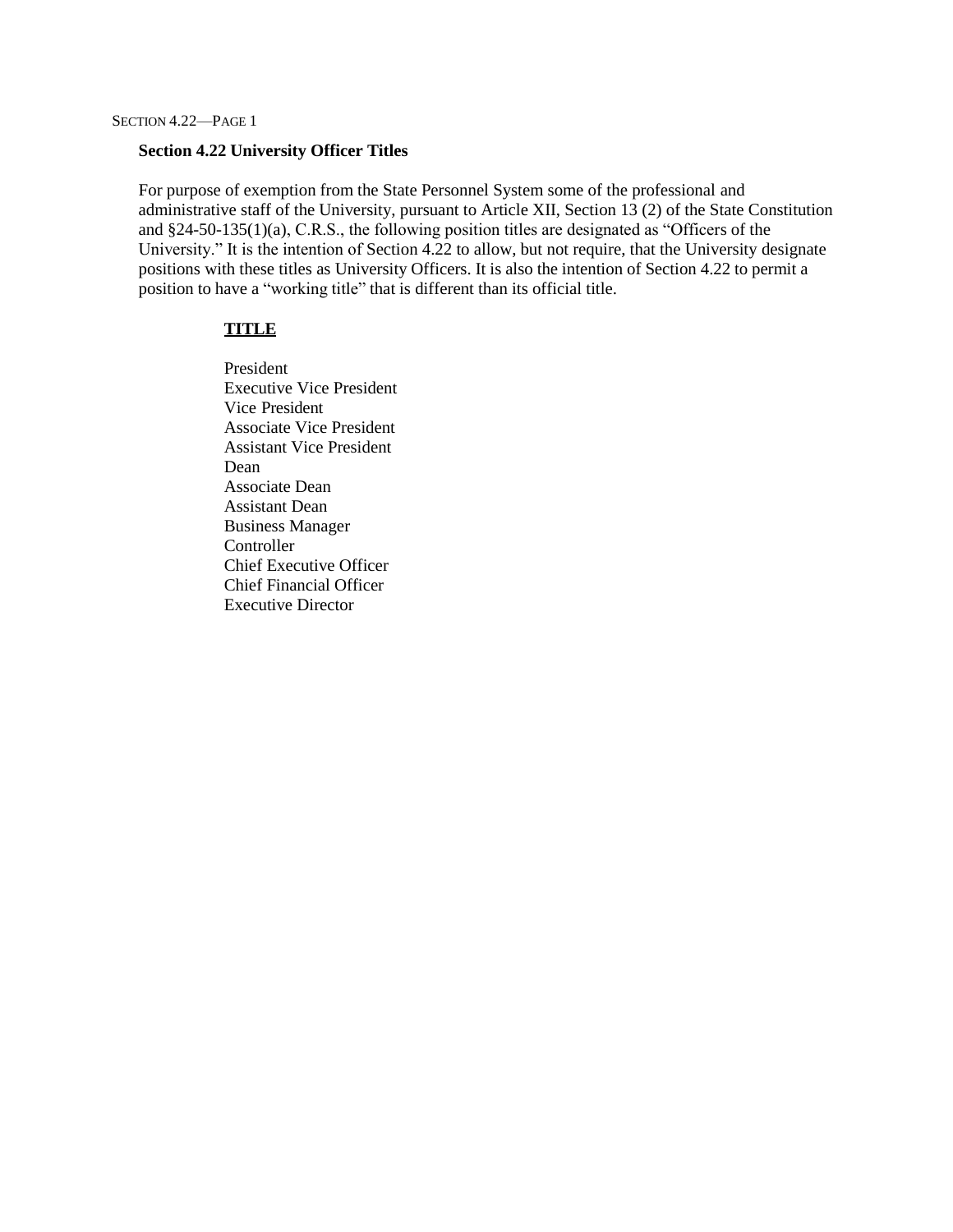#### 23 **Section 4.23: Debt Management**

The University may incur debt financing for a variety of reasons. Debt can be used to pay for capital construction and capital improvements over a period of time rather than pay for these improvements at the time of purchase or acquisition. However, there are other reasons for borrowing besides the financing of facilities, for example, the need for working capital or to finance an entrepreneurial activity.

Debt management includes many forms of debt financing and refinancing. There are also different sources of funds for the financing of facilities. The capital markets are a primary source of debt financing for the University, but gifts and investments are also sources of funds. Each involve certain financial responsibilities and, at the same time, potential risk. Section 4.23 provides guidelines the Board will use in the consideration, implementation, issuance, and use of external new debt or refinancing of existing debt.

#### **I. Initial Bond Issues**

#### **A. Contemplated Debt Requirements**

Preliminary considerations of contemplated bond issues and debt requirements should be discussed at the President's Cabinet meetings.

#### **B. Preliminary Analyses**

Preliminary analyses will be provided by University staff to the President and will include, but will not be limited to, the following:

Existing debt service requirements; Purpose, goals, and objectives of contemplated debt; Financing alternatives and revenue sources; Debt capacity analysis; Schedule and timing of debt acquisition and use; Market conditions; and Cross pledging among funds.

### **C. Preliminary Discussion for Proceeding with Debt Financing**

If the above analyses favor seeking debt financing, a preliminary discussion agenda item will be prepared for the Board and the appropriate University staff. The Board can approve, disapprove, postpone, or table the preliminary proposal. If the proposal is approved, the Cabinet, with help from University staff, will oversee a Request for Proposals ("RFP") process to select an outside investment banker to structure the financial arrangements for the debt financing. If necessary, the University can seek bond counsel through the Colorado Department of Law, consistent with §24-31-101, C.R.S. to implement debt financing.

#### **D. Outside Approvals**

A program plan, if and as required by CCHE, will then be assembled. The Board must approve the program plan before it is submitted to CCHE. Other necessary approvals will be obtained to proceed with the plan. These approvals may involve, but not be limited to, some or all of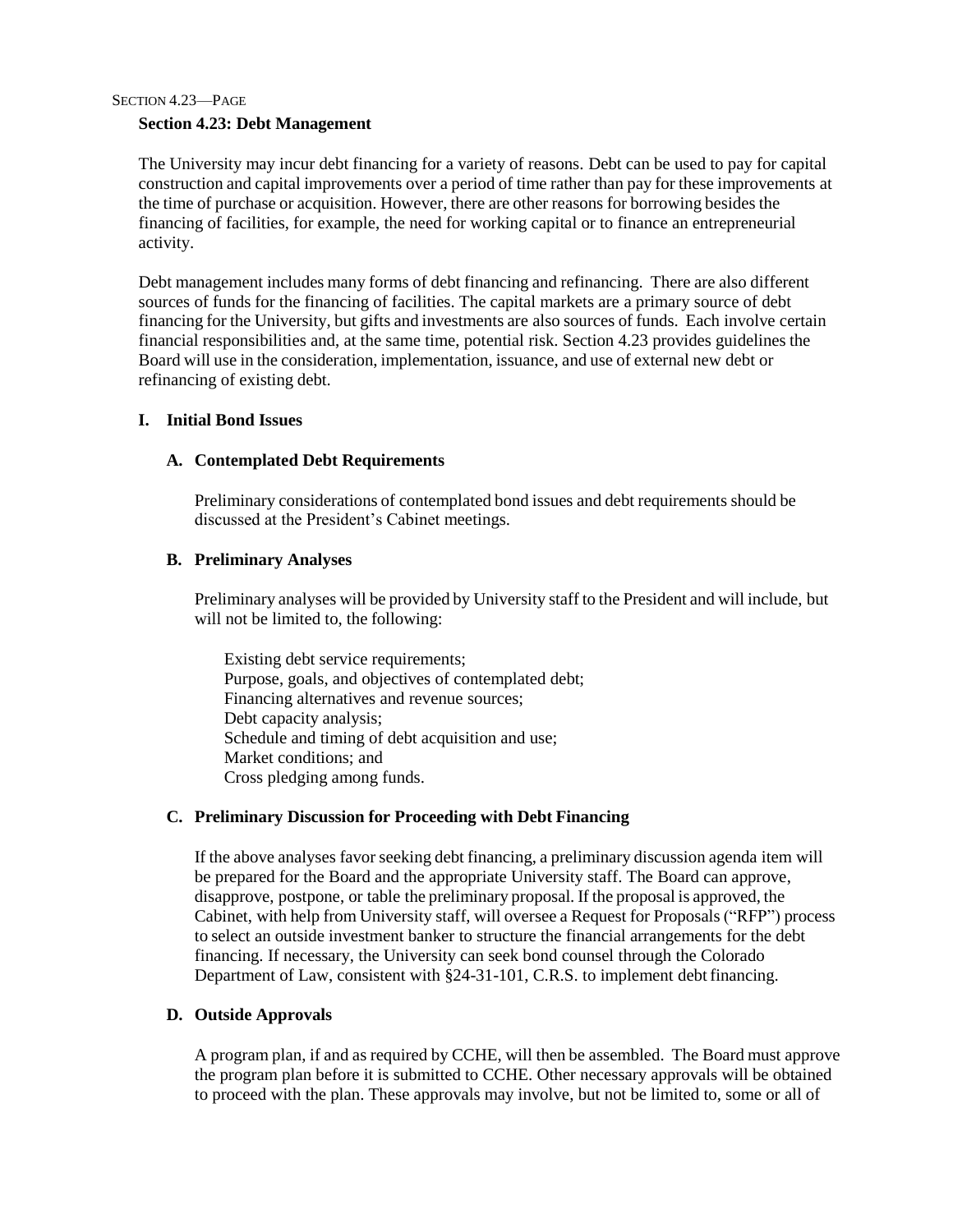#### SECTION 4.23—PAGE

24 the following agencies and constituencies: the General Assembly (or corresponding committees); the CCHE; the Attorney General at the Colorado Department of Law; the Division of Purchasing; and, the student body of the University through its Student Government Association.

### **E. Financial Plan**

After program plan approvals have been obtained and external financial and legal advisors have helped the University formulate a financing strategy, a financial plan will be developed. The options considered in developing the financial plan should include, but not be limited to, the following:

Lowest possible interest rates; The cost of issuance; The debt financing mechanism; The term of the debt; Acceptable projections for meeting debt service requirements; Repair and replacement and other reserve requirements; Insurance and surety bonds; Current and possible ratings for bond issuance; Ability to meet reasonable operating expenses after debt service and other requirements; and Funding options for issuance costs.

This financial plan, along with a discussion of the options considered, will be presented for review and approval by the Board of Trustees, if required, may subsequently be submitted to CCHE. The Board may, at this time, approve the issuance of bonds or the continuation of the particular debt financing structure selected. Early Board approval will be particularly helpful when market conditions are volatile and unpredictable or the timing is critical.

### **F. Policies over the Life Cycle of Debt Instrument(s)**

Within six (6) months after the issuance of debt, the University will submit to the Board an initial report and include a plan which addresses the following issues:

- 1. Closing of the debt instrument;
- 2. Final interest rate;
- 3. Premiums, discounts, and costs of issuance; and Insurance;
- 4. Debt service reserve;
- 5. Covenant and other reporting requirements.

### **II. Refinancing of Existing Debt**

Under federal law, tax-exempt revenue bonds issued after 1986 can only be refinanced one (1) time in advance of the call date, which is the first date when the bond can be paid off in full - usually ten (10) years after the date of issue (on a twenty (20) or twenty-five (25) year bond). It is therefore essential that the University and the Board receive maximum benefits from this single refinancing opportunity. Only the Board has the authority to refinance debt for the University.

### **A. Preliminary Analyses**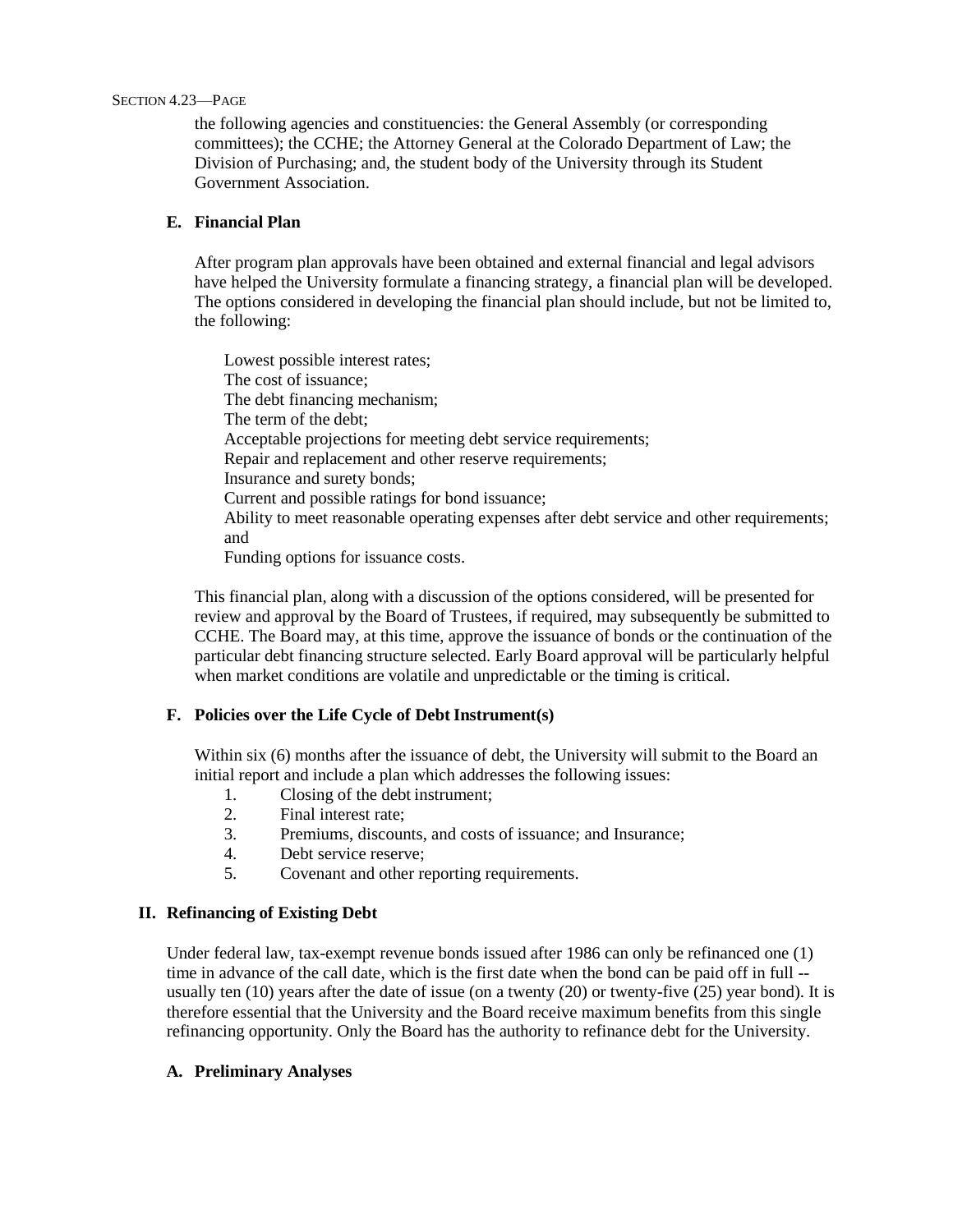#### SECTION 4.23—PAGE

25 Preliminary analyses will be provided by University staff to the President and will include, but will not be limited to, the following:

Reason for seeking re-financing; Savings, cash flow, or increased funding; Method of calculation; and Revised debt service, reserve, and insurance requirements.

### **B. Proceeding with Re-Financing**

Procedures for refinancing existing debt will parallel the procedures for issuing new debt and will require the full analyses required for the issuance of new debt financing.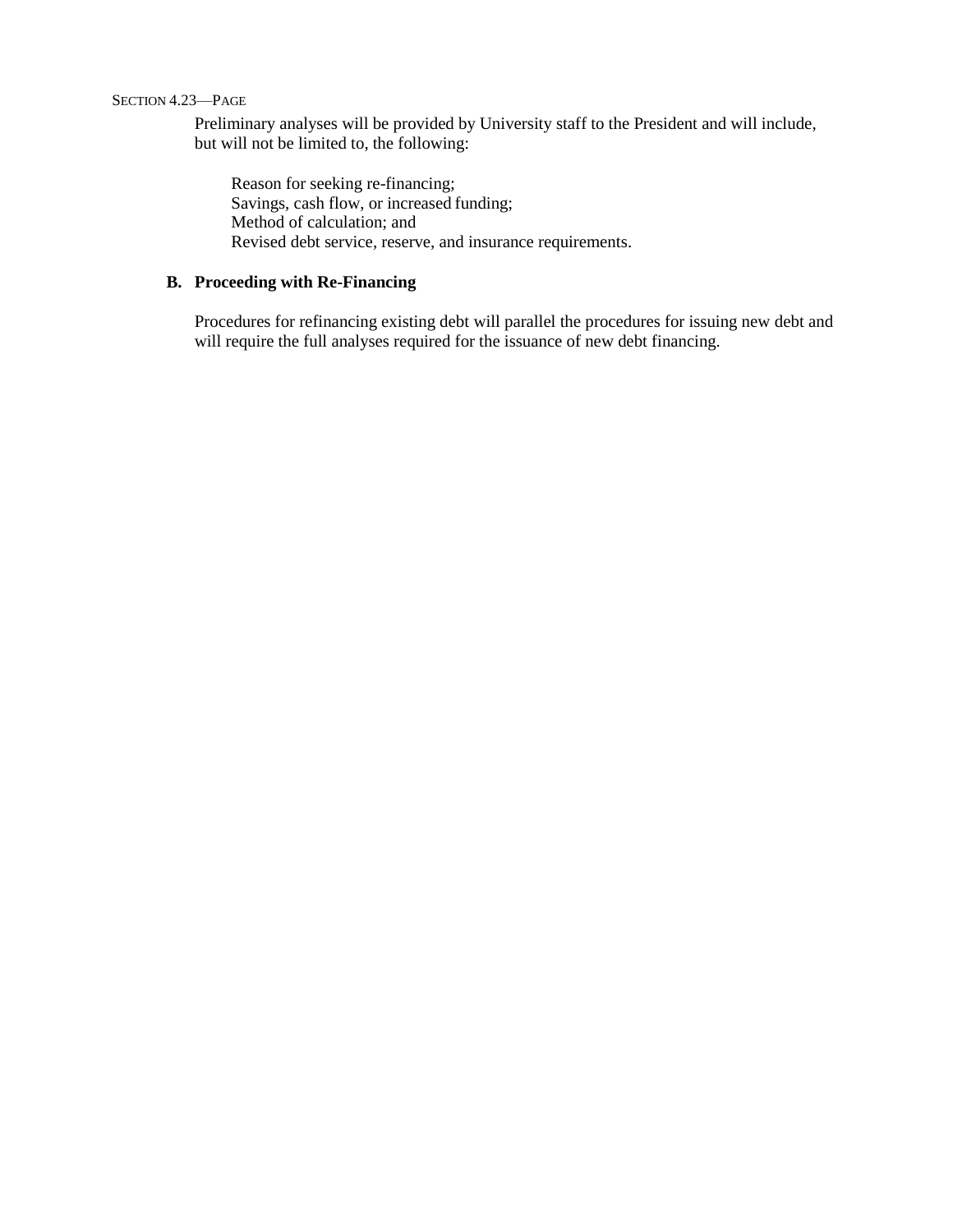SECTION 4.24—PAGE 1

### **Section 4.24: Reporting Requirements for Tax-Exempt Debt**

Any tax-exempt debt incurred by the University, including bank qualified debt, must be approved by the President or their designee, prior to the issuance of the debt instrument (e.g. bonds, lease purchase agreements, etc.). This action shall be reported to the Board as an information item at the next scheduled regular Board meeting.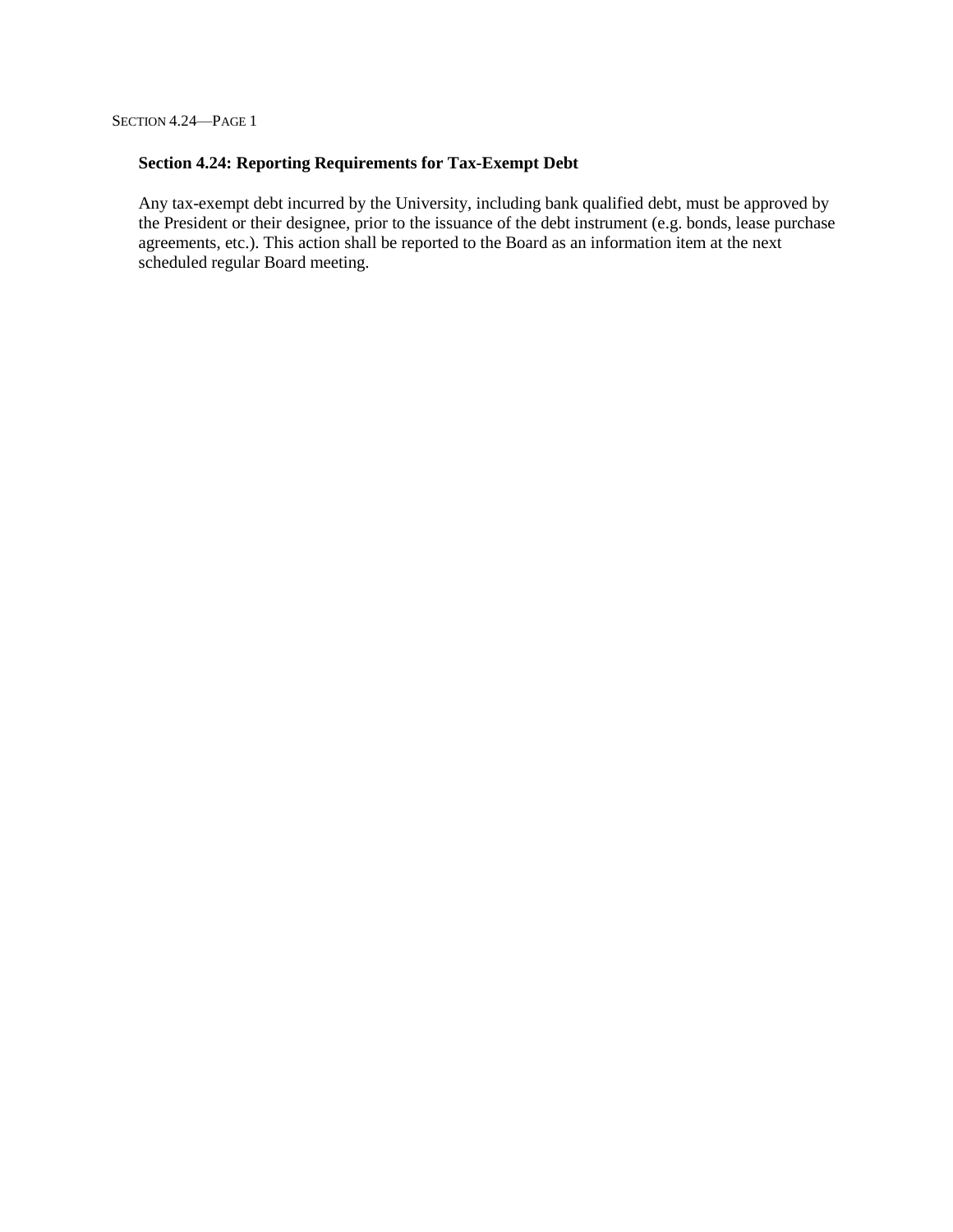#### **Section 4.25: Reserve Policy for the Education and General ("E&G") Fund**

The Board recognizes the importance of maintaining a reserve to safeguard against unforeseen fiscal emergencies. The Board also recognizes the importance of utilizing the University's financial resources to the maximum benefit of the University's students, faculty, and staff, and the State of Colorado. Accordingly, the Board establishes Section 4.25 on reserves for the educational and general ("E&G") fund.

The University shall have as its goal the maintenance of a reserve equivalent to fifteen percent (15%) of the budgeted E&G revenue net of the scholarship allowance for the then-current fiscal year (the "Reserve"). The Reserve goal shall be periodically reviewed and adjusted by the Board, in its discretion.

The President is delegated the authority to utilize the Reserve within the spending authority parameters delegated to the President in Section 4.4 of the *Policy Manual* unless:

- A. The University has not achieved the Reserve; or
- B. Spending would drop the Reserve balance below the range stated in this policy; or
- C. Spending from the Reserve would result in a commitment to ongoing costs or expenditures.

If any of the above conditions exist, Reserve spending must be approved by the Board prior to Reserve expenditure.

If the University cannot establish or maintain a Reserve, the University shall develop a plan to achieve a Reserve. The Board must review and approve any Reserve plan, which shall not extend beyond three (3) years.

For the purposes of Section 4.25, Reserve is further defined as the fiscal year-end fund balance within the E&G fund, before recognition of the compensated absence liability.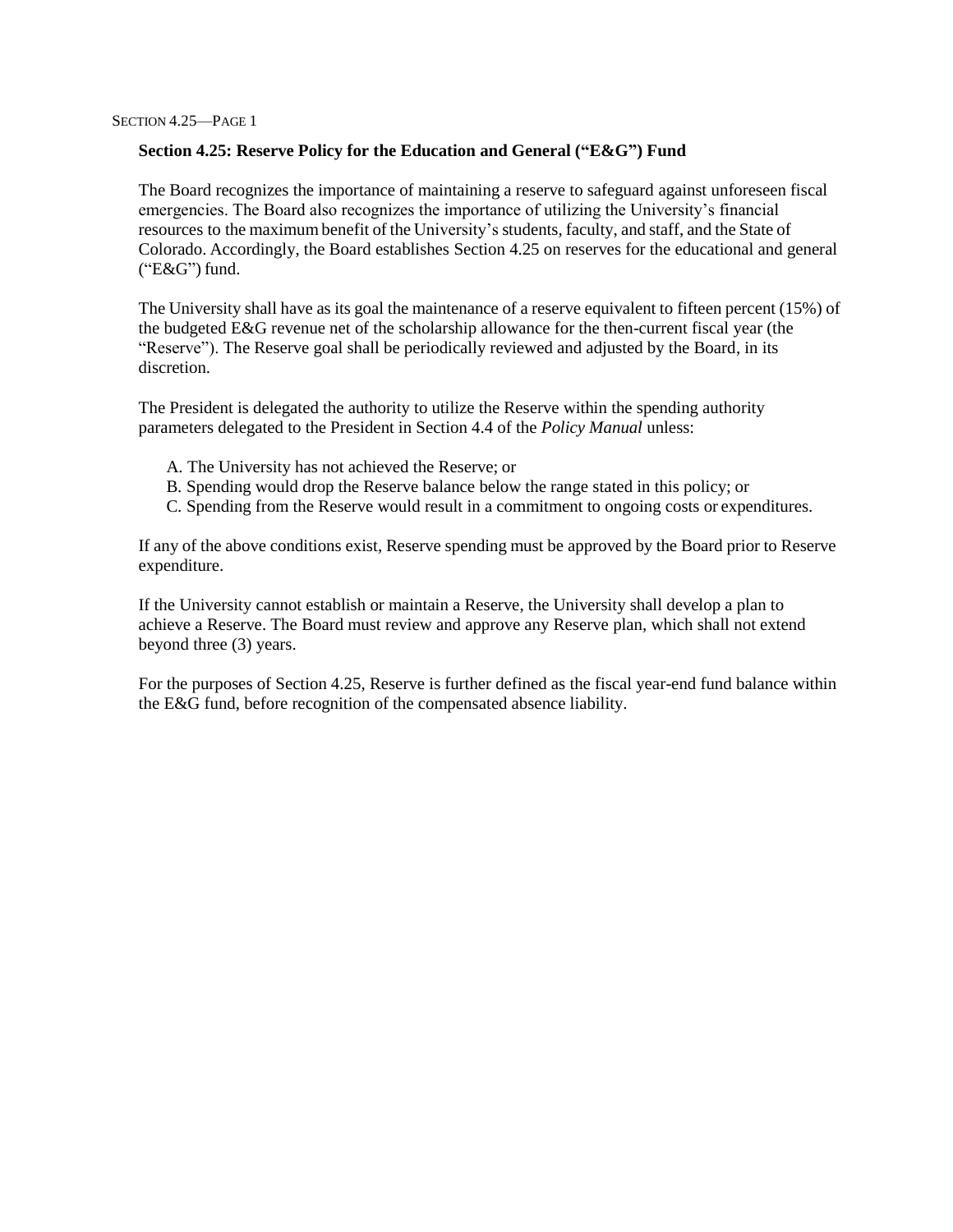#### **CHAPTER 5: ACADEMIC AFFAIRS**

#### **Section 5.1: Academic Planning**

#### **I. Introduction**

Colorado Statute (C.R.S. 23-1-108) and CCHE Policy (I.O.) require that academic planning occur on all campuses. CCHE policy specifies that "each higher education governing board shall ensure that all institutions under its authority have appropriate planning processes established, that have developed planning documents, and that incentives have been established for placing planning documents into use." The CCHE policy requires governing boards to report on academic planning by the last working day of January of each year.

#### **II. Process**

The University is required to develop for Board approval the following documents:

- A. An academic master plan. The master plan should reflect State and Board goals and priorities as well as institutional goals and priorities. An essential component of the master plan shall be an analysis of all academic programs at the University. This analysis should include the program's relative status on such measures as: program productivity (graduates, student credit hours, majors, service role, etc.); the centrality of the program to the University's role and mission; and, the University's overall assessment of each program's immediate and future status. The master plan will be used for the purposes of resource allocation and reallocation, program enhancement/restructuring/reduction, and in the planning processes for technology and facilities on the campus.
- B. A set of institutional goals and objectives related to the academic master plan which provides a framework for implementing the academic master plan. These goals are to be updated and evaluated annually and submitted with relevant budget narratives.
- C. An annual report on the implementation of the academic planning process during the preceding academic year. After review by the Board this report will be forwarded to the CCHE on or before the last working day in January. The report shall include the following:
	- 1. planning initiatives under consideration;
	- 2. potential new academic programs;
	- 3. possible program discontinuances;
	- 4. proposed responses to specific issues raised in the Statewide Master plan;
	- 5. initiatives planned to promote diversity;
	- 6. significant changes to previous academic plans.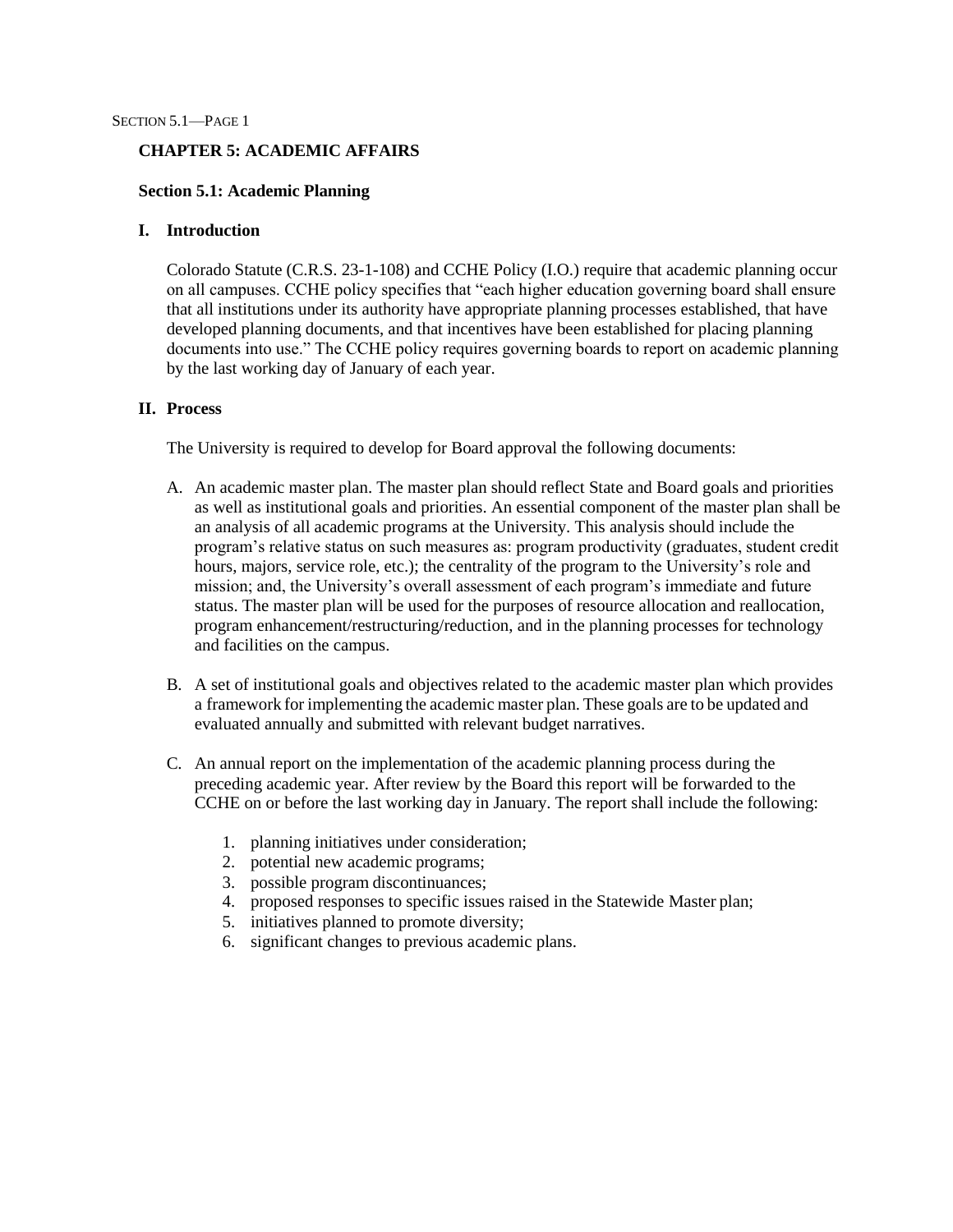### **Section 5.2: Approval, Modification and Discontinuation Procedures for Degree and Submajor Programs**

### **I. New Degree Program Approval**

The University is expected to keep the curriculum current by eliminating obsolete programs and introducing needed programs. Proposals shall first be reviewed and approved within the institution using normal procedures for curriculum approval. The proposal shall then be reviewed by the Board prior to submission to the CCHE.

The University will develop Program Proposals when it has determined the need to add a new program. The Program Proposal must clearly address the issues designated to the Board by CCHE Policy (Section I, Part B) including quality, capacity, and cost-effectiveness. The formats for the Program Proposal will be as follows:

- 1. Provide a brief abstract describing the proposed program.
- 2. Provide a description of program goals.
- 3. Describe the relationship of the proposed program to institutional role and mission and institutional planning and priorities.
- 4. Provide a brief description of the value of the proposed program to the student.
- 5. Provide evidence of a bona fide need for the proposed program.
- 6. Provide a description of the curriculum of the proposed program, including:
	- a. A listing of courses and credit hours required for program completion (include major and ancillary requirements). Also identify new courses.
	- b. A sample curriculum indicating all required courses.
	- c. A description of the planned method(s) of program delivery.
- 7. Admission, Transfer and Graduation Requirements:
	- a. Describe the admissions requirements for the proposed program, including any enrollment limitations.
	- b. Describe the requirements for transfer students and any actual or planned articulation agreements.
	- c. Describe the specific standards for continuing in the program and graduating from it if these are different than institutional requirements.
- 8. Program Faculty and Administration:
	- a. Provide a listing of faculty participating in the proposed program that includes name, rank, specialization, nature of appointment and degrees earned (a one-page resume may be appended).
	- b. Indicate any new faculty or staff required to implement the proposed program and the qualifications they represent.
	- c. Describe the ethnic and gender composition of the faculty and staff involved in the program.
- 9. Quality Assurance: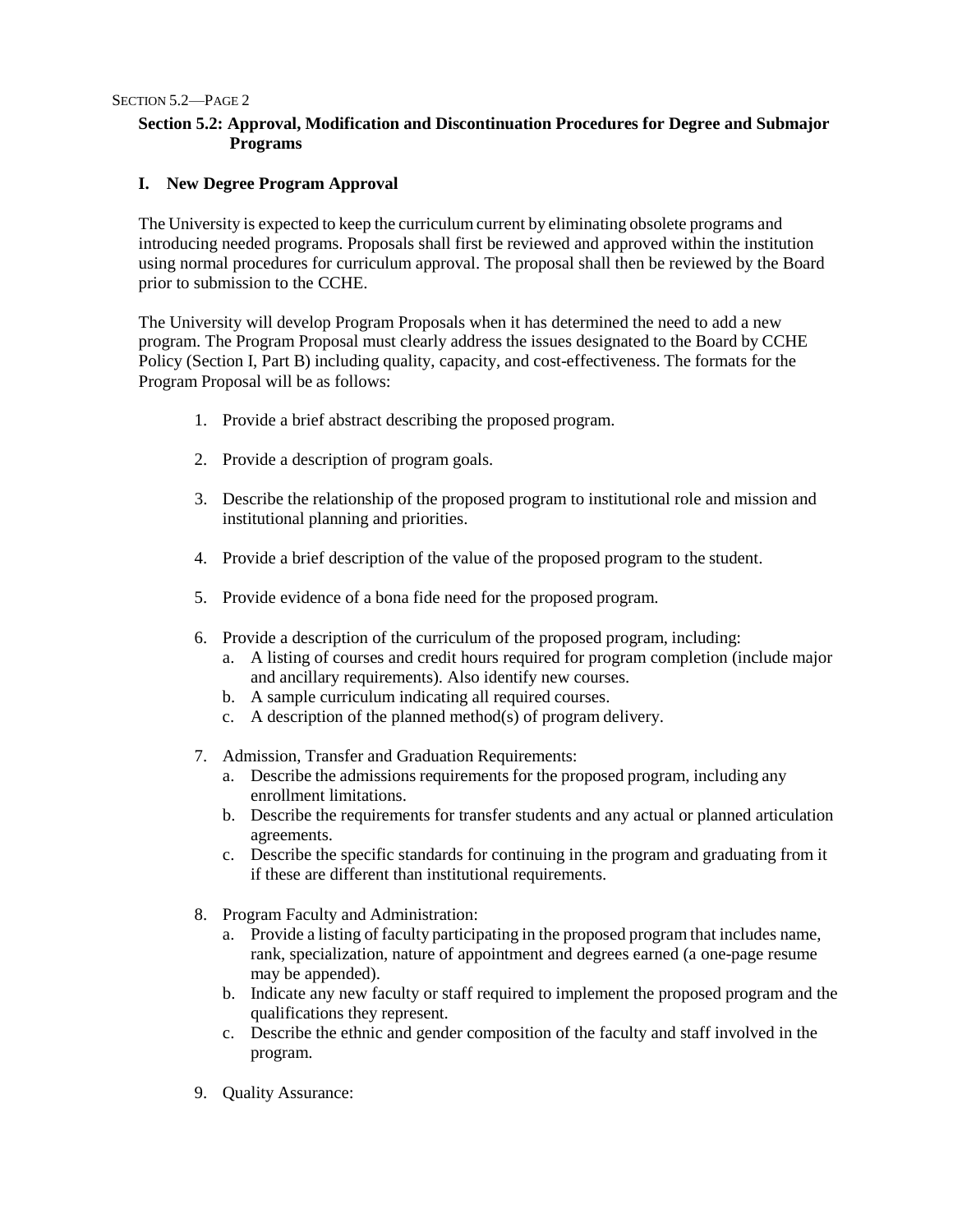- a. Describe any regional or professional accreditation or licensure requirements that have helped shape the proposed program. Is accreditation and/or licensure going to be sought? (Please identify.)
- b. Have external advisory groups or consultants been used in the development of the proposal? If so, please describe their use. Append any reports or summaries from these groups/individuals.
- c. Describe the program of assessment of student outcomes that will be utilized for the proposed program.
- d. Include a brief description of the results of the peer review process by the governing boards of other Colorado institutions of higher education and append any formal responses.
- 10. Resource Issues:
	- a. Provide enrollment projections for the program for the first five (5) years as indicated in Table 1 of Appendix B of CCHE Policy I-B.
	- b. Provide physical capacity estimates for the proposed program as indicated in Table 2 of Appendix B of CCHE Policy I-B.
	- c. Provide projected expense and revenue estimates for the first five (5) years as indicated in Table 3 of Appendix B of CCHE Policy I-B.
	- d. Discuss the resource impact of the proposed program on instructional technology and library resources.
	- e. Provide a brief narrative on the source of resources to fully implement the proposed program.
	- f. Provide a brief narrative and explanation of the economic impact, if any, of the new program.
- 11. Graduate program proposal must also address the following:
	- a. Does the university have a companion undergraduate program to this graduate program? If not, why not? If yes, describe this undergraduate program in terms of size and maturity and how it will provide a strong foundation for the graduate program. Include in this discussion any accreditations the undergraduate program has. How will the University mitigate any potential adverse effects on the undergraduate program resulting from offering a graduate program?
	- b. How could the surrounding community and immediate service area be used to provide opportunities for graduate student fieldwork (when appropriate), and to provide resident graduate faculty opportunities for research and service?
	- c. What funding opportunities will be available to support graduate assistantships and fellowships? Will these opportunities be sufficient to establish a core of full-time, resident students?
- 12. Provide any other relevant information that will help illuminate the review and approval process.

### **II. New Submajor Program Approval**

#### **A. Definitions**

**1. Submajor Program:** Any academic program other than a major degree program such as a minor, option, area of emphasis or an area of concentration. This is a set of courses constituting a non-major program which isidentified assuch in the University *Catalog* and,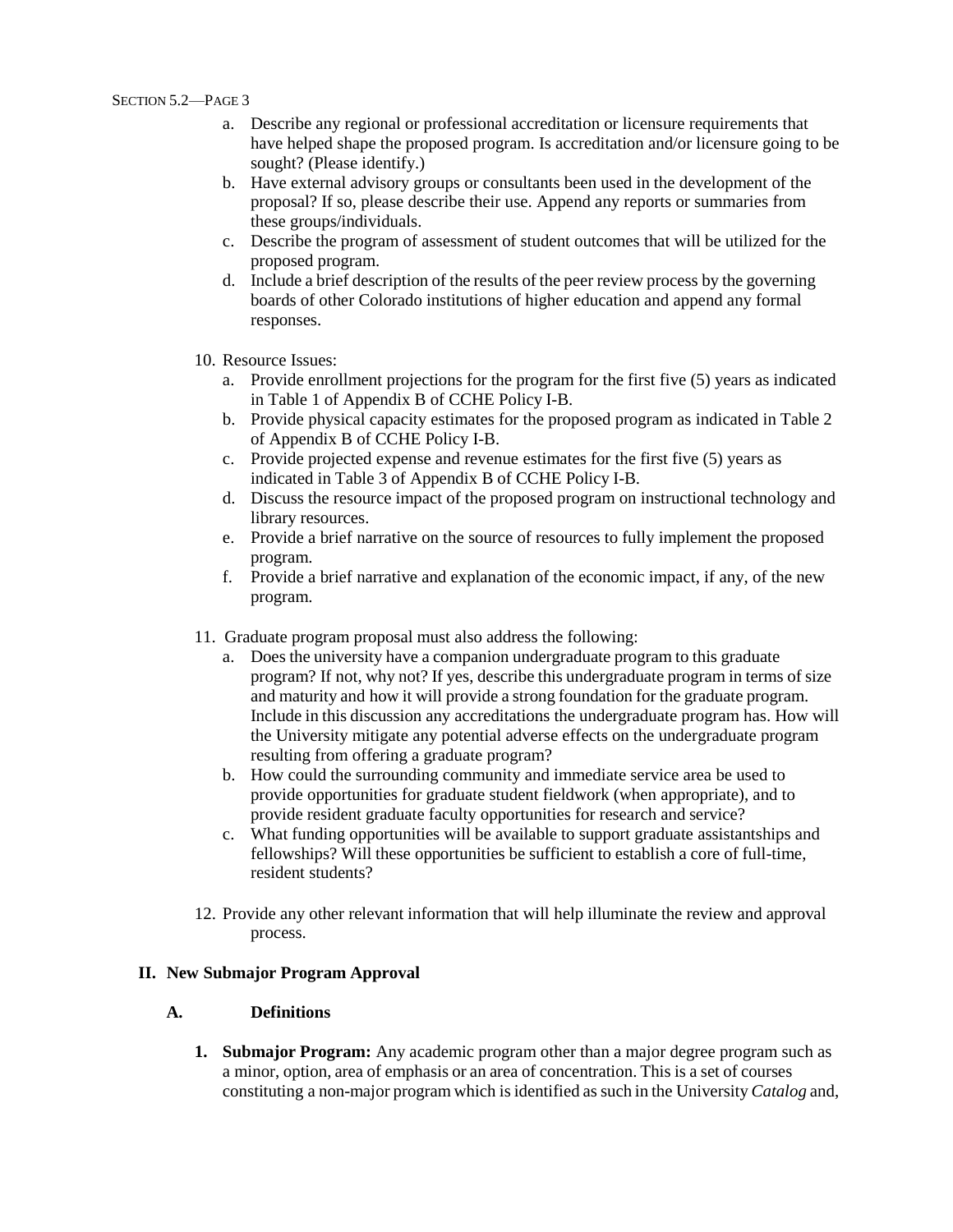upon successful completion, is often listed on student transcripts. Teacher licensure (certification) programs will also be considered submajor programs.

**2. Substantive Change:** Any change in an approved program that affects credit hours for program completion and/or a change in title of the program.

### **B. Process**

- **1.** The University may request the approval of submajor programs at any time. The request for approval must include statements addressing each of the elements listed in item three (3) below.
- **2.** The Board has authority to render a final decision regarding the approval of program modifications or the implementation of a minor, option, area of emphasis or concentration and teacher licensure (certification). The Board may wish to receive testimony from interested parties or to consult with individuals or groups during its review process.
- **3.** The proposal request for a new submajor program should follow the following format:
	- **a. General Description of the Request**: A general and brief description outlining the request should be provided.
	- **b. Justification**: Reasons for the request should be stated. Such reasons should include, but not necessarily be limited to statements about need/demand; contributions to other programs; benefits; relationship to objectives; and, role and mission considerations.
	- **c. Impacts**: The intended or forecasted impacts should be stated and supported by data and objective measures wherever possible. Such impacts should include, but not necessarily be limited to enrollment, faculty, facilities, support staff, capital expenditures, library, computer, and other resources.

### **III. Modifications to Existing Degree and Submajor Programs**

### **A. Degree Programs**

- **1.** Substantive changes to degree programs will be forwarded to the Board for review and approval.
- **2.** Changes that involve expanding the academic scope of an approved degree, program restructuring, or other substantive academic changes shall follow the CCHE new program approval process (CCHE Policy I-B, 4.04.01).
- **3.** Changes involving consolidation of several existing programs or renaming a program must be forwarded to the CCHE for review and approval (CCHE Policy I-B, 4.04.02).

### **B. Submajor Programs**

Substantive changes in submajor programs must be submitted to the Board for review.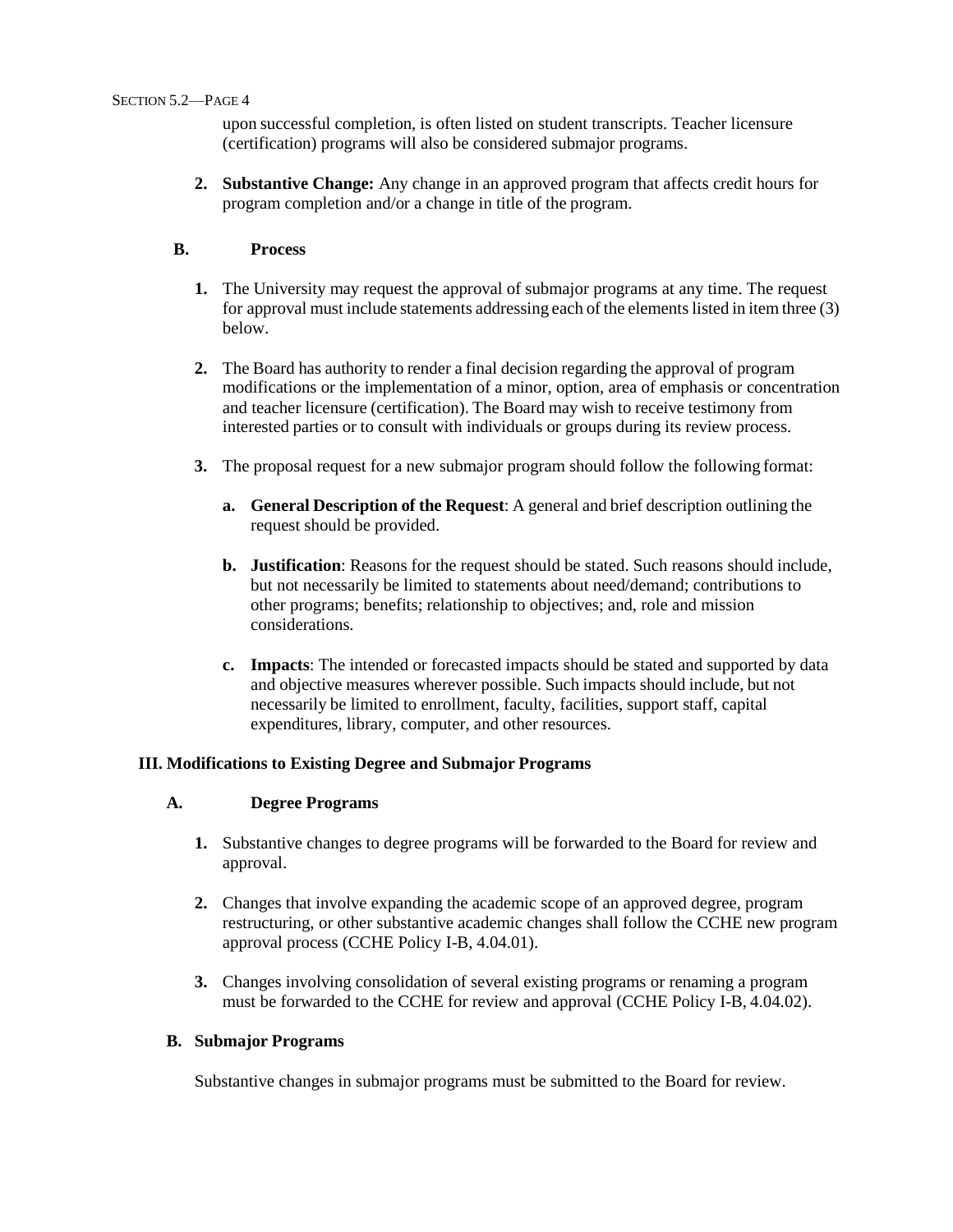### **IV. Discontinuance of Degree and Submajor Programs**

### **A. Program Discontinuance**

- **1.** The discontinuance of any approved degree program shall be in accordance with State law and CCHE Policy I-G.
- **2.** A phase-out plan for discontinued degree programs shall be developed by the University. The phase-out plan will be implemented immediately upon notification of a program's discontinuance and will continue in effect during the period preceding the termination date. Each phase-out plan will include procedures for the following:
	- **a.** Notifying all affected students and faculty members of the program's change in status.
	- **b.** Ceasing enrollment of new students in the program.
	- **c.** Limiting enrollment only to continuously enrolled students.
	- **d.** Counseling students into alternative programs when completion of the program is not feasible.
	- **e.** Ensuring required courses are offered to the greatest extent possible before the termination takes place.
	- **f.** Implementing institutional reduction in force plans, as appropriate.
	- **g.** Reporting annually to the Board on the University's progress toward the discontinuance of the identified program.

### **B. Submajor Programs**

- **1.** The discontinuation of a submajor program must be reported to the Board.
- **2.** A termination date for the discontinuation must accompany the notification to the Board.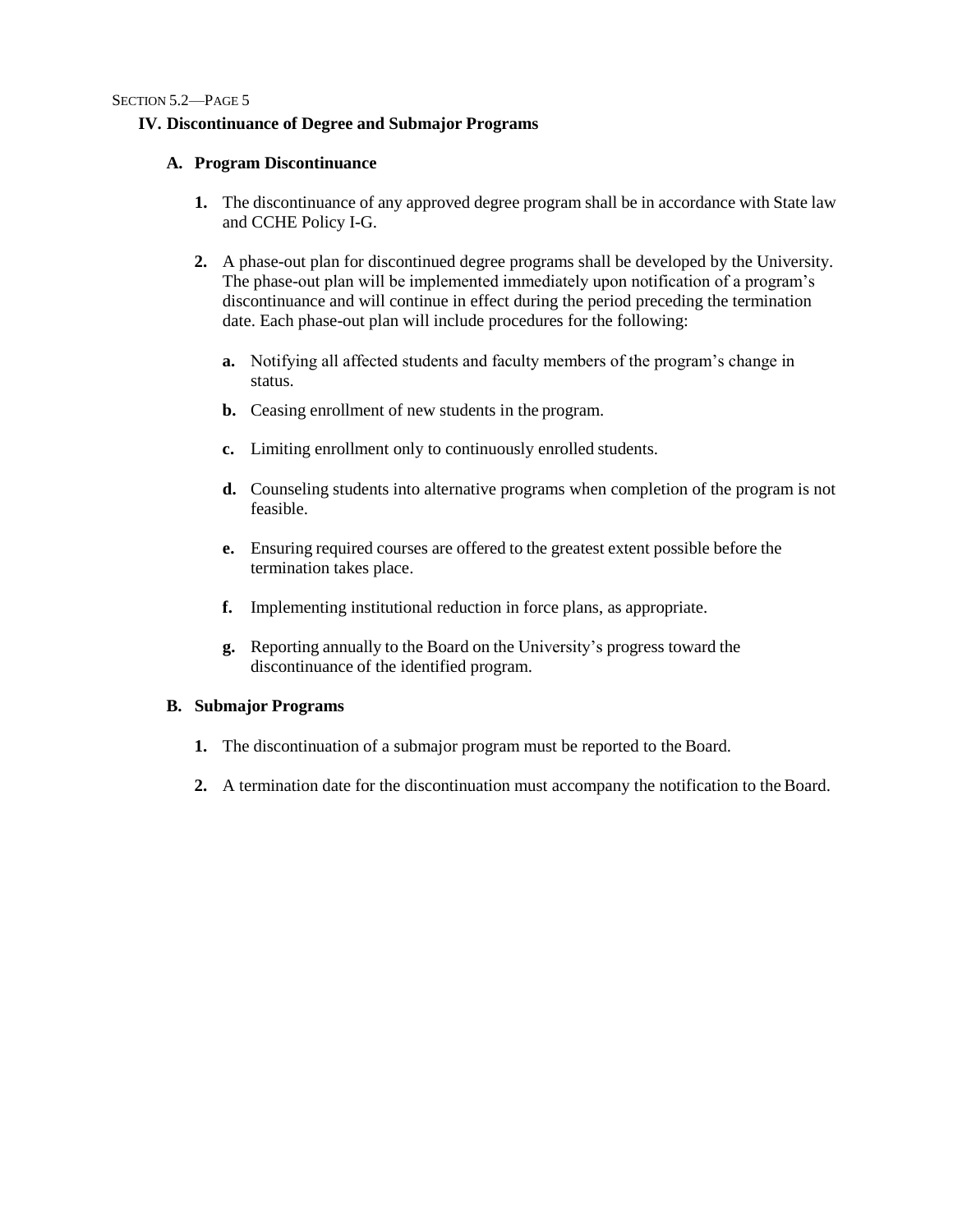#### **Section 5.3: Review Procedures for Existing Programs**

#### **I. Review Procedures for Existing Programs**

#### **A. Introduction**

The purpose of the guidelines for academic program review is to establish common procedures for the review of academic programs. The review process has several goals:

- **1.** To improve the effectiveness of academic programs through self-study. Primary emphasis is placed on the analysis and criticism of programs within the University by professionals responsible for the programs.
- **2.** To assure that academic programs are responsive to the broad educational needs of the citizens of Colorado.
- **3.** To avoid needless duplication of facilities and programs in institutions of higher education in Colorado.
- **4.** To provide a sound base for long-range educational planning for the University and the State of Colorado.
- **5.** To assure the public that essential educational services are being effectively provided through the best utilization of available resources.

Educational evaluation has traditionally followed a normative approach, comparing measurable factors from institution to institution while often ignoring distinctive missions of the institutions or the specific goals set by the institution. These guidelines do not seek to avoid comparison, but rather to assure that comparisons are made among comparable programs.

Each program under review is required to state its goals and objectives and the criteria by which attainment of them is measured. Comparisons and assessments can then be made on two levels: (a) Are the goals of the program consistent with the mission and priorities of the University and the needs of the State? (b) Are the goals being met effectively?

The basis for the program review is a self-study conducted by those directly responsible for the program. It will be reported in a format that will facilitate review by others within the institutions, will permit determination of comparability among programs of different institutions, and will facilitate appropriate analysis and review by other educators, by the Board or by other state agencies.

All programs will be reviewed on at least a seven-year cycle.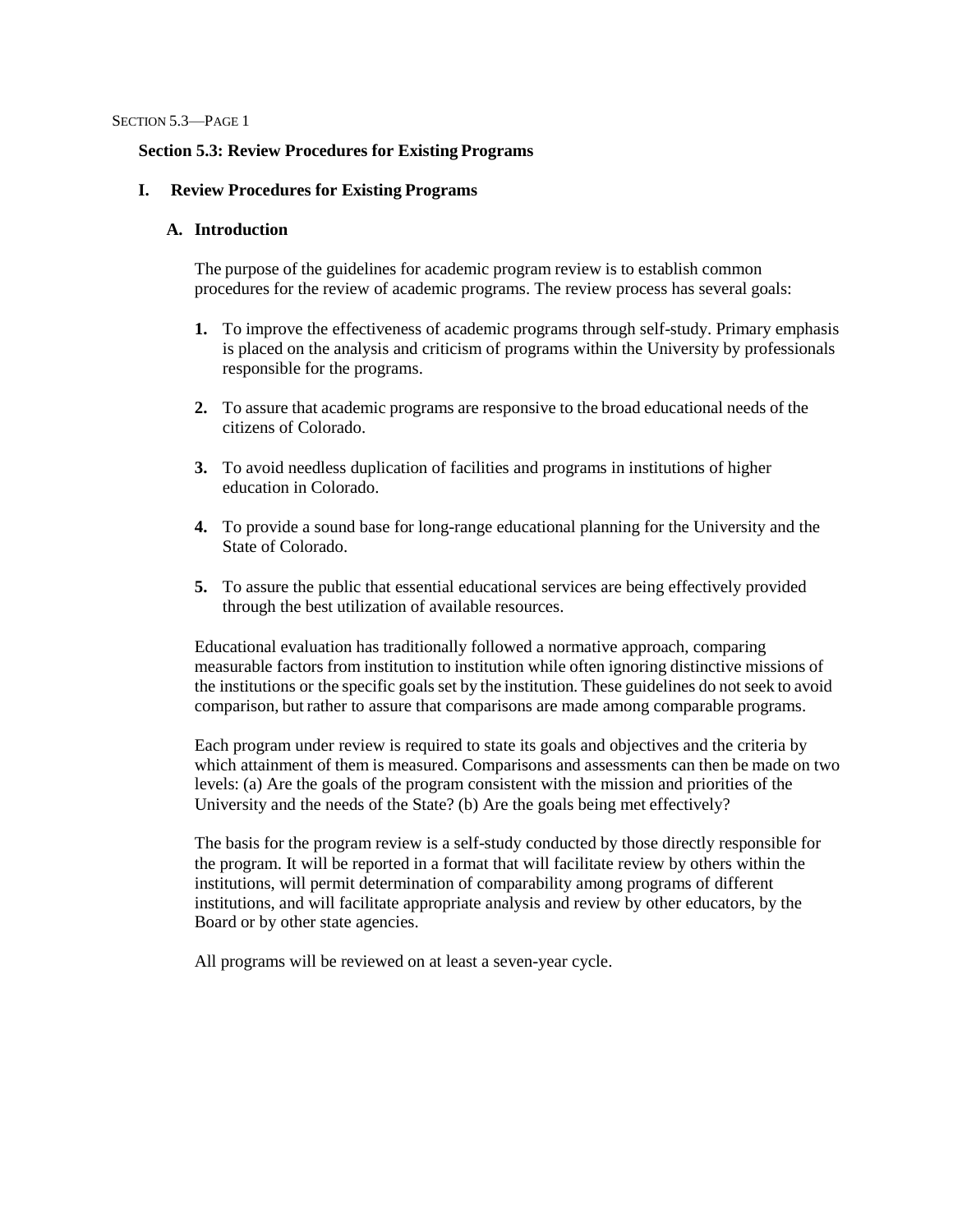### **B. The Self-Study**

#### **1. Procedures of the Self-Study**

- **a.** The self-study document shall be prepared by individuals directly responsible for the operation of the program, and some form of external assessment (employers, alumni, advisory groups, etc.) must accompany the self-study. Decisions regarding use of external evaluators or consultants will be made by the President or his or her delegee.
- **b.** The self-study should be developed over a period of at least one year (1) in order to increase the clarity and accuracy of the analysis.
- **c.** The self-study will be analyzed and evaluated within the University following a process described in this section.

### **2. Elements of the Self Study**

The self-study developed at the program level consists of two (2) parts, a narrative analysis and basic program data. The format and instructions for these two (2) sections are attached in Appendices A and B.

### **C. University Evaluation of the Self Study**

The University self-study review process should attempt to critically evaluate academic programs as to appropriateness, quality, and future potential. A sample set of questions to guide the review process is listed below:

- **1.** Is there a need for the program?
- **2.** Are the program goals and objectives compatible with the role and mission of the University? Are the program goals and objectives compatible with the planning priorities of the State and the University?
- **3.** Are the goals and objectives for the program appropriate and achievable?
- **4.** Are the goals and objectives clearly stated?
- **5.** Are the goals and objectives measurable?
- **6.** Are the activities appropriate and effective in achieving the goals and objectives?
- **7.** Are the goals and objectives being achieved? How are the goals assessed?
- **8.** Are the resources adequate for achieving the goals and objectives?
- **9.** What are the strengths and weaknesses of the program?
- **10.** Is there evidence that the graduates of the program are satisfied?
- **11.** Is there evidence that the graduates of the program are able to find employment and are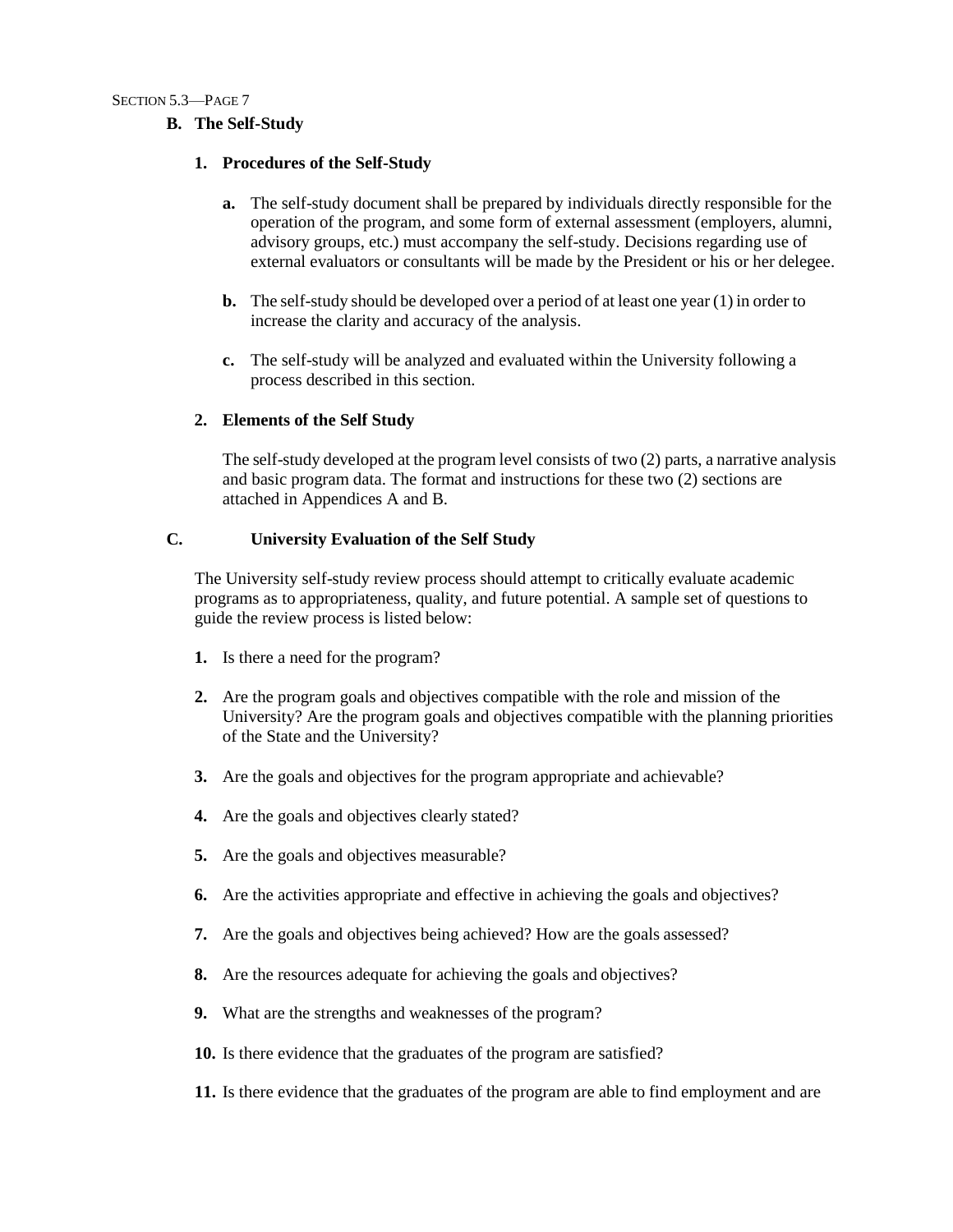successful on the job?

- **12.** Could the program be accomplished more effectively if the functional relationships in the organizational structure were changed?
- **13.** Is there duplication of effort in some aspects of the program?
- **14.** What recommendations can be made for changes in the program?
- **15.** Should the program be eliminated or transferred?

The internal evaluation of the self-study and the program will be reported in a formal critique consisting of three sections: (a) an analysis, (b) a summary of strengths and weaknesses, and (c) recommendations. The report will be attached to the program self-study and forwarded to the President and the Vice President for Academic Affairs. The President will determine what further action, if any, may be appropriate.

#### **D. Board Approval**

Any changes in the structure of an approved academic program at the University recommended as a result of the program review will require separate approval by the Board.

The Board may: continue a program at its present level; diminish a program; or, eliminate a program. A time schedule for the University to report back to the Board on actions resulting from the program review process will be developed by the University and approved by the Board.

### **E. Annual Submission to CCHE (CCHE Policy 1-C, 4.00)**

- **1.** By September 1 of each year, the Board will identify and submit to CCHE a list of programs to be reviewed in that academic year.
- **2.** By September 1 of each year, the Board will identify and submit to CCHE a list of all new programs or certificates that are likely to be proposed in the next five (5) years and programs and certificates that may be discontinued within five (5) years.

### **II. Review Procedures for Existing Programs with Low Demand**

#### **A. Introduction**

CCHE has approved a program discontinuance policy (CCHE Policy I-G), the goal of which is to identify potential programs for discontinuation based on graduation data. The CCHE low demand program criteria applicable to the University requires that:

Baccalaureate degrees graduate ten (10) students in the most recently reported year or a total of twenty (20) students in the last three (3) years.

### **B. Required Program Review for Two-Year Low Demand Programs**

Upon notification byCCHE that an existing degree programhas not met the minimum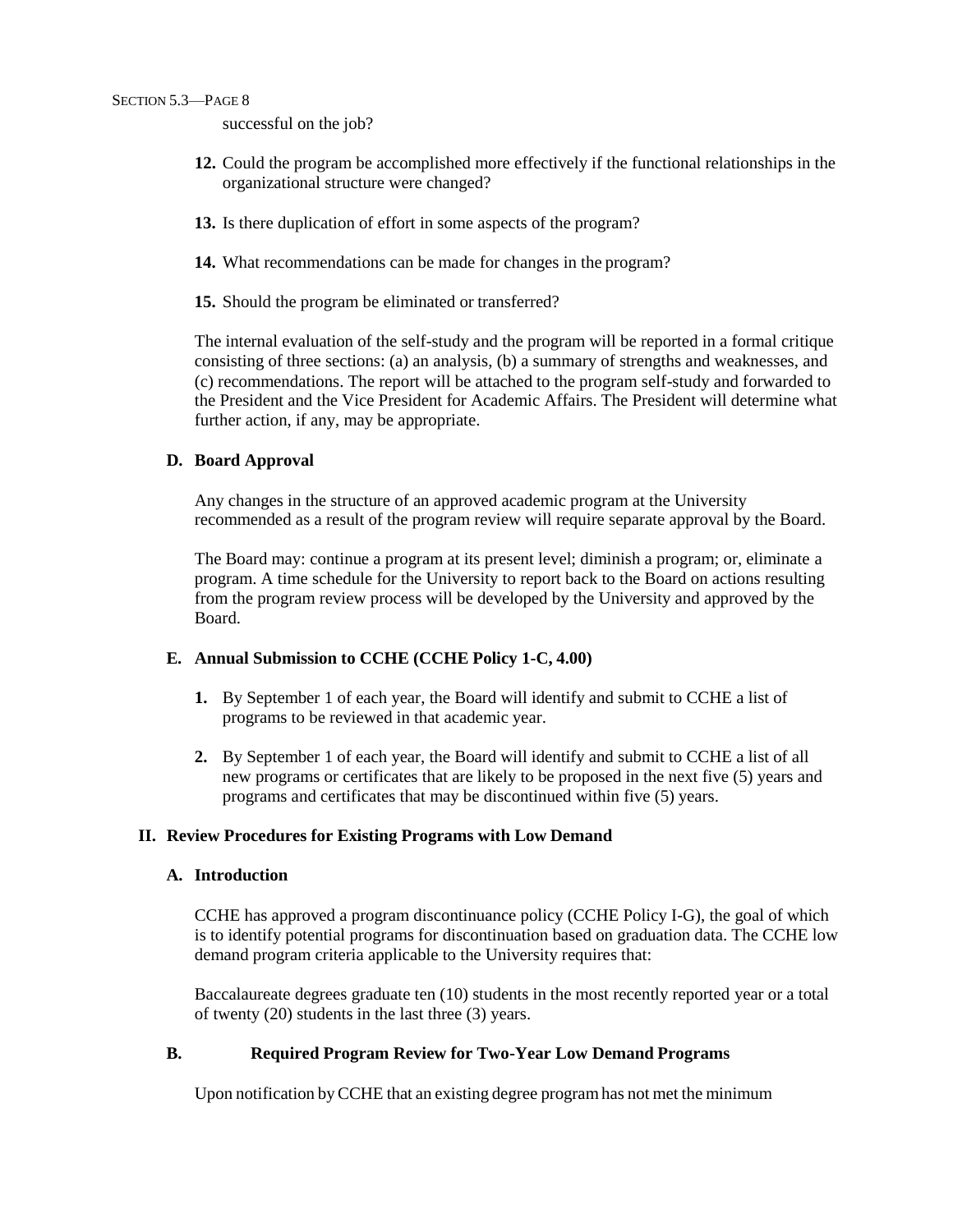#### SECTION 5.3—PAGE 9

requirements for two (2) consecutive years, the University will initiate a self-study and review of the program. The outcome of the self-study and review is to determine if the program should be continued, undergo restructuring, or be discontinued.

### **C. Exemption of Baccalaureate Programs**

- **1.** Pursuant to CCHE Policy I-G, 4.03.02, a maximum of 5 (five) baccalaureate degree programs identified as low demand by CCHE but central to the institution's role and mission may be exempted from low demand program review and/or discontinuance by the Board and CCHE. Programs to be exempted must have graduated at least three (3) students in the preceding three (3) years.
- **2.** The University may submit a request that a low demand program be declared exempt from discontinuance to the Board on an annual basis at the same time regular program review summaries are submitted. Approval or disapproval of exempt status shall be made by the Board.

### **D. Low Demand Program Review**

The low demand program review process will follow the same process as regular program review, including:

- **1.** an institutional program self-study.
- **2.** an evaluation of the self-study at the institution; and
- **3.** a recommendation to the Board for action.

### **E. Self-Study for Low Demand Programs**

The procedures, timelines and elements for the low demand program self-study are the same as those outlined for regular program review in Section 5.3.-I.B of this Policy Manual. The format and instructions for the narrative analysis and basic program data reporting are in found in 5.3- Appendix A and 5.3-Appendix B. In addition, documentation to address the following questions may be required:

- **1.** Is the program central to the role and mission of the University and the State of Colorado?
- **2.** Is there a bona fide need for the program in terms of student and market demand?
- **3.** Does the program assure access for students in the geographic areas the University seeks to serve?
- **4.** Is the program unnecessarily duplicative of other programs in the statewide higher education system?
- **5.** Is the program essential to other program offerings at the University?
- **6.** Is the program of such quality that it brings recognition or particular benefits to the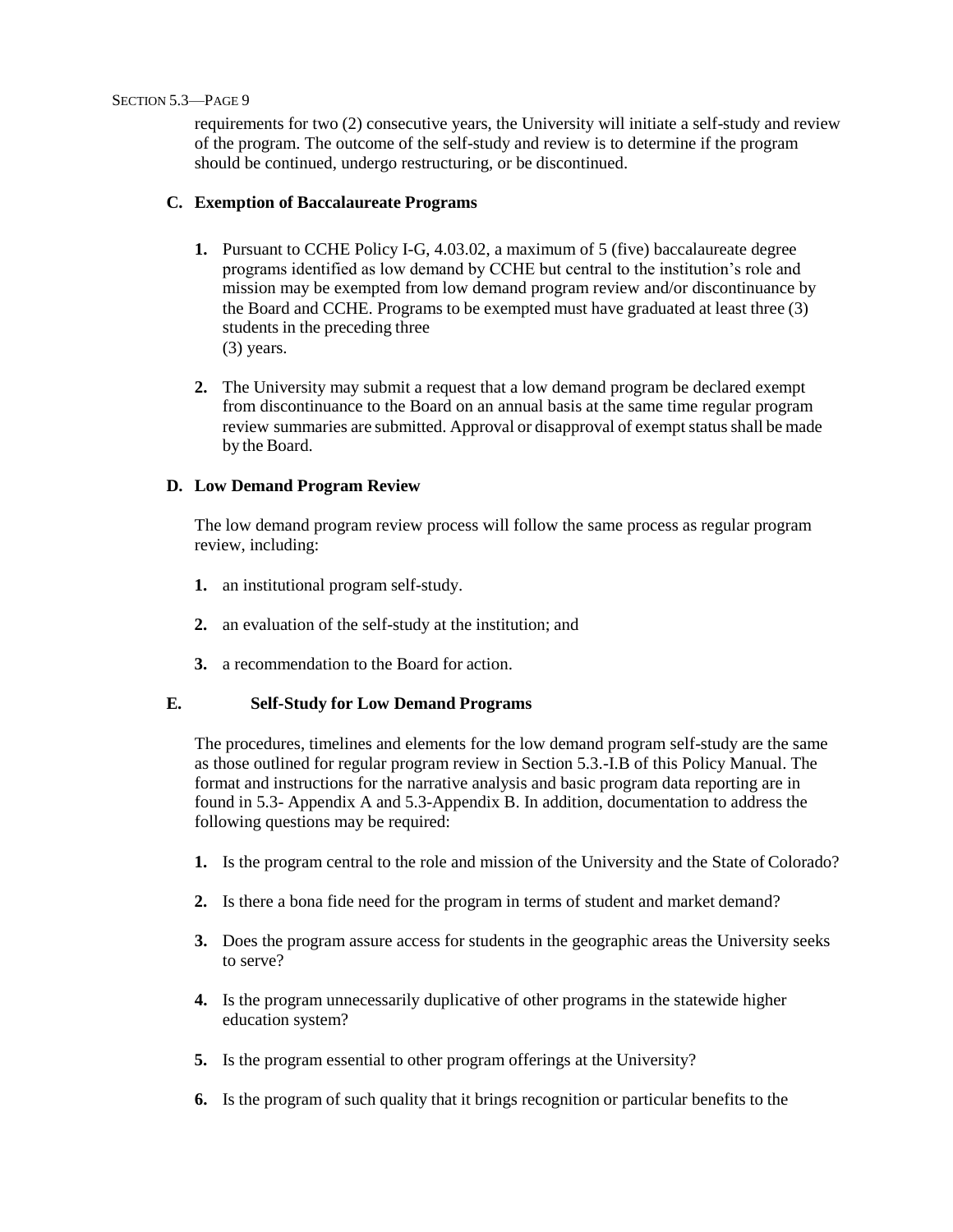#### SECTION 5.3—PAGE 10

University and/or the State of Colorado?

- **7.** Does the program provide unique opportunities in terms of its discipline, method of learning, academic level of competition, or size of constituency served?
- **8.** Does the program attract external funds to the University or state?
- **9.** Is there a rational explanation for the low number of graduates in the program?
- **10.** Is there a plausible remedy for this situation?

#### **F. Evaluation of the Self-Study of Low Demand Programs**

The low demand program will undergo an internal, on-campus evaluation as outlined for regular program review in Section 5.3-I.C. of this *Policy Manual*, including the development of a formal critique of the self-study and a review of all internal program review documents by the President and the Vice President for Academic Affairs. In addition to using the questions under "University Evaluation of the Self Study", the questions under "Self-Study for Low Demand Programs" (above) will also be used to guide in the evaluation process.

#### **G. Board Action**

- **1.** The Board may decide to exempt a program, continue a program at its present level, restructure a program or discontinue a program. The Board's actions will be communicated to CCHE in accordance with CCHE Policy I-G, 4.03.04.
- **2.** If a program is approved for continuance by the Board after the review process for low demand programs, and the program appears on the annual CCHE low demand programs list for a third consecutive year, additional reports and/or self-studies from the University may be required to address CCHE and Board concerns, and the program may be resubmitted to the Board for further action. Pursuant to CCHE Policy I-G, low demand programs that are not discontinued by Board action may be discontinued by CCHE action.

#### **III. Academic Degree Program Discontinuance**

#### **A. Programs may be discontinued by Board or CCHE action.**

- **1.** If a program is discontinued by Board action, a specific termination date will be specified by the Board and forwarded to the institution and to CCHE, pursuant to CCHE guidelines and State statutes.
- **2.** Termination dates for programs discontinued by CCHE action will be set by CCHE.
- **B. A phase-out plan for discontinued programsshall be developed by each institution.** The phase- out plan will be implemented by the institution immediately upon notification of a program's discontinuance and will continue in effect during the period preceding the termination date. Each phase-out plan will include procedures for the following:
	- **1.** Notifying all affected students and faculty members of the change in status.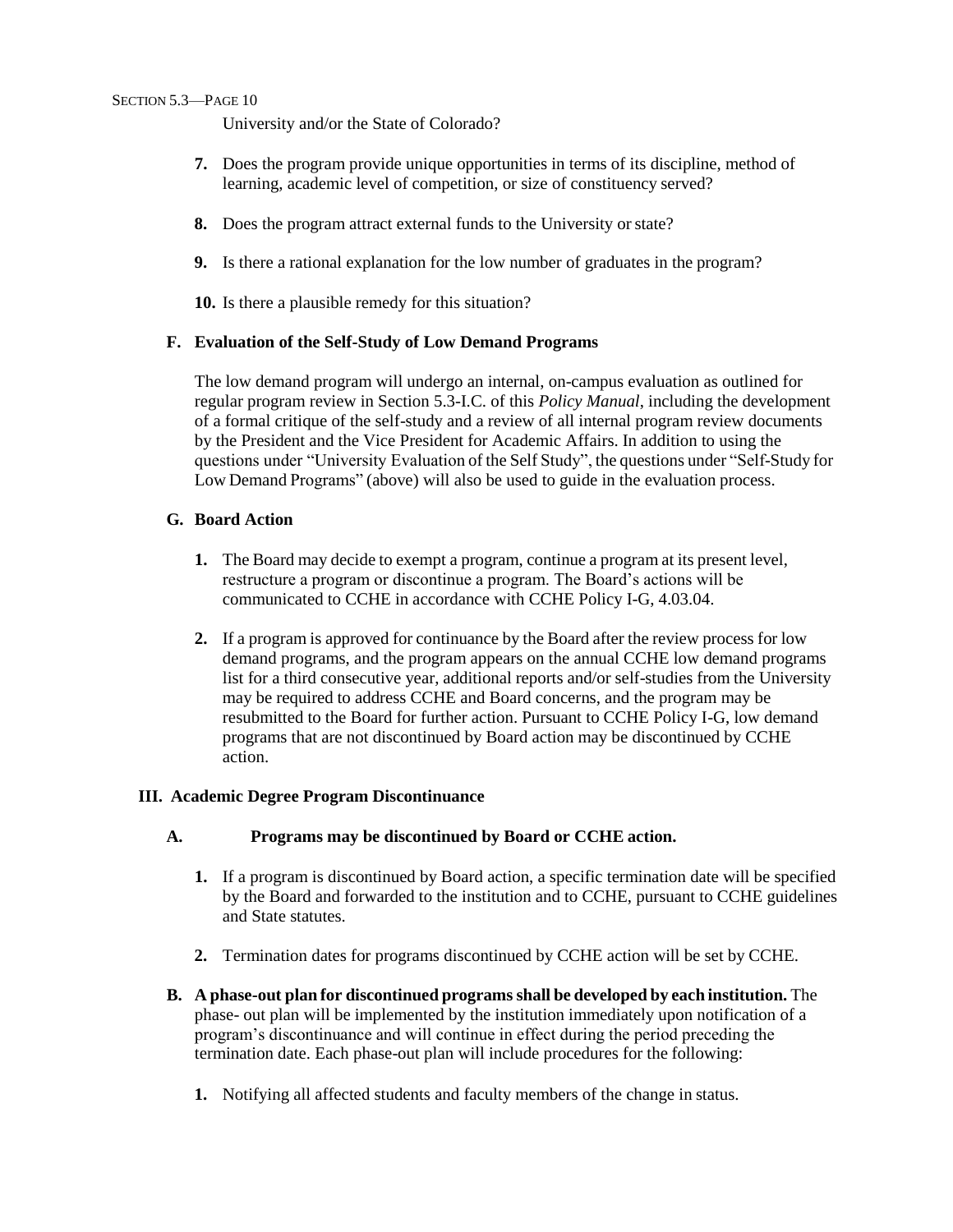- **2.** Ceasing enrollment of new students in the program.
- **3.** Limiting enrollment only to continuously enrolled students.
- **4.** Counseling students into alternative programs when completion of the program is not feasible.
- **5.** Ensuring required courses are offered to the greatest extent possible before the termination or changes take place.
- **6.** Implementing institutional reduction-in-force plans, as appropriate.
- **7.** Reporting annually to the Board on the University's progress toward the discontinuance of the identified program.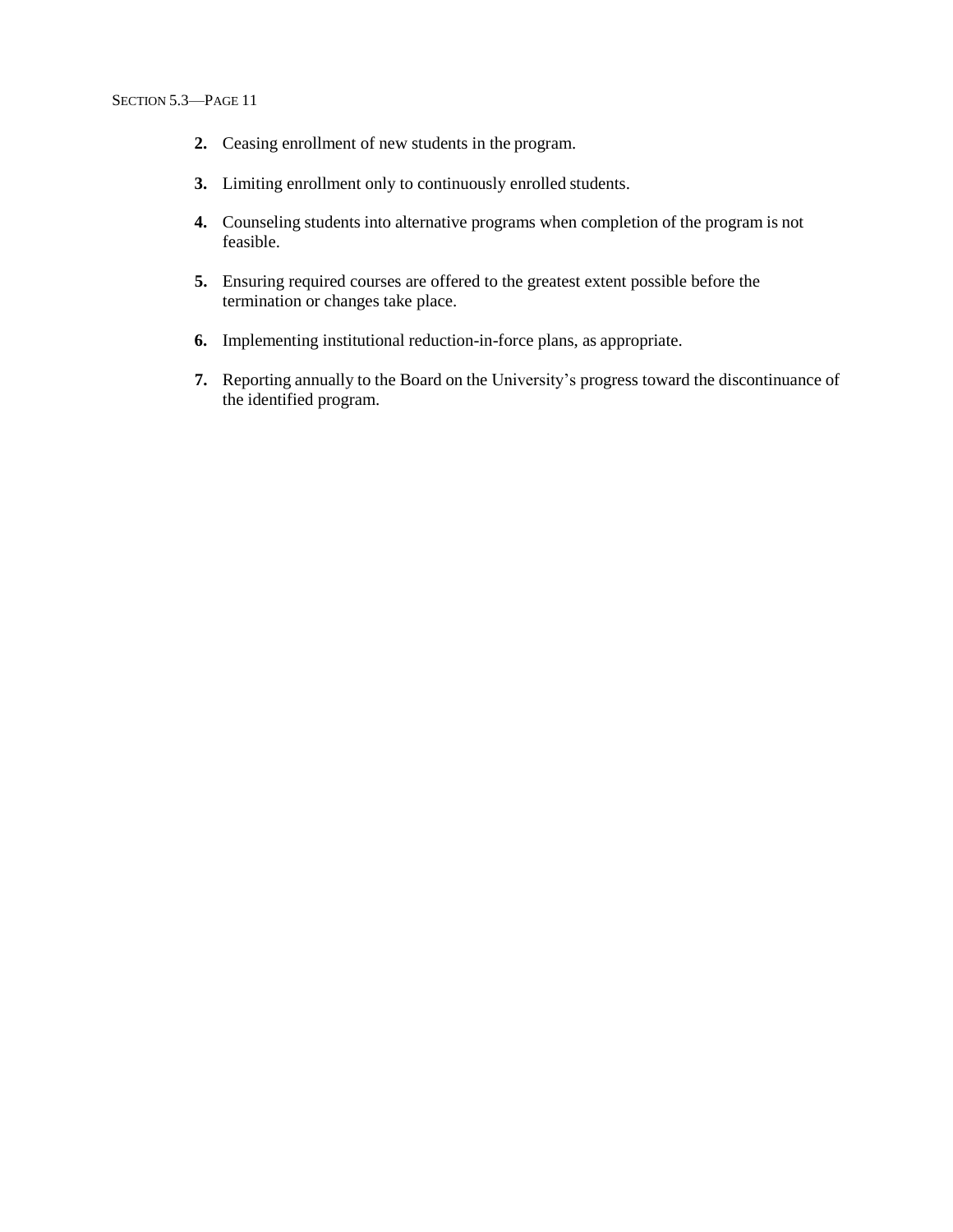### **Appendix A—Academic Program Review Formats**

### **1. The Program Review Self-study shall have the following elements:**

- **A.** A short history of the program, including responses to the previous program review comments and recommendations.
- **B.** Program goals and objectives
- **C.** Analysis of effectiveness of meeting goals and objectives (Assessment) and their relationship to the University role and mission
- **D.** The review should include an analysis for the need for the program based on:
	- 1) enrollment, graduation rates and other relevant data
	- 2) comment from external sources
	- 3) review of the program inputs, good practices, and program outputs
- **E.** Strengths identified from the program review process
- **F.** Weaknesses identified from the program review process
- **G.** Recommendations for the future
- **H.** Program Review Data Forms

### **2. The Program Review Summary submitted to the Board shall include the following:**

- **A.** Signature page indicating the academic program and persons responsible for evaluating the self- study and the estimated cost of the self-study.
- **B.** A narrative summary that includes:
	- **1.** Responses to previous program review comments and recommendations
	- **2.** Summary of Program Objectives, including expected measurable student outcomes
	- **3.** Evidence of Adequate Program Assessment
	- **4.** Program Strengths
	- **5.** Program Weaknesses
	- **6.** Future Plans and Recommendations
- **C.** Program Review Data Forms (Appendix B) from Program Review Self-Study
- **D.** If consultants were used, their findings and recommendations
- **E.** Recommendations by the President
- **F.** For those identified low-demand programs, the President's or his/her designee's final recommendation and rationale for the program's continuance, restructuring or discontinuance.
- **G.** For those programs recommended by the University for discontinuance, a copy of the phaseout plan.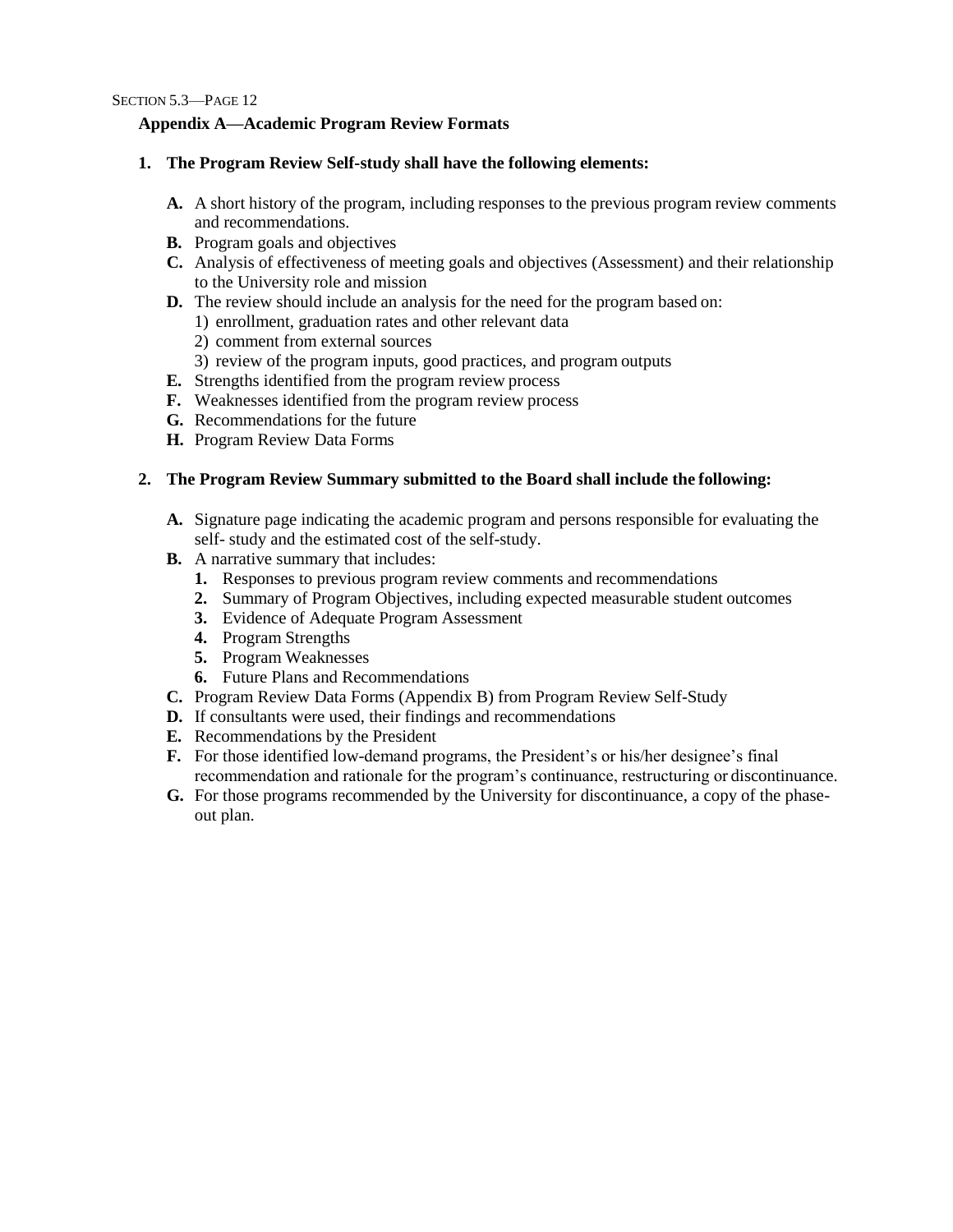#### **Appendix B— Academic Program Review Worksheet**

- **1. Number of Majors Number of Majors (1st and 2nd) Total Fall Majors Fall Majors by Class**
	- Freshman
	- Sophomore
	- Junior
	- Senior
	- Other
- **2. Credit Hours Produced**

# **Fall Term**

•Lower Division

•Upper Division

•Total

### **Spring Term**

•Lower Division

•Upper Division

•Total

# **Summer Term**

- •Lower Division
- •Upper Division
- •Total

**Total Academic Year**

### **V. Annualized Student FTE**

### **VI. Number of Program Graduates**

1.Total 2.Native

### **VII. Total Program Graduates as a Percent of Total Program Majors** 1.Total

#### **VIII. Credits to Graduation**

- 1.Total
- 2.Native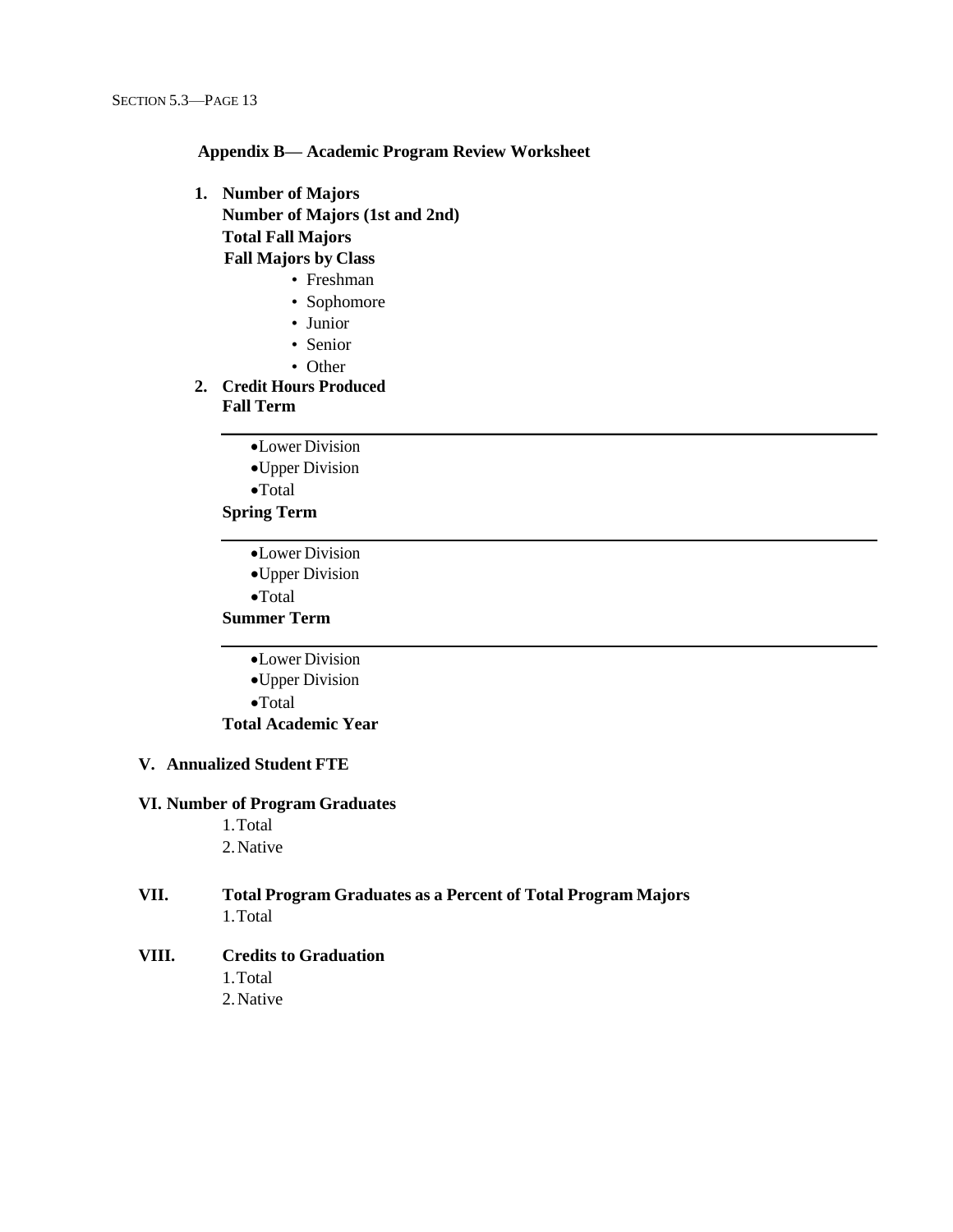# **Program Efficiency Measures**

# **IX.Faculty FTE**

- 1. Instructional Full Time Part Time
- 2. Non-Instructional
- 3. Total
- 4. % Tenured

#### **X. Fall Faculty Load**

- 1. Average Credit Hours
- 2. Average Contact Hours
- 3. Total Number of 'B' Hours

### **XI. Student/Faculty Ratio**

# **XII. Number of Courses Offered**

Lower Division Upper Division Total

# **XIII. Average Class Size (Type A courses)**

Lower Division Upper Division Total

### **XIV. Program Costs**

Instructional Cost / Credit Hr Capital Expenditures/Credit Hr Faculty Cost / Credit Hr Chair's Administrative Cost / Credit Hr Total Cost

### **XV. Support Staff FTE**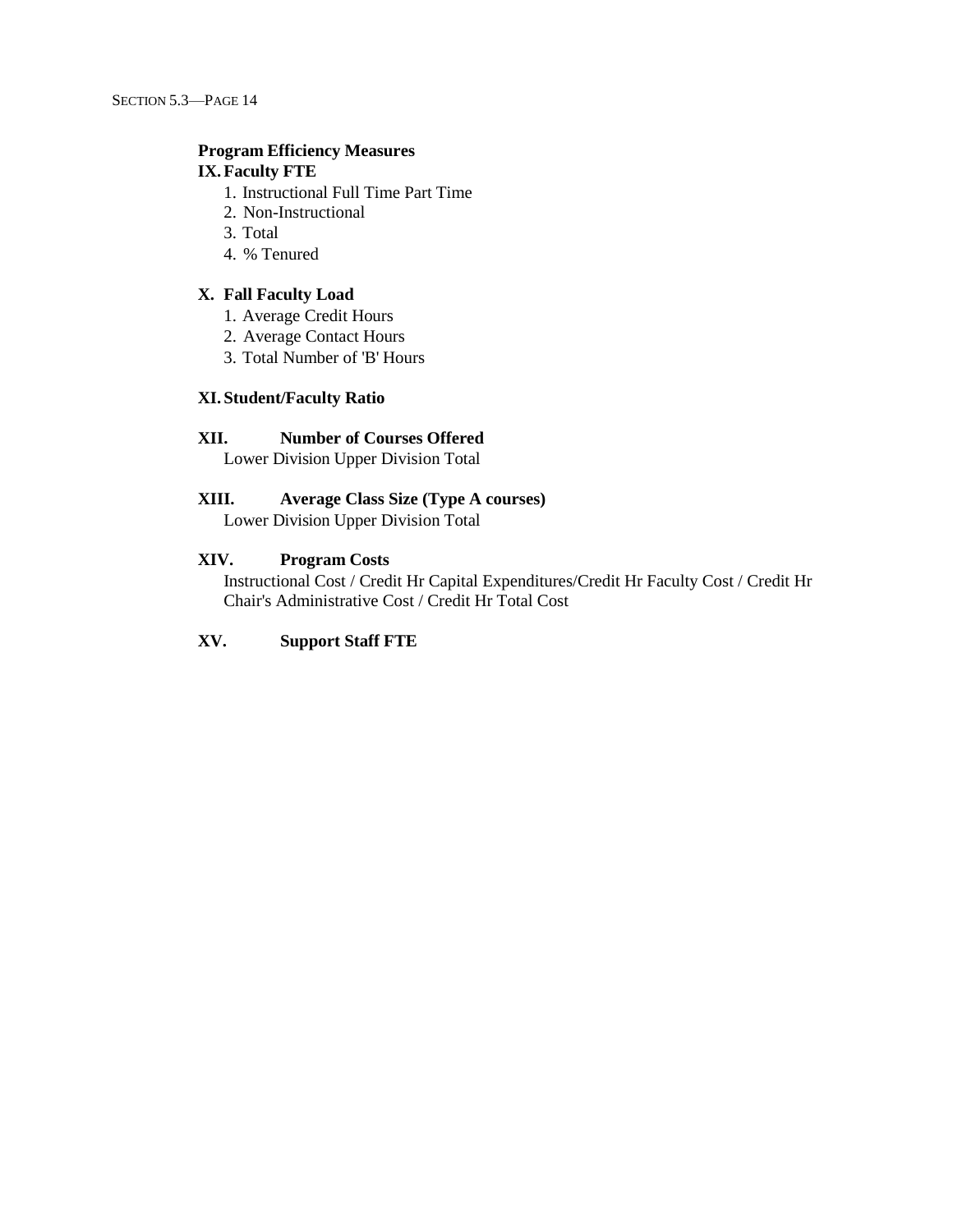## **Explanation of Academic Program Review Worksheet**

### *Program Productivity Measures*

### 1. *Majors in Program*

- a. Total number of students who first declared this program as their major in the summer, fall or spring term of the given year, whether they continued in the major or not during that year.
- b. Total number of majors who were in this major in any of the five previous years and who are still in the program in the summer, fall or spring term (i.e., "old" majors).
- c. Total majors in the program for the summer, fall and spring terms  $(=1a + 1b)$ .
- d. Total majors in the program by class rank (freshmen, sophomore, etc.) at the end of the spring semester.

### 2. *Credit Hours*

Upper and lower division credit hours produced by the program during the summer, fall and spring terms.

3. *Annualized Student FTE*

Total student credit hours produced by a program during the fiscal year, divided by 30.

- 4. *Program Graduates*
- a. Total number of graduates within the program for the fiscal year.
- b. Number of native graduates from the program for the fiscal year

(Multiple majors count as a whole graduate in each degree program. They count only once if they are getting a degree in two or more areas of emphasis within the same major.)

- 5. *Total Program Graduates as a Percent of Total Program Majors* The total program graduates (4a. above) divided by the total majors in the program (1c. above).
- 6. *Credits to Graduation*
- a. Mean number of total credits to degree for all program graduates for the fiscal year (based on graduates counted in 4.a.)
- b. Mean number of total credits to degree for native program graduates for the fiscal year (based on graduates counted in 4.b.)

Native = students who began and completed their degree at the same institution, and earned the majority of their credits from that institution (i.e., NOT transfer students). "Fiscal" Year = summer, fall,  $&$  spring terms

# *Program Efficiency Measures*

### 7. *Faculty FTE*

Number of FTE faculty (includes full time, part time, both tenure/tenure track and temporary) allocated To the program by function. This includes instructional and/or non-instructional (e.g., faculty dept. chairs with release time for admin. duties).

This number should reflect all faculty contributing directly to the program.

Percent tenured (item d.) is the percent of the Total FTE Faculty (item c.) that are tenured.

8. *Faculty Load – Fall Semester*

The average faculty load per FTE faculty in Type A courses in the program for the fall semesters, As measured by:

a. Average credit hours in Type A courses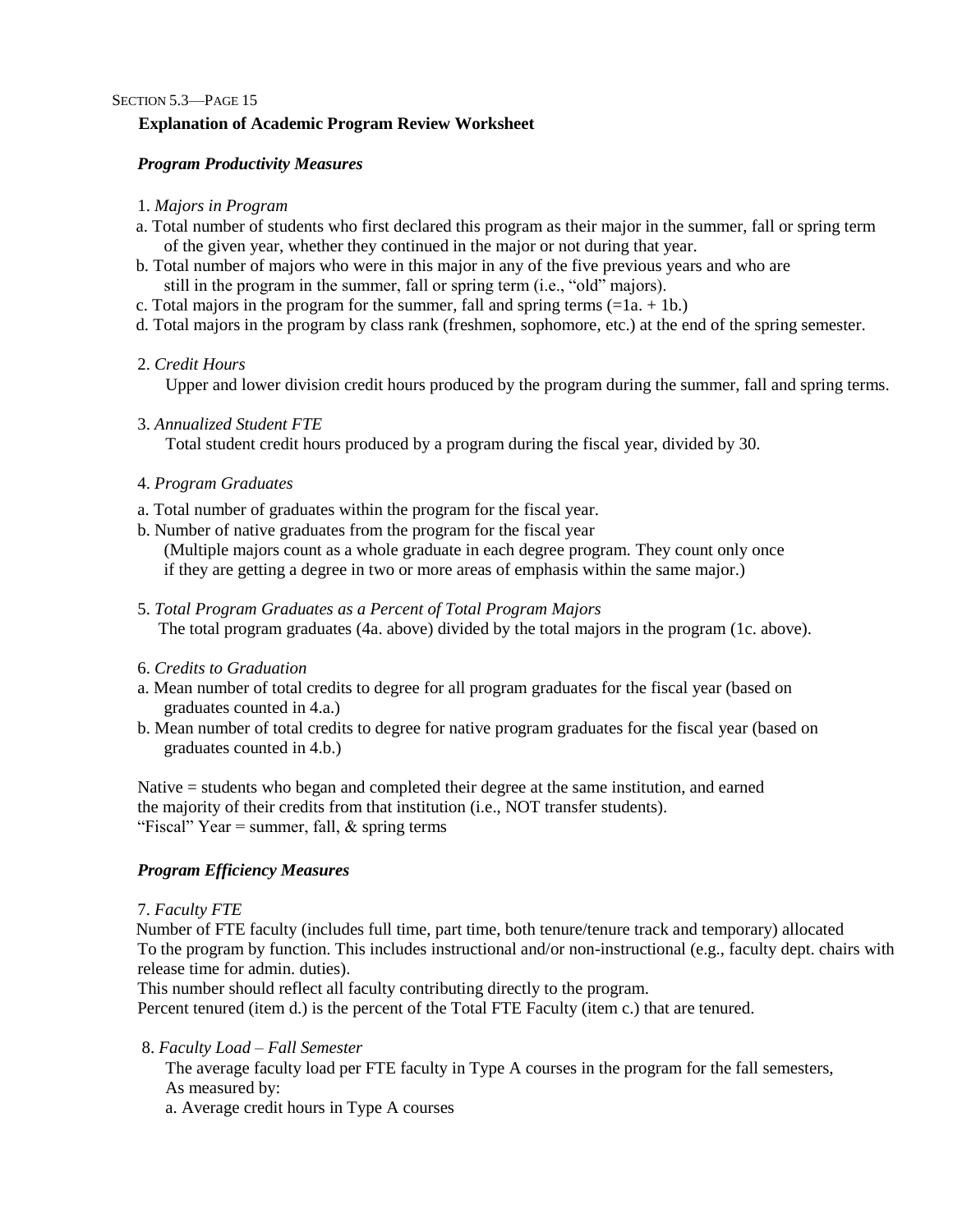SECTION 5.3—PAGE 16

b. Average contact hours in Type A courses

The faculty load in Type B courses in the program as measured by:

c. Total number of credit hours in Type B courses

AND/OR include a statement of program's involvement in Type B instruction (e.g., average total contact hours per program faculty, etc.).

## 9. *Student FTE/Faculty FTE*

The annualized Student FTE (from item 4. above) divided by the total faculty FTE (from item 7. c. above).

#### 10*. Number of Courses Offered*

The number of lower and upper division sections offered by a program for the academic year (fall, spring).

#### 11. *Average Class Size (Type A courses)*

The average class size of lower and upper division Type A courses offered by the program for the academic year (fall, spring).

#### 12. *Program Costs*

The programming  $cost = annual program$  personnel expenditures  $+$  annual operating expenditures + 5-year average of capital expenditures.

These numbers include tuition and general fund dollars only.

#### 13. *Support Staff FTE*

The FTE staff supporting the program (i.e., clerical, laboratory technician).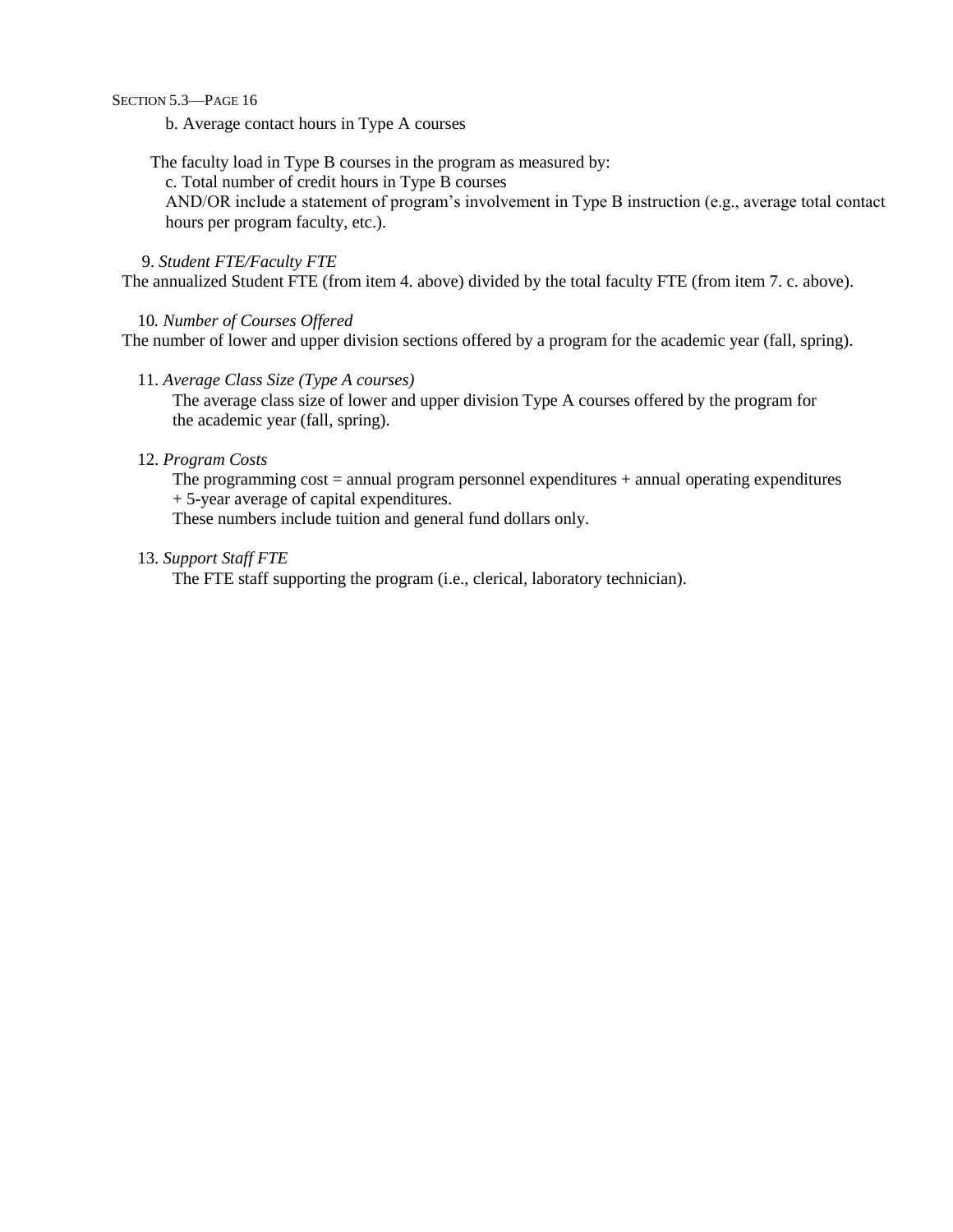## **Section 5.4: Academic Calendar of the University**

The University shall operate on a semester system during the academic year. The period and duration of summer terms are to be scheduled by the University to respond to the distinctive needs of the University and of its students and faculty. Innovative scheduling of mini-semester, short courses, and non-traditional programs is encouraged.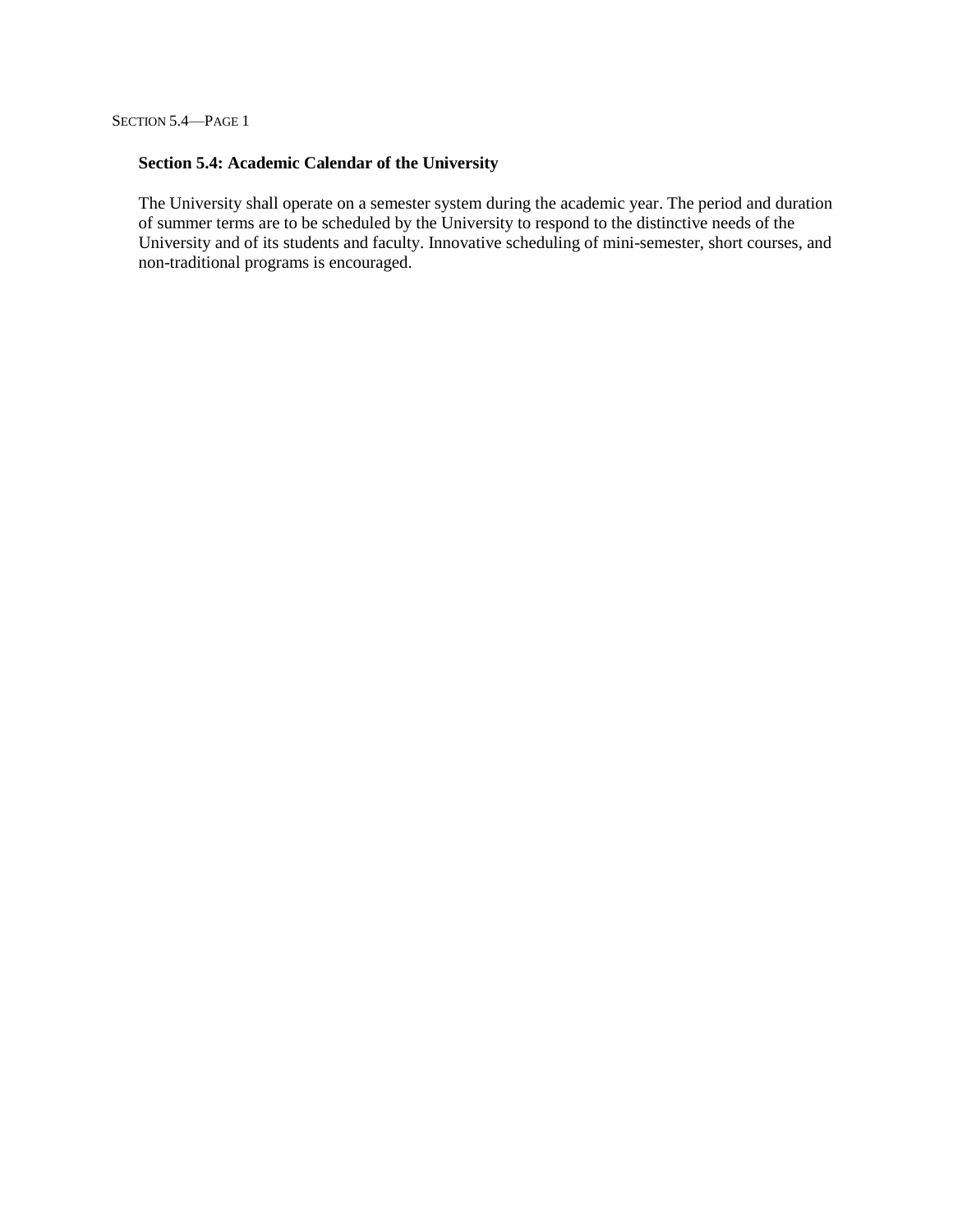# **Section 5.5: Policy for Developing and Discontinuing Coordinated Academic Degree Programs**

CCHE Policy I-I and State law shall be followed in the approval or discontinuance of coordinated academic degree programs.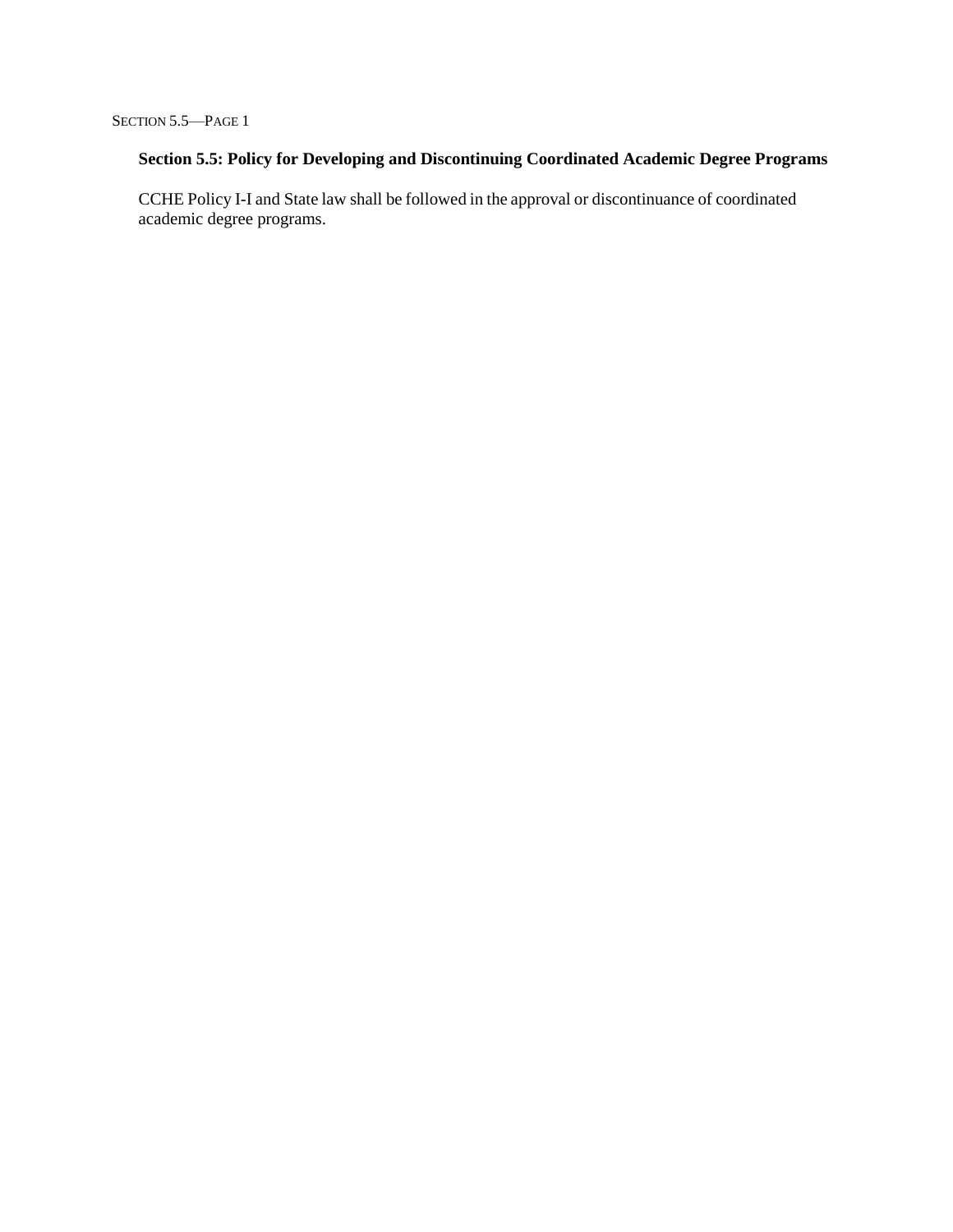#### **Section 5.6: Admission Requirements of the University**

The Board has the responsibility and authority to establish the admission requirements for the University provided that such requirements do not include admission standards lower than those set by the CCHE Policy I-F. The admission requirements which are to be stated in the role and mission statements of the University may not be changed in any way without prior approval of the Board. Since any change in admission requirements may modify the educational philosophy or the established role and mission of the University, no such change will be made unless it is preceded by a review.

Any changes in admission requirements approved by the Board involving admission standards may not be implemented until such time as it may be approved by the CCHE. The President is assigned the responsibility for all communication with the CCHE.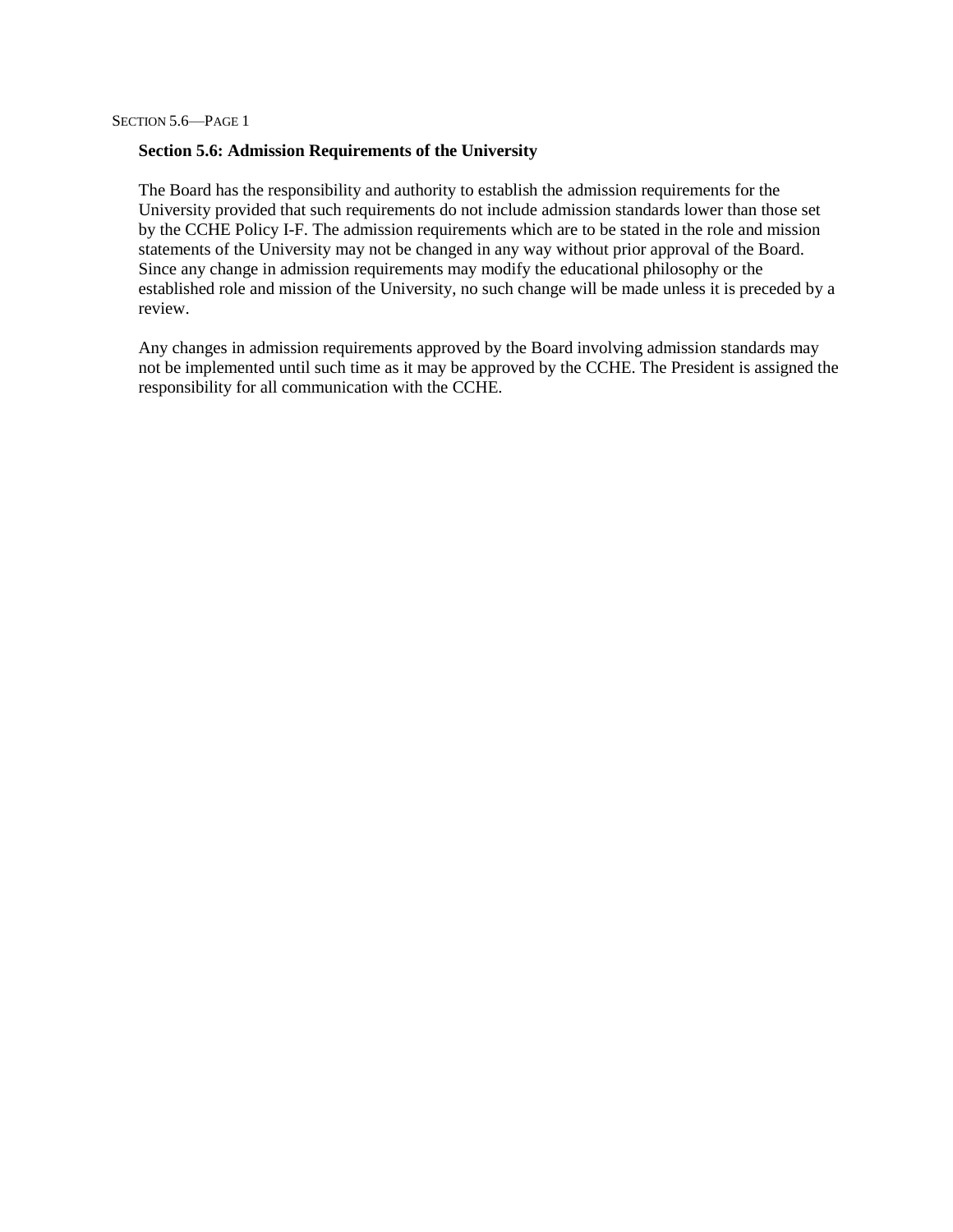## **Section 5.7: Transfer of Earned Credits**

- **A.** Credits satisfactorily completed in all subject matter areas similar to or related to curricula or course offerings at any regionally accredited two-year or four-year college or university in Colorado will be acceptable at full value upon transfer to the University, provided the student meets the admission requirements of, and is admitted to, the University.
- **B.** The University will establish an efficient and orderly transfer process based on the principle of automatic acceptance of applicable credit and to provide a mechanism for addressing transfer disputes. These processes will be set forth in the University *Catalog*. The number of transfer disputes and their resolution shall be annually reported to the Board. The CCHE shall have final authority in resolving transfer disputes that cannot be resolved by the University or the Board.
- **C.** The University will develop transfer policies, consistent with CCHE Policy I-L, for students who transfer from a Colorado public institution of higher education.
- **D.** Policies for transfer students who transfer from other Colorado public institutions of higher education will conform to the following parameters:
	- **1.** All undergraduate credit hours awarded within ten (10) years by Colorado public higher education institutions which are transferred into an undergraduate degree programs at the University and which cover current equivalent material shall apply to the completion of such student's graduation requirements. This does not prohibit departmental residency requirements nor specific course requirements aslong asthe requirements apply equally to non-transfer (native) and transfer students within the same department.
	- **2.** The University or department may not impose additional credit hour requirements on a transfer student provided such requirements are described in the academic curriculum. This does not prohibit departmental residency requirements nor specific course requirements for graduation as long as the requirements apply equally to native and transfer students within the samedepartment.
	- **3.** The required minimum grade point average for application into undergraduate degree programs shall be the same for all students, whether they are native or transfer students. The grade point average which is required for a student to apply and be fully considered for acceptance into a degree program shall be no higher than that which is required for graduation from the degree program. The University and departments reserve the right to select the most qualified applicants for admittance into the University and/or its programs. Criteria for admittance must be stated in the University's official publications and be on file with the CCHE.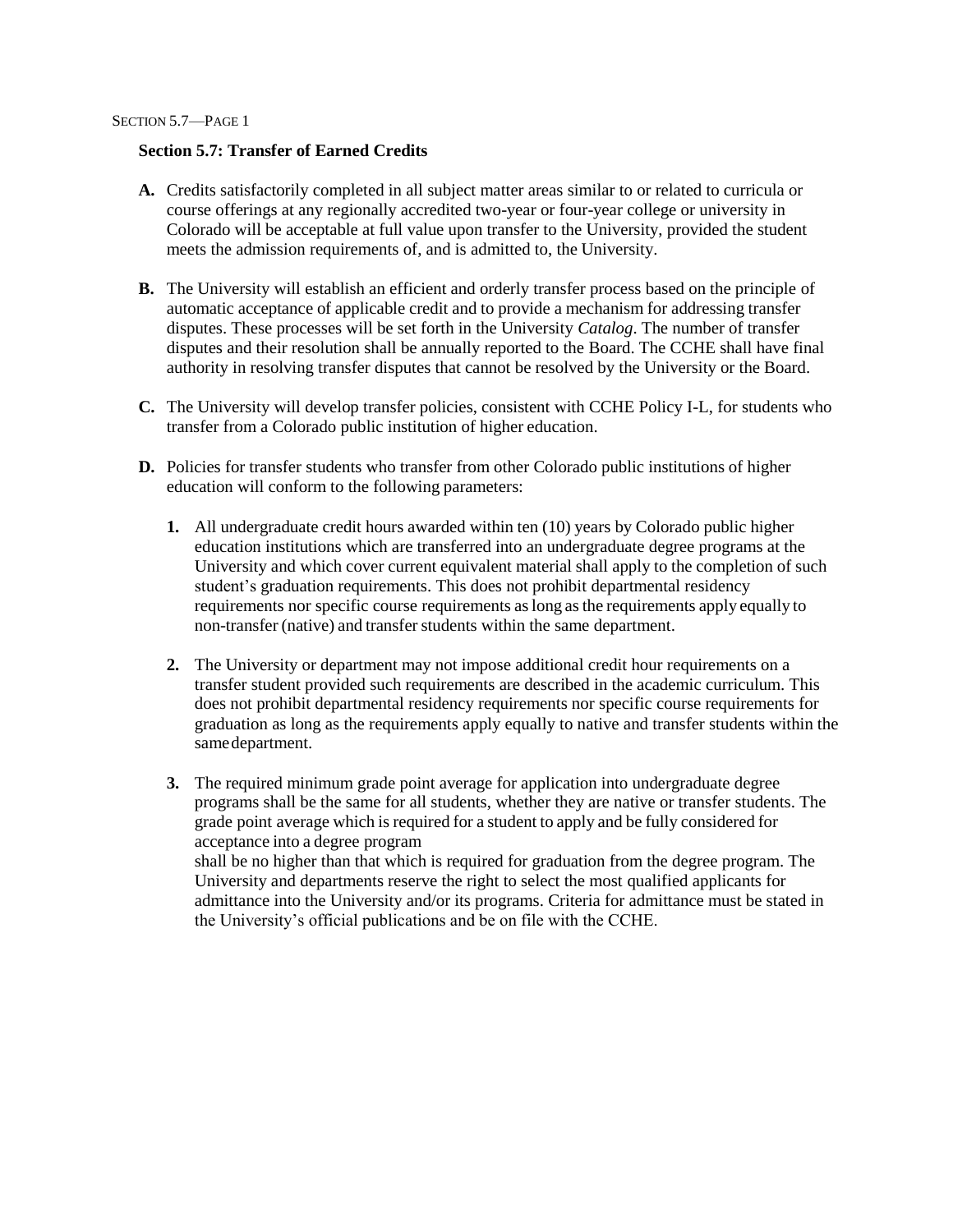SECTION 5.8—PAGE 1

## **Section 5.8: Outreach Policies**

The Board recognizes the University's role as a regional education provider as determined by the statutory definition of its role and mission and supports the University in providing credit and noncredit educational programs under policies and procedures developed by the CCHE.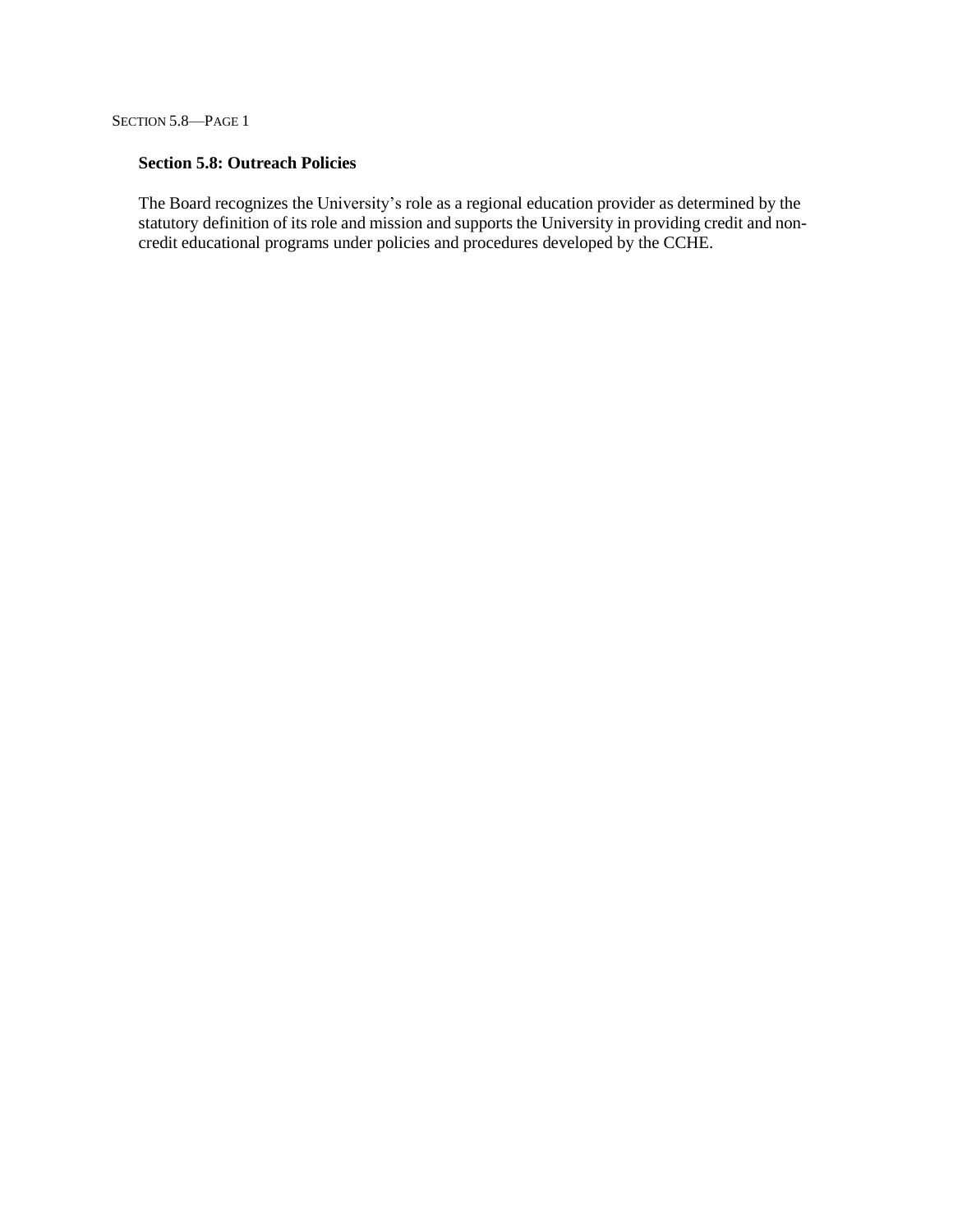#### **Section 5.9: International Education**

The Board subscribes to the values of international travel and study in foreign countries. In order to provide international experiences for students that are both effective and economical, the Board encourages the following two approaches:

- **1.** There should be strong and continual coordination among the colleges in Colorado in planning and operating short-term international travel programs. Programs may be offered jointly or by a single institution, but the program should be advertised throughout the State and all interested students should be encouraged to enroll.
- **2.** The University should not develop its own semester-long or year-long study-abroad programs but should reach agreements with other institutions already managing successful programs that will permit and encourage participation by students of the University.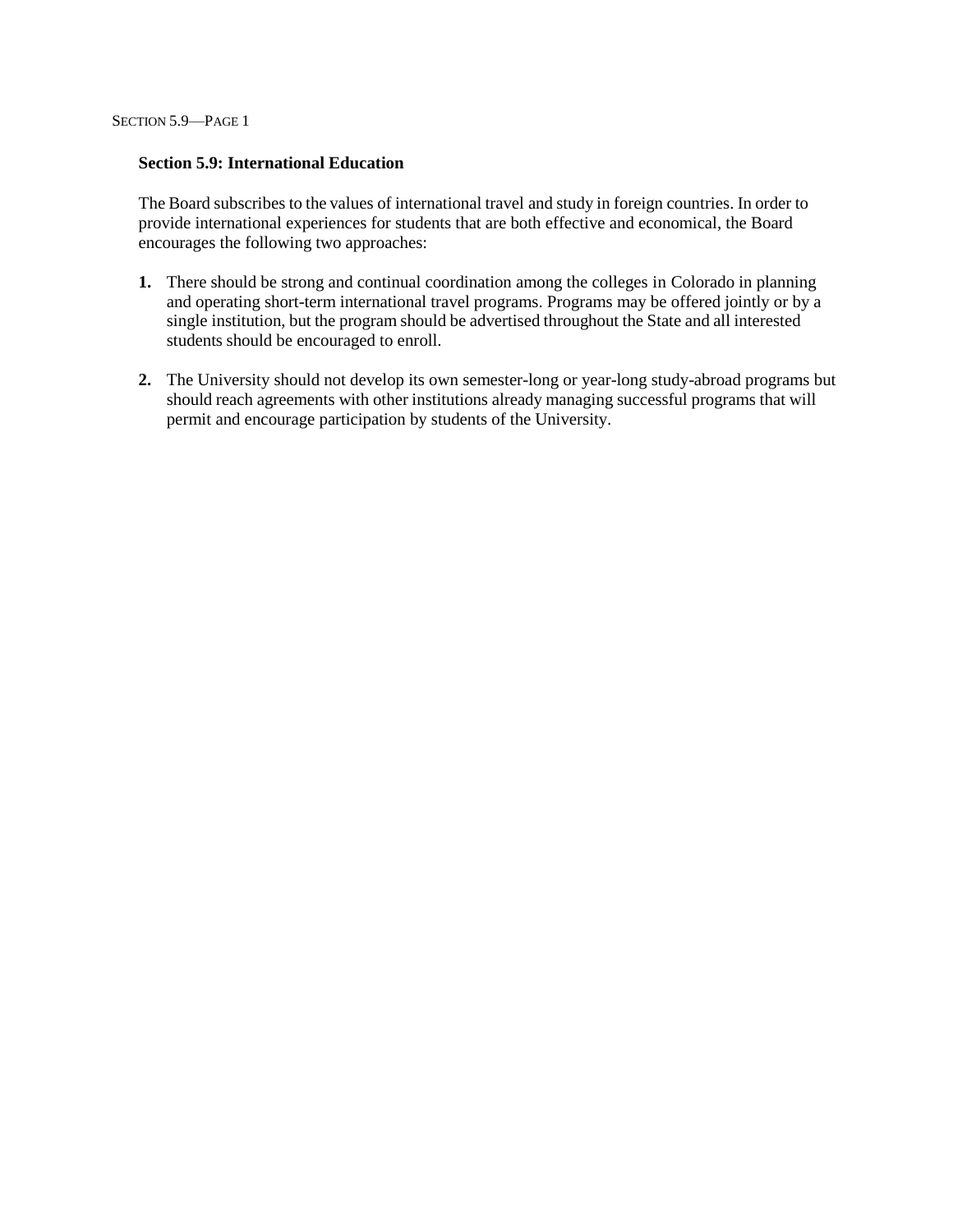# **Section 5.10: University and College Press of Colorado**

The Board accepts the general policy set forth in the Articles of Incorporation of the University and College Press of Colorado and authorizes the President to submit the names of faculty members who are to represent the University.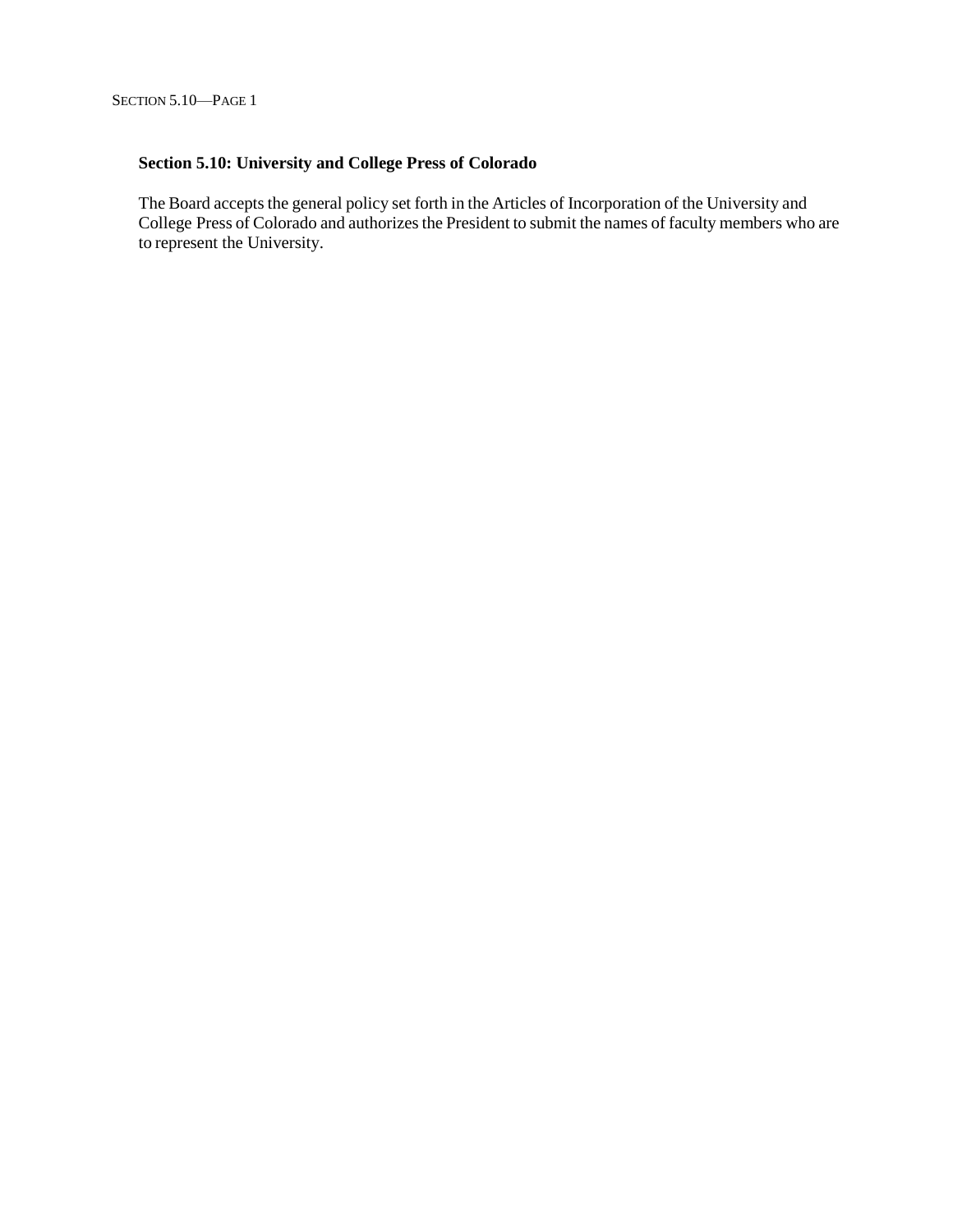#### **Section 5.11: Division of Royalties from Copyrights and Patents**

The Board is entitled to share or designate the recipient of any royalties or other income derived from patents and copyrights resulting from an employee's efforts while employed by the University to the extent that the University has assisted or supported such effort or to the extent that University facilities and support have been used in such effort. The specific extent of the Board's participation in such royalties or other income may be established by written agreement between the individual employee and the President or designee. The extent of the Board's share in such royalties or other income may be subject to the specific provisions of any grant or contract under which the royalties or income were generated.

Any royalties or other income derived from patents and copyrights generated solely as a result of individual initiative outside the scope of employment and not assisted or supported by the Board or the University or developed with the use of University facilities or resources, shall remain the sole property of the employee.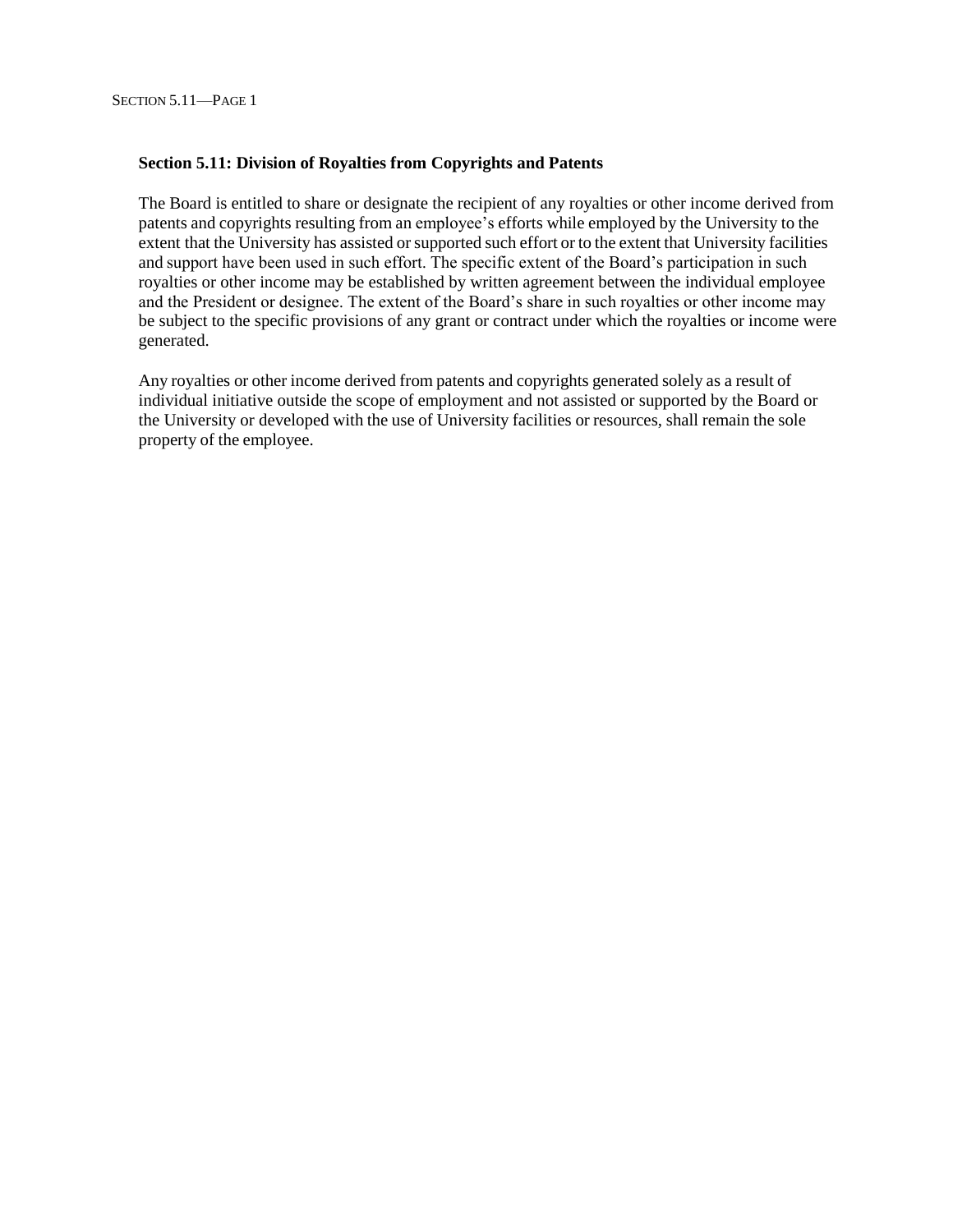## **Section 5.12: Summary of Copyright Law Fair Use Provisions and Agreement on Guidelines for Classroom Copying**

*Federal Copyright Law Revision of 1973, 17 U.S.C.A. § 107,* providesthat "fair use" of a copyrighted work, including use by reproduction in copies, for purposes such as "teaching (including multiple copies for classroom use), scholarship, or research, is not an infringement of copyright." Statutory criteria used to determine whether the use made of a work in any particular case is a "fair use" include:

- **1.** the purpose and character of the use, including whether such use is of a commercial nature or is for nonprofit educational purposes;
- **2.** the nature of the copyrighted work;
- **3.** the amount and substantiality of the portion used in relation to the copyrighted work as a whole; and
- **4.** the effect of the use upon the potential market for or value of the copyrighted work.

In 1976, the Ad Hoc Committee of Educational Institutions and Organizations on Copyright Law Revisions, the Authors League of America, Inc. and the Association of American Publishers, Inc. entered into an agreement entitled *"Agreement on Guidelines for Classroom Copying in Not-For-Profit Educational Institutions*" (the "Agreement") which states the minimum standards of educational fair use.

The Agreement provides that teachers may make or have made single copies of: a chapter from a book; an article from a periodical or newspaper; a short story, essay, or poem; or a chart, graph, diagram, drawing, cartoon or picture for scholarly research or use in teaching or preparation to teach a class. Multiple copying for classroom use cannot exceed the number of pupils in a class, must meet strict tests of brevity, spontaneity, and cumulative effect, and must include a notice of copyright. "Brevity" is defined as no more than two hundred fifty (250) words from a poem, no less than five hundred (500) but not more than one thousand (1000) words of an excerpt of prose and up to two thousand five hundred (2500) words of a complete article, story or essay. "Spontaneity" requires teacher inspiration and time pressures that make it unreasonable to request permission. "Cumulative effect" limits copying by each instructor of a given item to only one (1) course in the school, not more than nine (9) instances of multiple copying for one (1) course during one (1) class term, and not more than one (1) item from the same author nor three (3) from the same collective work or periodical volume during one (1) class term. In addition, copies may not be: 1) used as substitute for anthologies, compilations, or collective works; 2) made of "consumables" such as workbooks; 3) a substitute for purchases, directed by higher authority, or repeated with respect to the same item

by the same teacher from term to term; 4) the subject of a charge to the student beyond actual copying cost.

Videotaping of television programs for classroom use from commercial television programming should be tested by the above statutory criteria for fair use. Before videotaping television programs for classroom use from a public broadcasting agency, the University should contact the local public broadcasting station for a list of programs which schools may record off-the-air.

University faculty and employees desirous of using copies of material created by others are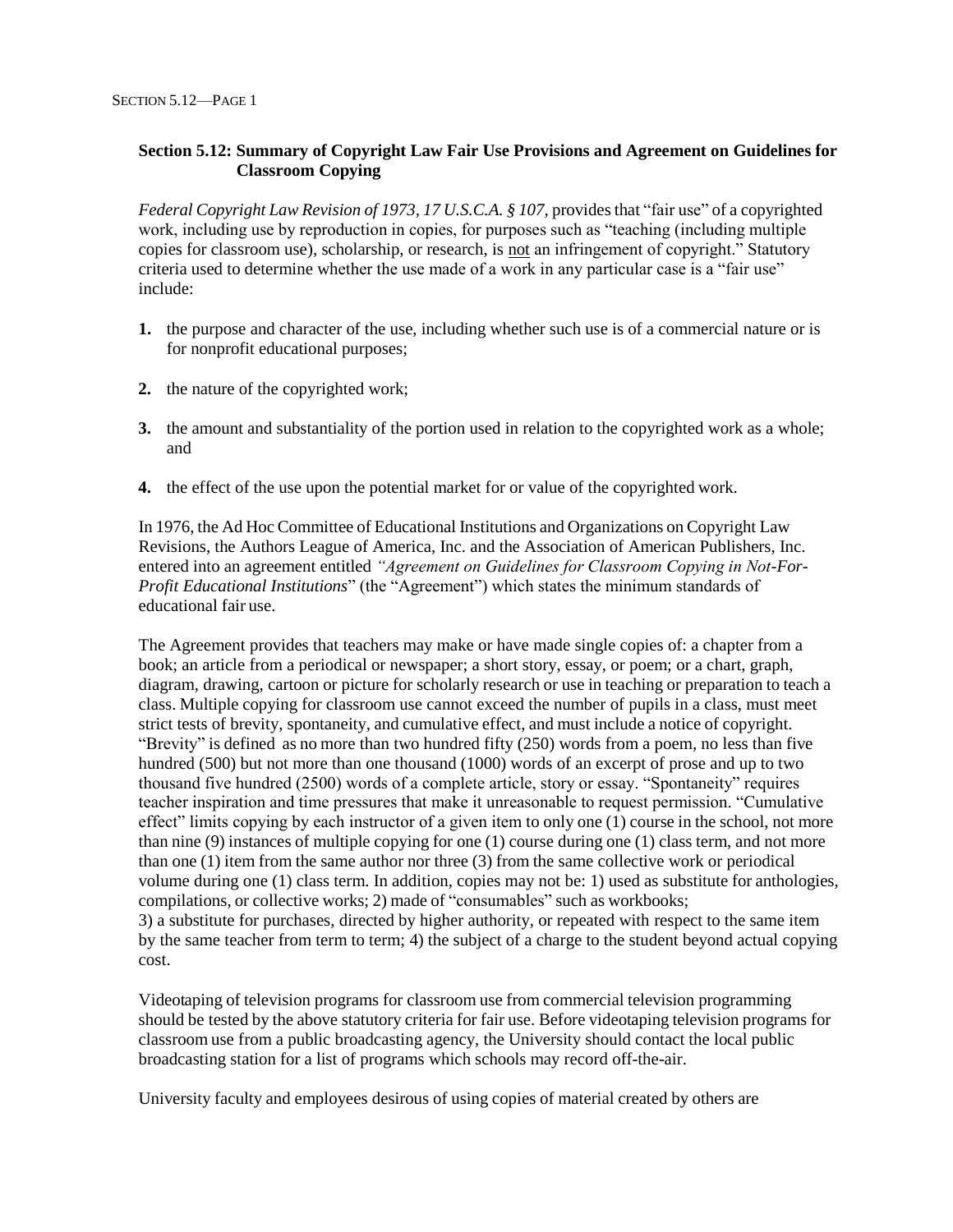SECTION 5.13—PAGE 1

responsible for determining its copyright status and should obtain written permission from the copyright owner before using the material, except when the "fair use" criteria stated above have been met.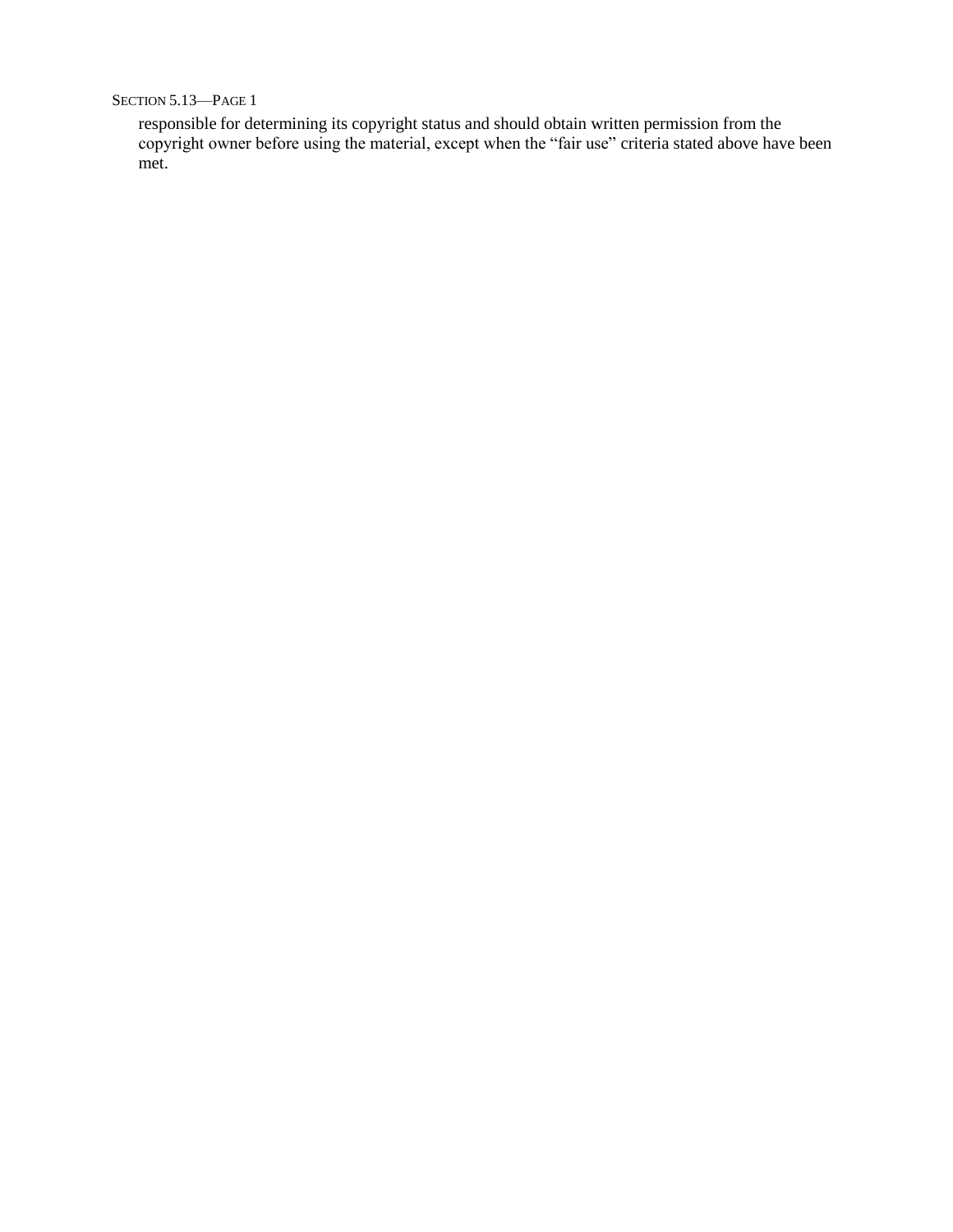#### **Section 5.13: Out-of-State Instruction**

The Board will annually review any proposed courses offered by the University in the states of Arizona, Kansas, Nebraska, New Mexico, Oklahoma, Utah, and Wyoming. These courses must satisfy the following stipulations:

- **A.** Any credit course offered will be applicable toward credit for a degree or certificate at the University. The courses must be current catalog offerings. Any new non-catalog offering must be approved through the procedures established by the University for course inclusion in the catalog.
- **B.** Any non-credit courses offered through a program will not be acceptable toward credit for a degree or certificate.
- **C.** Existing University standards for selection of resident faculty and evaluation of credit and noncredit courses and programs will apply to out-of-state instruction.
- **D.** Degree or certificate programs cannot be offered out-of-state without prior approval of the Board and CCHE.
- **E.** Quality of on-campus programs must not be sacrificed for the out-of-state courses.
	- 1. Current faculty FTE will not be used as faculty in the out-of-state courses.
	- 2. The administration of the out-of-state courses will be carefully monitored so as not to interfere with the normal operations of the University.
- **F.** Enrollments generated in out-of-state programs or courses will not be reported as FTE for state funding.

The Board will annually provide CCHE with a complete set of the policies and procedures of the Board regarding out-of-state instruction.

Prior to offering courses in states other than Arizona, Kansas, Nebraska, New Mexico, Oklahoma, Utah and Wyoming, the Board will seek CCHE approval.

The Board will annually provide CCHE with a report describing all courses offered by the University outside the boundaries of Colorado.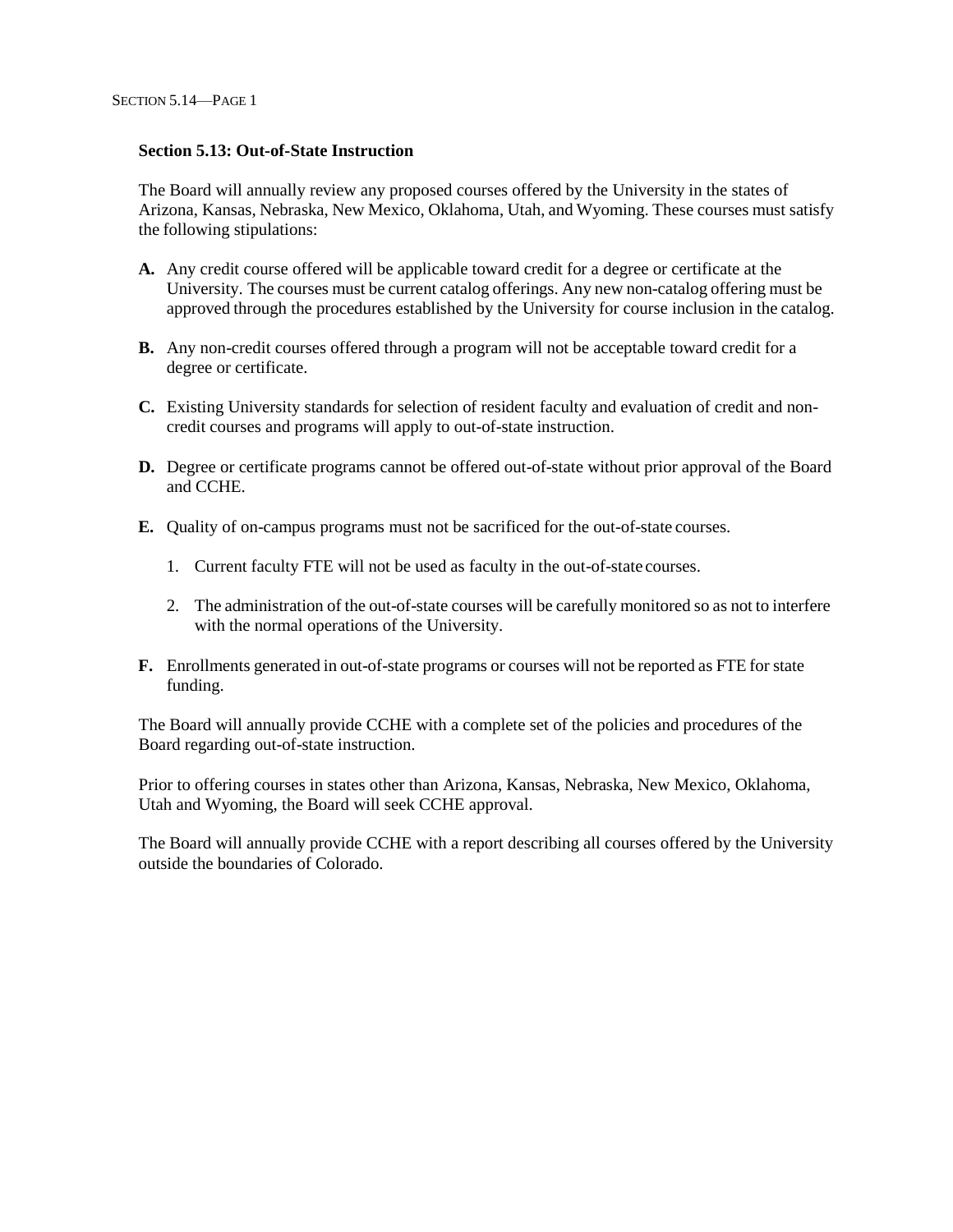#### **Section 5.14: Remedial and Supplemental Academic Instruction (SAI) Education**

In accordance with *Colorado Revised Statutes* 23-1-113.3 and the Colorado Department of Higher Education's Statewide Remedial Education Policy, the University may offer cash funded remedial curriculum in Mathematics and English and Supplemental Academic Instruction, defined as corequisite coursework in college gateway courses for students with limited academic deficiencies.

In order to provide this, the University will:

- 1. Ensure that each first-time undergraduate student has been assessed in English and mathematics prior to enrolling in their first semester, and that a secondary evaluation process is in place to allow students who test below college-ready scores to be placed in appropriate course work.
- 2. Ensure that each first-time undergraduate whose assessment score indicates inadequate college preparation in English and/or mathematics has the appropriate advising information regarding the necessity to enroll in remedial skills or SAI courses during the first semester following a placement test, and that students needing remediation are informed of the responsibility to complete the coursework within the first 30 semester hours.
- 3. Specify the test administration policy, its practices for informing students regarding the availability of remedial courses, and the practices for determining how students are diagnosed as needing remedial or SAI courses have satisfied the remedial requirements.
- 4. Offer remedial and SAI coursework on a regular basis so as to ensure the timely completion of Essential Skills courses.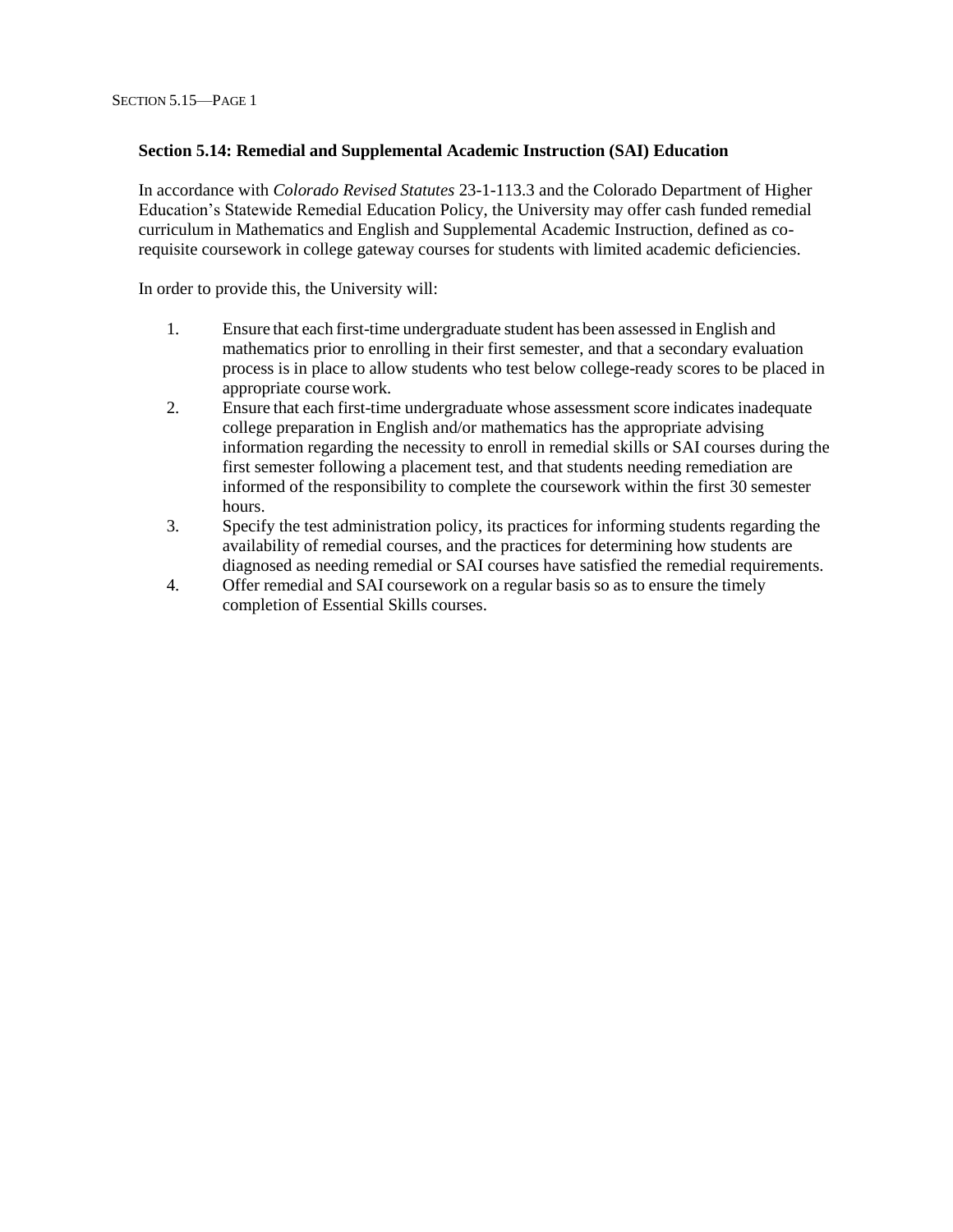SECTION 6.1—PAGE 1

#### **CHAPTER 6: STUDENT AFFAIRS**

## **Section 6.1: Disciplinary Action Policy and Student Due Process**

#### **A. Disciplinary Action Policy**

Acts by students which interfere with the rights of others, disrupt, or impair the normal functioning of the University, damage property, impair the health or safety of others, or otherwise violate University policies may be grounds for suspension or expulsion from the University pursuant to University disciplinary procedures.

## **B. Student Due Process**

The University shall establish procedures to provide due process to students against whom disciplinary action is initiated.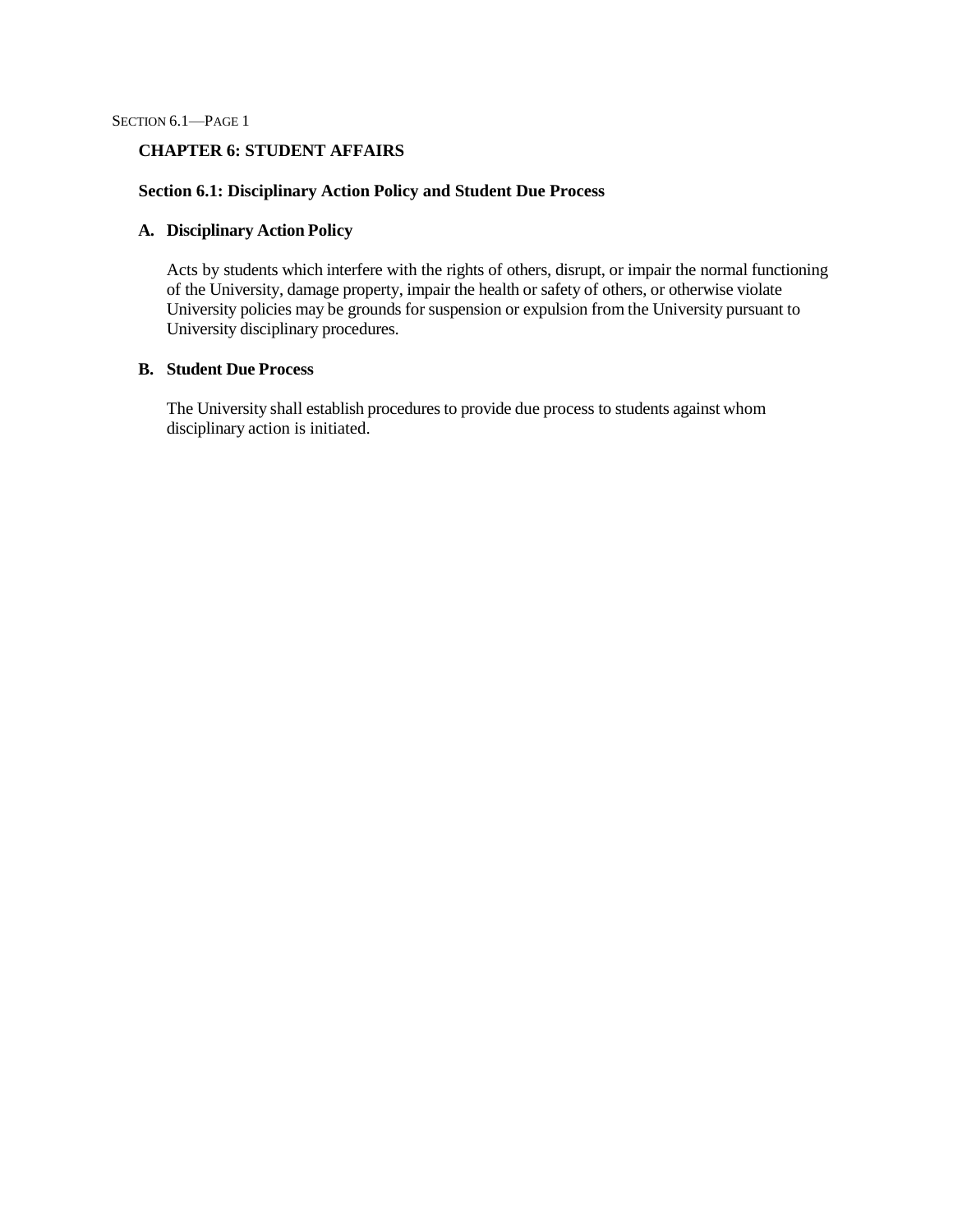#### **Section 6.2: Intercollegiate Athletics**

#### **A. Philosophy**

#### **1. Preface**

The Board of Trustees considers intercollegiate athletics an integral part of the role and mission of the University. Intercollegiate athletic programs are present in the University as part of the overall educational plan of the University. Participation in intercollegiate athletic programs contributes significantly to student development and shall be available to any student in good academic standing.

## **2. Level of Competition**

The Board recognizes that the University should participate at the level of competition prescribed by affiliation with the Rocky Mountain Athletic Conference ("RMAC").

## **3. Student Fees**

Student fees represent the primary source of revenue for the operation of intercollegiate athletic programs. The Board shall approve setting of all student fees, any portion of which is used to support any aspect of the University's intercollegiate athletics program. The University should have an athletic advisory body with student and faculty representatives.

#### **4. Drug and Substance Abuse**

The Board recognizes that drug and substance abuse is a serious national problem. A program of education, awareness-building, and counseling is required to address the problem vigorously and responsibly. The Board supports the establishment of such a program.

#### **B. Control of Intercollegiate Athletics**

Consistent with the above philosophy the University shall establish a formal mechanism for overseeing, supervising, and evaluating athletic policy and programs. This formal mechanism, described in writing in the University procedure manuals required by the Board, will contain the following minimum features:

- **1.** An athletic policy-setting board or committee with faculty andstudent representation.
- **2.** Institutional policies governing intercollegiate varsity and club sports.
- **3.** The assignment of responsibility for implementing the athletic policies of the institution.
- **4.** A description of the sources and regulations for staffing and financing theathletic program.
- **5.** Reasonable provisions for the health and safety of participants in the athleticprogram.
- **6.** Rules governing the eligibility of students.
- **7.** A listing of the sports in which the University will participate and an indication of whether they are a club or varsityprogram.
- **8.** Rules requiring compliance with the regulation of conferences and athletic associations with which the University is affiliated.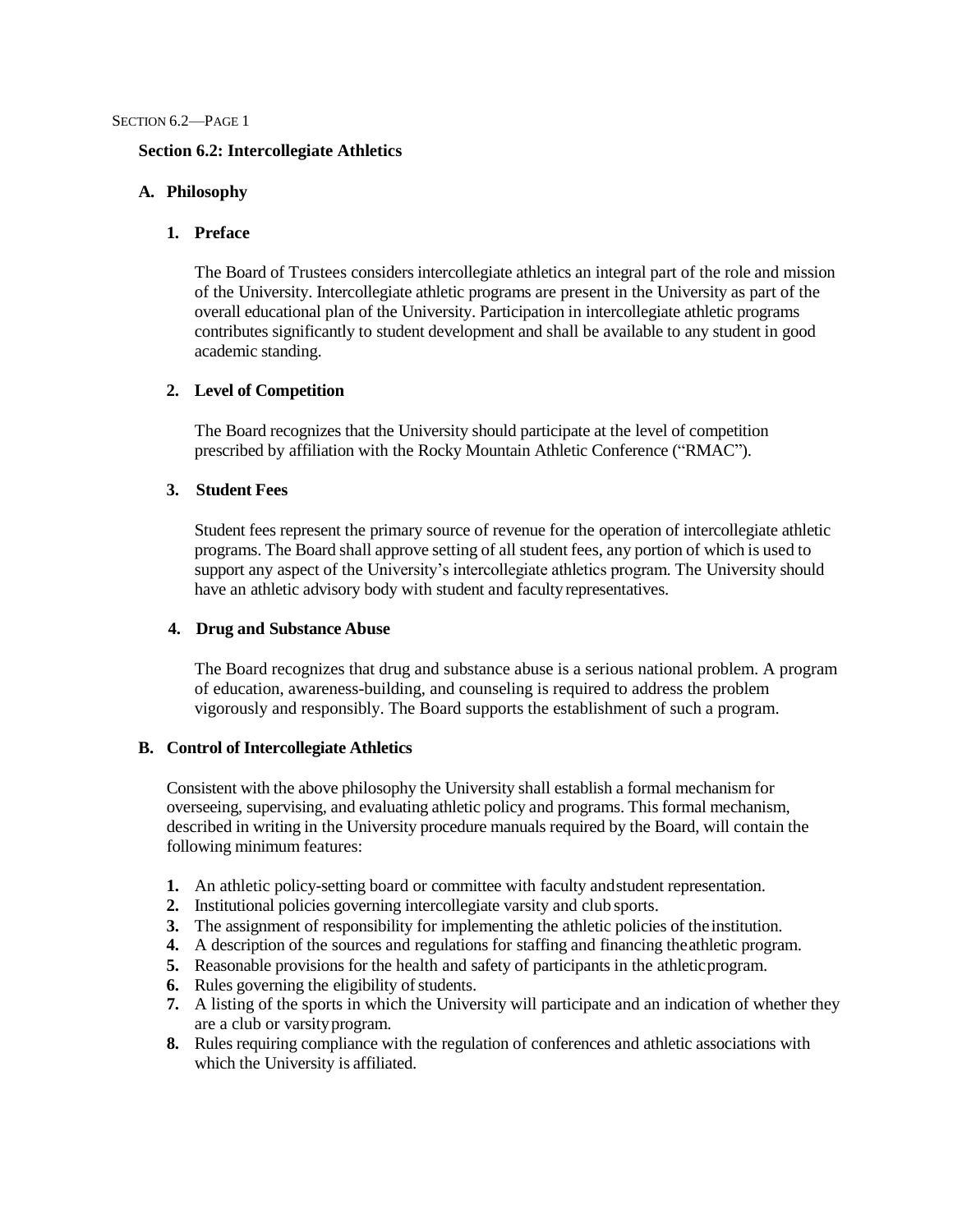## **Section 6.3: Recognition and Funding of Student Groups**

Student groups have the right to petition for official organizational status if the policy and procedures governing recognition of student organizations are followed throughout the petitioning process. Furthermore, officially recognized student organizations have the right to petition for funding support from the student government of the University, providing the policies and procedures governing funding for student organizations are followed throughout the petitioning process.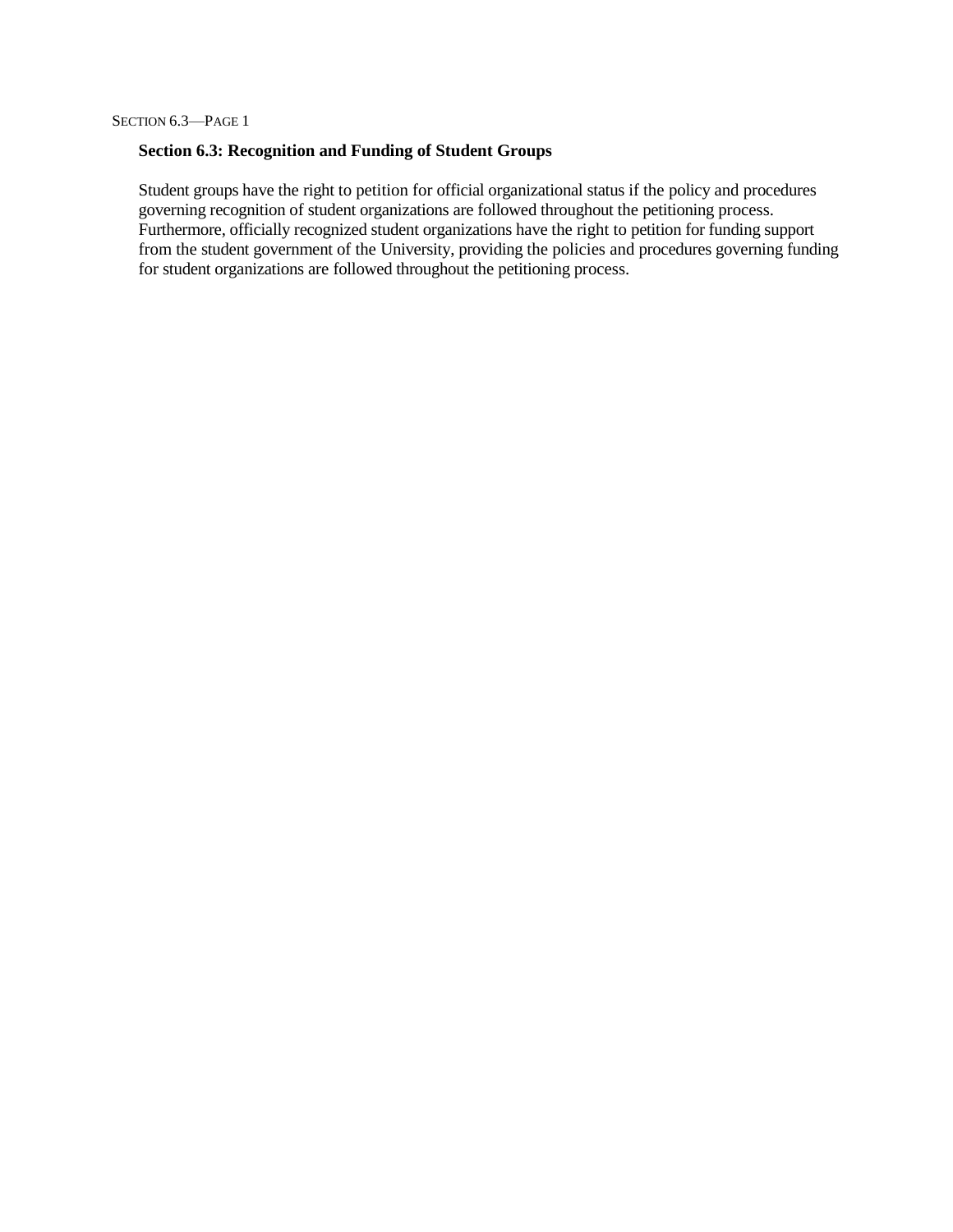## **Section 6.4: Role of the Student Referenda**

Whenever student referenda are included in the decision-making process of student government, the referenda are to be advisory to the individuals or organizations charged with decision making responsibilities.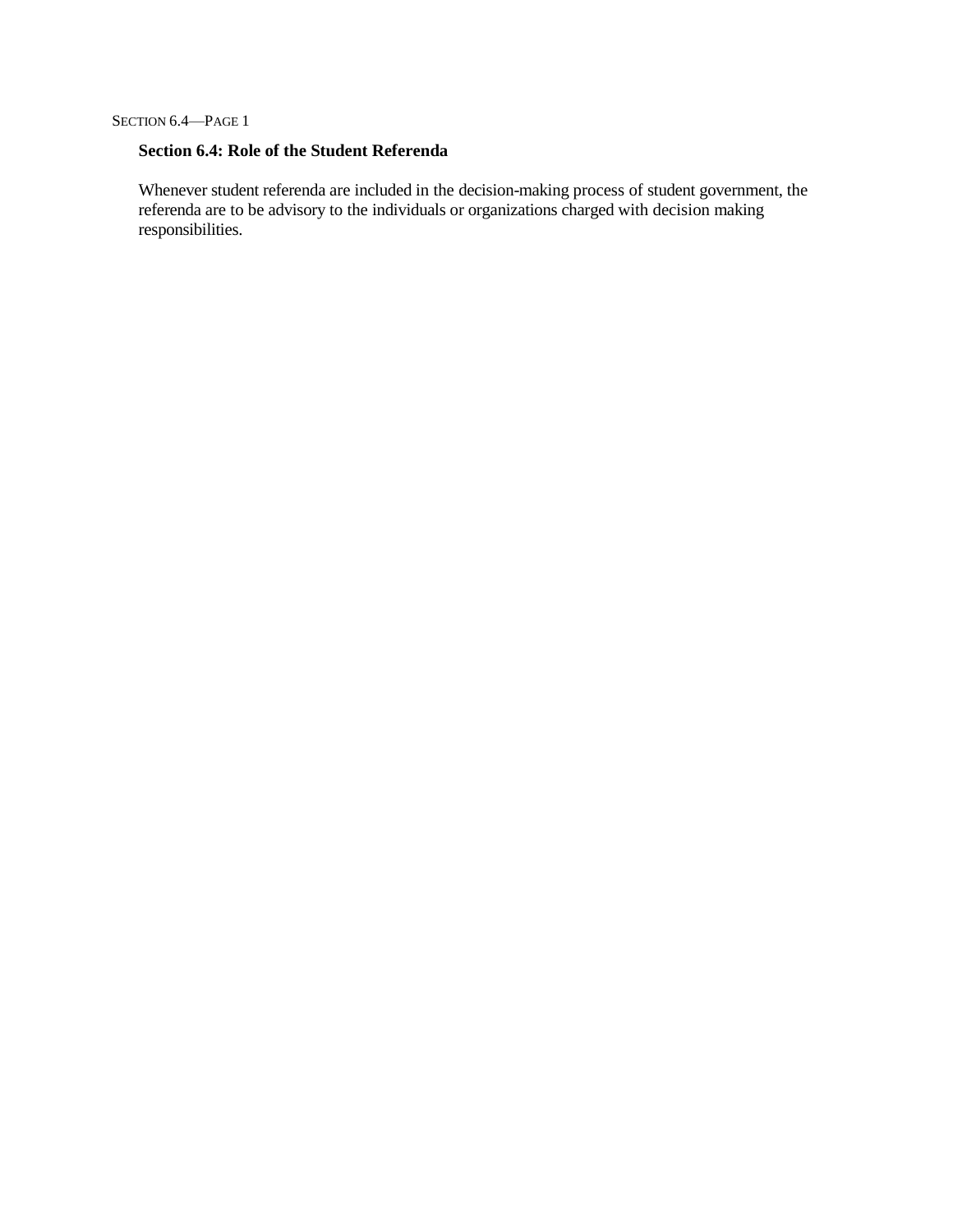## SECTION 7.1—PAGE 2 **CHAPTER 7: UNIVERSITY PRESIDENT**

## **Section 7.1: Duties and Responsibilities of the University President**

The President of the University is responsible to the Board. Within the policies and regulations of the Board and of other state and federal authorities, the President as chief executive officer, has general authority and responsibility for the University and for keeping the Board informed regarding the University in a timely and appropriate manner.

The President is expected to demonstrate those leadership skills necessary for the dynamic pursuit of the goals and objectives embodied in the mission of the University. The President is also expected to understand the higher education needs of the University's service region, work with the Board to develop proposals for meeting those needs, and provide leadership to foster cooperation between the campus and the community in fulfilling the University's teaching, research, and public service responsibilities.

The President is expected to consult appropriately with faculty, students, classified staff, and administrators in discharging the responsibilities of the office. The President is also expected to ensure that the policies, procedures, and actions of the Board are communicated to appropriate constituencies of the University in a timely manner.

As chief executive of the University, the President is charged with the following specific responsibilities:

- **A.** Exercising effective leadership in a joint effort with the Board to implement the mission of the University, as delineated in role and scope statements approved by the Board.
- **B.** Providing effective leadership and support for an academic program that is consistent with the University mission, the needs of those being served, sound standards of quality, and available resources.
- **C.** Providing effective leadership and support for a program of student life that complements the academic program and recognizes the diverse interests and needs, as well as the diversity of the student body.
- **D.** Developing a competent administrative organization and staff to ensure effective and efficient management of the University.
- **E.** Maintaining lawful, equitable, and efficient personnel programs, including appointment of qualified persons to the faculty and staff, and promotion, retention, or dismissal for cause of the same. These programs should function in accordance this *Policy Manual*, the *Handbook for Professional Personnel*, and with due regard for the best interests of higher education and the State of Colorado.
- **F.** In addition to any budget formula established by the Board, recommending to the Board annual operating and capital budgets and other plans, financial and otherwise, for realizing the University mission, and providing sound management of the approved budgets and plans. Budgets should reflect priorities of the University and facilitate their achievement.
- **G.** Communicating the needs of higher education to the governor, legislators, other state and local officials, and residents of the State in concert with the Board.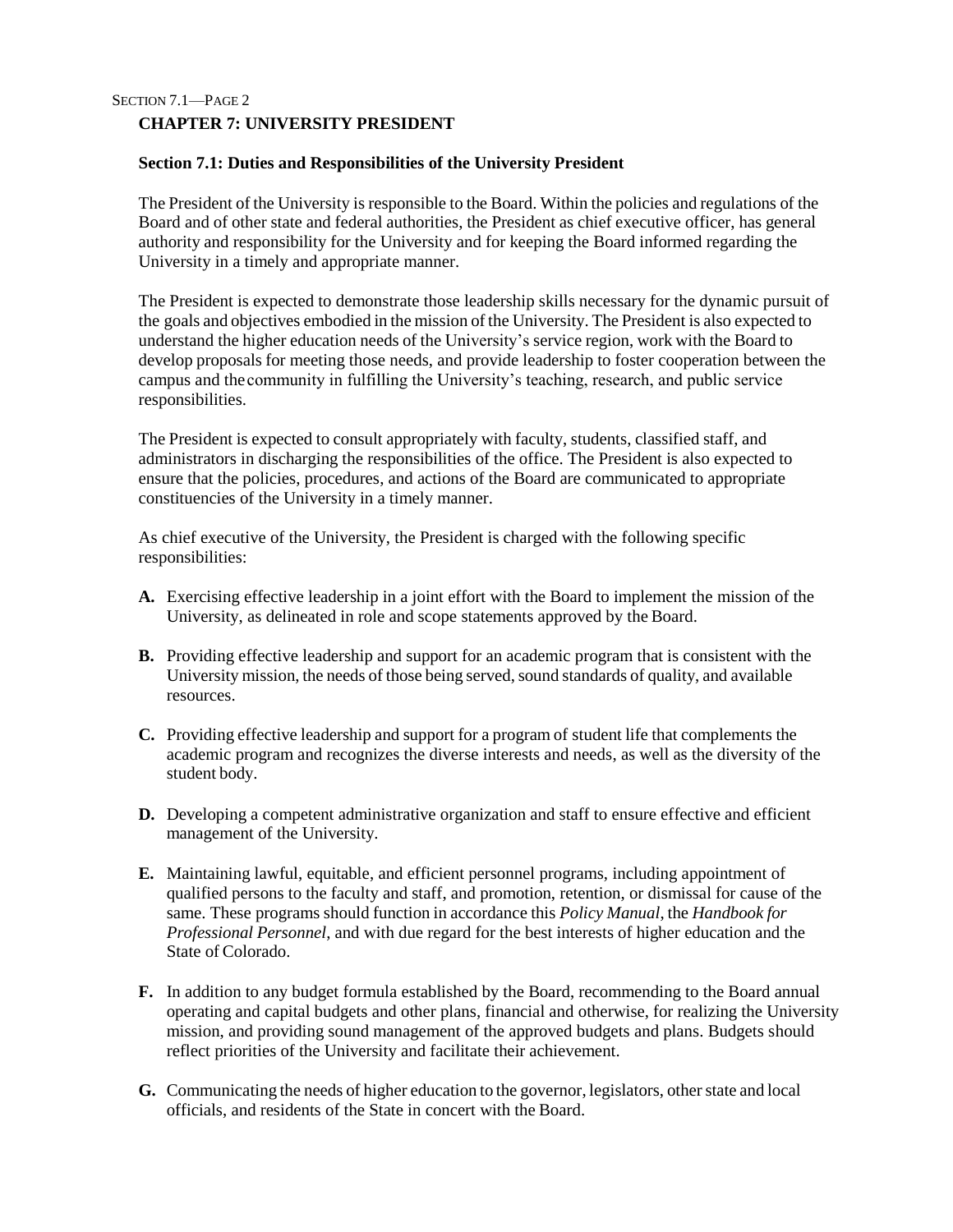- **H.** Interacting with appropriate external bodies, including state and national accrediting groups, and professional and athletic associations, to achieve the mission of the University in a manner consistent with Board policy, statutory and regulatory provisions, and sound academic principles.
- **I.** Development of an effective external relations and fund-raising program for the University.
- **J.** Undertaking assignments requested by the Board.
- **K.** Demonstrating effective pursuit of the Board's goals and objectives for both the current year and the long term.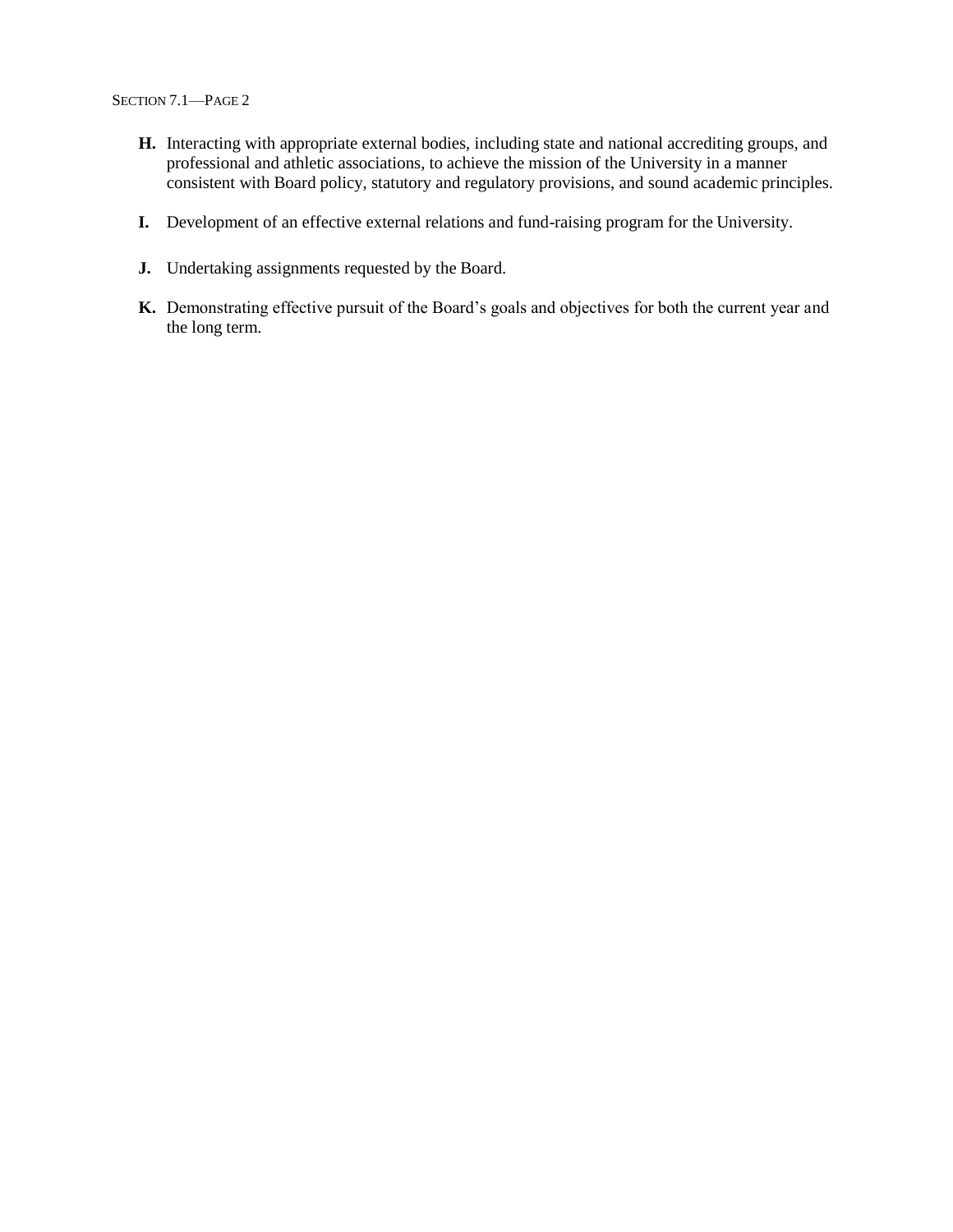#### **Section 7.2: Evaluation of the University President**

Presidential evaluations assess the performance of the President in achieving goals and metrics as established by the Board in concert with the President, as well as performance criteria as set forth in Section 7.1, Duties and Responsibilities of the University President.

## **I. Annual Review**

The Board will hold an annual meeting with the President to review its evaluation of the President's progress toward achievement of annual goals and metrics.

#### **II. Expanded Review**

The Board may conduct a more comprehensive evaluation with the input of an external evaluator every three years, or more or less frequently as it deems necessary. Ideally, such expanded review should take into account feedback from faculty, staff, and students.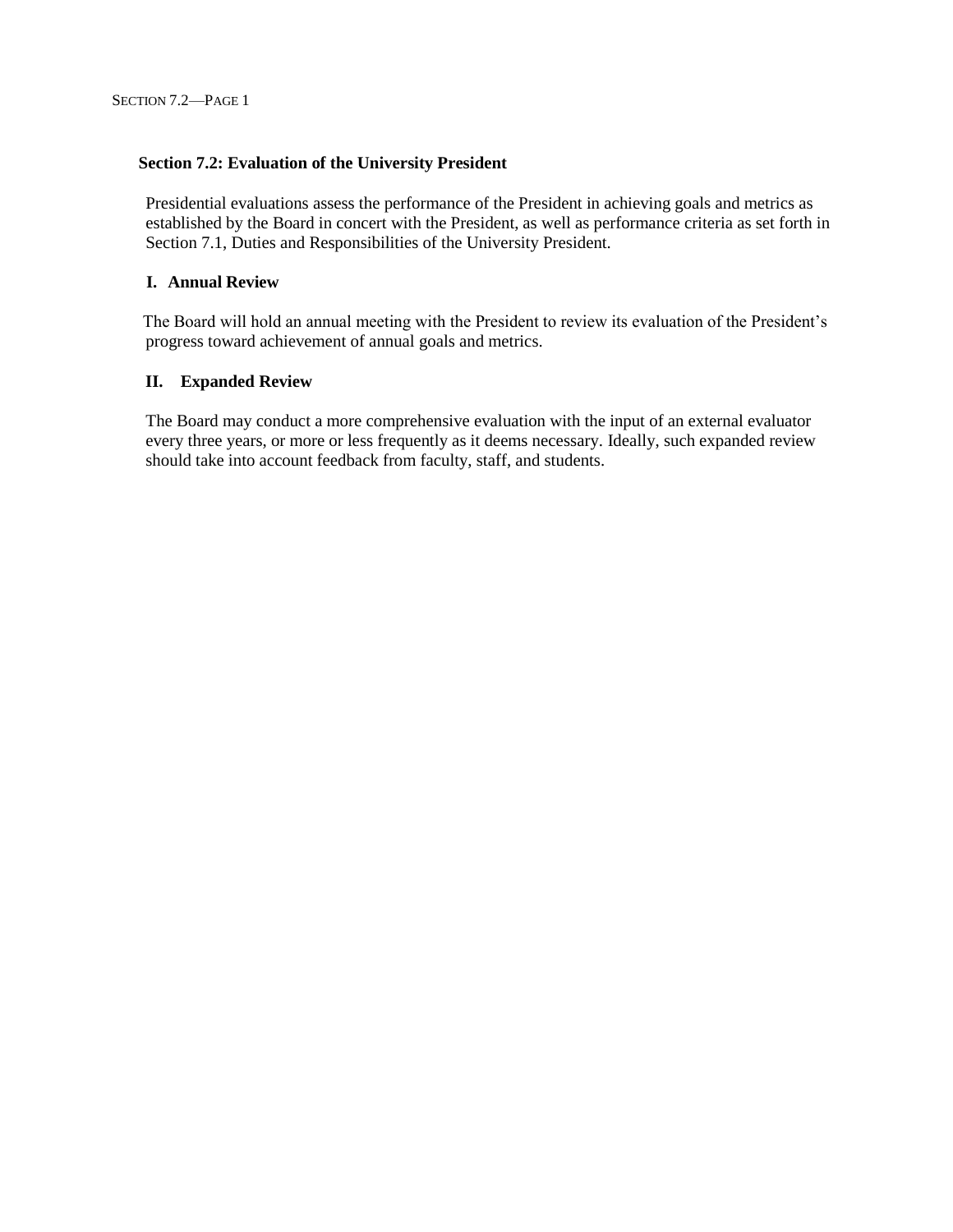#### **Section 7.3: Terms of Appointment and Conditions of Employment for the University President**

- **A. Terms of Appointment.** The University President shall be appointed by the Board. The position shall be exempt from the State Personnel System.
- **B. Rank and Tenure.** If the President has earned academic rank in a previous position, the Board, after consultation with the impacted department, will award rank and tenure in the appropriate discipline. If the President comes from a background where it was not possible to earn academic rank, the Board may grant rank and tenure in the discipline that matches the President's education and experience.
- **C. Involuntary Termination of Presidential Appointments**. Following the Board's adoption of a resolution of termination, the Chair of the Board shall give written notice thereof to the President.

A President who has been notified of termination shall receive their salary through the effective date of termination and shall be entitled to pay for up to forty (40) days of unused vacation time accruing through the date of termination.

- **D. Resignation.** If the President resigns, they are not entitled to compensation beyond the effective date of resignation approved by the Board other than payment for up to forty (40) days of unused vacation time accruing through the date of resignation.
- **E. Exercise of Tenure.** If the President has tenure, upon leaving office through termination or resignation, the President may remain at the University as a professor with a tenured appointment. Any such tenured appointment is subject to the terms of the *Handbook for Professional Personnel*. The initial salary shall be no less than the salary of the highest paid full professor in the impacted department.
- **F.** In addition to salary, the President is provided with the following:
	- **1.** The President shall accrue vacation, sick, and other leave and shall participate in the insurance and retirement programs in accordance with the *Handbook for Professional Personnel.*
	- **2. Housing.** The President and their family may occupy the residence provided by the Board or,receive a housing allowance. In the case of a state-owned residence, utilities, telephone charges for state- related business, and maintenance are to beprovided.
	- **3. Automobile.** There is to be available to the President either a state-owned or leased car, a fixed rate automobile allowance, or a mileage reimbursement on a private car forstate-related business. For a state-owned or leased car, attendant automobile expenses such as insurance and maintenance are to be provided. Expenses for state-related business shall also be provided on a per diem basis as provided by the State Fiscal Rules.
	- **4. Official Functions.** Official functions will be underwritten within the limit of University resources and in keeping with State FiscalRules.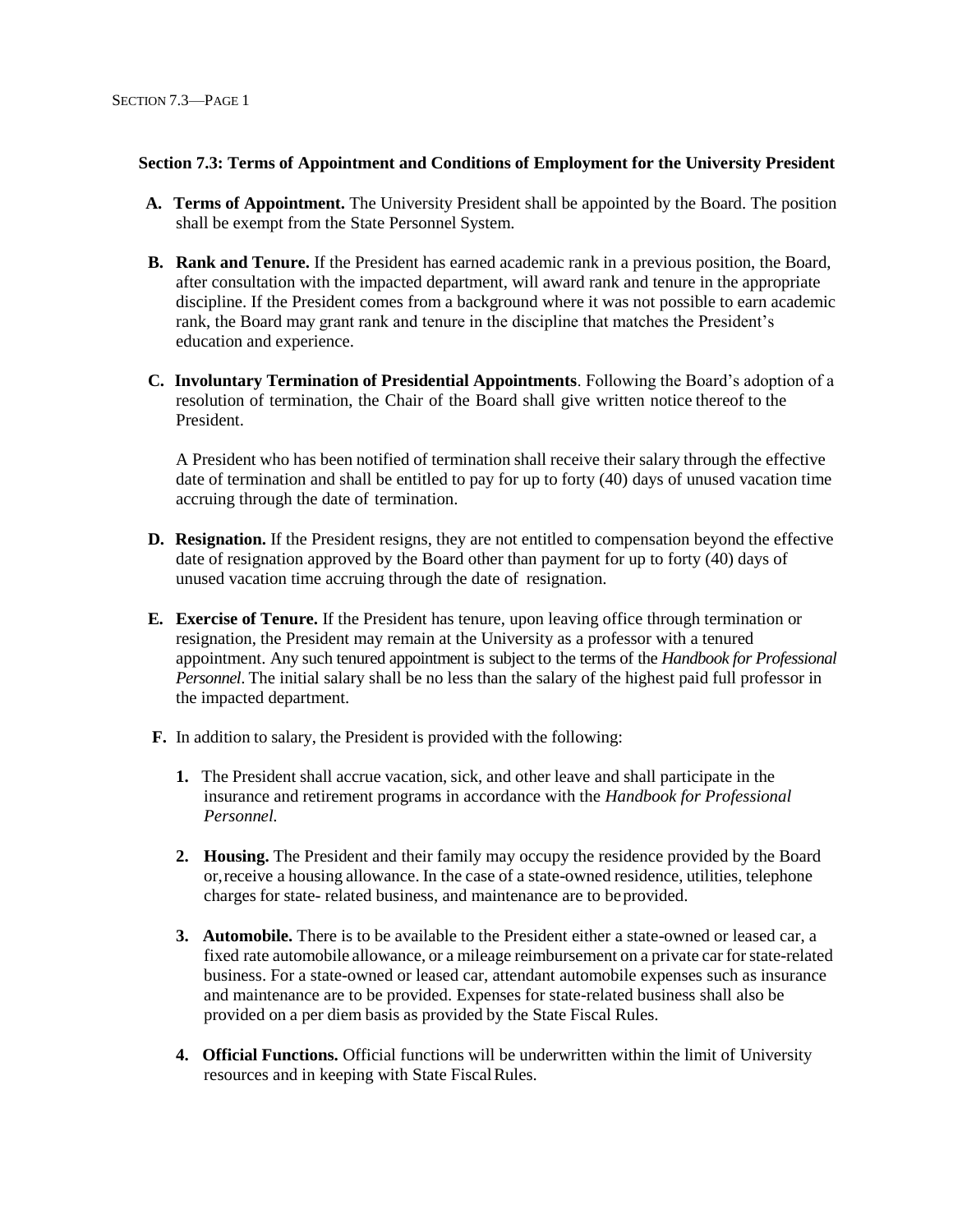## SECTION 7.4—PAGE 1

**5.** Limited professional and consulting assignments may be accepted by the President provided such assignments do not interfere, or conflict with the operation of the University.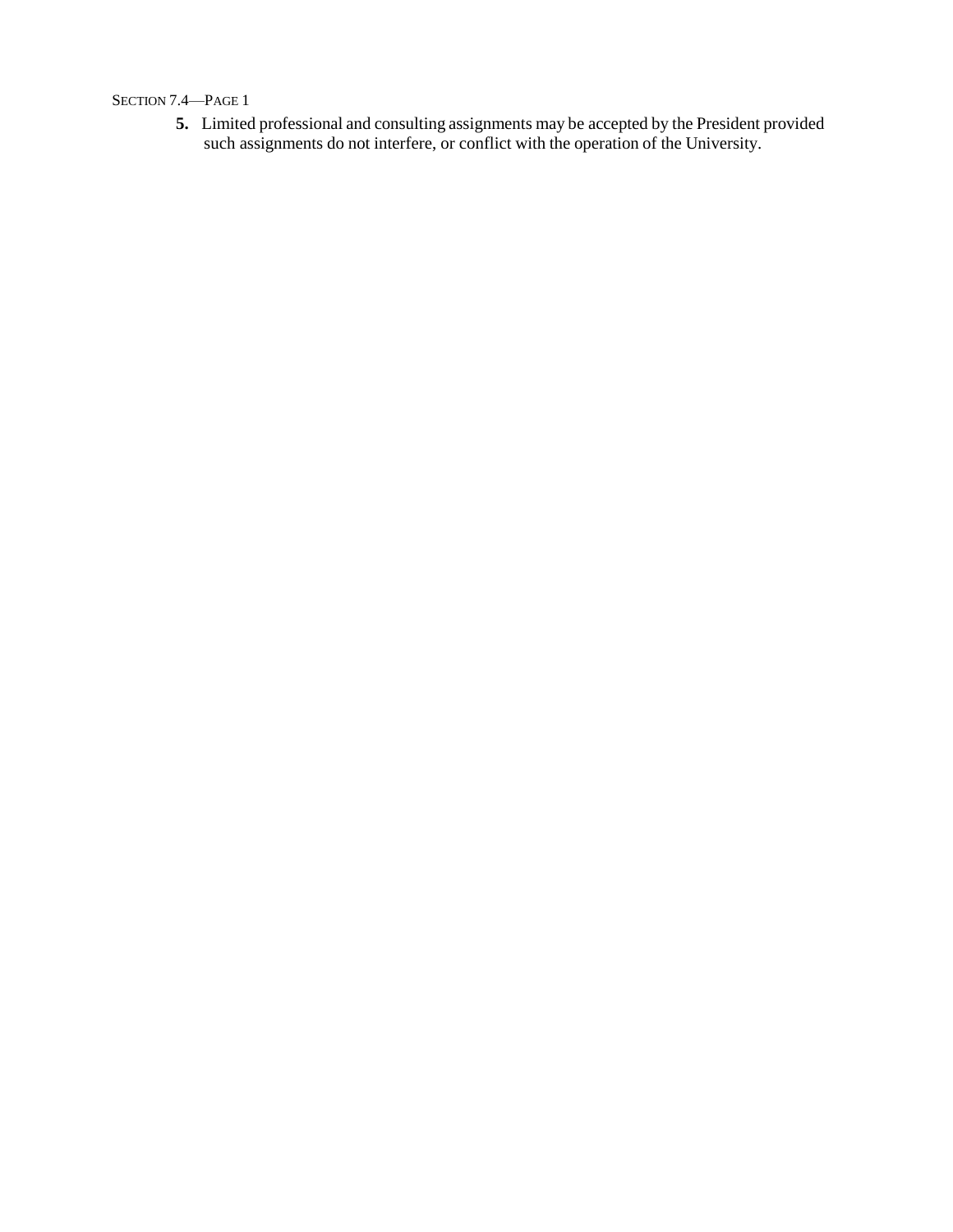#### **Section 7.4: Policies and Procedures for Selection of the University President**

The selection of the President is solely the responsibility of the Board. The Board will seek the advice and participation of the campus and community in identifying and evaluating presidential candidates.

- **A. Search and Selection Procedures**. When the position of President becomes vacant, the Board shall adopt search and selection procedures appropriate for filling the vacancy. Presidential searches will comply with Board affirmative action policies and the Colorado Revised Statutes.
- **B. Appointment of Acting Campus Presidents, Interim Presidents, and Defined Term Appointments**. In the event that a President shall be absent from the position for a period of thirty (30) days or longer, but *is expected to return*, the Board may appoint an **acting** President with the authority to administer the University during the period the President is absent.

If the position of President is to be vacant while a search for a new president is proceeding, the Board may appoint an **interim** President to serve until the new President takes office.

The Board, in its discretion, may fill a presidential vacancy without a search by appointinga President for a defined term or series of defined terms of such length as it may choose. At the end of the defined term(s) the Board may conduct a search to fill the presidency, or continue to fill a presidential vacancy without a search by appointing a President for a defined term or series of defined terms of such length as it may choose, congruent with Colorado Law. The President who was appointed for the defined term(s) shall be eligible to be a candidate for the presidency.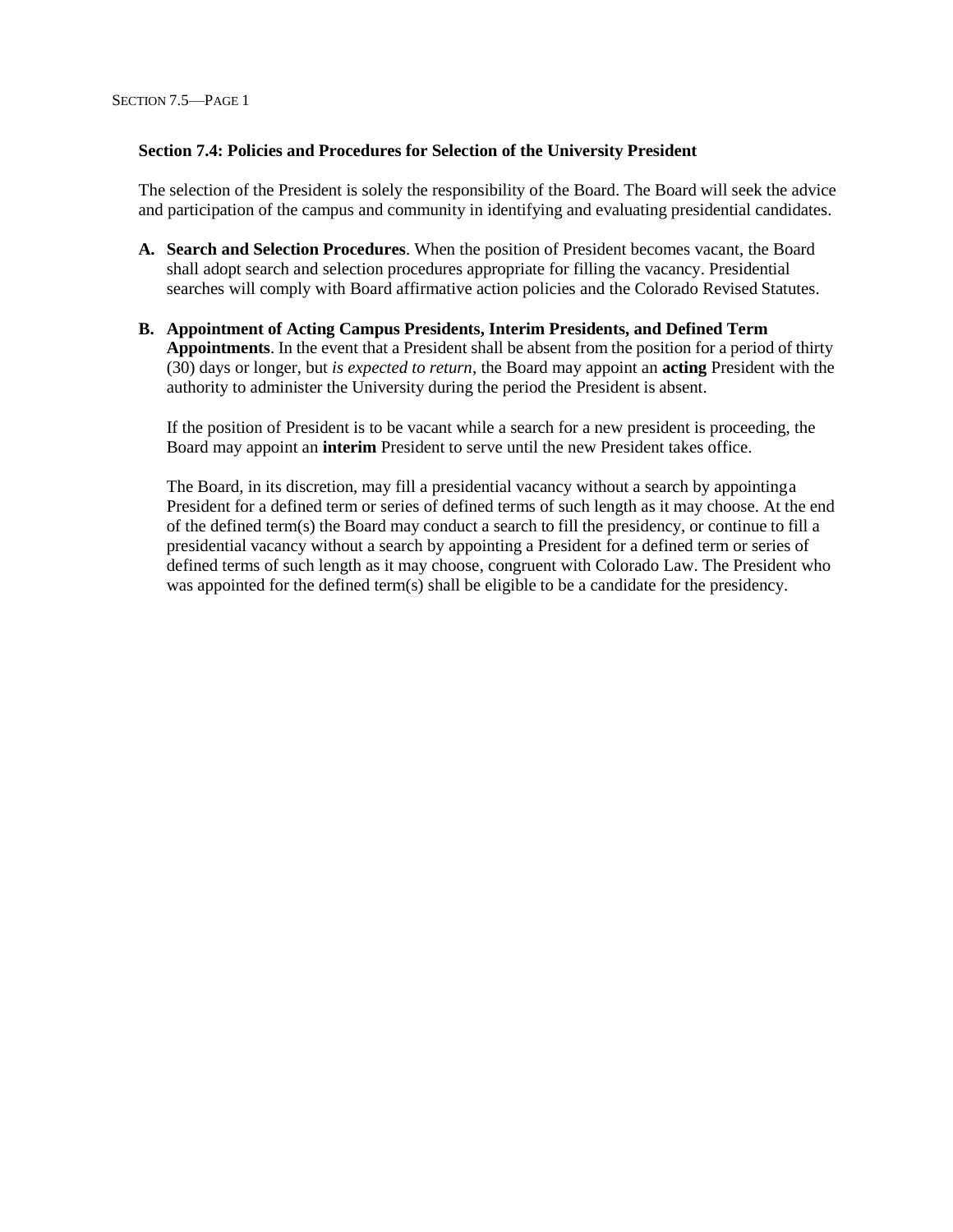## **Section 7.5: University or Presidential Memberships in Clubs**

Organizational memberships for the University or individual memberships for the President in private clubs or athletic clubs may be approved by the Board if the following criteria are judged to be satisfied:

- **1.** The welfare and development of the University will be enhanced as a result of the membership.
- **2.** The membership will make available to University personnel facilities and services not readily or conveniently available through the University or public facilities.
- **3.** The memberships are not to be used for the exclusive benefit of the President.
- **4.** Funding for the memberships is approved by the Board.
- **5.** The clubs do not discriminate on the basis of race, ethnicity, religion, gender, sexual orientation, national origin, age, or disability.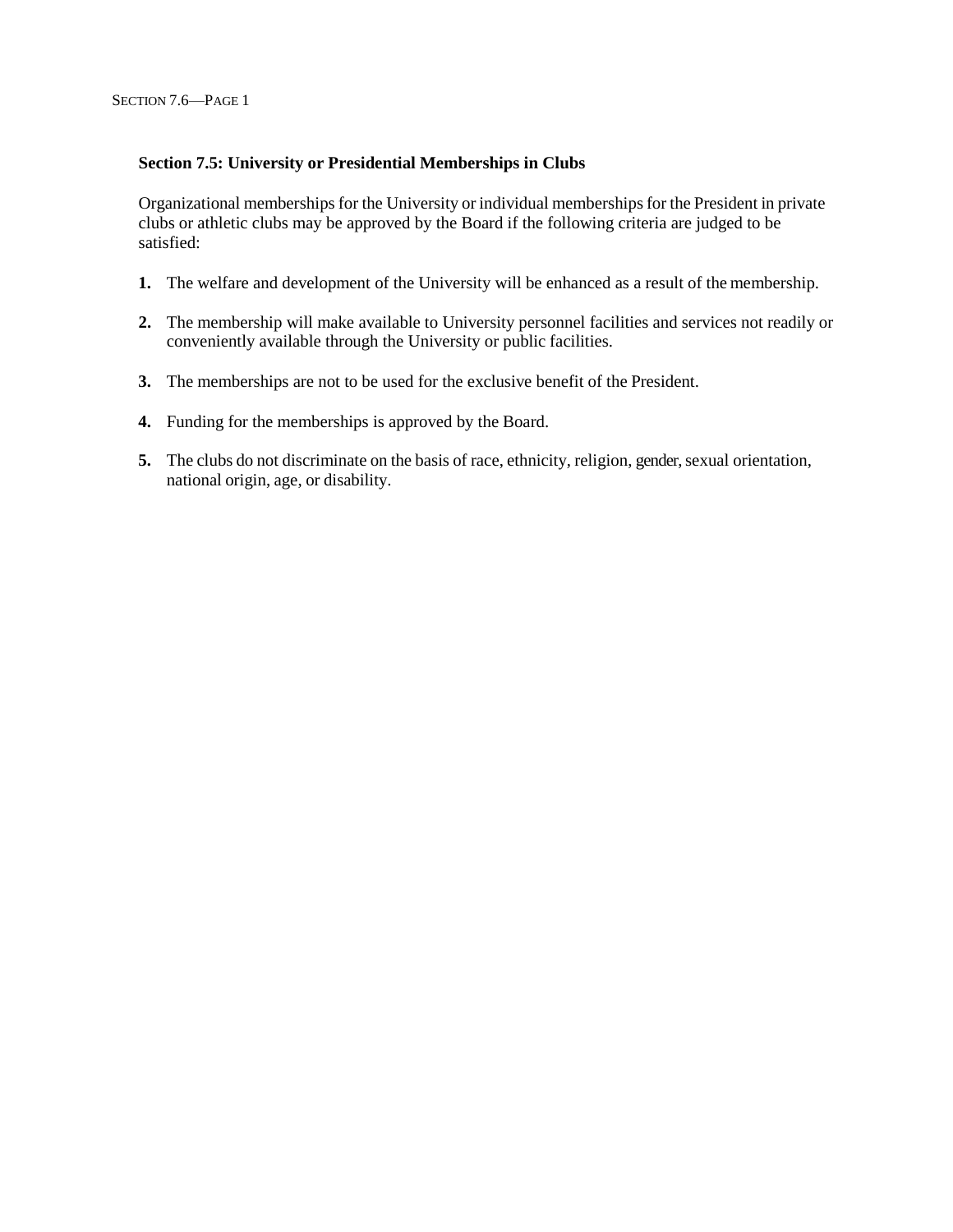# **Section 7.6: Presidential Inaugurations**

The University will not hold formal inauguration ceremonies to celebrate and publicize the installation of a newly appointed President.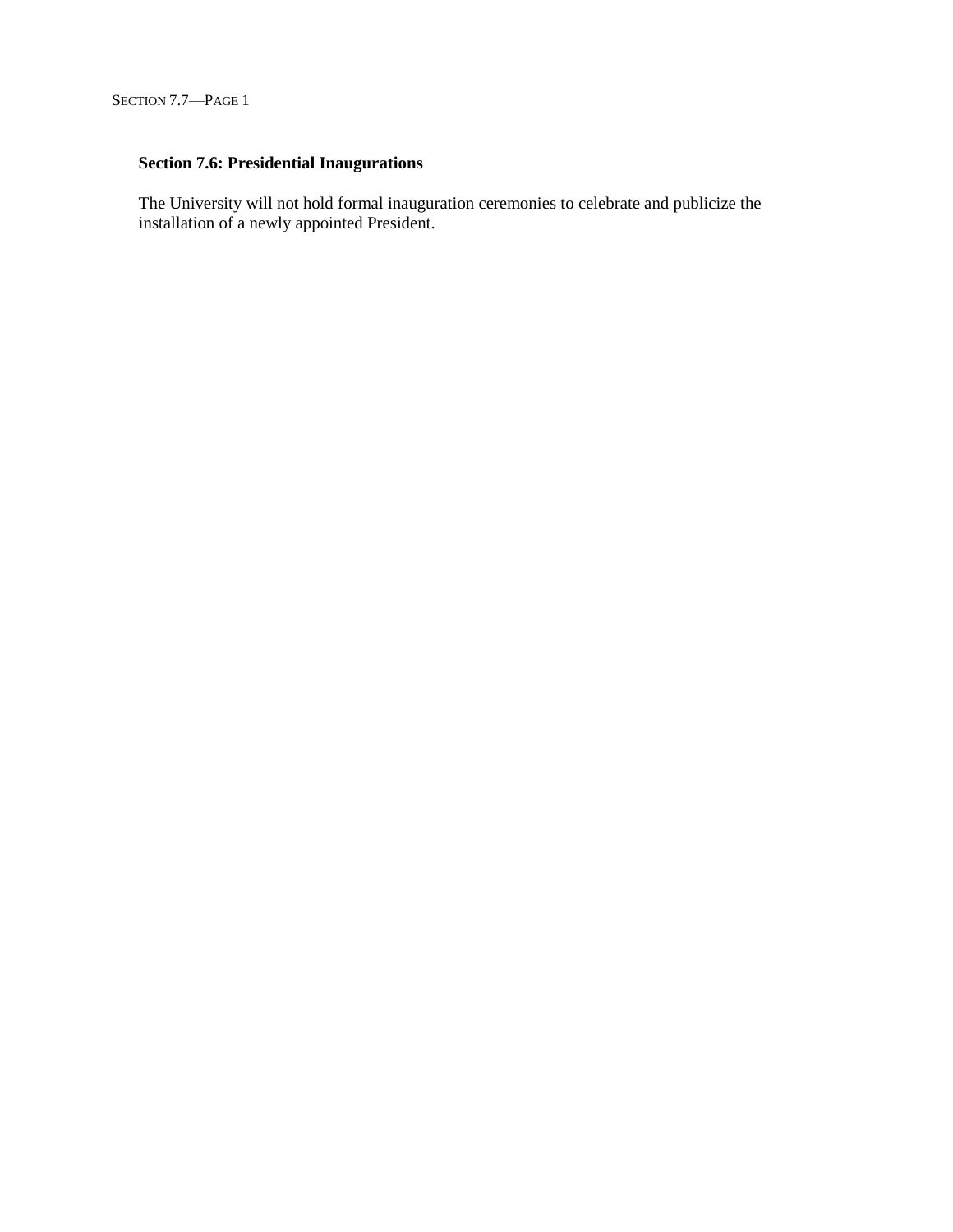#### **Section 7.7: Distinguished Professorships for University Presidents**

Upon leaving office, any President who served at least ten (10) years as President shall be appointed Distinguished Professor if it is their wish. In this capacity, the person becomes a professor serving the University or the Board and will perform assignments in keeping with their interests and the needs of the University. The Distinguished Professor shall be accorded the same rights and privileges as a faculty member, acquire time toward retirement, and participate in the faculty benefits program. A person so appointed may serve for an indefinite period of time. The Board will arrange the funding for the Distinguished Professor and will set its salary annually. The Board may choose to grant administrative leave to a President moving to a Distinguished Professorship in order to assure a satisfactory transition.

At the Board's discretion, it may offer appointment as Distinguished Professor to any outgoing President even though they may have fewer than ten (10) years of service as President. In such instances, the appointment will be for a specified period of time with its circumstances to be designated by the Board.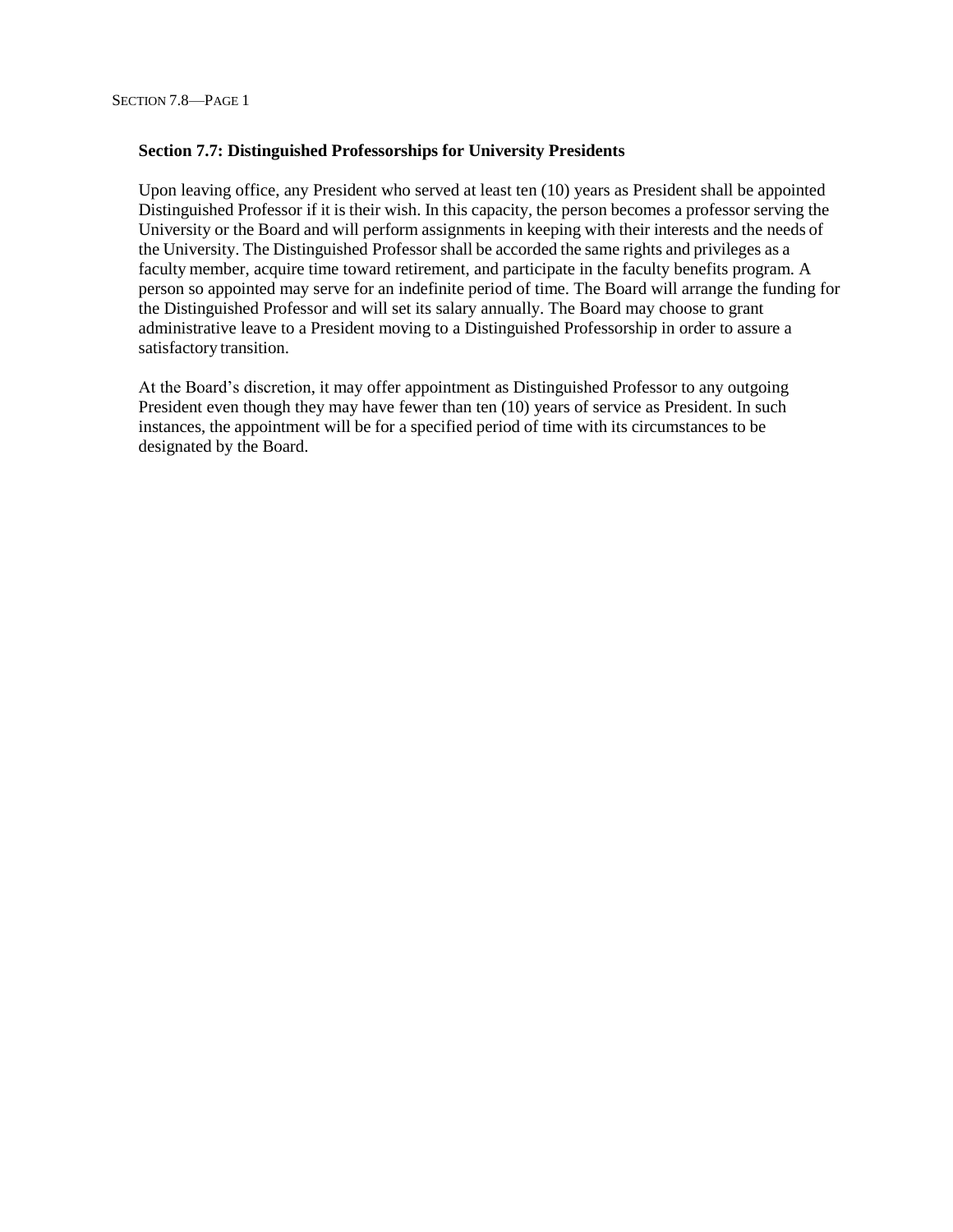## **Section 7.8: Designation of a Person to be Responsible in the Absence of the University President**

The President shall formally designate a specific person who will be the responsible professional when the President is not available. The name of the individual so designated shall be made known to the University community.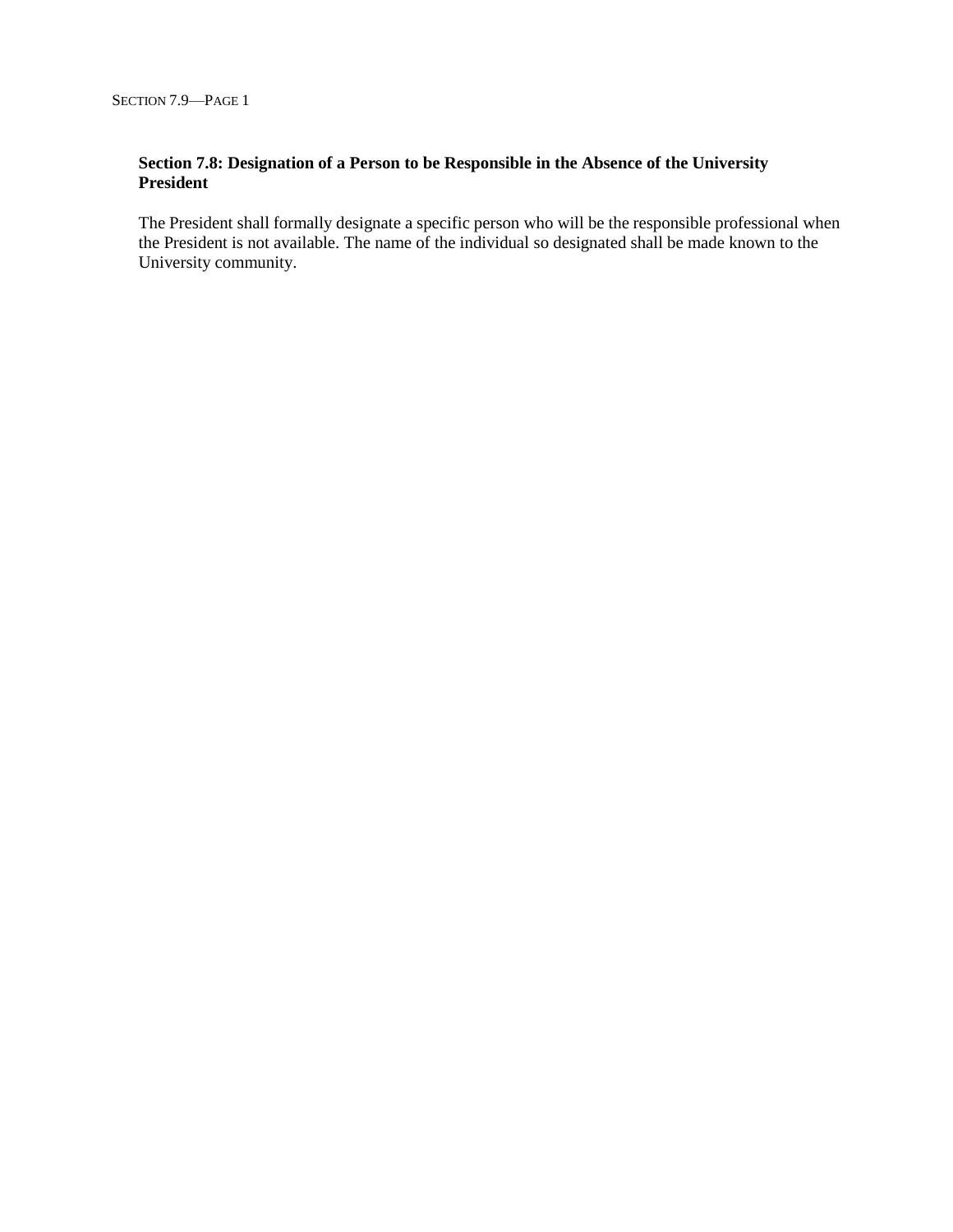## **Appendix A**

## **Colorado Revised Statutes Title 23 Higher Education and Vocational Training Article 56 Western Colorado University**

#### **§23–56–101. University established—role and mission**

There is hereby established a university at Gunnison, which is known as Western Colorado university. Western Colorado university is a general baccalaureate institution with selective admission standards. Western Colorado university offers undergraduate liberal arts and sciences and professional degree programs, developmental education courses receiving resident credit pursuant to section 23–1–113.3, and a limited number of graduate programs. Western Colorado university also serves as a regional education provider.

## **§23–56–102. Board of trustees—creation—members—powers—duties**

(1)(a) There is established the board of trustees for Western Colorado university, referred to in this article 56 as the "board of trustees", which consists of eleven members and is the governing authority for Western Colorado university. The board of trustees is, and is hereby declared to be, a body corporate and, as such and by the names designated in this section, may:

(I) Acquire and hold property for the use of Western Colorado university;

(II) Be a party to all suits and contracts; and

(III) Do all things necessary to carry out the provisions of this article 56 in like manner as municipal corporations of this state, including but not limited to the power to demand, receive, hold, and use for the best interests of Western Colorado university such money, lands, or other property as may be donated or devised to or for the university.

(b) The board of trustees and its successors have perpetual succession, have a seal, may make bylaws and regulations for the well-ordering and governance of Western Colorado university, and may conduct the business of the university in a manner not repugnant to the constitution and laws of this state. The board of trustees shall elect from the appointed members a chairperson, whose duties and responsibilities are prescribed in the duly adopted bylaws of the board of trustees. The board of trustees shall also elect a secretary and a treasurer, who are not members of the board and whose duties and responsibilities are prescribed in the duly adopted bylaws of the board of trustees. The staff of Western Colorado university shall provide staff support for the board of trustees.

(2) The governor shall appoint, effective July 1, 2003, with the consent of the senate, nine members of the board of trustees. Members initially appointed to the board of trustees shall have the authority to act on behalf of the board of trustees prior to obtaining confirmation by the senate. The members first appointed to said board shall take office on July 1, 2003. Appointments of members to take office on July 1, 2003, shall be made so that three members of the board have terms expiring on January 1, 2005, two members of the board have terms expiring on January 1, 2006, two members of the board have terms expiring on January 1, 2007, and two members of the board have terms expiring on January 1, 2008; thereafter, the terms of the nine appointed members of the board of trustees shall be four years. Notwithstanding any other provision of this section, the term of each member serving on the board of trustees as of May 26, 2006, shall be extended to expire on December 31 of the calendar year in which the member's appointed term would otherwise expire. Members appointed on or after January 1, 2007, shall serve terms of up to four years, expiring on December 31 of the third calendar year following the calendar year in which the member is appointed. For terms ending on or after December 31, 2006, the governor shall appoint a succeeding member on or before March 1 immediately following the expiration of the term. Of the nine members appointed by the governor, no more than five members shall be from the same political party. Of the nine members appointed by the governor, at least two shall reside in Gunnison county. Each trustee following the initial appointments shall hold office for the term for which the trustee has been appointed and until the trustee's successor is appointed and confirmed by the senate.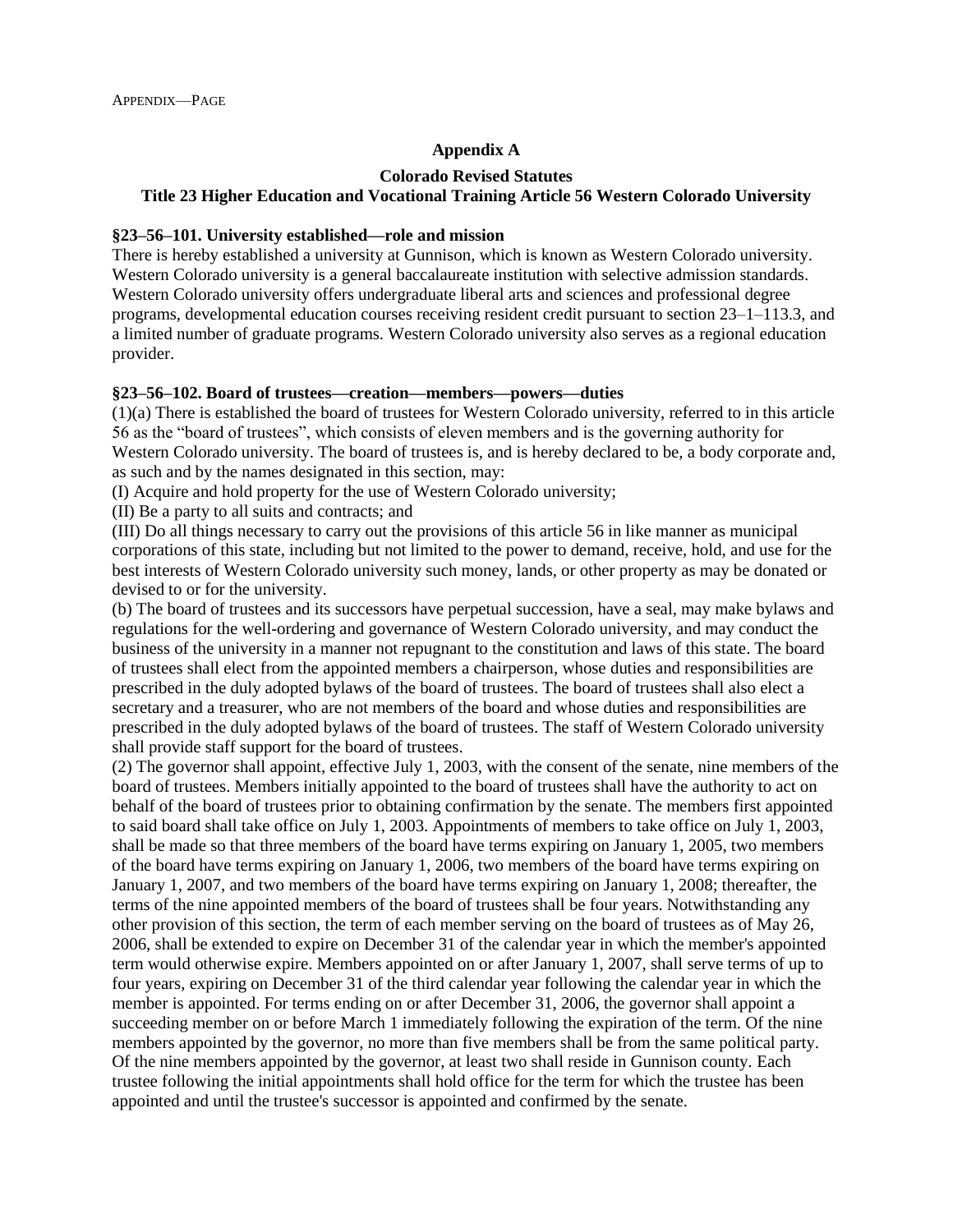APPENDIX—PAGE

11(3) The tenth member of the board of trustees is a full-time junior or senior student at Western Colorado university, elected by the members of the student body of Western Colorado university. The term of the student member is one year, beginning July 1, 2003, and beginning July 1 each year thereafter. The student member is advisory, without the right to vote and without the right to attend executive sessions of the board of trustees, as provided by section 24–6–402. The student member shall have resided in the state of Colorado for not less than three years prior to the student's election.

(4) The eleventh member is a member of the faculty of Western Colorado university elected by other members of the faculty for a term of two years, beginning July 1, 2003, and beginning July 1 every oddnumbered year thereafter. The faculty member is advisory, without the right to vote and without the right to attend executive sessions of the board of trustees, as provided by section 24–6–402.

(5) A vacancy of an appointed member of the board of trustees shall be filled by appointment by the governor for the unexpired term. A vacancy of either of the elected members of the board of trustees shall be filled by election for the unexpired term. Each member of the board of trustees shall take an oath or affirmation in accordance with section 24–12–101.

(6) Except as otherwise provided in this subsection (6), the powers, duties, and functions formerly performed by the trustees of the state colleges in Colorado with respect to Western Colorado university are hereby transferred to the board of trustees. Policies, resolutions, procedures, and agreements previously approved by the trustees of the state colleges in Colorado and applicable to Western Colorado university remain in force and effect unless and until changed by the board of trustees.

(7) In addition to those powers conferred elsewhere in this article 56, the board of trustees has the power to:

(a) Appoint a president of Western Colorado university;

(b) Appoint such other executive officers of the university as may be required;

(c) Appoint faculty and employees as may be required;

(d) Determine the compensation to be paid to the president, executive officers, faculty, and professional staff;

(e) With the advice of the faculty, prescribe the degree programs for the university; and

(f) Prescribe the student admissions qualifications.

## **§23–56–103. Board of trustees for Western Colorado university fund—creation—control—use repeal**

(1) There is created in the state treasury the board of trustees for Western Colorado university fund, referred to in this section as the "fund", which is under the control of and administered by the board of trustees in accordance with the provisions of this article 56. Except as otherwise allowed by state law, including but not limited to section 24–36–103(2), all money received or acquired by the board of trustees or by Western Colorado university must be deposited in the fund, whether received by appropriation, grant, contract, or gift or by sale or lease of surplus real or personal property or by any other means, whose disposition is not otherwise provided for by law. All interest and income derived from the deposit and investment of money in the fund is credited to the fund. The money in the fund is continuously appropriated to the board of trustees and remains in the fund and shall not be transferred or revert to the general fund of the state at the end of a fiscal year.

(2) The money in the fund remains under the control of the board of trustees and must be used for the payment of salaries and operating expenses of the board of trustees and of Western Colorado university and for the payment of any other expenses incurred by the board of trustees in carrying out its powers and duties.

(3) Moneys in the fund that are not needed for use by the board of trustees may be invested by the state treasurer in investments authorized by sections 24–36–109, 24–36–112, and 24–36–113, C.R.S. The board of trustees shall determine the amount of moneys in the fund that may be invested and shall notify the state treasurer in writing of the amount.

(4) Repealed by Laws 2012, Ch. 254, § 4, eff. July 1, 2013.

(5) Repealed by Laws 2020, Ch. 400 (H.B. 19–1178), § 3, eff. July 1, 2020.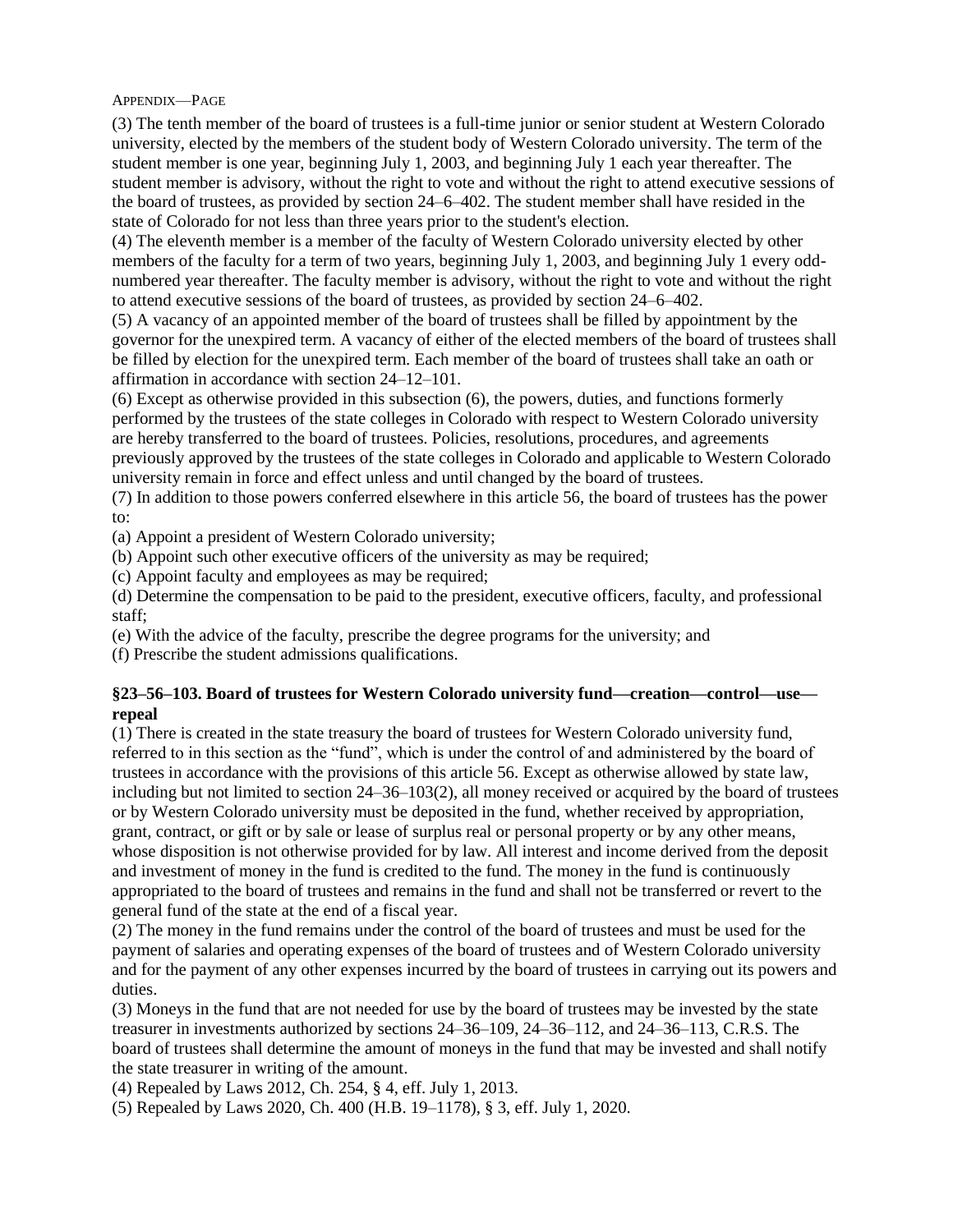## **§23–56–104. Status and control**

The buildings and premises of the Western Colorado university form a part of the school system of the state and are controlled and managed by the board of trustees.

## **§23–56–105. Board of trustees empowered to lease grounds**

For the purpose of providing dormitories, living and dining halls, or cottages and equipment for the use of Western Colorado university, and to enable the construction, financing, and ultimate acquisition thereof, and to aid in improving undeveloped portions of the grounds of the Western Colorado university, the board of trustees is empowered to lease grounds under its control to private persons or corporations for a term not exceeding fifty years and subject to regulations as it may prescribe, and upon the condition that the private persons or corporations shall construct and equip on the leased grounds buildings or improvements as the board of trustees designates or approves and secure reimbursement for money invested therein from the rentals of the buildings or from their sale to the board of trustees acting for the state.

## **§23–56–106. No authority to obligate state**

Nothing in this article 56 constitutes authority to enter into a contract that in any way creates a debt or obligation upon the state on account of the construction of buildings or improvements; but buildings and improvements erected on lands under the control of the board of trustees and devoted to the uses of Western Colorado university under the terms of this article 56 and the leasehold interest are exempt from taxation so far as permitted by the state constitution.

## **§23-56-107. Buildings--control of**

The management of buildings erected and equipped under the terms of this article and the scale of rentals thereof shall be subject to the approval of the board of trustees.

## **§23-56-108. Board of trustees may rent buildings**

The board of trustees is authorized to lease or rent buildings constructed under the provisions of this article from the private persons or corporations constructing the buildings upon such terms as it deems satisfactory as to current rental, maintenance, and ultimate purchase, paying therefor out of the revenues derived from the operation of the buildings by the board of trustees or from other funds under its control available for general maintenance purposes.

## **§23-56-109. To be state property at lease end**

Upon the termination of a lease or contract executed under the terms of this article providing for the construction and equipment of buildings, the buildings shall become the property of the state, together with all equipment, furnishings, or appurtenances therein contained or thereto attached; except that personal goods or effects of an occupant may be removed.

## **§23-56-110. Leasehold interest may be sold**

Nothing in this article shall prevent the transfer or sale of the leasehold interests prior to their expiration, subject to the approval of the board of trustees.

## **§23-56-111. Board of trustees may rent rooms**

Upon the termination of a lease or contract executed with private persons or corporations for the construction of buildings under the terms of this article, the board of trustees is empowered to rent rooms or quarters in buildings erected under leases or contracts for reasonable compensation as the board deems best in relation to current operation, maintenance, and upkeep costs.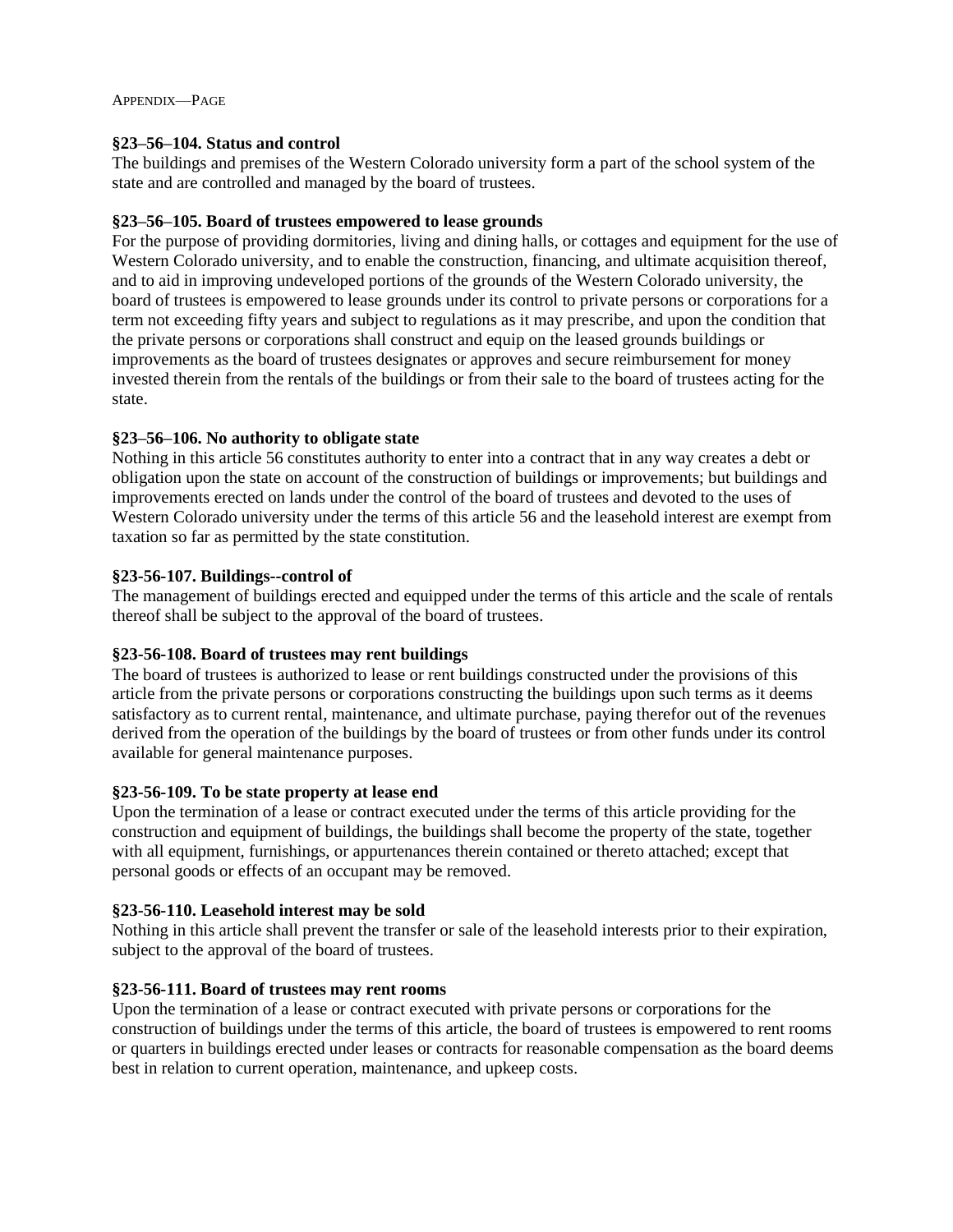### **Appendix B**

This Appendix B provides the preferred draft agenda for the Board of Trustees' Regular meetings. The Board may revise the order or omit items from the agenda on an as necessary basis. This template is meant to provide University staff a general outline for preparing the Board's agendas. The Board prefers to discuss the contents of its subsequent regular meetings at the conclusion of the preceding regular meeting.

#### Proposed Meeting Agenda

# DATE

# TIME

*Information regarding how the public may observe the meeting.*

- 0:00 I. Call to Order
- 0:00 II. Attendance
- 0:00 III. Approval of the Agenda
- 0:00 IV. Approval of the Minutes from DATE
- 0:00 V. Review of Previous Action Items Listed in Minutes
- 0:00 VI. Oral Reports (limit to 5 minutes)
	- A. Board Chair
	- B. President
	- C. Student Trustee
	- D. Faculty Trustee
	- E. Faculty Senate Chair
	- F. Mid-Managers
	- G. Foundation Executive Director
	- H. Legal
	- I. Legislative
- 0:00 VII Public Comment
- 0:00 VIII. Action Items
- 0:00 IX. Discussion Topics
- 0:00 X. Written Reports
- 0:00 XI. Set Next Meeting's Agenda (DATE)
- 0:00 XII Executive Session, appropriate under Section 24-6-402(3), C.R.S.
- 0:00 XIII. Other Business
- 0:00 XIV. Est. Adjournment